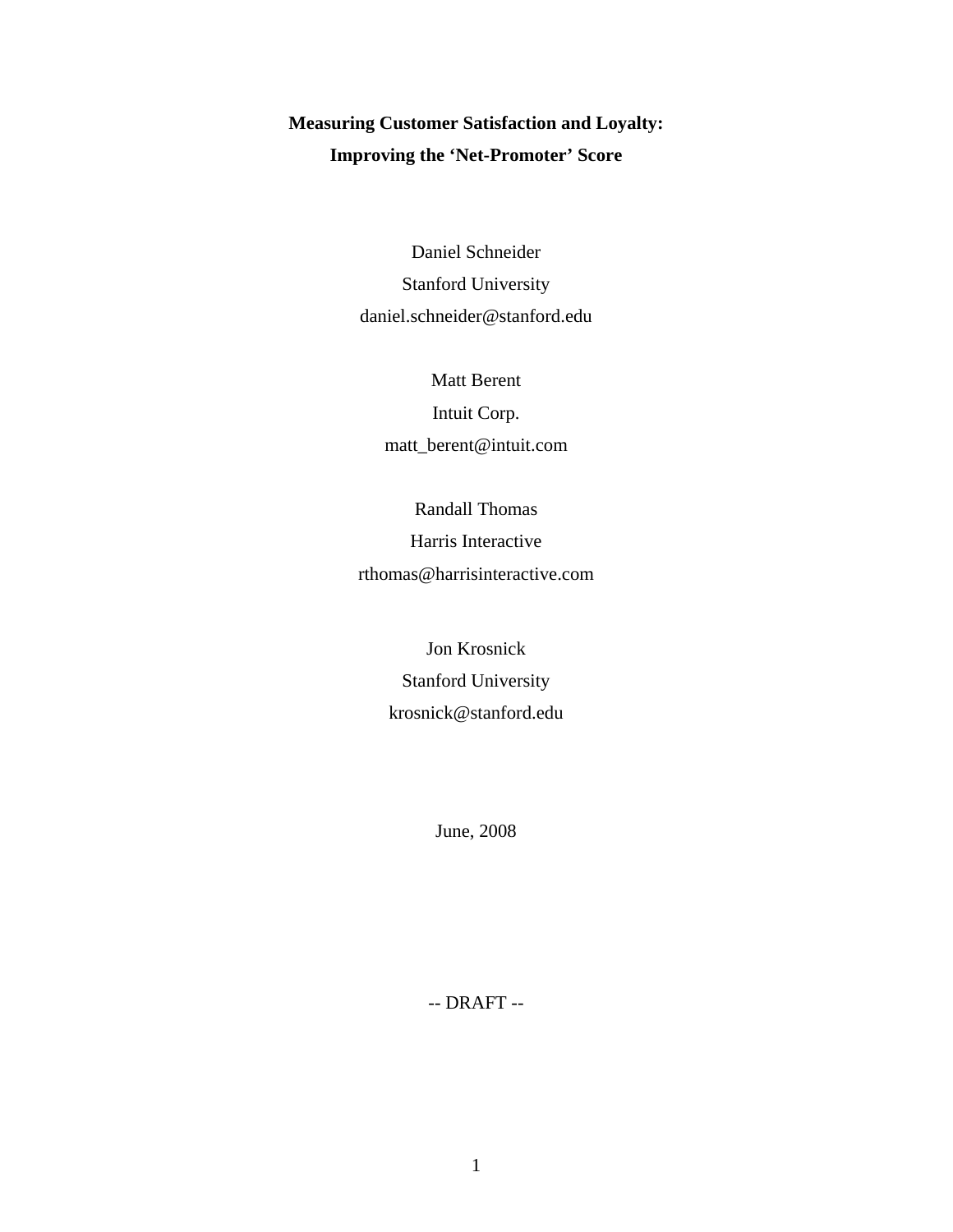# **Measuring Customer Satisfaction and Loyalty:**

## **Improving the 'Net-Promoter' Score**

Faced with competitive markets, companies are eager to focus their efforts on the wishes and needs of the customers to retain old customers and to attract new ones. While corporate communication directed at the customer is conducted by advertisement, instore promotion, public relation efforts and a range of other means, the flow of information and feedback from the customer to the company is much more limited: for example, companies track customers' behavior while shopping or implement voluntary feedback system.

Representative information from a large number of customers as well as noncustomers can be collected by using structured surveys. Surveys allow companies to ask questions focused on specific topics of interest rather than relying on voluntary comments. They allow customers to communicate their attitudes about and experiences with the company back to the company. Surveys have become a common tool for many companies to learn more about their customers and ultimately improve their satisfaction with the company and its products. The rise of customer satisfaction as an important concern for business leaders is not over yet: the National Retail Federation (NRF) recently released survey findings indicating that among 418 executives across 137 companies in the retail industry customer satisfaction currently has the top priority (Geller, 2008).

Business consultant Fred Reichheld (2003, 2006) proposed a single question as the best and sufficient measure of customer satisfaction. Customers are asked, 'How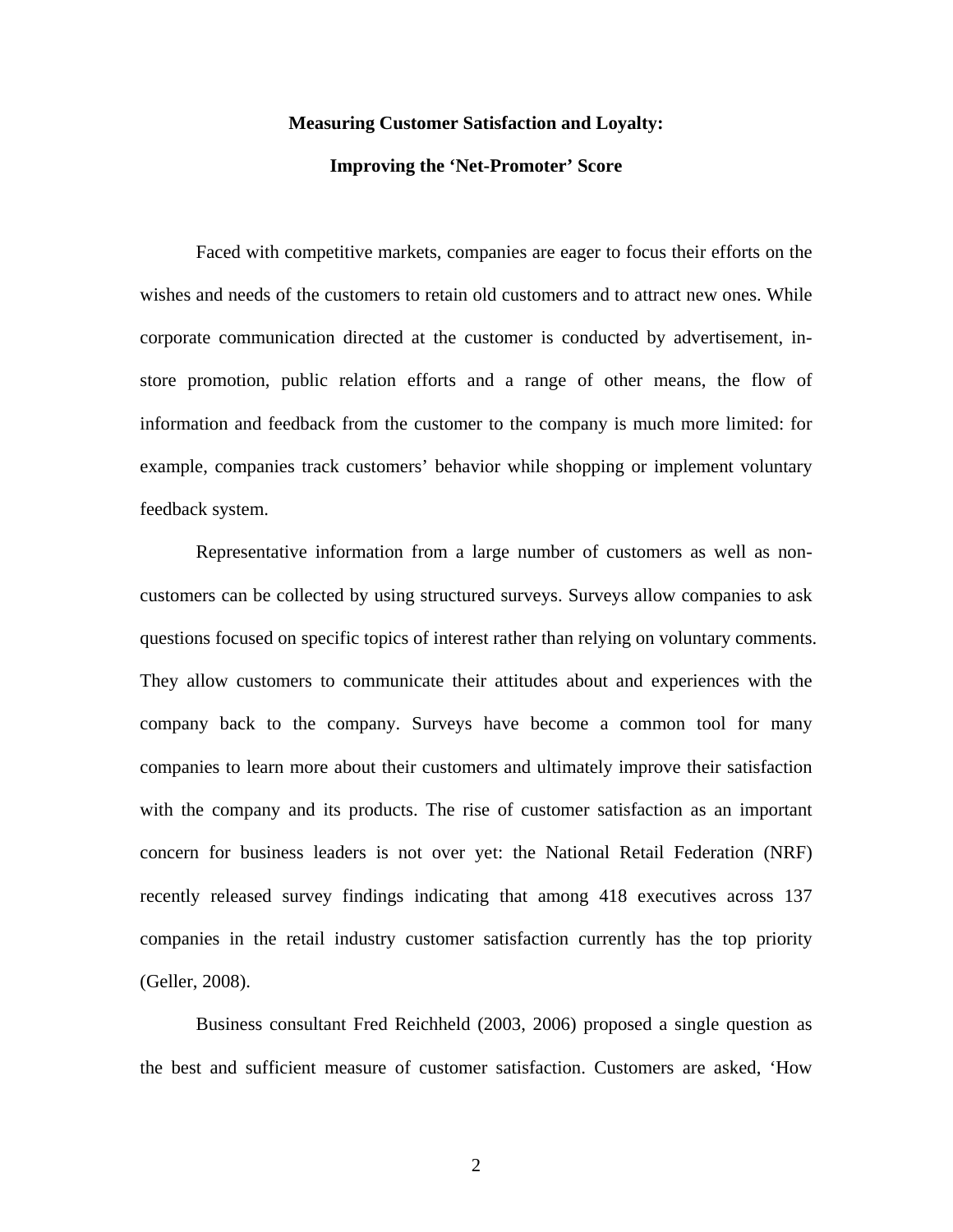likely is it that you would recommend [brand or company X] to a friend or colleague?', and they can respond by choosing a number between 0 to 10, with 0 labeled 'not at all likely', 5 labeled 'neutral', and 10 labeled 'extremely likely'. The responses to are then aggregated and transformed into a single summary statistic, the Net-Promoter Score (NPS). A company's Net-Promoter Score is the difference between the proportion of customers placing themselves at points 9 or 10 (called 'promoters') and the proportion of customers placing themselves between 0 and 6 (called 'detractors'). Respondents on scale point 7 and 8 are called 'neutrals'.

According to Reichheld and his collaborators the Net-Promoter question is all a company needs to ask in their customer satisfaction surveys. At most a follow-up question should be used to elicit reasons for the selected response option (Reichheld, 2003). Their conviction that likelihood to recommend is the best measurement for businesses to understand the state of their customer relations is quite strong: "an individual's propensity for recommending a company to friends or colleagues may be the most direct gauge of customer loyalty and ultimately, financial success" (Satmetrix, 2004: 7). The Net-Promoter question is the "ultimate question" (Reichheld, 2006), "[t] he one number you need to grow" (Reichheld, 2003) and "the single most reliable indicator of a company's ability to grow" (netpromoter.com, 2008).

Likelihood of recommending does fit well with concepts of custom satisfaction and purchase behavior. Put simply, likelihood of recommendations leads to actual recommendations, which leads to positive impressions in other potential customers and ultimately to new purchases and growth in sales (figure 1).

# [INSERT FIGURE 1 HERE]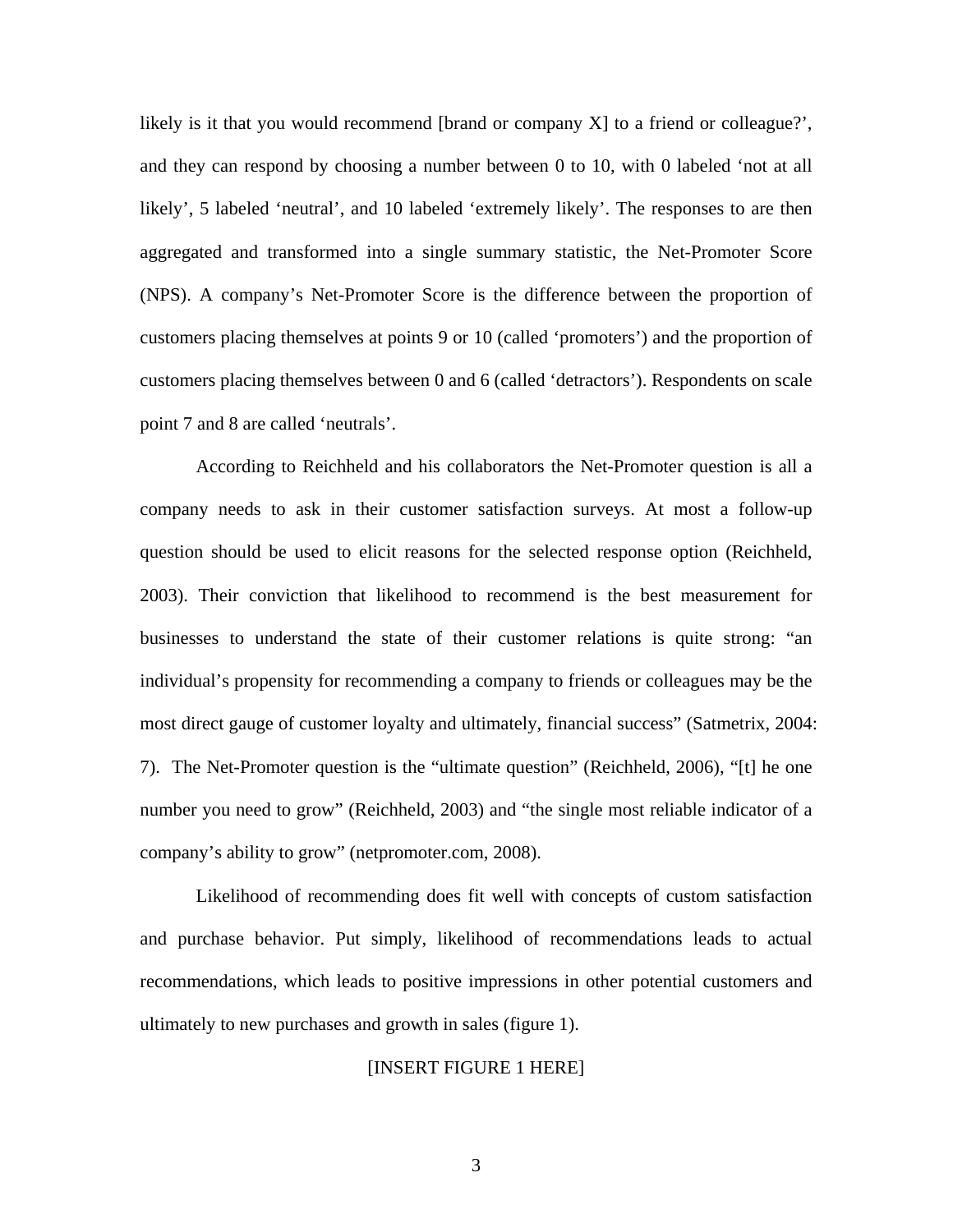The likelihood to recommend itself should be based on a positive attitude towards the company. This attitude could be measured, for example, with a question on how much the customer likes or dislikes the company and its products. The customer's past experiences with the company, exposure to communication in mass media such as reviews and advertisement, and communication with other customers about the company will primarily contribute to the construction of that attitude. Past experience is reflected in the satisfaction a customer feels in his or her interactions with the company. The wordof-mouth communication is reflected by how many recommendations are given about a company and therefore is influenced by how many people report the intention or likelihood of recommending the company and its products. To increase sales, companies want to increase customer satisfaction, how much respondents like their company, and how many people are giving positive recommendations about their company when talking to potential customers.

The customer-company interactions influence satisfaction, liking and the propensity to give future recommendations. These three concepts are connected: if a customer is satisfied he or she is more likely to give recommendations and probably increases his or her liking of the company. Higher liking leads to more recommendations as well. Higher liking and higher satisfaction turns directly into higher retention rates for the company, but higher likelihood of recommendations would also measure the amount of word-of-mouth promotion that might occur.

Reichheld (2006: 28) describes the Net-Promoter score as a measure that both reflects "the emotional and the rational dimensions" of the relationship between the customer and the company. If liking and both satisfaction are precursors of the likelihood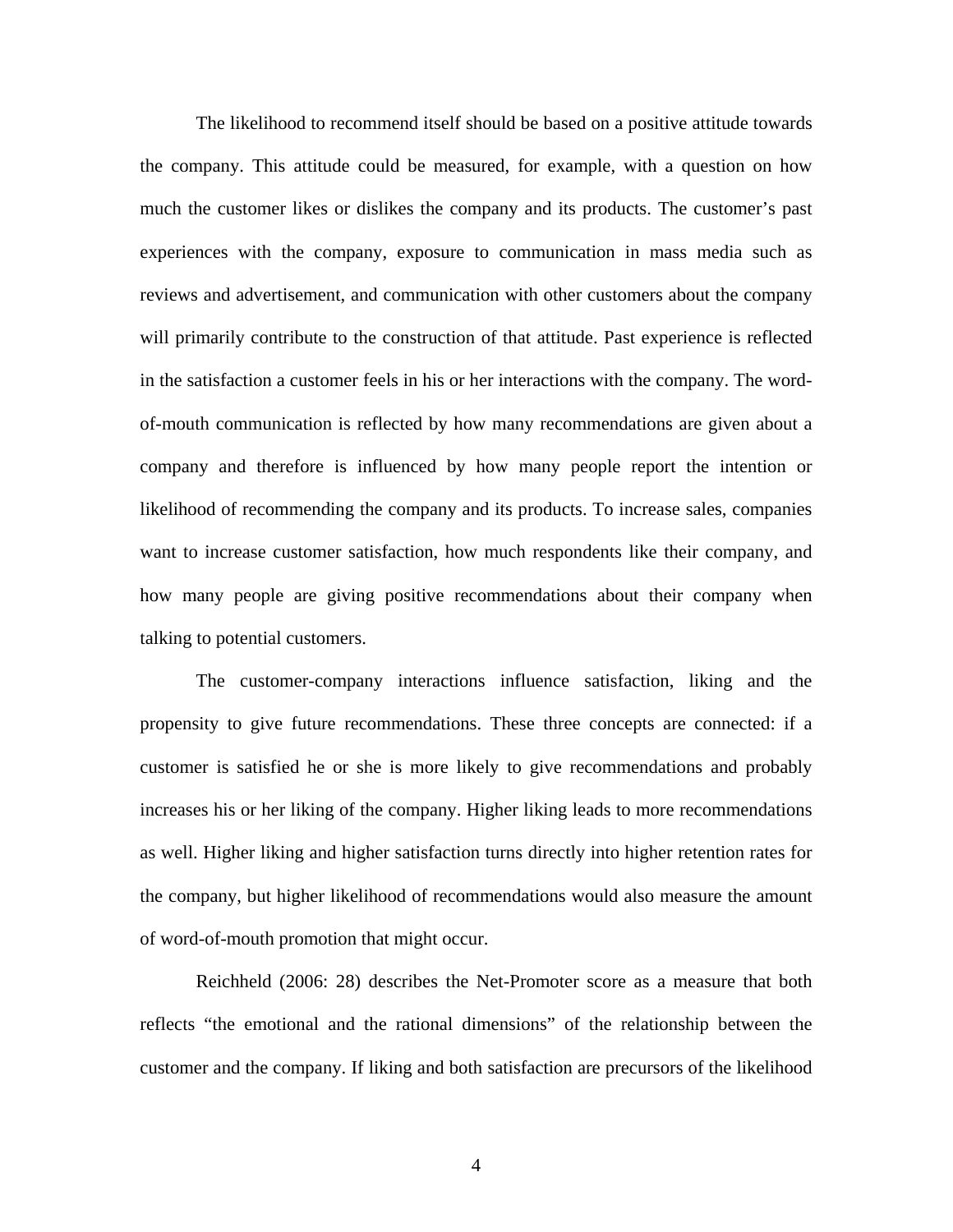of recommending, the question is whether they make any additional contributions to increased sales beyond the measured likelihood of recommending or whether likelihood of recommending is contributing something that is not covered by asking simply about satisfaction and liking.

Likelihood of recommending might be a better measurement than simple like/dislike questions or a measurement of satisfaction, because it asks the respondent to make a commitment to future behavior. When a respondent gives recommendations he or she is putting his or her own reputation as a trustworthy source on the line. This commitment might even apply to the hypothetical measure of likelihood of recommending (Reichheld, 2003). Therefore, respondents might have higher incentives to give better, that is more valid and considerate, answers than for inconsequential direct questions on attitude and satisfaction. Discussing attitudes towards the business and the past experience with the business in terms of recommendations also might be more natural than the abstract concept of satisfaction, because of respondents regularly engage in giving recommendations to other people as their everyday behavior.

At the same time, likelihood of recommending measures the word-to-mouth component of attracting new customers – a company that has many satisfied customer recommending its products will likely attract more new customers in the future. Interpersonal communication has an important role in successful promotional campaigns. In one of the earliest election studies Lazarsfeld, Berelson and Gaudet (1944) described the importance of interpersonal recommendations and advice for the success of election campaigns. Their research triggered many investigations into the role of 'opinion leaders' who give advice to others and are experts in their social circles (Roch, 2005). Later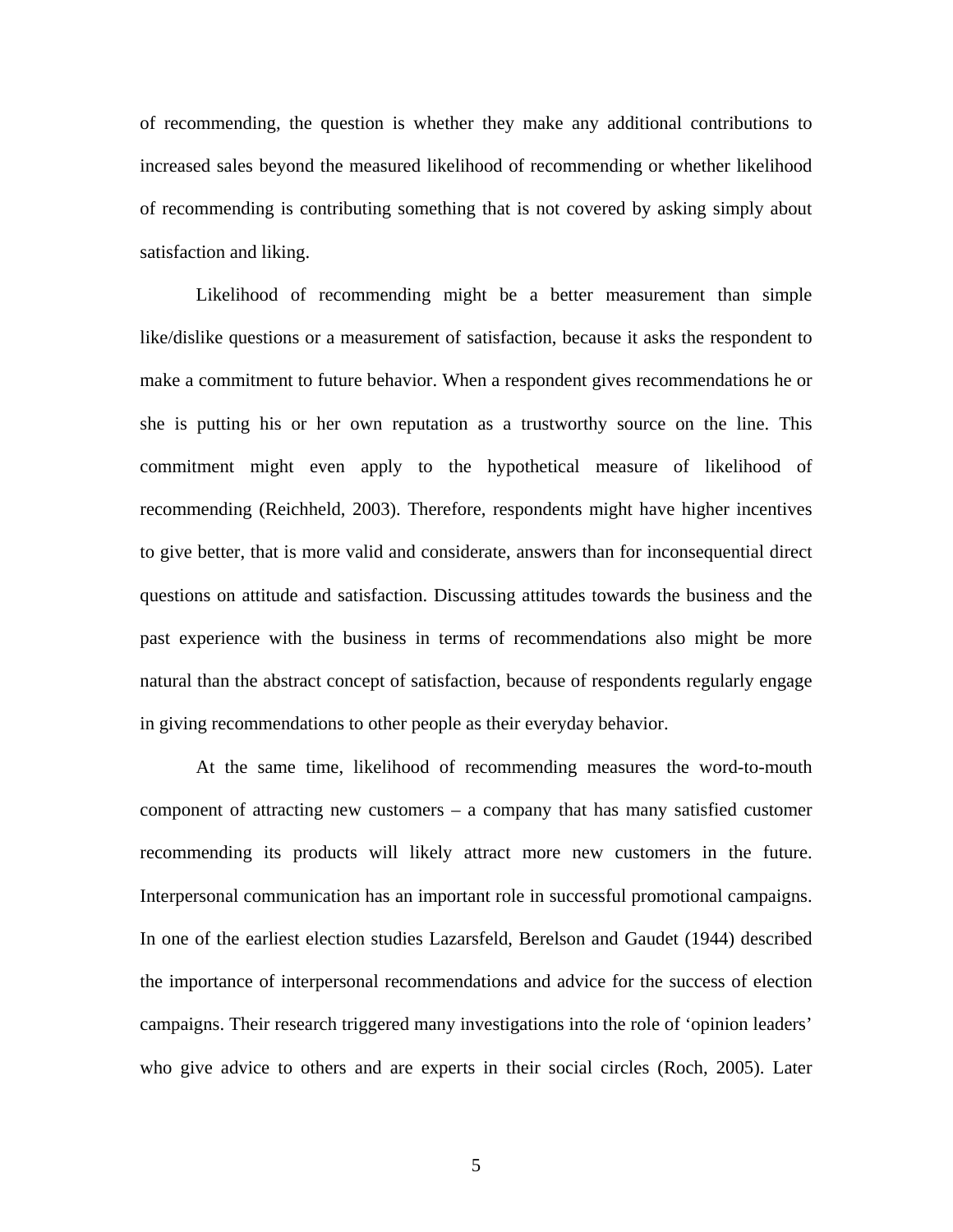research has further extended these concepts into theories of diffusion of innovation (Rogers, 1995). The importance of interpersonal communication for successful dissemination of innovations supports the notion that recommendations might be important to facilitate business growth. In a recent study, Watts and Dodds (2007), for example, investigated the role of networks of interpersonal communication in forming public opinion independently from specific influentials or opinion leaders. However, other research has shown that word-of-mouth communication might only be a small component to promote business success (Godes and Mayzlin, 2004).

Many businesses have adopted the Net-Promoter technique and it has changed how many executive managers make decisions. Some companies have decided to tie the bonuses of their managers to performance on the Net-Promoter score (BusinessWeek, 2006). Many business leaders believe that they can trust the Net-Promoter score and its properties and that it is a useful tool to guide business decisions. They talk confidently about their experiences when using it as a management tool:

"I have little doubt that this will be as big and long-lasting for GE as Six Sigma was." – Peter McCabe, Chief Quality Officer, GE Healthcare (BusinessWeek, 2006).

"Net Promoter gave us a tool to really focus organizational energy around building a better customer experience. It provided actionable insights. Every business line [now] addresses this as part of their strategic plan; it's a component of every operating budget; it's part of every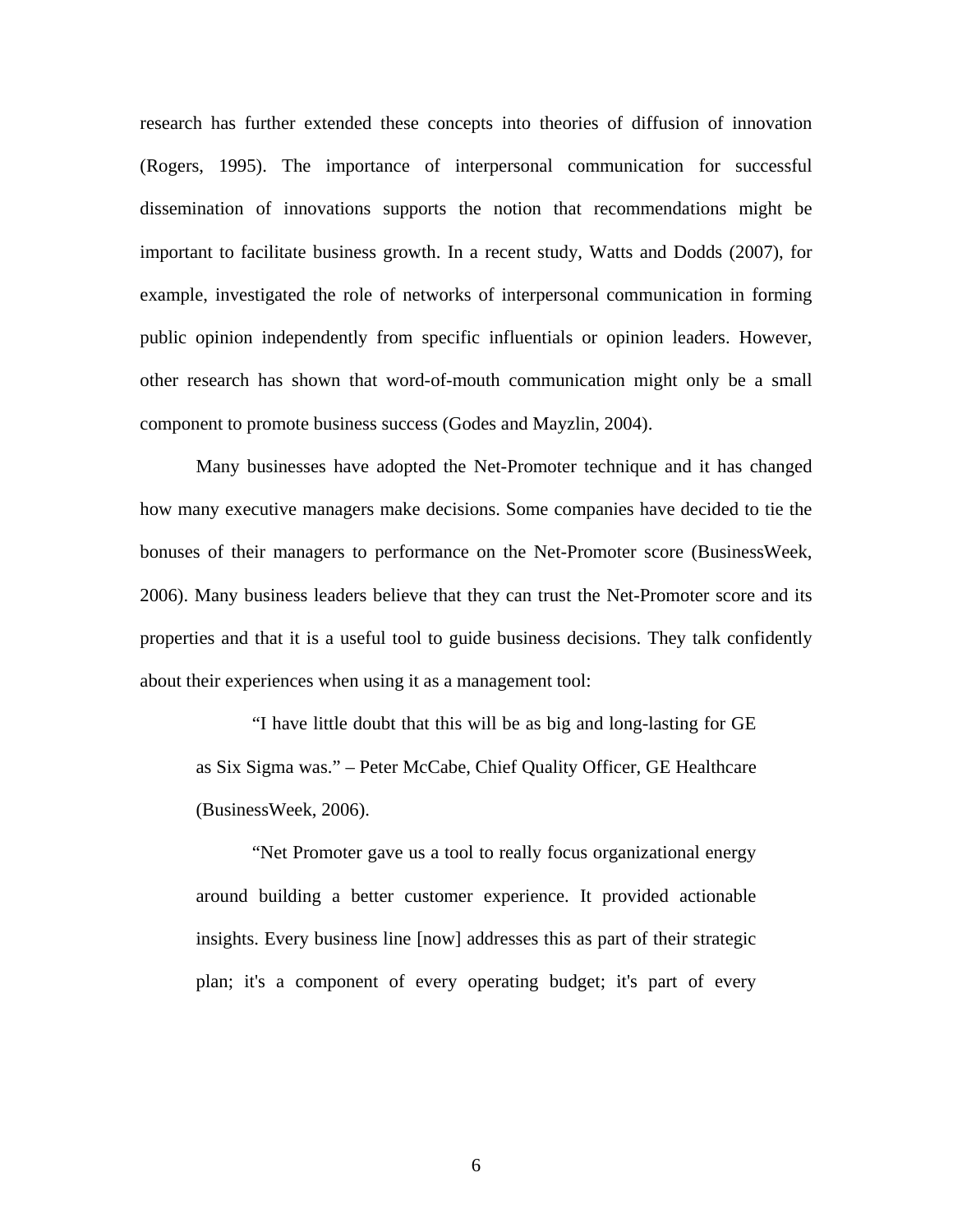executive's bonus. We talk about progress on Net Promoter at every monthly operating review." – Steve Bennett, President & CEO, Intuit Inc. $<sup>1</sup>$ </sup>

"Responses are gathered immediately following the rentals enabling local field management to follow up quickly on problems and target areas for improvements. We're using the survey globally in our worldwide car rental and Hertz network and even our licensees are participating." – Michel Taride, President, Hertz Europe Ltd. $2$ 

"But it's also how you measure the overall experience of your customers. We use the measurement that's called NPS. It's the net promoter score. It's very simple actually." – Vicente Trius, President, Wal-Mart Brazil.<sup>3</sup>

"And increasingly, as are many progressive service organizations, we're looking at this notion of net promoters […]; and what that gets us more specifically is this question will you be a reference for Express Scripts? Will you recommend this? You can ask a lot of questions, but at the end of the day we think that that's the most important thing. And we think that by holding ourselves to this score and planting that in our organization, we're holding ourselves to a higher standard." – Ed Ignaczak, Senior Vice President Sales & Account management, Express Scripts,  $Inc.<sup>4</sup>$ 

 $\overline{a}$ 

 $1$  http://www.netpromoter.com/success-stories/intuit.php, last accessed: 05/07/2008.  $^1$  http://www.netpromoter.com/success-stories/intuit.php, last accessed: 05/07/2008.<br><sup>2</sup> Q3 2007, Hertz Corp, Earnings Conference Call – transcript by Fair Disclosure Wire.

<sup>&</sup>lt;sup>3</sup> Fall Analyst Meeting, 2007, Wal-Mart Store Inc. – transcript by Fair Disclosure Wire.

<sup>&</sup>lt;sup>4</sup> Investor Meeting, 2007, Express Scripts, Inc. – transcript by Fair Disclosure Wire.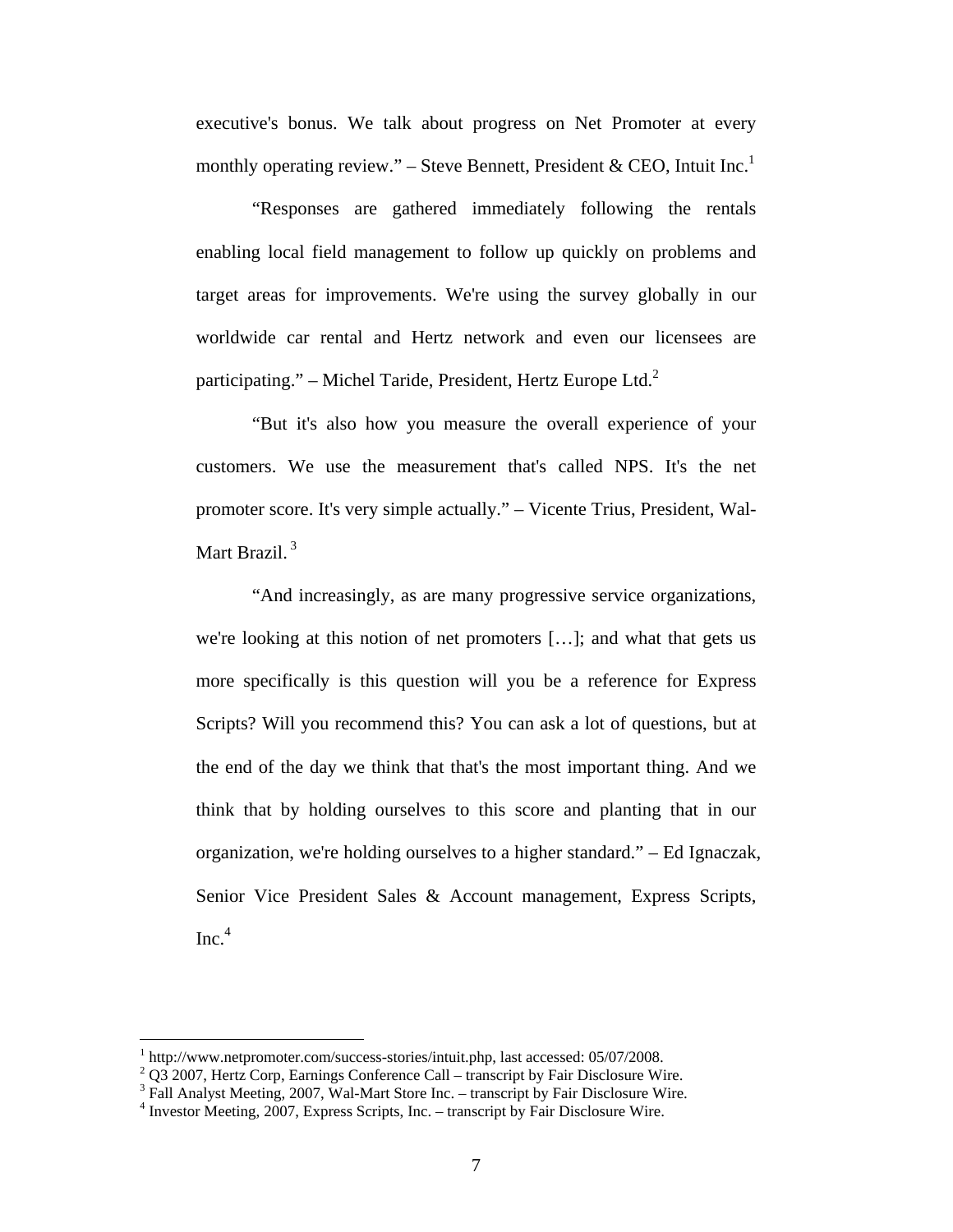"[T]his is out of this book […], The Ultimate Question, by Fred Reichheld, which we have found to be very valuable. And a couple of years ago we started really organizing a lot of things around the net promoters score. I won't walk through the calculation again, but it is basically an all-in score of customer satisfaction." – Patrick Bynre, Chairman and CEO, Overstock.com Inc.<sup>5</sup>

This success shows how much a good measurement for customer satisfaction and better understanding of customer loyalty was needed. Fred Reichheld was known as an expert and prolific writer on customer loyalty before publishing on the Net-Promoter scores (Reichheld, 1996; Reichheld, 2001), and the first article on the Net-Promoter score was published in the prestigious *Harvard Business Review* (Reichheld, 2003), helping him to reach a large audience in the business community. His arguments and evidence convinced them to follow his recommendation and implement the Net-Promoter score.

Reichheld (2003) based his claims on initial research with data collected on customers of 14 different companies across six industries. In 11 of those 14 companies he found that the Net-Promoter score performed better than other measures of customers satisfaction in predicting actual purchase behavior on the level of individual customers. Next, he and his collaborators conducted a large data collection and investigated the relationship between growth indicators (growth in revenue, growth in shipment, etc.) and aggregated Net-Promoter scores for different companies. They found, across a variety of industries, that the Net-Promoter score was a strong correlate with indicators of growth (Satmetrix, 2004). They reported  $R^2$ s range from .68 to .93 (for the 6 industries reported in Reichheld (2006)).

<u>.</u>

 $5$  Q2 2007, Overstock.com Inc, Earnings Conference Call, transcript by Fair Disclosure Wire.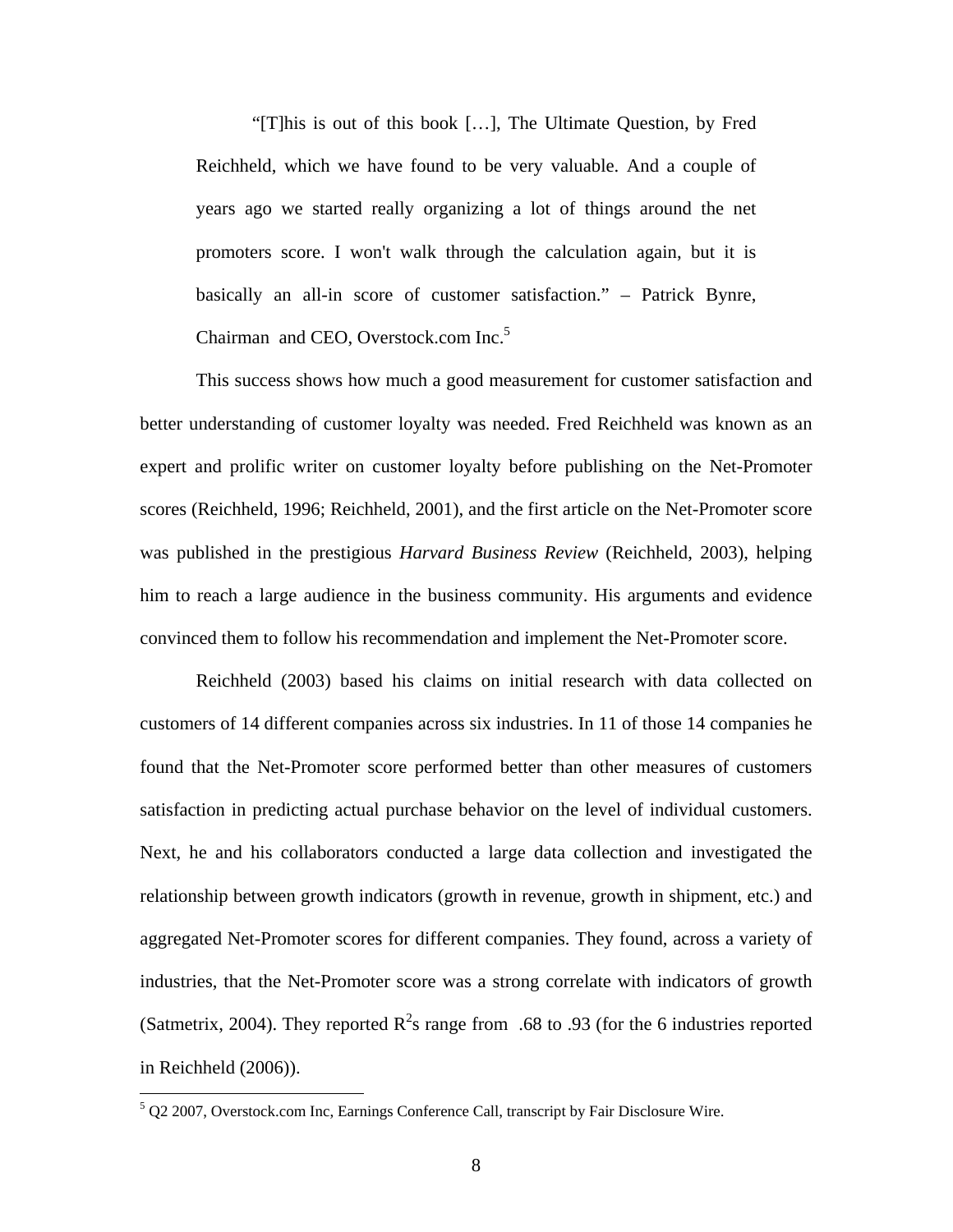The success story of the Net-Promoter score is in part based on the assumption that it is solid science, well supported by empirical findings (Keiningham, Cooil, Andreassen, and Aksoy, 2007). However, the range of published and peer-reviewed tests of the Net-Promoter score is rather limited so far – and it has often not confirmed the bold claims made by its proponents.

One important criticism questions the strength and reliability of the link between the Net-Promoter score and measures of business growth. Related is the question whether the Net-Promoter is truly better than any other measurement and whether it is sufficient on its own as a measure of customer relations. Studies that tried to replicate the link between business performance and the Net-Promoter scores often did not find statistically significant relationships in several industries (Lawrie, Matta and Roberts, 2006). Similarly, the relationships were also less consistent or strong when using longitudinal data to investigate whether changes in Net-Promoter score are related to changes in growth (Keiningham, et al., 2007).

Reichheld (2006: 84) argues that satisfaction measures do not match the actual behavior of customers. Specifically, he argues that a substantive amount of respondents who describe themselves as 'satisfied' or 'very satisfied' are also defectors and do not show the brand loyalty that one would expect. But in some studies, researchers have found that other measures of customer relations are significant predictors of business performance in contrast to or beyond the variance in growth explained by the Net-Promoter score alone (Lawrie, Matta and Roberts, 2006). Despite Reichheld's (2003) claims, the American Customer Satisfaction Index (ACSI) actually did work well when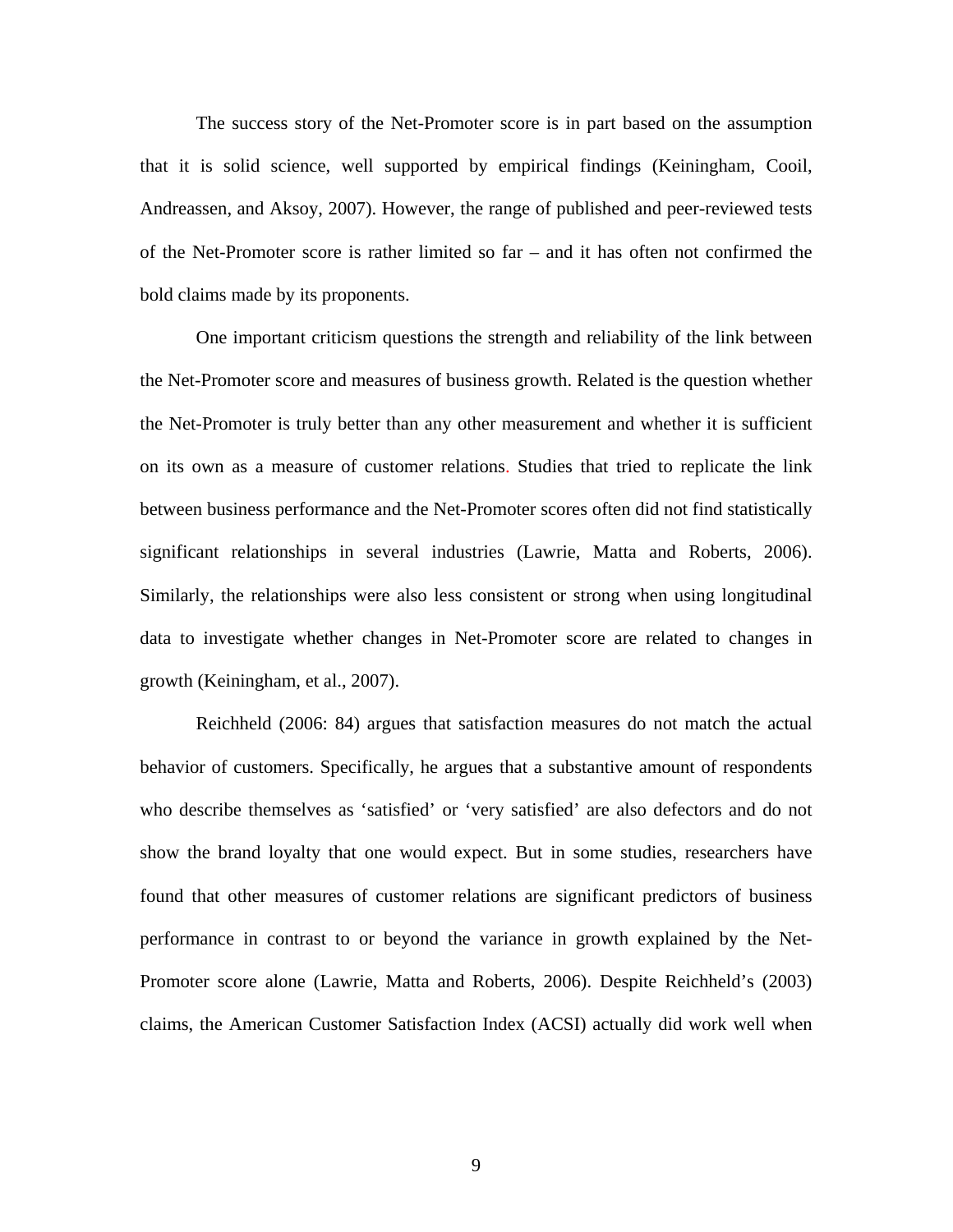used as a predictor of growth compared to the Net-Promoter score – even when applied to data used by Reichheld himself (Keiningham, et al., 2007).

Most studies investigated the relationship between Net-Promoter score and business performance at the macro-level of companies. However, the initial studies by Reichheld (2003, 2006) were at the level of individual behavior. When investigating the relationship between individual intentions to recommend and variables such as purchases or recommendations, his findings have replicated well and the Net-Promoter score did emerge as a good measurement for customer loyalty. However, other measures make their own contribution to understand future behavior of customers and it is probably not sufficient to only measure the likelihood of recommending to reflect the multidimensional structure of loyalty-based behavior (Keiningham, Cooil, Aksoy, Andreassen and Weiner, 2007).

In addition to doubts on the sufficiency of the Net-Promoter score, universality across different industries has been disputed as well. Reichheld (2003: 48) does admit that the universality of the Net-Promoter score might be limited: "Although the 'would recommend' question generally proved to be the most effective in determining loyalty and predicting growth, that wasn't the case in every single industry". Nonetheless, he recommends using the same question and the same cut-off values for all industries and companies.

Fixed cut-off points make the Net-Promoter score simple and universal. However, it is claimed they apply universally to all industries and that their implied meaning (where promoters start and where detractors end) is constant across industries and companies (Lawrie, Matta and Roberts, 2006). Using the cut-off points to calculate the Net-Promoter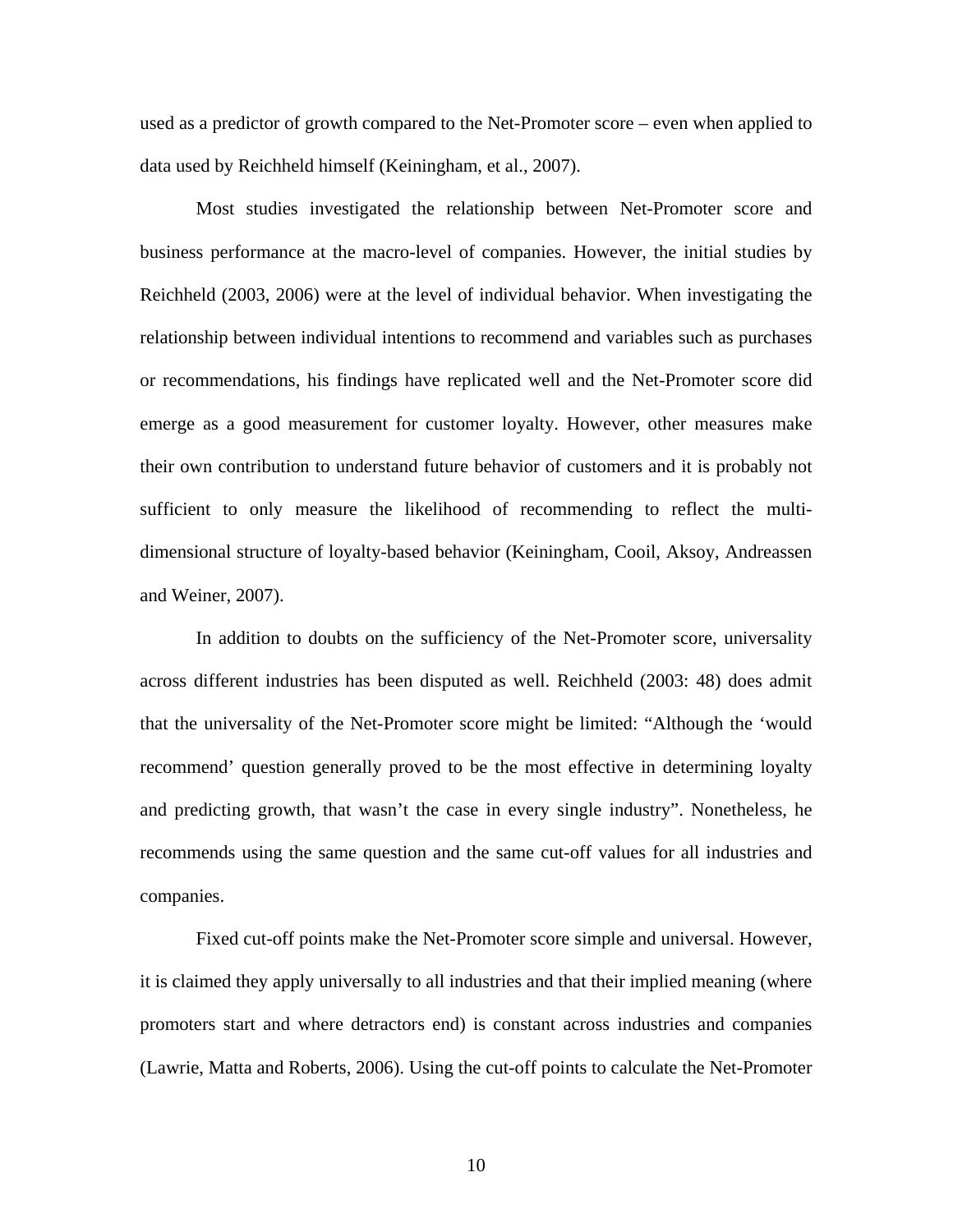score also introduces another problem: an identical change in the overall score can result from different underlying changes in the proportions of detractors and promoters, a result of the ecological fallacy problem.

There also have been further conceptual critiques of treating likelihood of recommendation as a possible cause of growth in businesses. Reichheld (2006: 43+44) does admit that the Net-Promoter score itself is not "the engine of growth", but rather an indication of the state of relationships between a company and its customers – it is not alone sufficient for growth. But recommendations are not exogenous to growth or sales either. The more people purchase a product, the more customers are available for giving recommendations and the more people might purchase them same product again (e.g., Gladwell, 2000). Research on cognitive dissonance suggests that people would like to see their own past behavior (i.e., buying a product) in a positive light and therefore adjust their evaluation of the company positively if they have decided to buy their product (Cummings & Venkatesan, 1976; Feistinger, 1957). Therefore, a higher number of sales by itself might increase the number of people who are willing to recommend a product and increase the Net-Promoter score without any actual change in the business behavior shown by the company.

A correlational relationship between variables such as likelihood of recommending and business growth does not prove a cause-and-effect relationship (Grisaffe, 2004). The assumption of a causational relationship is the foundation for many of Reichheld's claims, but it might be a mistaken, rather both likelihood of recommending as well as business growth could be the results of other factors and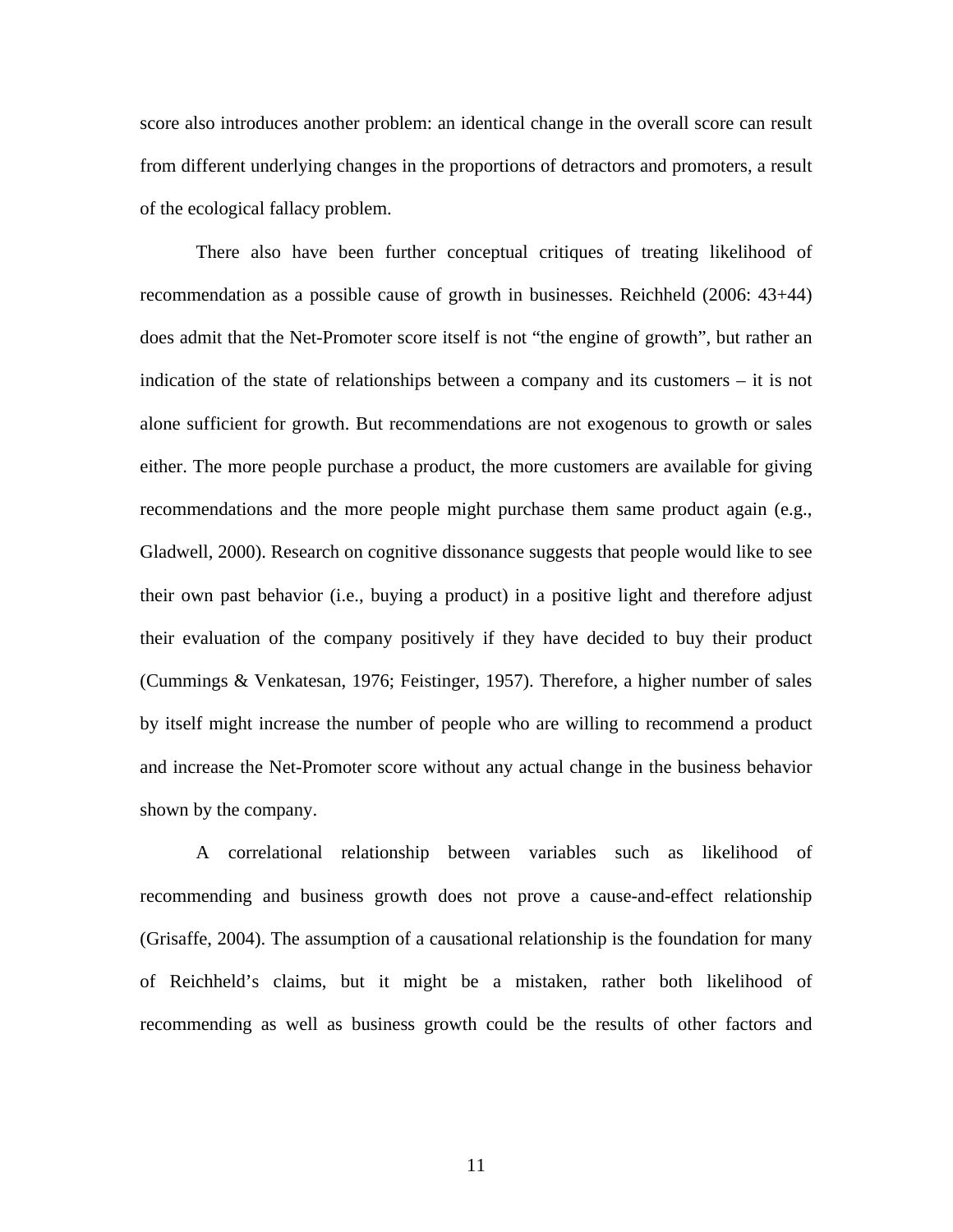therefore show a spurious relationship. For example, both might be driven by satisfaction with the company's products and services.

A good measurement of customer satisfaction should also provide enough information so that it can be used to make decisions and change the business conduct. The information provided by the Net-Promoter score might be to simplistic to be sufficient for real effective adjustments (Lawrie, Matta and Roberts, 2006). It lacks information, for example why people are feeling compelled to give other people recommendations, how strongly they would give recommendations (the likelihood scale only measures the likelihood of a recommendation occurring not specifically how strongly that recommendation would advocate the products of the company), or what reasons are driving a specific likelihood to give recommendations. The use of the Net-Promoter score as a summary statistic also hides underlying attitudes and perceptions in specific groups of customers and how they affect the business. The score is reminiscent of old 'top-two-box'-approaches that have been abandoned in modern customer satisfaction surveys (Ruf, 2007).

Two further issues that have been raised are the lack of scientific rigor and potential research bias in how the success of the Net-Promoter score is portrayed. Reichheld's methods and results are not well documented and have not been subject to peer-review. The data used by Reichheld (2003, 2006) and Satmetrix (2004) are not publicly available for replication – the only attempt at direct replication of the analyses used graphical software to infer the data set from the published graphs (Keiningham, et al., 2007). It is especially ironic that Reichheld (2006) provides a list of different recommendations for conducting Net-Promoter surveys and what information should be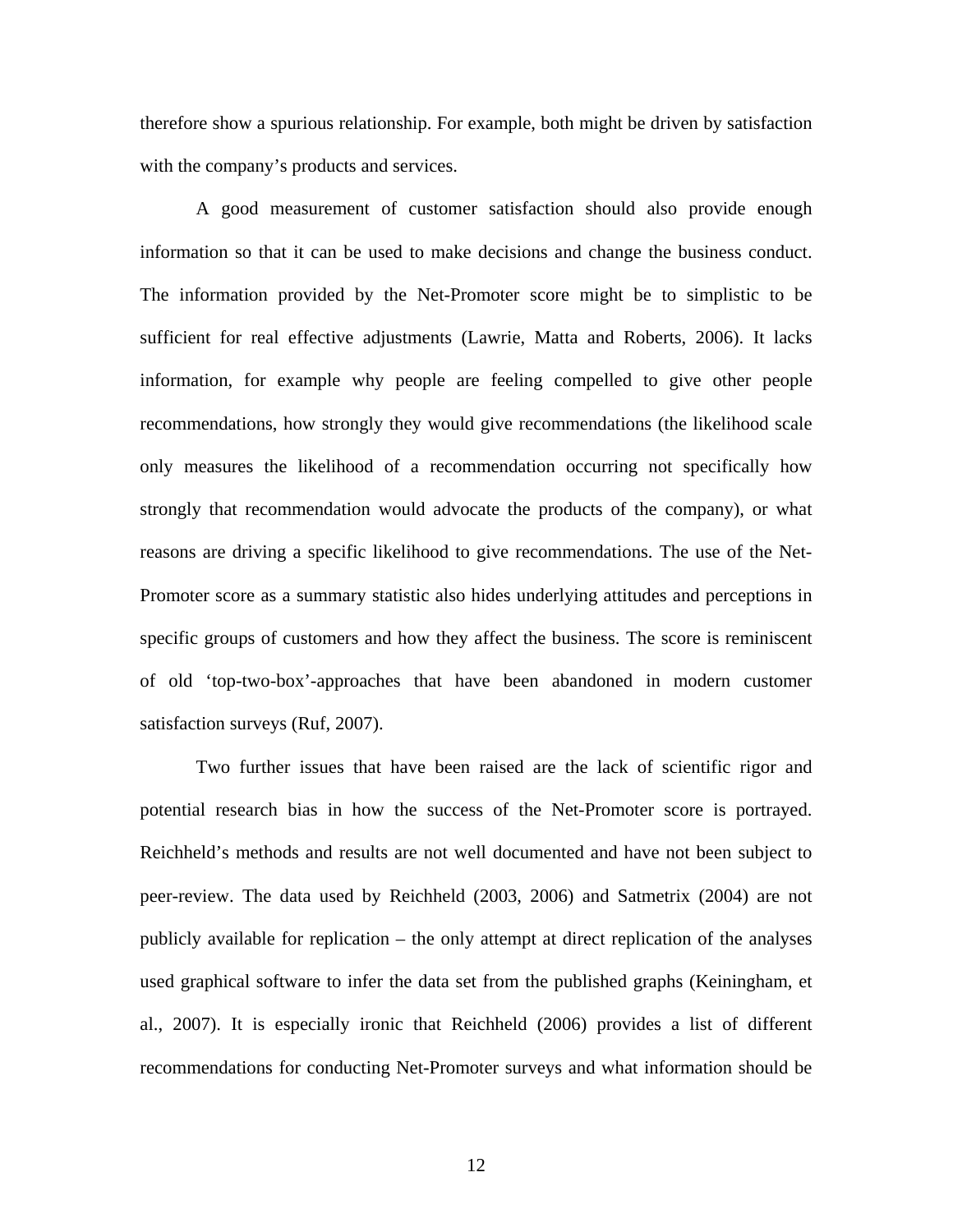reported with them (such as response rates or what provisions were taken when collect the data), but at the same time does not hold his own reports to those same standards.

Reichheld and his collaborators claim that they investigated both correlations as well as statistical significance, but statistical significance is not reported in any of their studies. The few number of companies in each individual regression dramatically reduces their statistical validity: each of the analyses only used three (Internet Service Provider (ISP) industry) to ten different companies (airlines) (Reichheld, 2006). The opt-in surveys used in Reichheld (2003, 2006) analyses are not a random draw of customers or all possible customers including non-customers. At the same time, companies are not randomly selected from the universe of possible companies, but more often are either reflecting the entire universe of companies in an industry or are an arbitrary selection of companies. The report by Satmetrix (2004) mentions that data was collected for over 400 companies, but data only from 50 of those companies was included in their analyses. The results reported in Reichheld's article and book are limited to those where the Net-Promoter score was successful, leaving readers to doubt how those were chosen for publication and introducing the very real problem of bias by the researchers (Keiningham, et al., 2007).

While past studies have focused on the overall performance of the Net-Promoter score from the perspective of consumer behavior and marketing research, we bring a new perspective to the discussion, using the rich research tradition on questionnaire design to improve the Net-Promoter score and evaluate its measurement properties. We ask three primary questions: Can the Net-Promoter score be improved by applying rules of sound questionnaire design? How good are the principles used by Reichheld (2003, 2006) in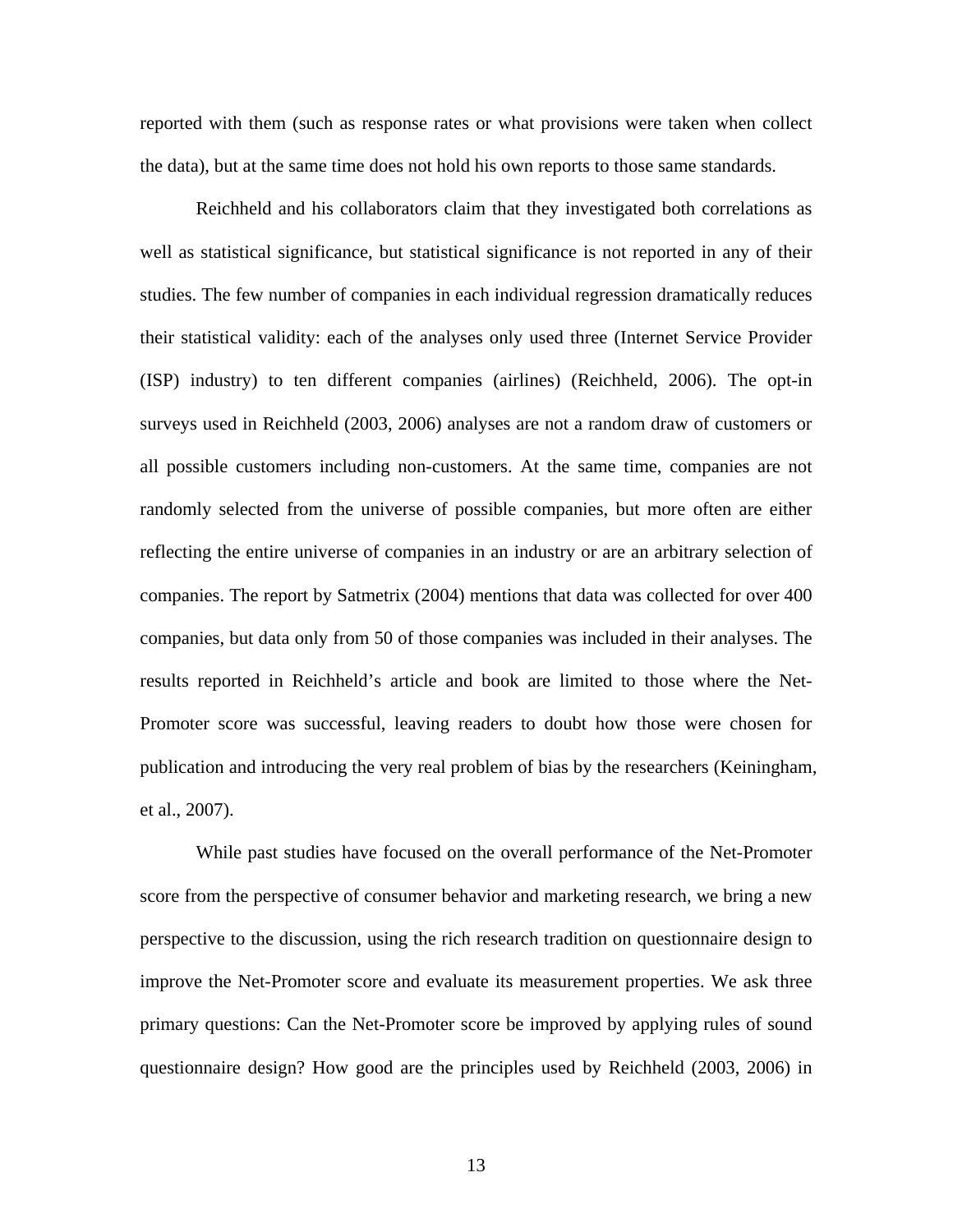constructing the scale and building the summary statistics? And how well does the Net-Promoter score compare to well-designed measures of liking and satisfaction?

In this paper we present the results of two studies, both investigating improvements and alternatives to the Net-Promoter scale. Our goal is to develop an effective measurement that researcher as well as business professionals can use to gauge the performance of companies in their business transaction with customers. Before we present the results of our investigation, we will outline some possible problems with the existing Net-Promoter Score scale from the perspective of survey researchers and formulate general hypotheses that were guidelines for the design of the two empirical studies presented afterwards.

## The Net-Promoter Measurement: A Critique

A great deal of previous research on questionnaire design suggests that the measurement used for the Net-Promoter Score might not be optimal (Krosnick & Fabrigar, 1997; Krosnick & Fabrigar, forthcoming).

First, the scale presumably seeks to measure a unipolar construct (likelihood of recommending the company, ranging from 0% to 100% probability). Past work suggests that unipolar constructs are measured most reliably and validly by offering five scale points, however the scale recommended by Reichheld (2003, 2006) has 11 scale points. Reichheld makes some arguments in favor of the 11-point scale (Reichheld, 2006: 84 + 85), but all his evidence is argumentative and anecdotal. Our hypothesis is that reducing the number of scale points will increase the performance of the scale.

Second, placing the label 'neutral' on the midpoint is problematic, because 'neutral' represents a lack of evaluation, rather than a 50% chance of recommending a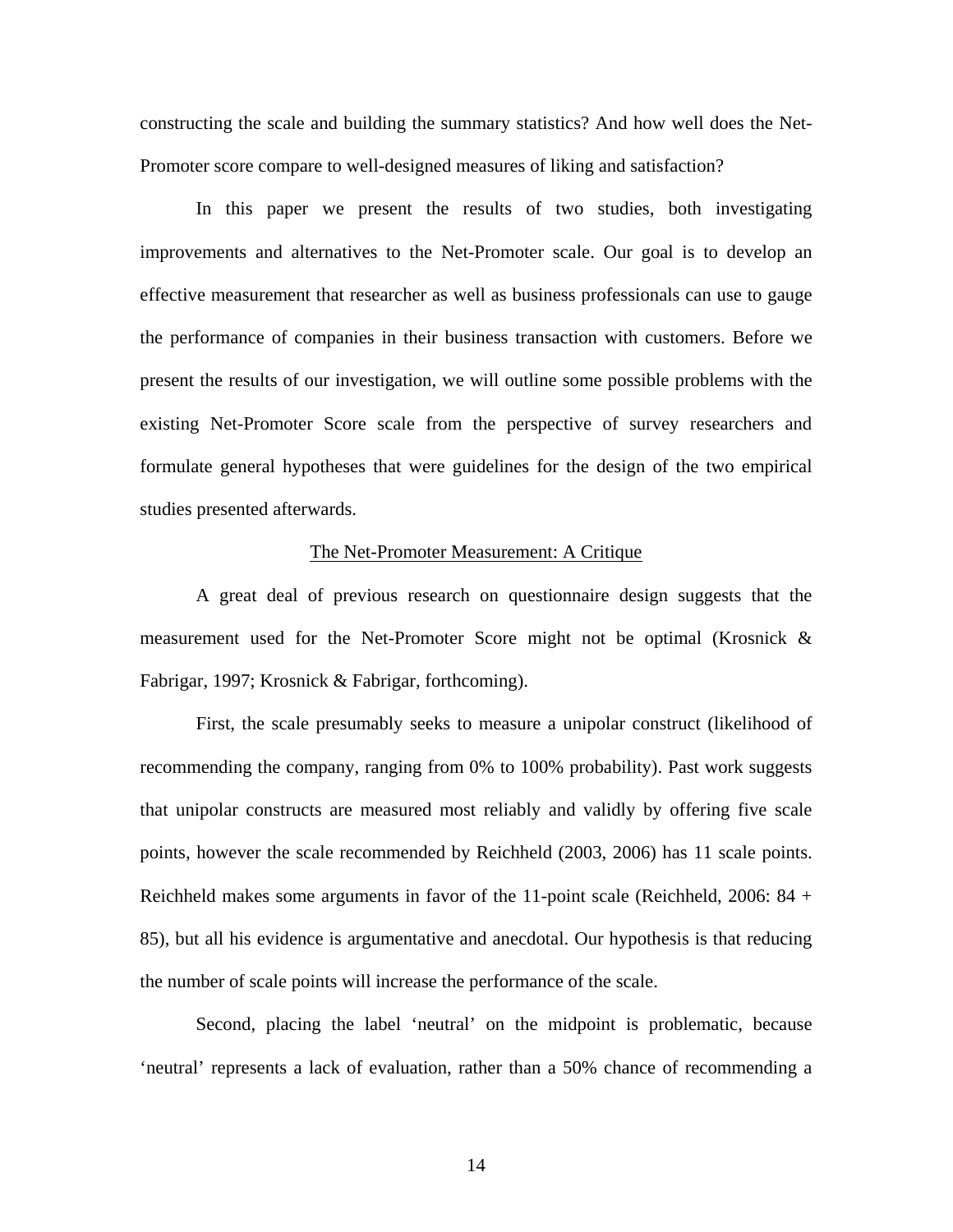company, which is presumably the intended meaning of the midpoint for a likelihood scale. At the same time it suggests the measurement of a bipolar construct, potentially leading some respondents to indicate whether they would give positive or negative recommendations on the overall scale. Reichheld's (2006: 88) argument for the 'neutral' scale point seems to be based on the notion that it allows respondents to be neither positive nor negative towards the company, although this distinction does not apply to the unipolar construct reflected in likelihoods. Surprisingly, the group of respondents on scale points 7 and 8 called 'neutrals' do not overlap with the actual 'neutral' point of the scale – it seems as if the survey practitioner would intentionally interpret the scale differently than a respondent.

Third, past work indicates that rating scales yield the most reliable and valid measurements when all scale points are fully labeled with descriptions, instead of labeling only a few of them. Therefore, we also hypothesize that adding meaning labels to each scale point as well as removing the confusing 'neutral' label for the mid-point will improve the validity of the Net-Promoter scale.

Fourth, the unipolar scale used by Reichheld (2003, 2006) might by insufficient to measure the complexity of recommendations. It does not differentiate between positive and negative recommendations nor does it incorporate the strength of a recommendation. Research in social psychology has shown that attitudes can have both positive and negative dimensions (Cacioppo and Berntson, 1994). We therefore extended our investigation by developing a bipolar scale of positive and negative recommendations as well as using a design with two separate questions for positive and negative recommendations.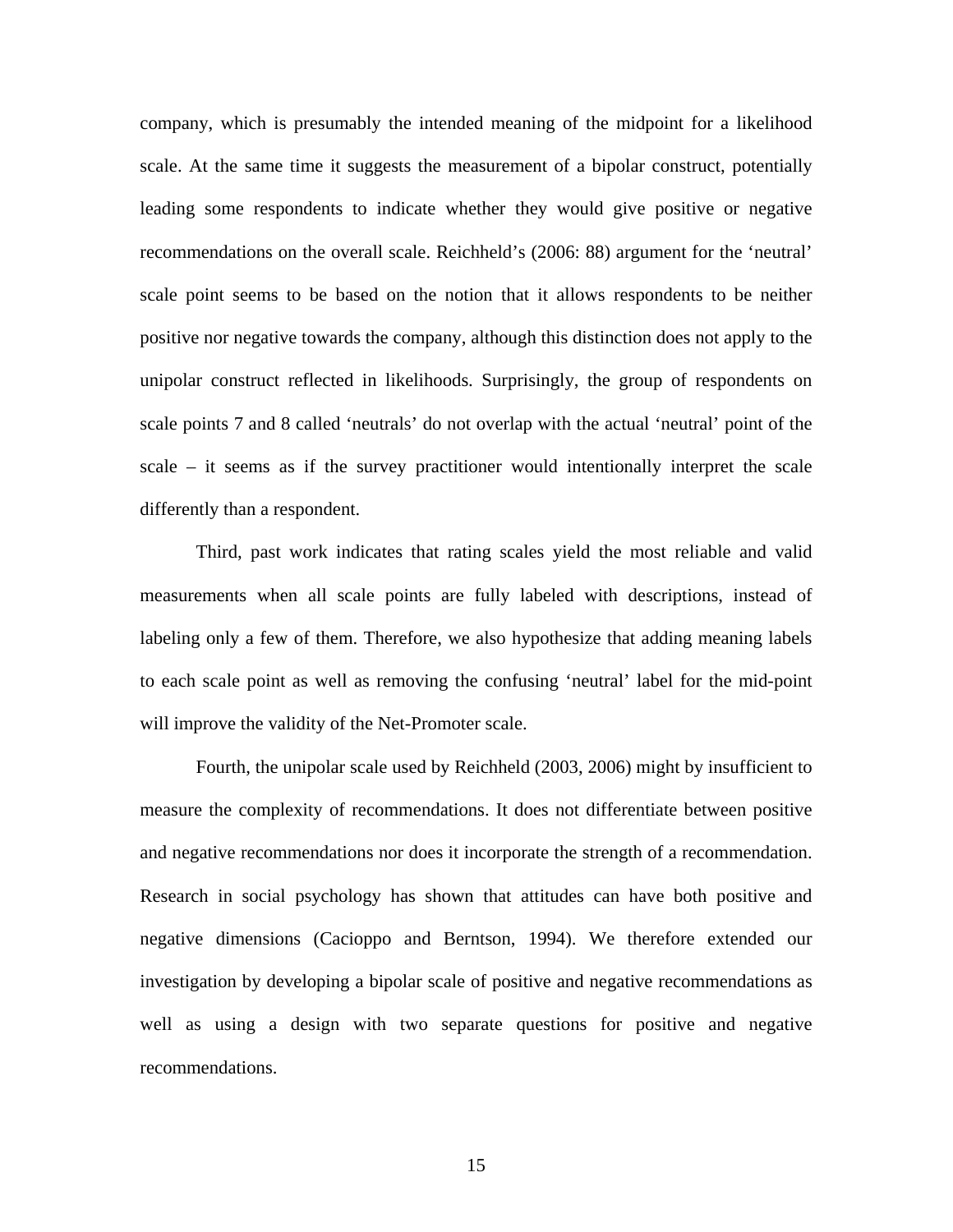Finally, Reichheld's (2003, 2006) most important argument for using the Net-Promoter scale is that it is the single best question to measure a businesses performance in customer interactions and that it is sufficient for that purpose. However, likelihood of recommending should be linked to the general attitude toward the company as represented by satisfaction and liking. In addition, these constructs are all linked to the outcome variables of interest such as the actual number of recommendations (attracting new customers) or future purchase behavior (customer retention). Liking, as the affective disposition towards the company, brand or product should be predecessor to any purchase. It could also be affected by the business interaction and therefore could be a mediator between the experience during a business interaction and the likelihood to recommend. Satisfaction is the outcome of the business interaction and might affect both liking and likelihood to recommend (or in a longer causal chain affect liking which in turn affects likelihood to recommend). If satisfaction is linked to the likelihood of recommending it could still be a useful, perhaps even a better predictor of business performance. We decided to include well-designed measurements of both in our study and test how they performed compared to the likelihood of recommending score in predicting actual recommendations and other outcome variables of interest.

#### Study 1: Data and Methods

In the first study we focused on applying guidelines of good questionnaire design to the response scale used in the Net-Promoter question. We also compared the question to alternative measurements of liking and satisfaction.

*Data and Measurements.* We collected data on customer satisfaction, frequency of recommending, and frequency of purchasing goods and services from 32 companies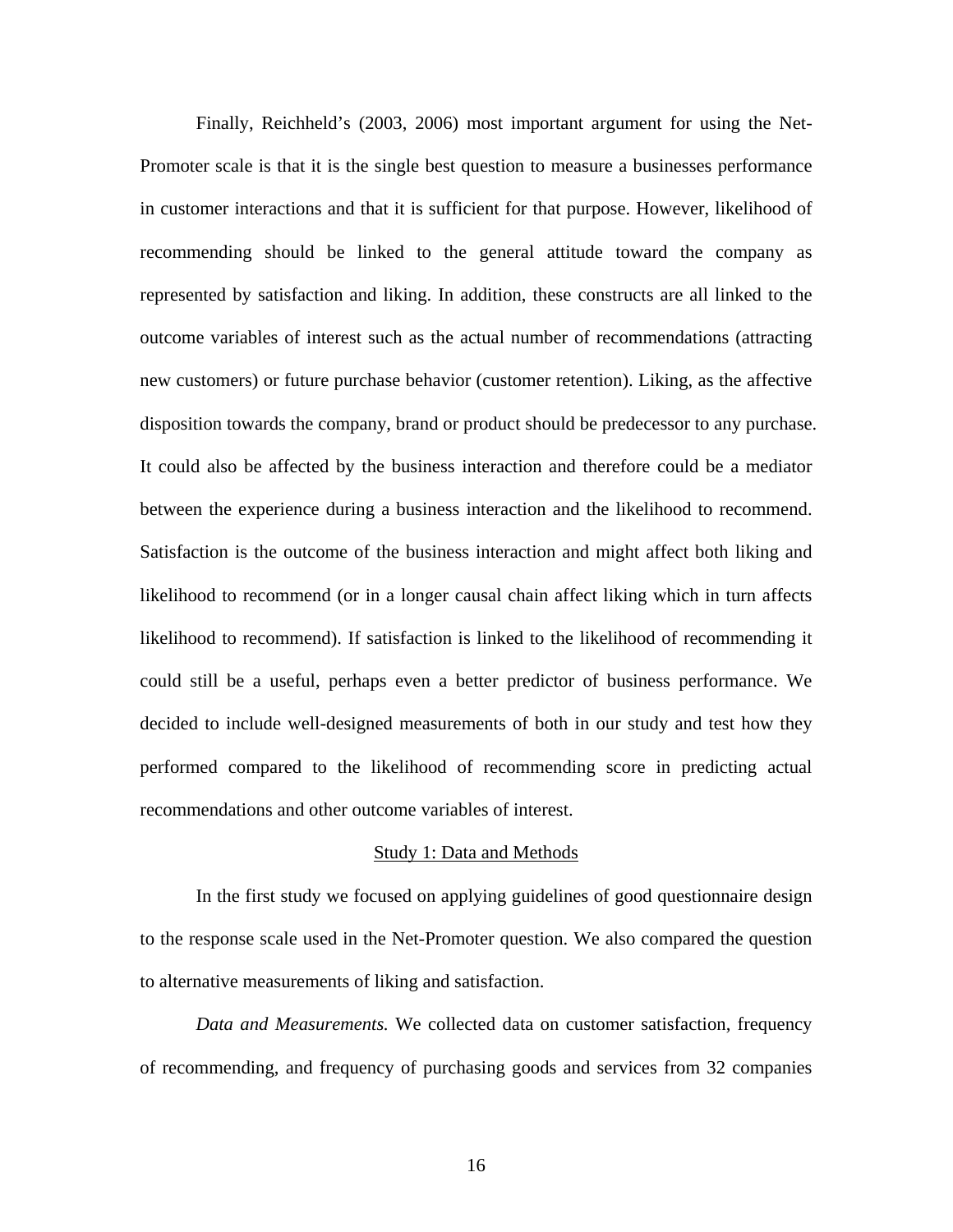via an Internet survey of 2,227 volunteer American adults conducted by Lightspeed Research in 2007. Lightspeed's respondent pool is recruited through several methods including co-registration (the practice of referring leads concurrent with another registration process), traditional banner placements, and affiliate networks (value-added online media intermediaries that perform marking services for websites in the consortium). Recruited participants are then sent e-mails and electronic newsletters soliciting participation in online surveys. Lightspeed Research advertises with both general topic websites with broad appeal as well as special interest sites, which creates a diversity of profiles and provides the ability to target-recruit certain demographics when required. Based on data from the U.S. Census Bureau's Current Population Survey, Lightspeed Research quota sampled its panel members in numbers such that the final respondent pool would be reflective of the U.S. population as a whole in terms of characteristics such as age, gender, and region.

The 32 companies used come from seven industries: drug stores (5 companies), supermarket chains (4 companies), home improvement and hardware stores (3 companies), pet supply stores (3 companies), electronics stores (3 companies), car rental companies (5 companies), and airlines (9 companies).

Respondents were randomly assigned to four different response scales for the Net-Promoter question: the original 11-point Net-Promoter scale ('not at all likely' at the lowest value, 'neutral' at the middle point, 'extremely likely' at the highest value), a 7 point scale with labels identical to the original 11-point scale, a 7-point scale with fulllabels ('not at all likely', 'slightly likely', 'somewhat likely', 'likely', 'very likely', 'remarkably likely', 'extremely likely'), and a 5-point scale with full-labels on all scale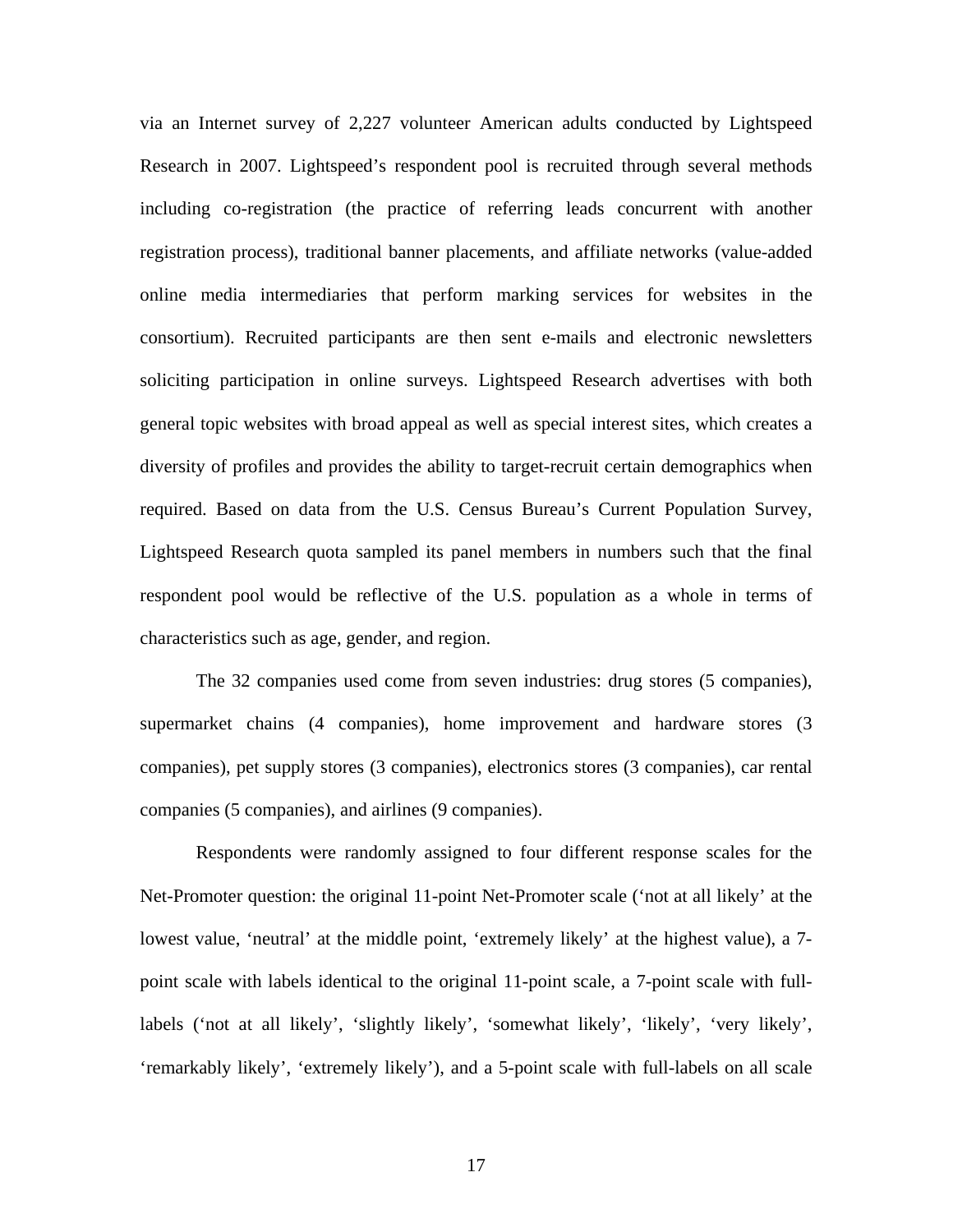points ('not at all likely', 'slightly likely', 'moderately likely', 'very likely', 'extremely likely'). The question wording matched the recommended wording for the Net-Promoter score: 'How likely is it that you would recommend each of the following companies to a friend or colleague?' Each scale was standardized to range from 0 to 1, to allow comparability.

In addition, we asked the respondents several other questions. First of all, we asked how often they actually had been customers of the companies in the past. For both rental car companies and airlines this question was referring to the past two years, for all other companies to the past six months. Afterwards, each respondent was asked 'During the last 6 months, how many times did you recommend each of the following companies to a friend or colleague?' We discovered that a few of the respondents indicated a very high number of past recommendations. To avoid potential problems with outliers and their potential strong influence on the overall outcome of our analyses, we excluded the top .10% of the number of past recommendations, limiting the analyses to any responses with less than 20 recommendations.

We measured satisfaction by asking 'Overall, how satisfied are you with the each of the following companies?' (11-point scale, 'extremely dissatisfied' at the lowest value, 'neutral' at the mid-point, 'extremely satisfied' at the highest value). Respondents were also asked to indicate how much they like the companies: 'How much do you like or dislike each of the following companies?' (7-point scale; 'dislike a great deal', 'dislike a moderate amount', 'dislike a little', 'neither like or dislike', 'like a little', 'like a moderate amount', 'like a great deal'). Both scales were recoded to range from 0 to 1.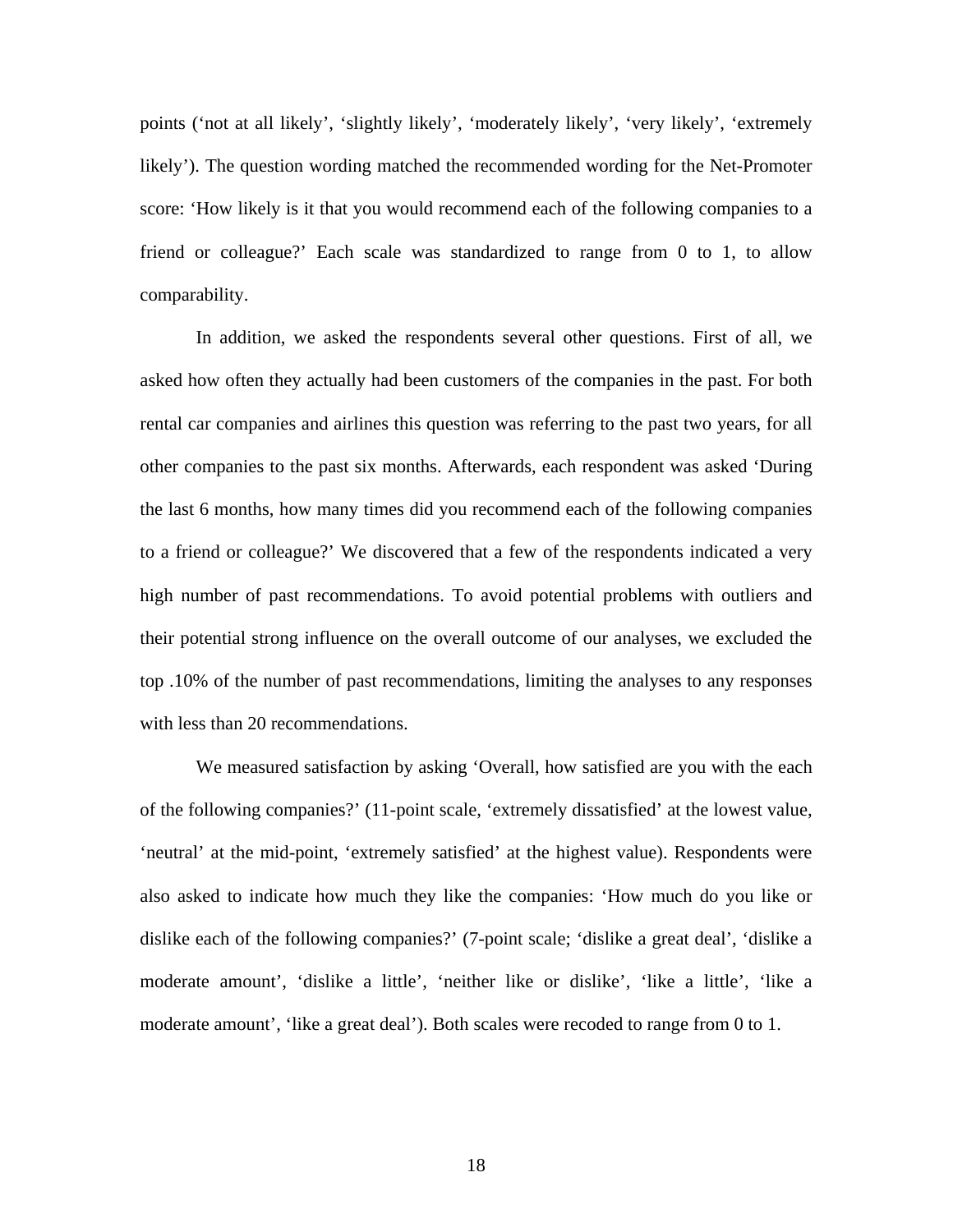*Analyses.* We investigated the validity of each of the four scales by predicting the self-reported number of times the respondent had recommended the company to friends or colleagues at the level of individual respondents. We set up a regression model to test the difference in the strength of the relationship by statistically comparing coefficients using interactions. Because the dependent variable is a count of recommendations, we used a negative binomial regression estimator (Long, 1995). We pooled the responses of all respondents for all companies and then added a series of dummies for the companies as fixed effects and modeled the respondents as random effects – because all coefficients were estimated within one regression, the impact of fixed effects as well as random effects is constant between scales.

We also investigated non-linear relationships between the response to Net-Promoter questions and the number of past recommendations. First, we included nonlinear representations of the independent variables into the regressions (squared and cubic transformations of the independent variable) and checked whether they were significant. If the cubic term was not significant, we removed it and re-ran the regression without the cubic term. If the squared term was not significant at this point, no non-linear relationship was found. Secondly, we used dummies to represent each scale point (excluded the first scale point as contrast), completely freeing the model to represent the non-linearities. Non-linear representations were estimated in individual regressions rather than a simultaneous regression across all scales.

To compare the strength of non-linear relationships between the different scales, we calculated a simple statistic of model fit. After running the regression, we generated predicted values based on the model estimated. To match the predicted values against the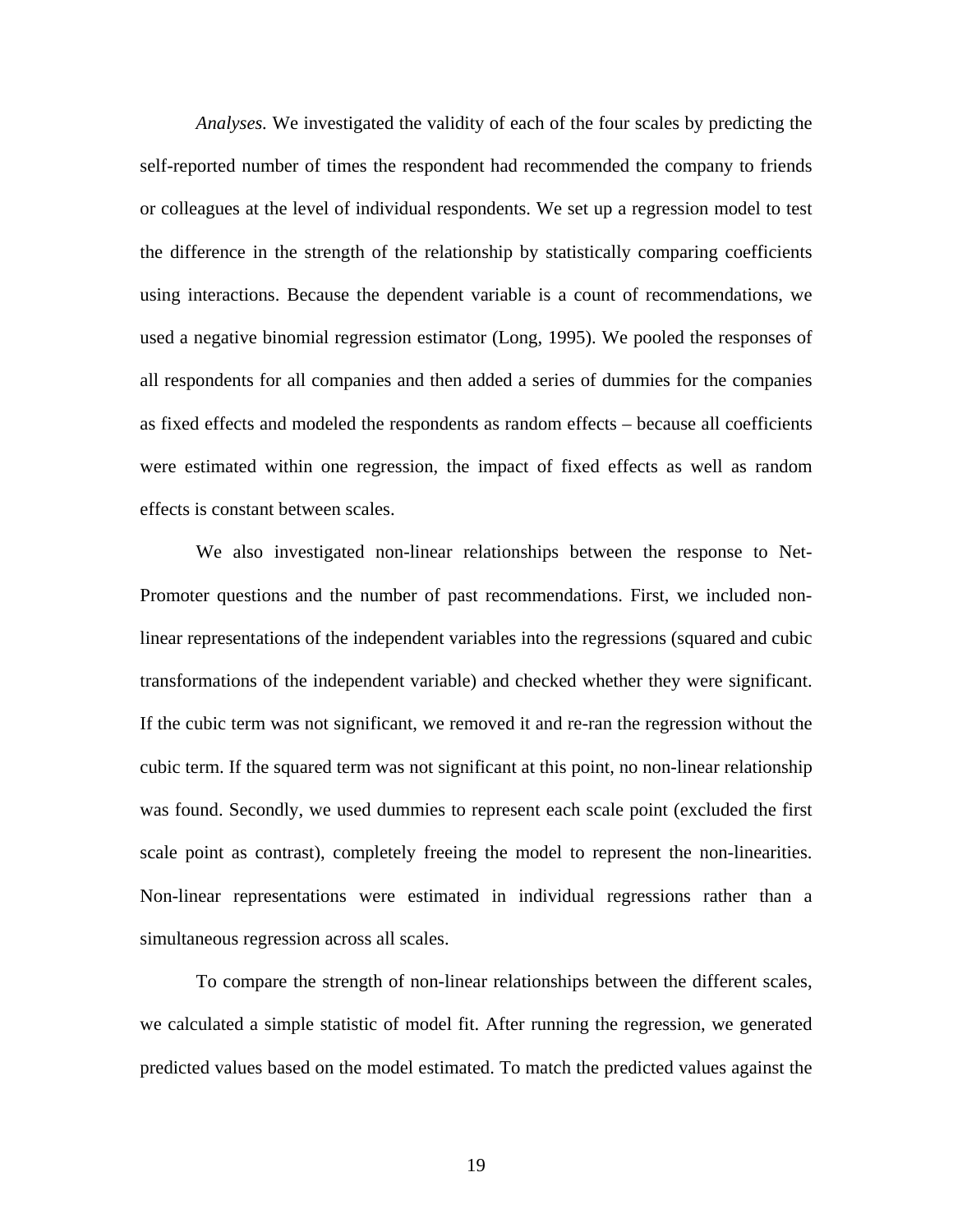measured number of past recommendations, we rounded the predicted values to the nearest whole number. We then calculated the proportion of observations where the predicted value matched the observed value – the higher that proportion, the better the model fit the data.

Finally, we compared how well stated likelihood of recommending, satisfaction, and liking predict actual recommendation frequency, using the same set of models as before, with interactions in a negative binomial regression to compare the strength of the different relationships to the dependent variable. We re-ran the regression restricting the analysis to those respondents who used the best scale according to the tests conducted before. We then combined all three scales into a single regression to investigate how they perform when controlling for each other's effects and to learn something about possible relationships between the three constructs of recommendations, liking, and satisfaction.

All analyses were run both for all respondents and only for those respondents who had actually been customers of the company they are evaluating.

#### Study 1: Results

First we will conduct a brief graphical analysis of the data collected. While figure 2 is showing the distribution of responses by all respondents, figure 3 is restricted to those respondents who actually had been customers.

Both scales using 'neutral' as the middle scale point attract many responses to this scale point, while the two scales with full labels for all scale points and a meaningful middle point exhibit a higher number of responses on the 'not likely at all' scale point and a fairly normal distribution across all other scale points (figure 2).

#### [INSERT FIGURE 2 HERE]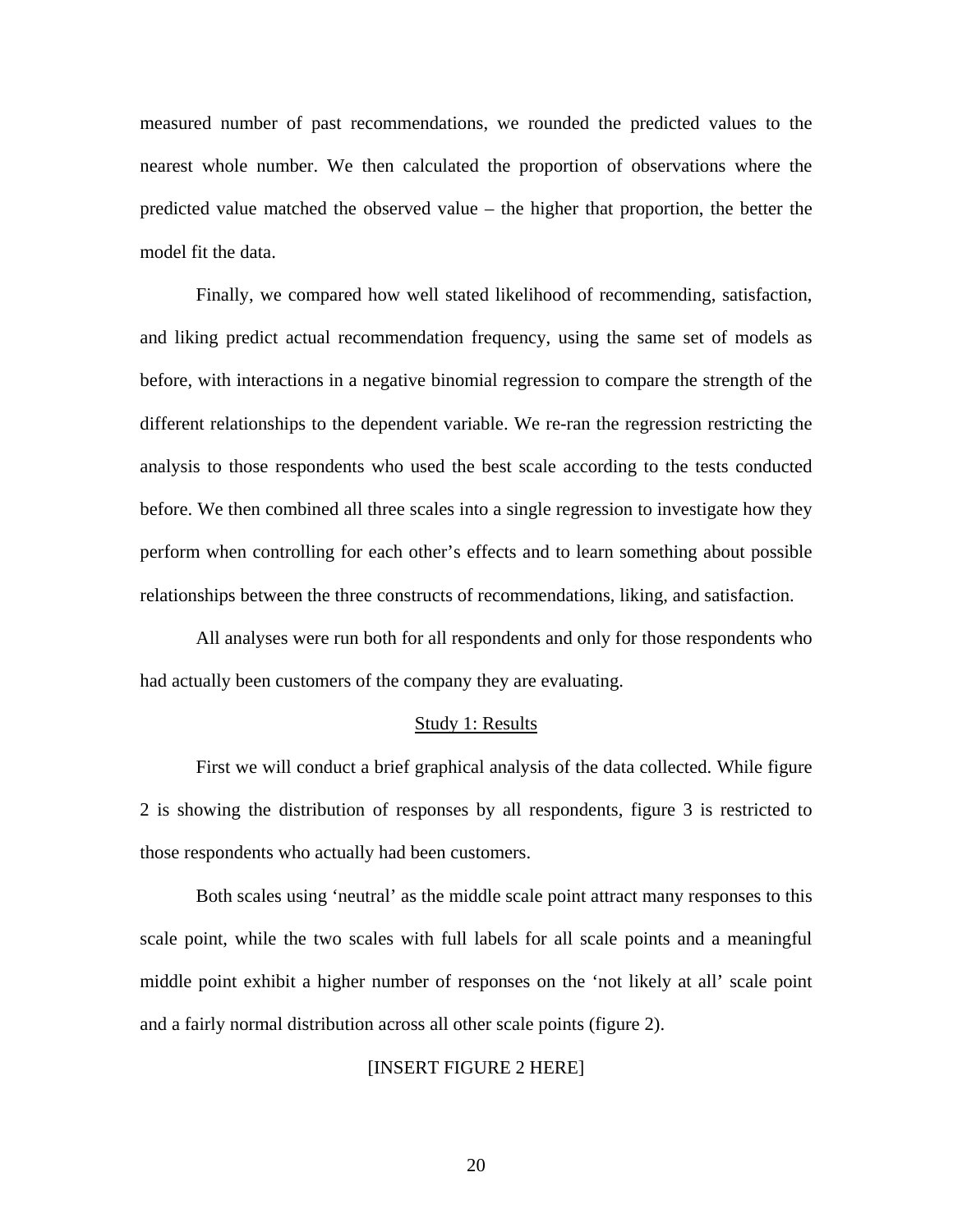There is further evidence that the 'neutral' scale point distorts the distribution of answers over the scale, because response interpret it as the zero-point of the scale. Including the 'neutral' option provides the respondents with a contradicting signal to the 'not likely at all'-point and even though especially non-customers were affected, it cannot be ruled out that this confusion also affected the results among the customers. From the differences between figure 2 and figure 3 we can infer that respondents who did not have any business relations with the companies picked either 'Not at all likely' as their answer or were often drawn to 'neutral', when this option was presented. More specifically, we found that of non-customers 78.96 % chose the 'neutral' mid-point of the scale.

Both scales that used a 'neutral' mid-point have very few respondents left of the mid-point, also pointing to some ambiguities between the neutral mid-point and the 'not likely at all' start of the scale. In contrast, both fully labeled scales exhibit a broader dispersion across all scale points.

## [INSERT FIGURE 3 HERE]

However, we are primarily interested in the relationship between the number of past recommendations and the response option selected on the Net-Promoter questions. Figure 4 shows the mean number of past recommendations for each response option for each of the four scales used. Figure 5 shows the same results restricted to answers for respondent who had been using the services and goods of the companies at least ones.

#### [INSERT FIGURE 4 HERE]

## [INSERT FIGURE 5 HERE]

The relationship between the response chosen and the mean number of recommendations is non-linear. However, the non-linear increase on both fully labeled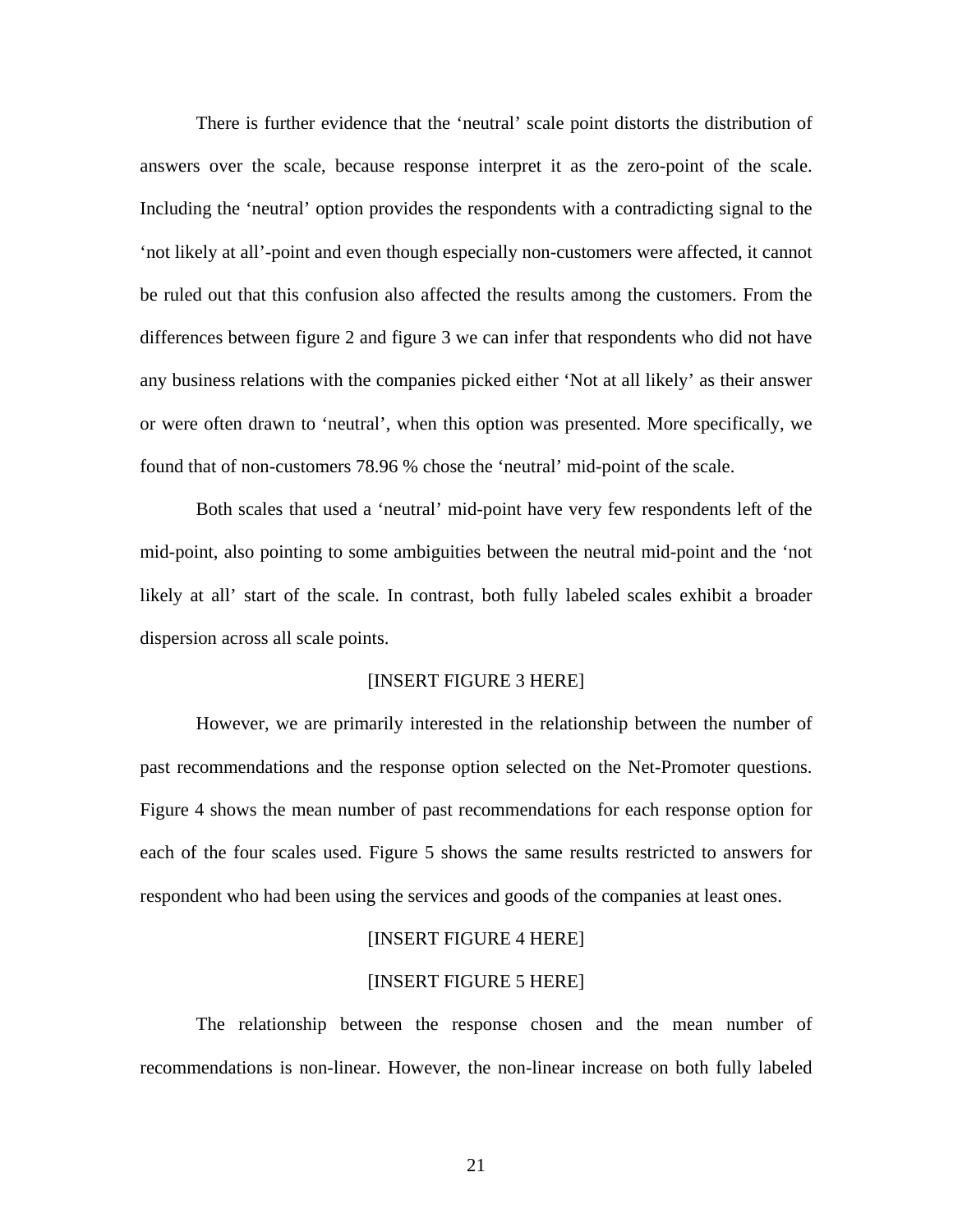scales appears to be smoother than on the scales without full labels. The impact of the 'neutral' point on the first two scales is again showing an effect as a potential confusing factor.

The stronger the relationship between the scale and the number of recommendations, the more valid is the measurement of recommendation-likelihood. The results of regressions statistically estimating the strength of the relationship between the two variables are shown in table 1.

## [INSERT TABLE 1 HERE]

The 7-point, partially labeled scale is the strongest predictor of the number of recommendations (all respondents: b=6.49; customers only: b=3.95), followed by the original 'Net-Promoter'-scale (all respondents: b=5.76; customers only: b=3.45). The pattern of results is almost identical for all respondents or for customers only. The difference between the two partially-labeled scale is statistically significant (all respondents:  $p<0.001$ ; customers only:  $p=0.02$ ). Both are also significantly larger than the 7-point fully-labeled scale and the 5-point fully-labeled scale (p<.001 in all comparisons). The difference between the two fully-labeled scales is not significant for all respondents  $(p=.83)$ , but it is significant for the customers-only sub-group  $(p=.03)$ .

To account for the possible non-linear relationship between the scales and the validity criterion, as seen in figures 4 and 5, we decided to investigate non-linear relationships between the scales and the number of recommendations, and therefore added a squared and a cubic term. When the cubic term was non-significant we removed it and re-ran the regression. Results are shown in table 2.

# [INSERT TABLE 2 HERE]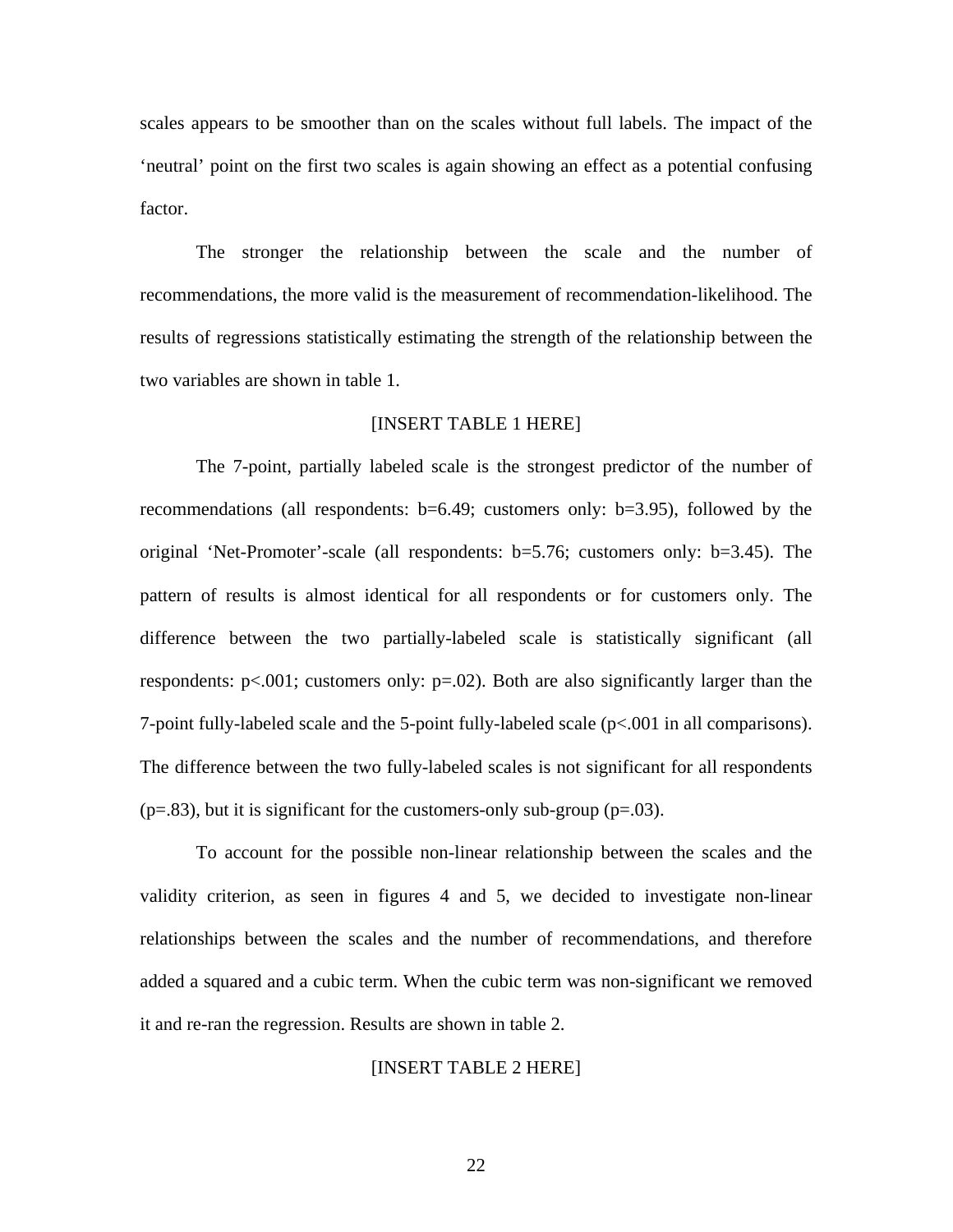The non-linearity of the relationship is confirmed by the regression results. For the original NPS scale with 11-scale points, the linear term turns out to be insignificant  $(b=1.03; p=.39)$ , and both the quadratic and the cubic term are significant (quadratic: b=10.67; p<.001; cubic: b=-6.43; p<.001).<sup>6</sup> Similarly, both the quadratic and cubic terms were significant in almost all other regressions.

However, the overall result with respect to the validity of the scales remains unchanged, the percentage of correct predictions is highest for the 7-point scale with partial labeling. The two fully labeled scales and the original Net-Promoter-scale are almost identical in their predictive capacity.

We further relaxed the linearity assumption by setting up negative binomial regressions with dummies for each response scale position (omitting the lowest value on each response scale). These dummies grant the regression the highest degree of freedom in reflecting the shape of the relationships. The results, expressed in correct predictions based on the models, are shown in table 3.

## [INSERT TABLE 3 HERE]

Once again, the 7-point partially labeled scale emerges with the best model fit of 83.73 % for all respondents or 39.41 % for customers only.

We were also interested in comparing the likelihood of recommendations to other possible measures of customer loyalty such as satisfaction and liking. We investigated the power of all three measurements with all respondents, but also restricted the analyses to those respondents who were answering on the 7-point partially-labeled likelihood of recommending scale, because we found it to be the most valid scale, as described in the

<sup>&</sup>lt;sup>6</sup> When we re-ran the regression excluding the linear term entirely, the results remained substantively unchanged.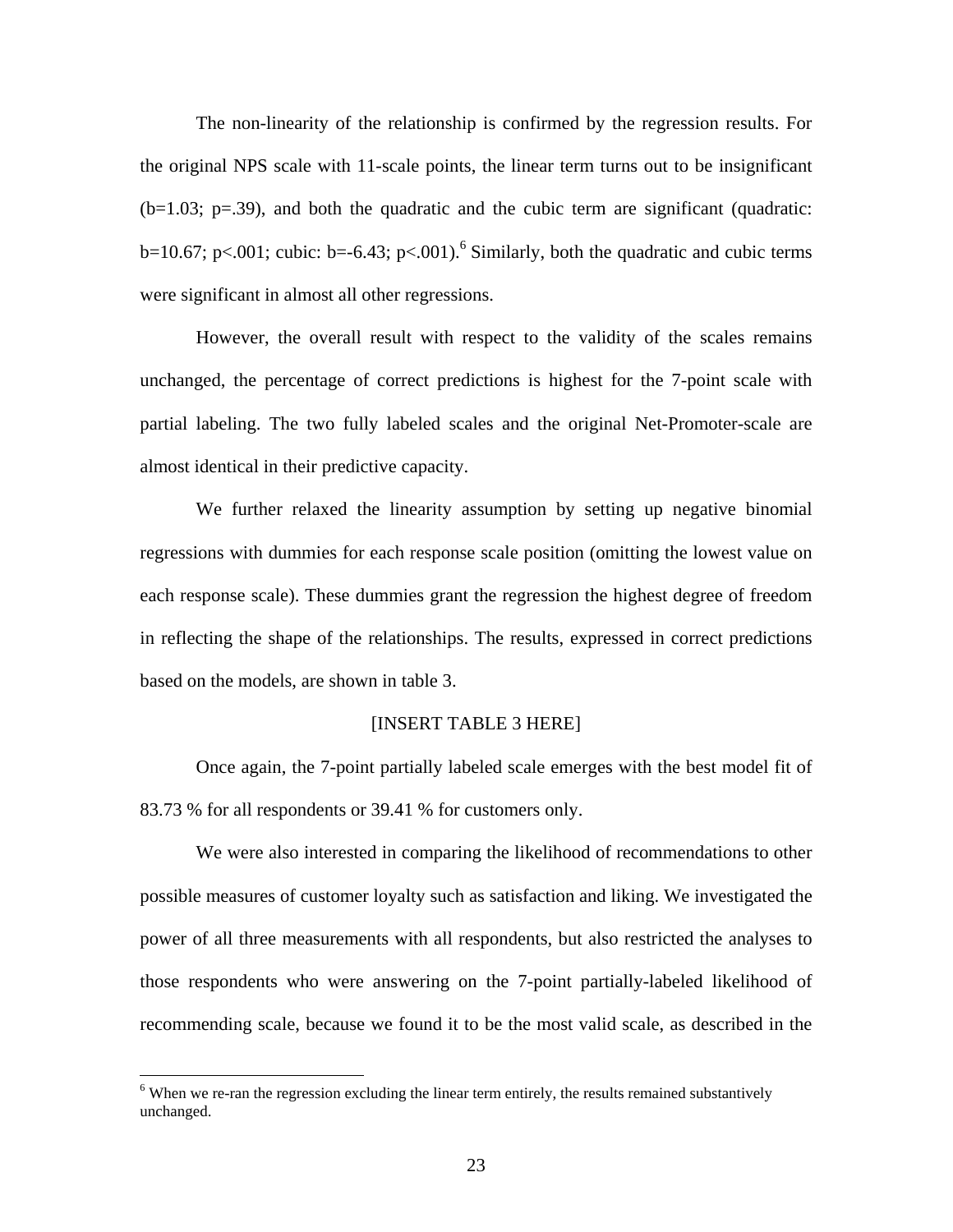previous paragraphs. The results for all four sets of respondents (all respondents, customers only, all respondents in the 7-point partially-labeled group, all customers in the 7-point partially-labeled group) are shown in table 4.

# [INSERT TABLE 4 HERE]

In all results the measurement of likelihood of recommendations does have a weaker relationship to the number of recommendations than both the questions measuring liking and satisfaction  $(p< 0.001$  for all regressions). Liking is also significantly stronger than satisfaction in all but one of the regressions (all respondents:  $p=15$ ; customers only:  $p=0.006$ ; all respondents with 7-point, partially-labeled scale:  $p=0.006$ ; customers only with 7-point, partially-labeled scale: p=.003).

# [INSERT TABLE 5 HERE]

In table 5 the three different constructs are included in one simultaneous regression, controlling for each other (again the regressions were run for all respondents, customers only, all respondents that were assigned to the second recommendation scale with 7-point partial-labeling and customers assigned to that condition).

The results confirm the strong predictive quality of asking people whether they like or dislike a company (in addition, the liking scale also follows the recommendations for scales mentioned earlier, such as having 7-points for bipolar scale, full labels and no neutral label). For all respondents liking is stronger than both satisfaction  $(p=007)$  and recommending (p<.001). Satisfaction is also a stronger predictor than the likelihood of recommending (p=.004). Among customers, the difference between satisfaction and liking is not significant  $(p=23)$ . However, liking and satisfaction are both significantly stronger predictors than the likelihood of recommending for customers ( $p = < 0.001$  in both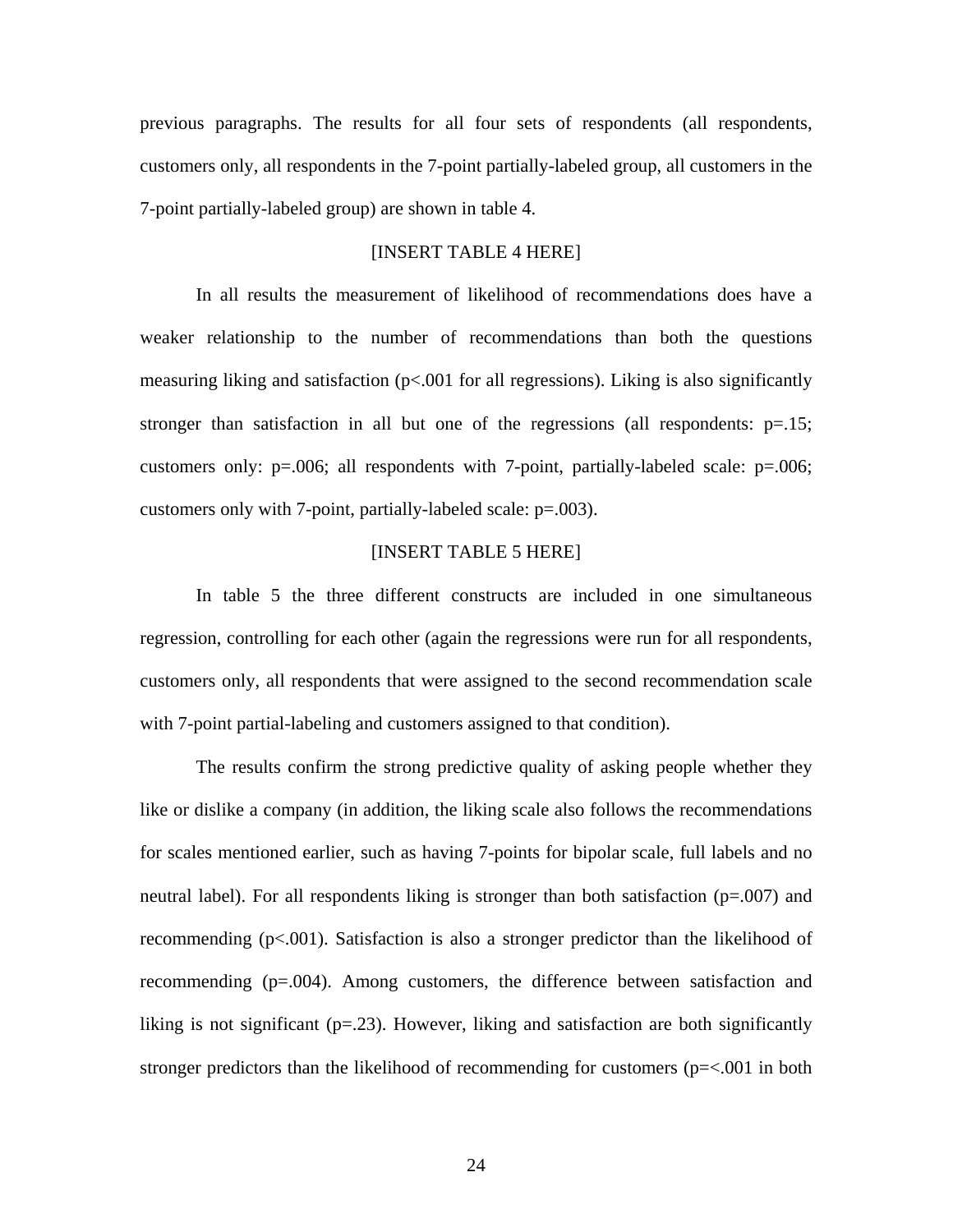cases). To improve the results for the scale measuring the likelihood of recommendation, we re-ran the models with only those respondents that answered the 7-point scale with partial labels. The results (in the two right columns of table 5) confirm that liking is the best predictor of the number of recommendations (all respondents, both likelihood of recommending and liking:  $p < .001$ ; customers only; compared to satisfaction:  $p = .31$ ; compared to likelihood of recommending: p=.004), but likelihood of recommending and satisfaction were not significantly different from each other (all respondents:  $p=37$ ; customers only:  $p=11$ ).

#### Study 2: Data and Methods

In the second study we intended to replicate and confirm the results of the first study as well as extend our investigation. We added a number of dependent variables, new scales measuring likelihood of recommending as a two-dimensional construct describing both positive and negative recommendations and manipulations of the liking measurement. We also carefully selected the companies for our studies to compare the measurements to actual business performance by selecting those companies for which we could obtain accurate measures of business performance. At the same time, we picked companies that are well known enough that we would get a wide range of responses from a general population sample.

*Data and Measurements.* From January 23, 2008 to February 8, 2008, respondents who were 18 years or older from the U.S. were randomly selected (using a quota sampling strategy based on age, sex, region of country, income, education, and ethnicity) from the Harris Poll Online panel. The Harris Interactive panel has over 6 million members who have been recruited through various websites and online panel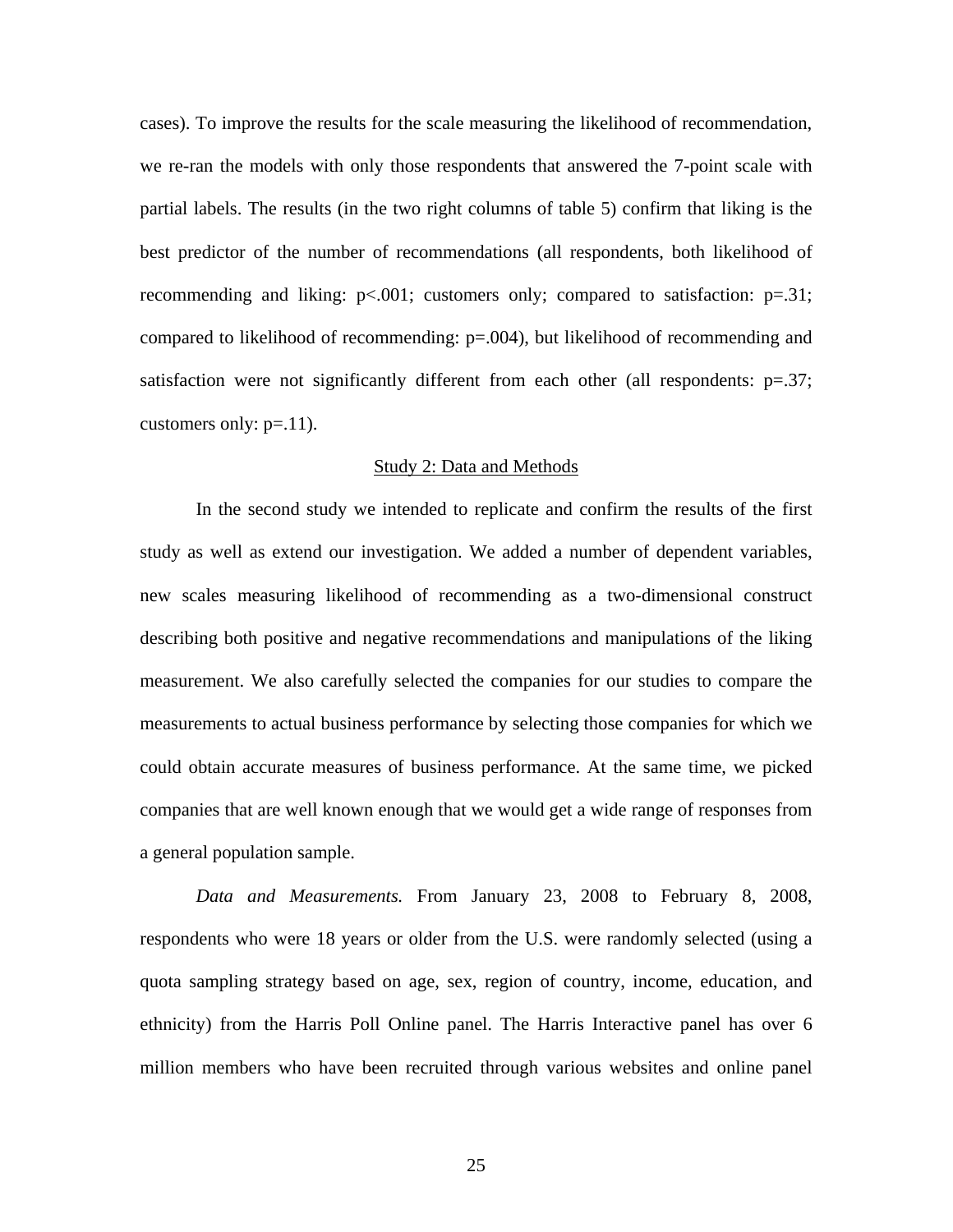enrollment campaigns. We selected 28,089 respondents and sent an email invitation to a password-protected web-based survey on political and consumer issues. Respondents were sent one reminder inviting them to complete the survey. We had 4,883 respondents who entered the survey, 4,326 completed the survey.

As part of a larger survey, the experimental section was presented an average of 11 minutes after the beginning of the survey. Respondents first answered some basic questions concerning age, sex, and country of residence, a series of questions designed to assess need for cognition and susceptibility to social pressures, and then a section on politically-related attitudes and behaviors. For the Net-Promoter section, we first asked how familiar respondents were with a series of automotive manufacturers and airlines. Eight brands were presented for both automotive manufacturers and airlines. The order of target type (automotive or airline) was randomized and the order of brands within a list was also randomized. Respondents who indicated that they were at least 'only slightly familiar' with a brand were then asked if they had ever owned a car made by the auto brand or flown on a flight with the airline, using a Yes-No Grid. If a respondent indicated 'ever owned' or 'ever flown' they were then asked if they had owned an auto made by the brand in the past 5 years or if they had flown on the airline in the past 2 years, also using a Yes-No Grid. This later variable was used to distinguish customers from noncustomers in our analyses.

Respondents who indicated at least slight familiarity with a brand were eligible for assignment to the track containing the brand (automotive or airline). If a respondent was eligible for both tracks, they were randomly assigned to either the auto or airline track (with a 60 to 40 automotive to airline ratio to ensure approximately equal numbers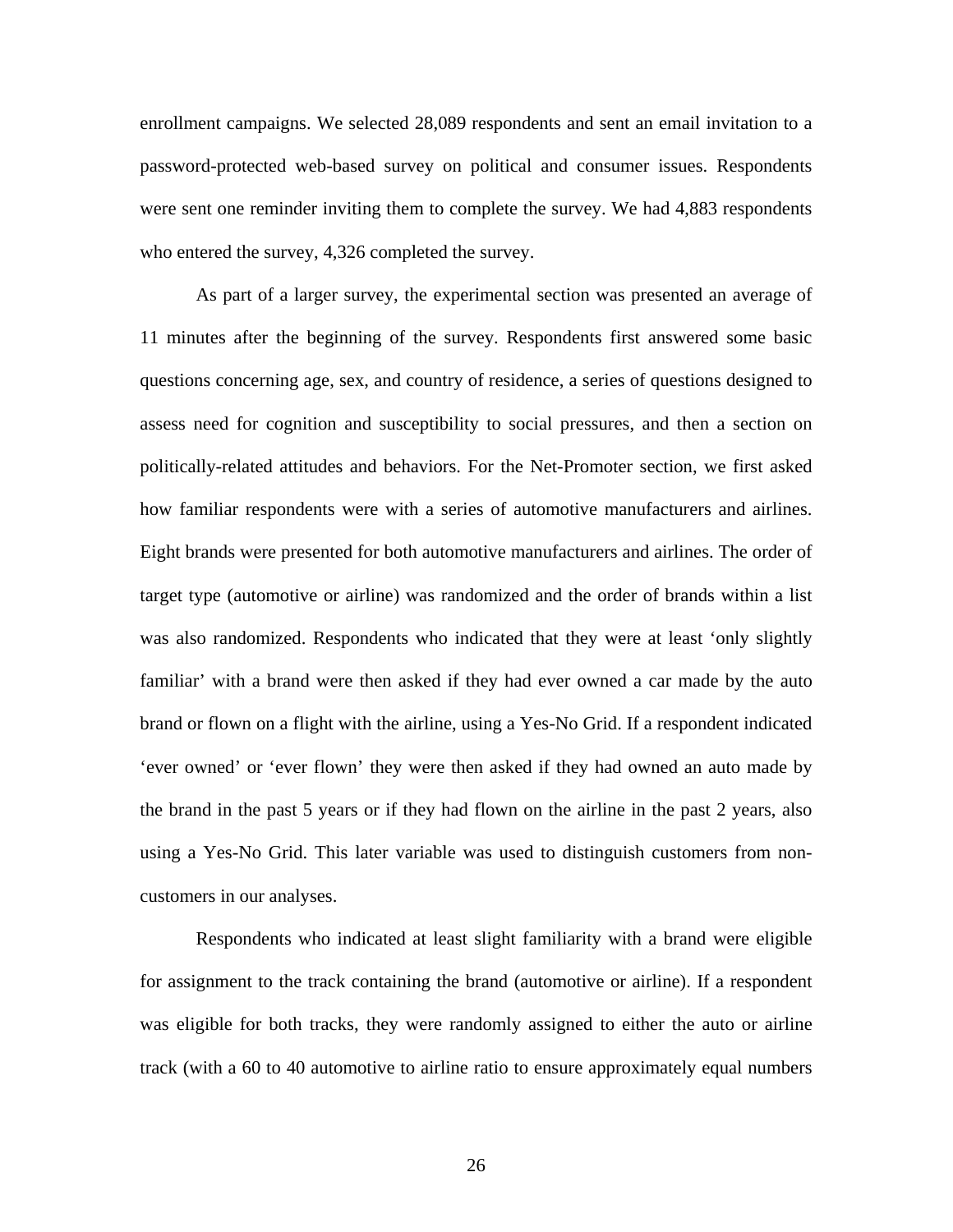for the 'ever owned' or 'ever flown' behaviors). Once assigned to a track, respondents were assigned to one brand with which they were at least 'slightly familiar' for the first brand to evaluate (randomly chosen if more than one brand could be assigned). If they were at least slightly familiar with at least one other brand, they were assigned to evaluate a second brand (again, randomly choosing among those 'slightly familiar' or higher).

Respondents were randomly assigned to one of six response scales measuring likelihood of recommendation. We first used the same scales that we used in the first study to further validate our results (for a description, see above). The question wording was slightly adjusted to better fit to the corresponding product. When the question was regarding car manufacturers, we asked 'How likely is it that you would recommend buying a car made by [COMPANY] to a friend or colleague?' and for airlines we asked 'How likely is it that you would recommend flying on [COMPANY] to a friend or colleague?'

In addition to the previously used four rating scales we included two new versions, which added the dimension of 'recommending against' a specific brand or product. In the first condition, we used a unipolar, 5-rating scale to measure likelihood of recommending a car company or airline (the same measurement as used in the fourth condition of the four previous scales) and then added a second, independent question regarding the likelihood of 'recommending against' also with 5 fully labeled scale points. The second new scale combined both 'recommending' and 'recommending against' in one single, bipolar scale with 7 fully labeled scale points ('extremely likely to recommend against', 'moderately likely to recommend against', 'slightly likely to recommend against', 'neither likely to recommend nor recommend against', 'slightly likely to recommend',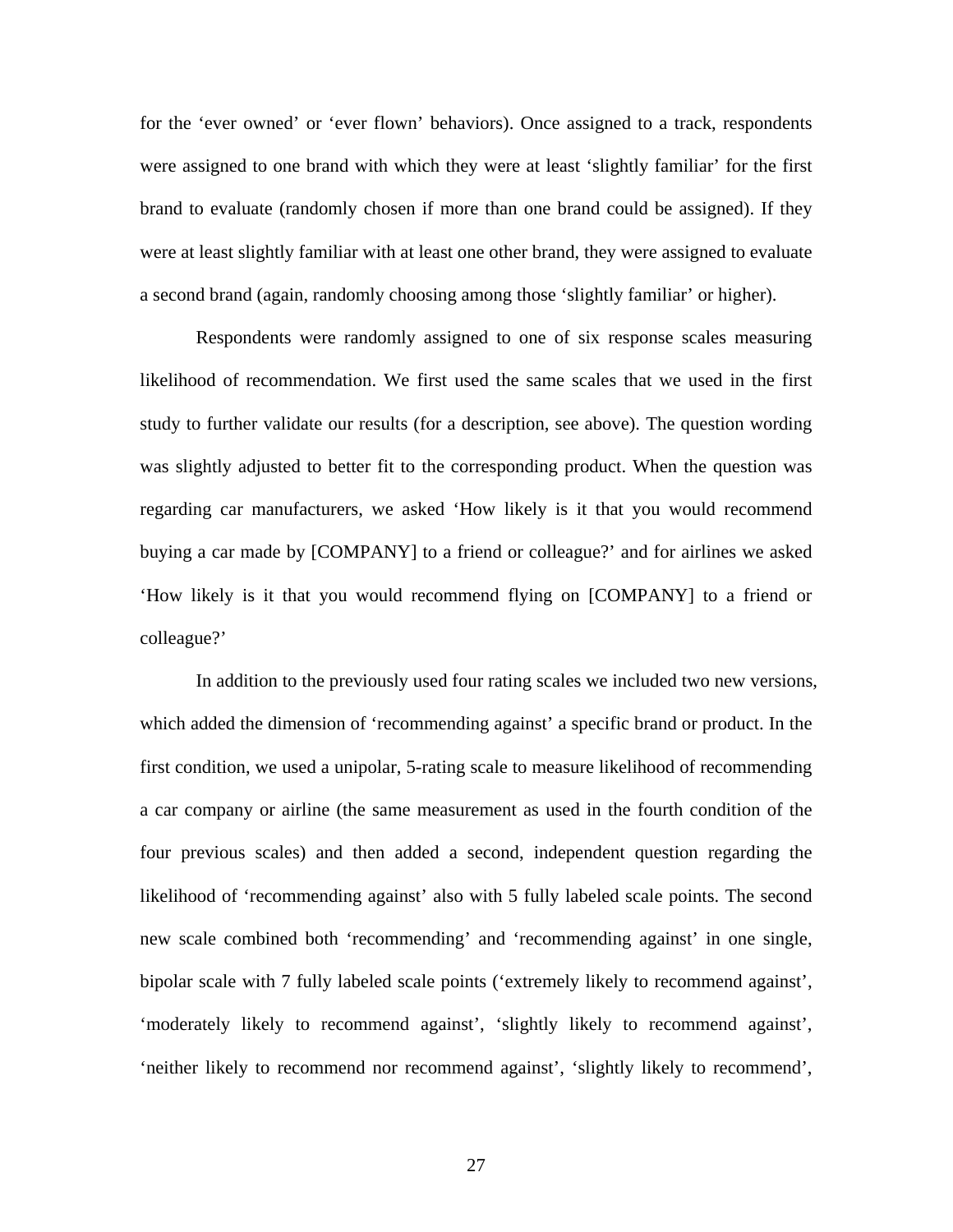'moderately likely to recommend', 'extremely likely to recommend'). For this scale we adjusted the question wording and it now read: 'How likely is it that you would recommend buying a car by [COMPANY] or recommend against buying a car made by [COMPANY] to a friend colleague?' (adjustments to airlines as above). The two new scales have in common that they extend the likelihood of recommending into a twocomponent construct of positive and negative recommendations, but the two separate questions treat these dimensions as independent, while the 7-point bipolar scale restricts them to opposite ends of the same dimension.

Satisfaction was measured with a 7-point, bipolar scale similar to the one in the study 1, but improved according to previous findings in the literature on questionnaire design. However, to experience satisfaction the respondent should have been engaged in a business transaction with the company. We therefore improved the question by asking those respondents who had not been customers were to hypothetically state how satisfied they might be when purchasing a car or flying on one of the airlines.

We tested three different measurement scales for overall liking of the brand. First, we used the same bipolar scale used in study 1 ranging from 'dislike a great deal' to 'like a great deal' with 7-fully-labeled scale points. Second, we used a five-point, unipolar scale ('do not like at all', 'like a little', 'like a moderate amount', 'like a lot', 'like a great deal'). Third, we used the same two-question approach to measuring liking and disliking as two separate dimensions, offering the respondents both the 5-point, unipolar scale for liking as well as an identical scale for disliking. We included these manipulations to test whether changes to these scales similar to the two-dimensional structure in the likelihood of recommending scales would improve their predictive power.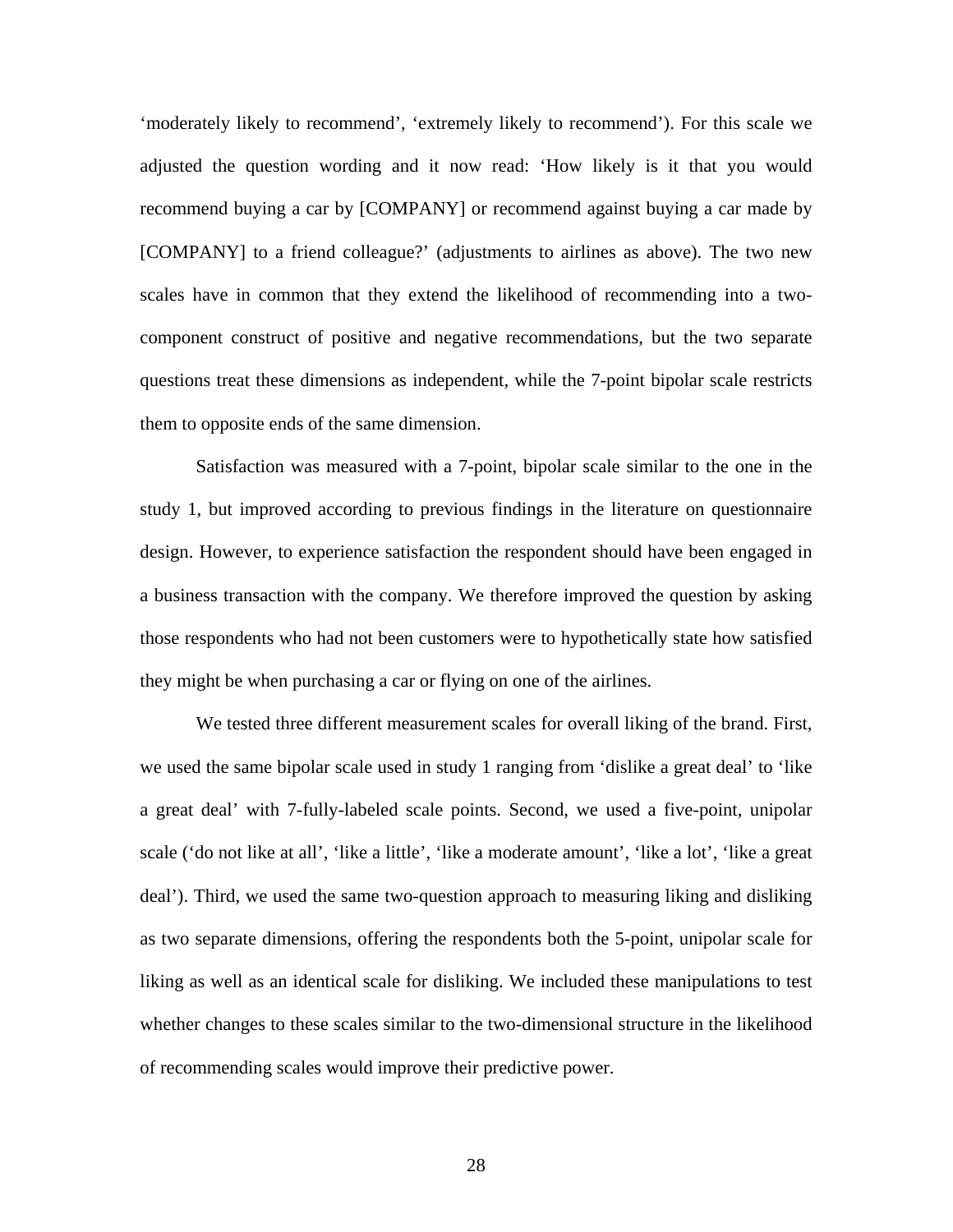We included the same question as in the previous studies on the number of recommendations the respondent has given in the past 2 years. To complement the newly designed scales measuring likelihood of recommending against a product, we also asked the respondents to indicate how often they have recommended against a company and its products in the past 2 years. The number of positive and negative recommendations are positively correlated for all respondents (b=.08, p<.001, N=8,531) but not for customers only (b=-.04; p=.11; N=1,315).<sup>7</sup>

In addition to asking for the number of recommendations, respondents were also asked to indicate to how many different people they gave a positive or negative recommendation in the past 2 years. The number of people and the number of recommendations are correlated (all respondents:  $b=.08$ ;  $p<.001$ ; N=8,533; customers only: b= $-0.06$ ; p= $0.06$ ; N= $1,322$ ).<sup>8</sup>

As discussed in the introduction another integral component to a successful business is the retention of customers. We therefore added another question asking respondents to reflect on their own future business relation with the company: 'During the next 5 years, how likely are you to buy a car made by [COMPANY]?' (adjusted

 $\overline{a}$ 

 $<sup>7</sup>$  These correlations are estimated by using negative binomial regressions with fixed effects for the industry</sup> and random effects for respondents. We used the number of positive recommendations as the dependent variable and the number of negative recommendations as the independent variables, excluding any observations that had more than 19 positive or negative recommendations. We re-ran the regressions with reversed roles for the two variables, the result replicated well for the regression with all customers, but not as well for the regression that was restricted to customers only. In the later case, the p-values was much higher when the number of negative recommendation was used as the dependent variable ( $p=88$ ).

<sup>&</sup>lt;sup>8</sup> These correlations are estimated by using negative binomial regressions with fixed effects for the industry and random effects for respondents. We used the number of people given positive recommendations as the dependent variable and the number of people given negative recommendations as the independent variables, excluding any observations that had more than 19 people given positive or negative recommendations. We re-ran the regressions with reversed roles for the two variables, the result replicated well for all customers. As before, the level of significance dropped for the customers-only regressions when the dependent variable was the number of people given negative recommendations (p=.17).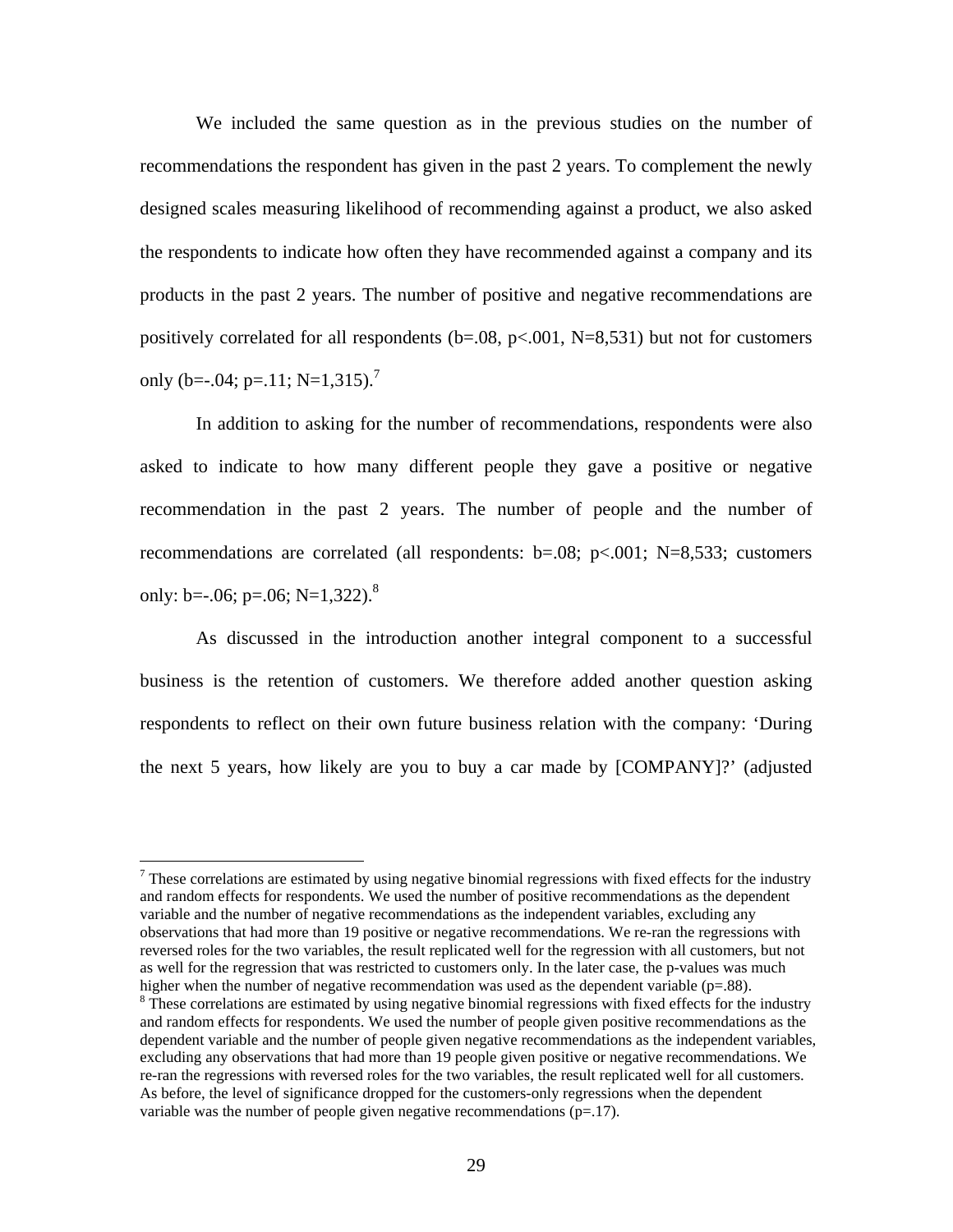accordingly for airlines). The response scale offered the options `not likely at all', 'slightly likely', 'moderately likely', 'very likely', and 'extremely likely'.

Finally, we asked respondents to indicate what they had heard about the company in conversations rather than asking what they had said themselves or intended to say in the future: 'Next, we'd like to ask about whether you have ever talked with people personally about their opinions regarding cars made by [COMPANY]. What have you heard about [COMPANY]?' The question on airlines was phrased accordingly. Response options offered ranged from 'all good things', over 'mostly good things, a few bad things', 'about equal numbers of good and bad things', 'mostly bad things, a few good things' to 'all bad things'. At the end of the scale respondents were given the option to say 'I have not heard anything' – this response was recoded to the name scale point as 'about equal numbers of good and bad things' (any analyses run where unaffected by this recoding and remained consistent when respondents who had not heard anything about the company were simply dropped).

All scales were standardized to range from 0 to 1, to allow comparability. For the scale using two independent questions we also calculated a difference score first ranging from –1 (e.g., for respondent who selected both 'extremely likely to recommend against' and 'not at all likely to recommend') to 1 (e.g., for respondent who selected both 'extremely likely to recommend' and 'not at all likely to recommend against') which was then also standardized to range from 0 to 1.

The indicators we picked to investigate the performance of the scales with realworld business performance of the companies both are closely related to actual purchase behavior. For airline companies we chose the number of passenger transported by each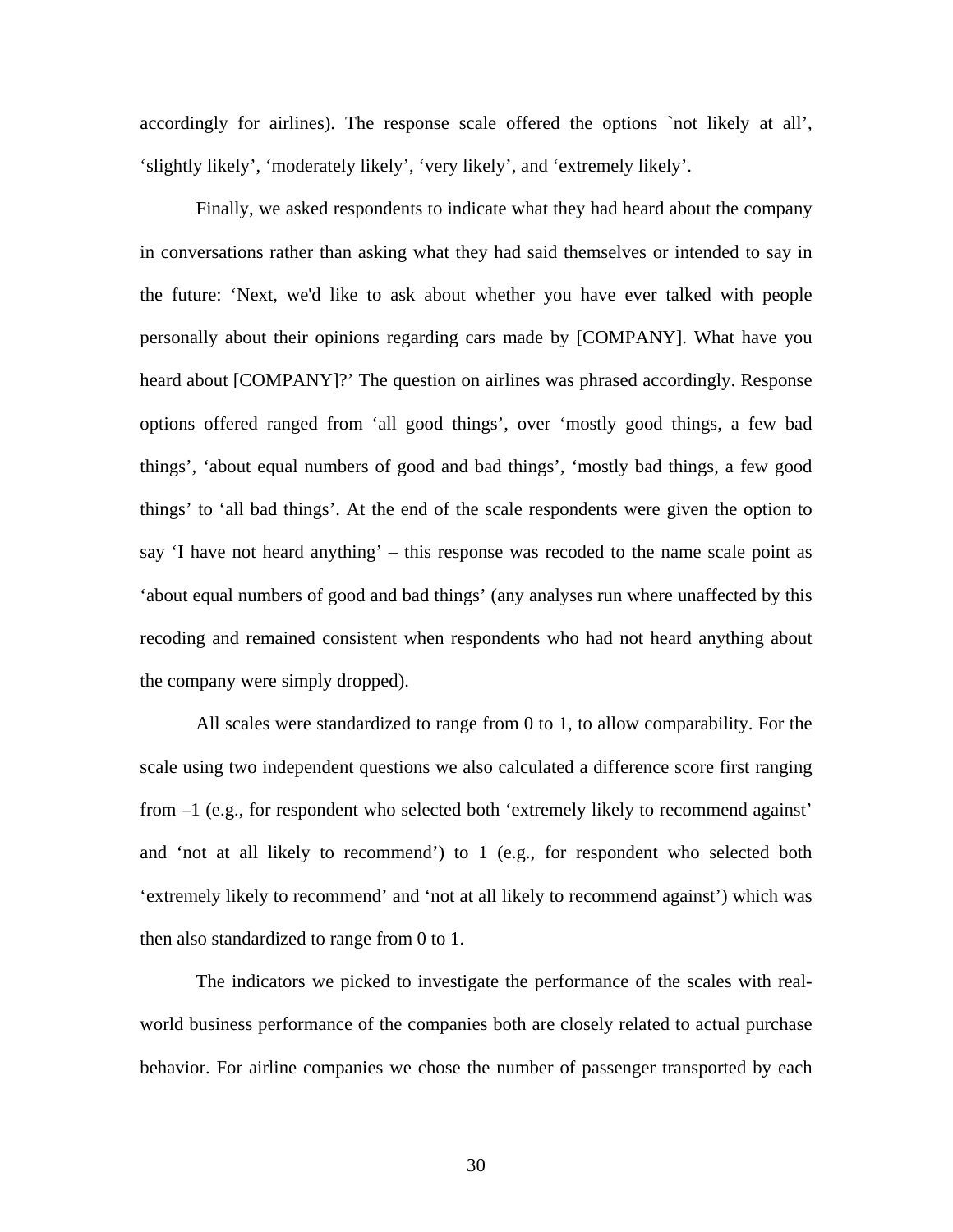airline and for car companies we chose the number of car sold for each brand. Both these variables are directly related to customer behavior, probably more so than revenue or profit, which are also depending on other factors (although Reichheld's (2003, 2006) claims are extending to very general business indicators as well).

Data on the number of passengers traveling with the different airlines is collected by the 'Bureau of Transportation Statistics' at the U.S. Department of Transportation.<sup>9</sup> We calculated the percentage change of passengers transported by each airline between January 2008 and January 2007 as the business indicator for airlines. The average percentage change for the time period between January 2008 and January 2007 was –2.82 %, with a range from  $-12.58$  % to  $+5.07$  %.

The number of cars sold in the U.S. is published monthly by the industry magazine 'Auto News'.<sup>10</sup> We calculated the percentage change of cars sold for each brand between March 2008 and March 2007. The average percentage change for the time period between March 2008 and March 2007 was –9.67 %, with a range from –22.79 % to  $+12.86$  %.

The time period used to measure business performance did overlap with our field period and most of it was prior to the field period. Although this means that it is possible that the effects of the measurements taken in January have not yet manifested in business performance, we are confident that our results still hold: first, we assume that for most of the companies investigated here Net-Promoter scores and other measures of satisfaction are rather stable and slow changing. Second, if there is a reduced relationship between the measures and business performance because of the time period chosen for the business

<sup>&</sup>lt;sup>9</sup> Available for download at http://www.bts.gov/press\_releases/airline\_traffic\_data.html.

<sup>&</sup>lt;sup>10</sup> Available for download at http://www.autonews.com/section/DATACENTER.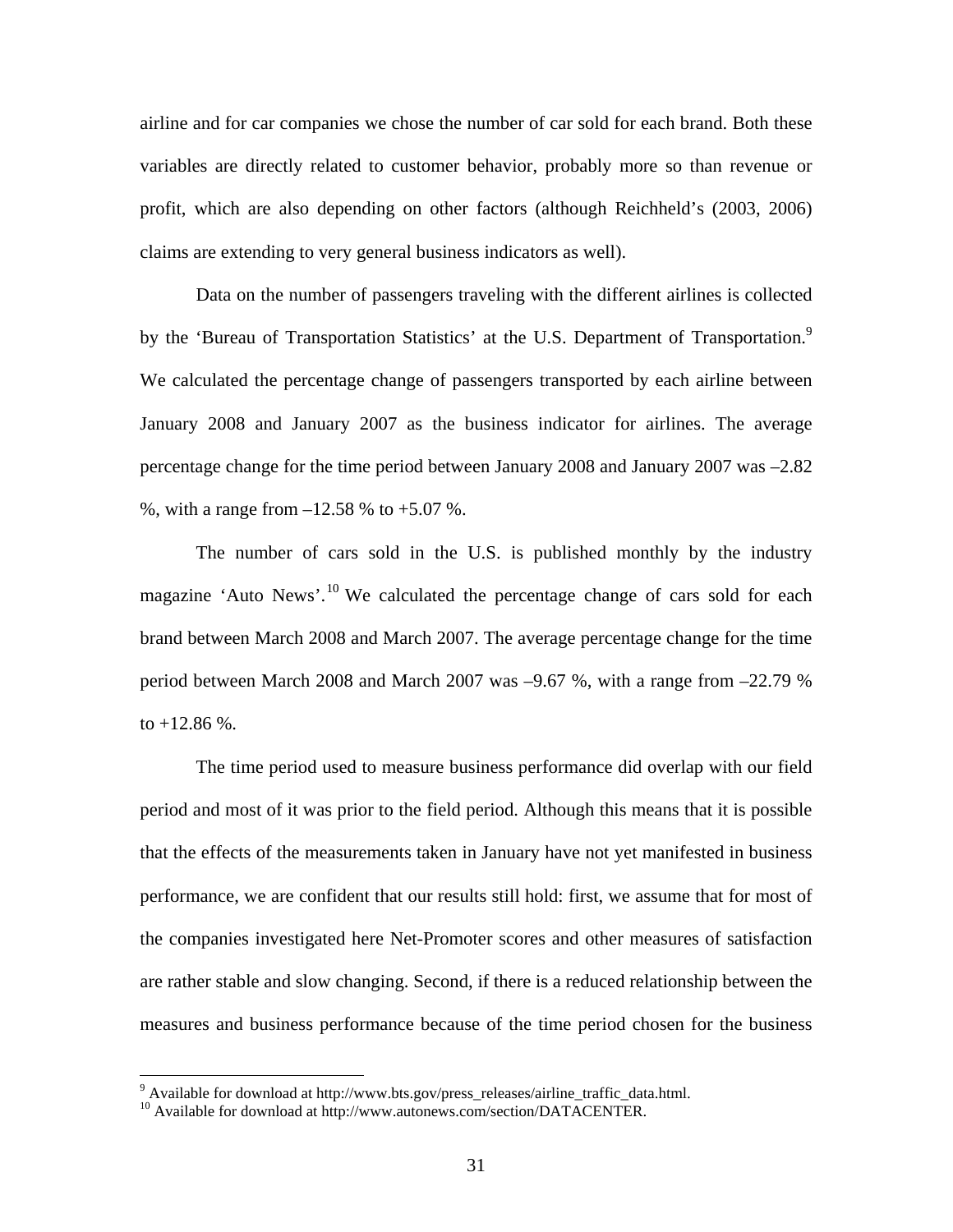data, it seems probable that such an effect would equally apply to all different measures taken in the survey.

*Analyses*. First, we replicated the analyses of study 1, using the same statistical approach (negative binomial regressions with random and fixed effects) predicting the self-reported number of (positive) recommendations with the different scales, using interactions to test for differences in their relationship. In all regressions of the second study we only included a dummy variable identifying the industry (either car manufacturers or airlines) as the fixed effect, primarily because the number of observations was fairly low when the sample was restricted to customers only and the estimations were then less robust with too many fixed effects.<sup>11</sup> We again excluded any observations with more than 19 recommendations from any analyses.

All six scales were used at once; for the fifth scale, where we asked both for positive and negative recommendations in two different questions, we only used the negative scale as a predictor (the positive scale is by itself identical to the fourth scale) – the scale was reversed so the direction of the effect would be identical to the other scales. We then re-ran the regression replacing the likelihood of negative recommendations measured in the two-question scale with the difference score between that scale and the scale of negative recommendations.

Next, we repeated the same analysis using the number of negative recommendations, the difference between the number of positive and negative recommendations, the number of different people that were given positive recommendations by the respondent, the number of different people given negative

 $\overline{a}$ 

 $11$  15.75 % of the responses indicated that the respondent has been a customer with the company he or she was assigned to  $(N=8,617)$ . Respondents were slightly more likely to be a customer of one of the airlines (16.66 %) than one of the car manufacturers (14.44%).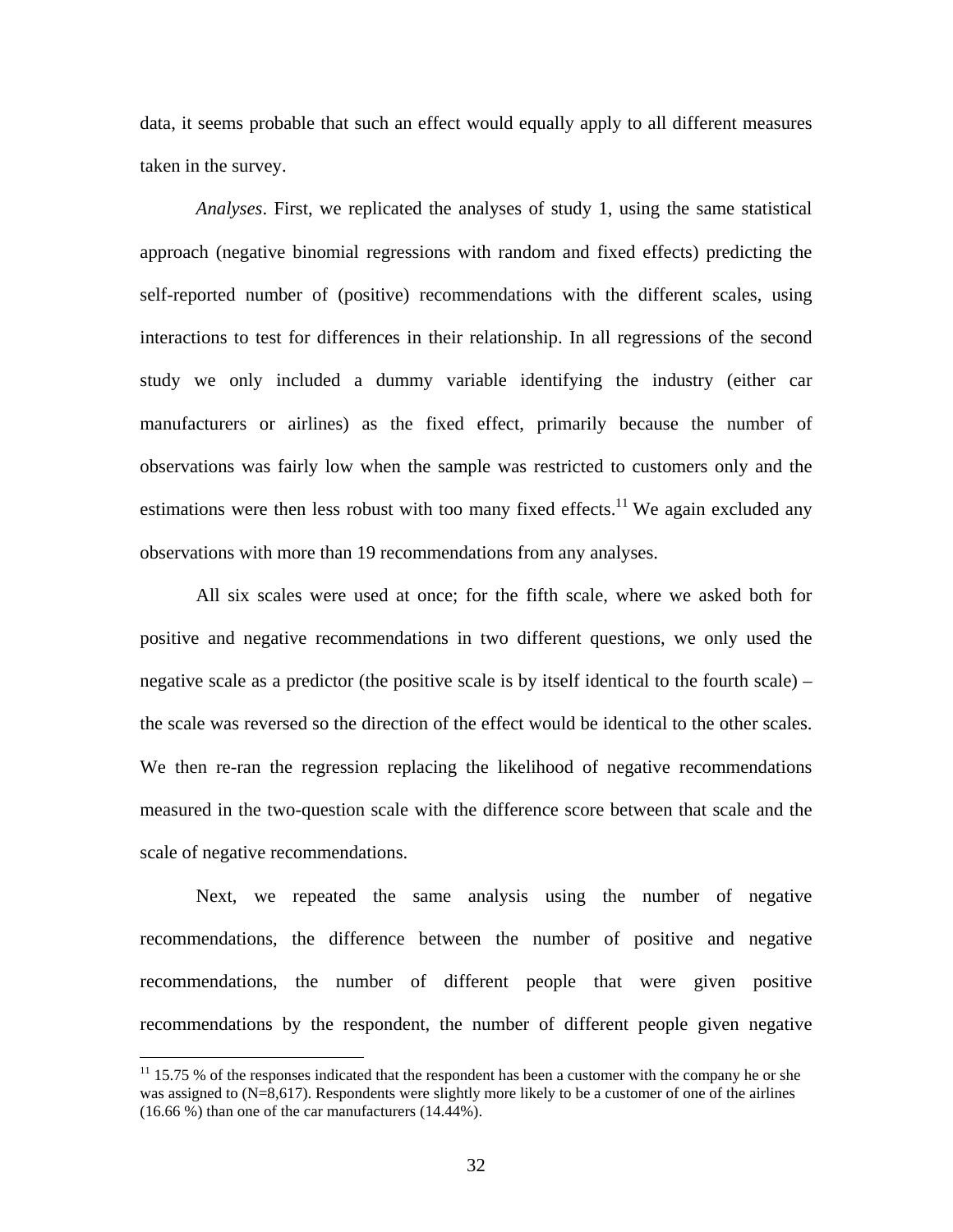recommendations by the respondent, the difference between the last two scales and the likelihood of future purchase at the company as dependent variables. All models using number of recommendations or number of people used negative binomial regressions, for the differences and the likelihood of future purchases we used ordinary least square. We excluded respondents who had given more than 19 recommendations or given recommendations to more than 19 other people.

Next, we evaluated the three different versions of the liking scale using the same approach, set of dependent variables, and regression models. For the last condition, in which respondents were asked both about liking and disliking on independent questions, we analyzed both the predictive power of the unipolar dislike-scale (reversed) as well as the difference between the unipolar like and unipolar dislike scale (recoded to range from 0 to1).

After evaluating the different scales for liking we compared the measurements of liking, satisfaction and likelihood of recommendations in their relationship to the number of positive recommendations, the number of negative recommendations, the difference between the two numbers, the number of people given positive recommendations by the respondent, the number of people given negative recommendations, and the difference between these two numbers as well as the likelihood of future purchases. For these analyses we again first used all respondents (and the sub-set of customers only) and then restricted the analyses to the best scales for likelihood of recommending and liking (again for all respondent and customers only). When we had asked the respondents to evaluate the likelihood of a positive as well as a negative recommendation, we calculated the difference between the two scales and used it as the independent variable. Similarly we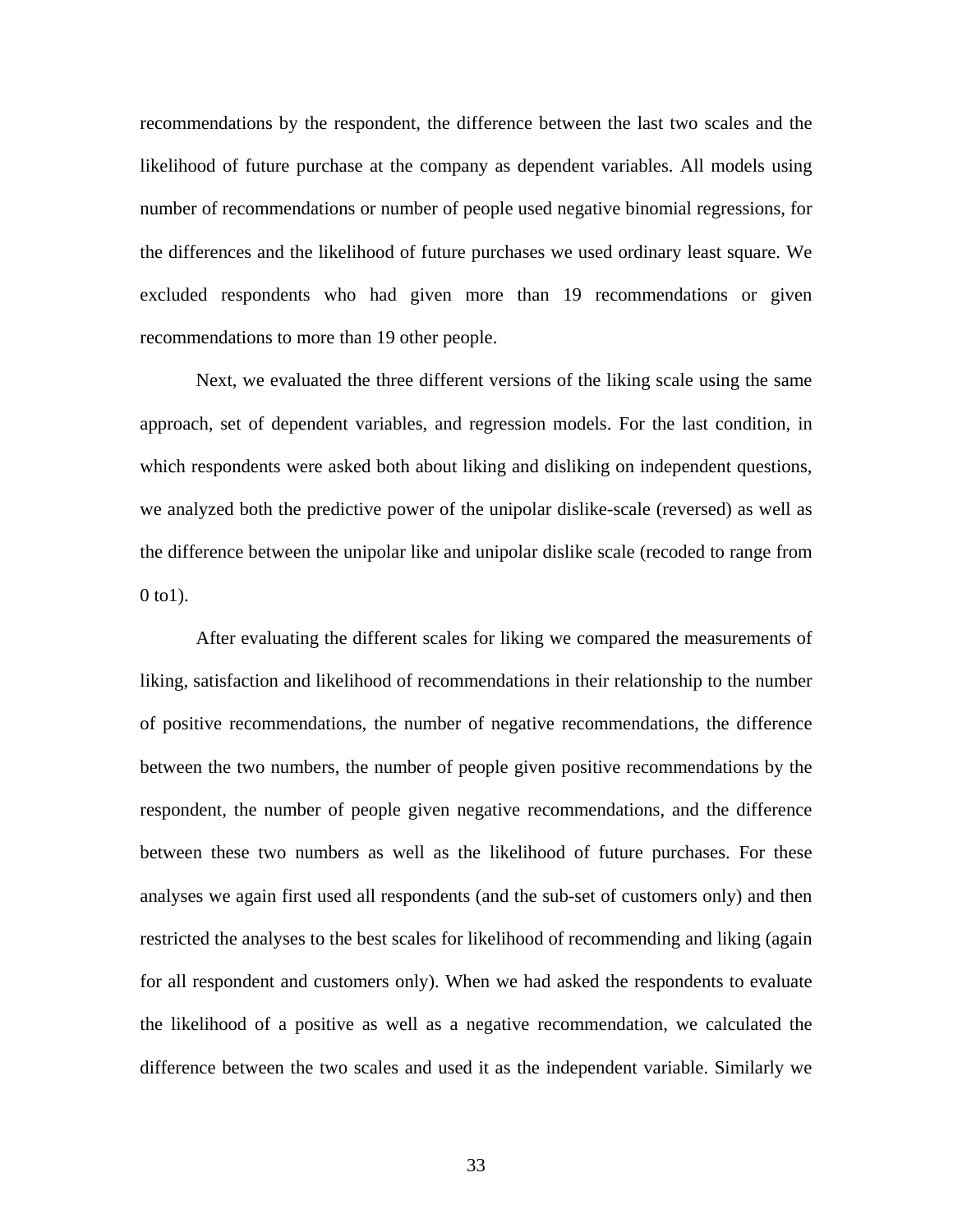calculated the difference between scales measuring liking and disliking when respondents were asked these in two separate questions. We ran regressions models with the constructs separately and combined them in simultaneous regressions, controlling for each other.

Finally, we also explored the meaning of a different measure we gauged in the survey, the climate of opinions on the companies as perceived by the respondent in his or her daily interactions. This measure of word-of-mouth communication was correlated with future purchase intentions in ordinary least square regressions (adding random effects for respondents and fixed effects for the industry) to investigate how strongly the perception of other peoples opinions was related to future buying behavior. Then we reran the analyses including likelihood of recommending, satisfaction and liking measures to investigate if and how the impact of word-of-mouth communication is mediated by other variables (or whether it is a mediator itself).

We designed the second study specifically with the goal to compare the different scales to real indicators of business performance. For this purpose the Net-Promoter score is usually reported and used as a summary statistic across all respondents, a single number that reflects the performance of each company (or product or branch or service and so forth). According to Reichheld (2003, 2006) the score based on the original scale is calculated as the difference between the percentage of promoters (the top two scale points) and the percentage of detractors (respondents on scale points 0 to 6).

We used this approach as the initial starting point for our investigation in how the different scales relate to the business performance of the companies in our study. We assumed that we needed to find three different groups of scale points on each scale to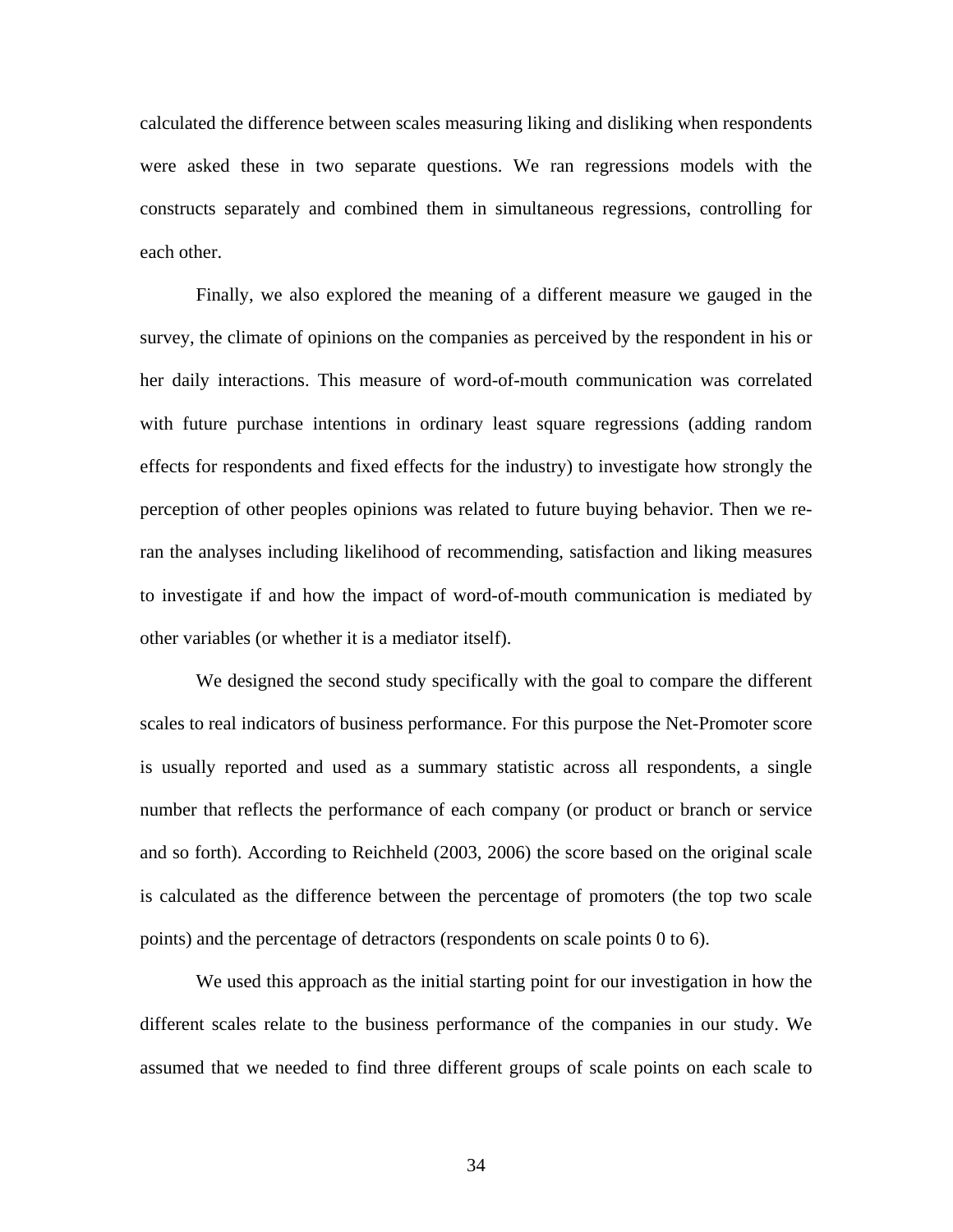calculate a Net-Promoter-like summary statistic. However, there are many different combinations, depending on which two scale points define the cut-off points between the three sections of the scale used to calculate the percentage for the lower and upper end of the scale, and then the difference between the two for the Net-Promoter score.

 We evaluated all possible different combinations of cut points assuming that the scale should be cut into three groups and then calculated a summary statistics like the Net-Promoter score based on the three groups. For example, for the 5-point scale, we calculated a Net-Promoter score for each company based on grouping respondents on the scale points 0-2 as detractors, respondents on scale point 3 as neutrals and respondents on scale point 4 as promoters. We then used this score to predict indicators of business performance across the companies and saved coefficients, p-values and  $R^2$  for the regression. Then we calculated another Net-Promoter score but using the scale points 0-1, 2-3, and 4 as cut-off points and re-run the analysis. We continued until all possible combinations were used. When creating a summary statistic for the fifth scale, asking respondents in two independent questions about the likelihood to give positive and negative recommendations, we calculated individual scores for both scale and then the difference between the two scores as the overall score – all combinations for both scales were combined with each other.

To compare the strength of the relationship of measurements of likelihood of recommending to the other measures such as satisfaction and liking, we had to create summary statistics for both satisfaction and liking as well. We used the same approach as described before to find the best possible cut-off points to create a summary score for each company on the liking and satisfaction dimension. In case of the questions asking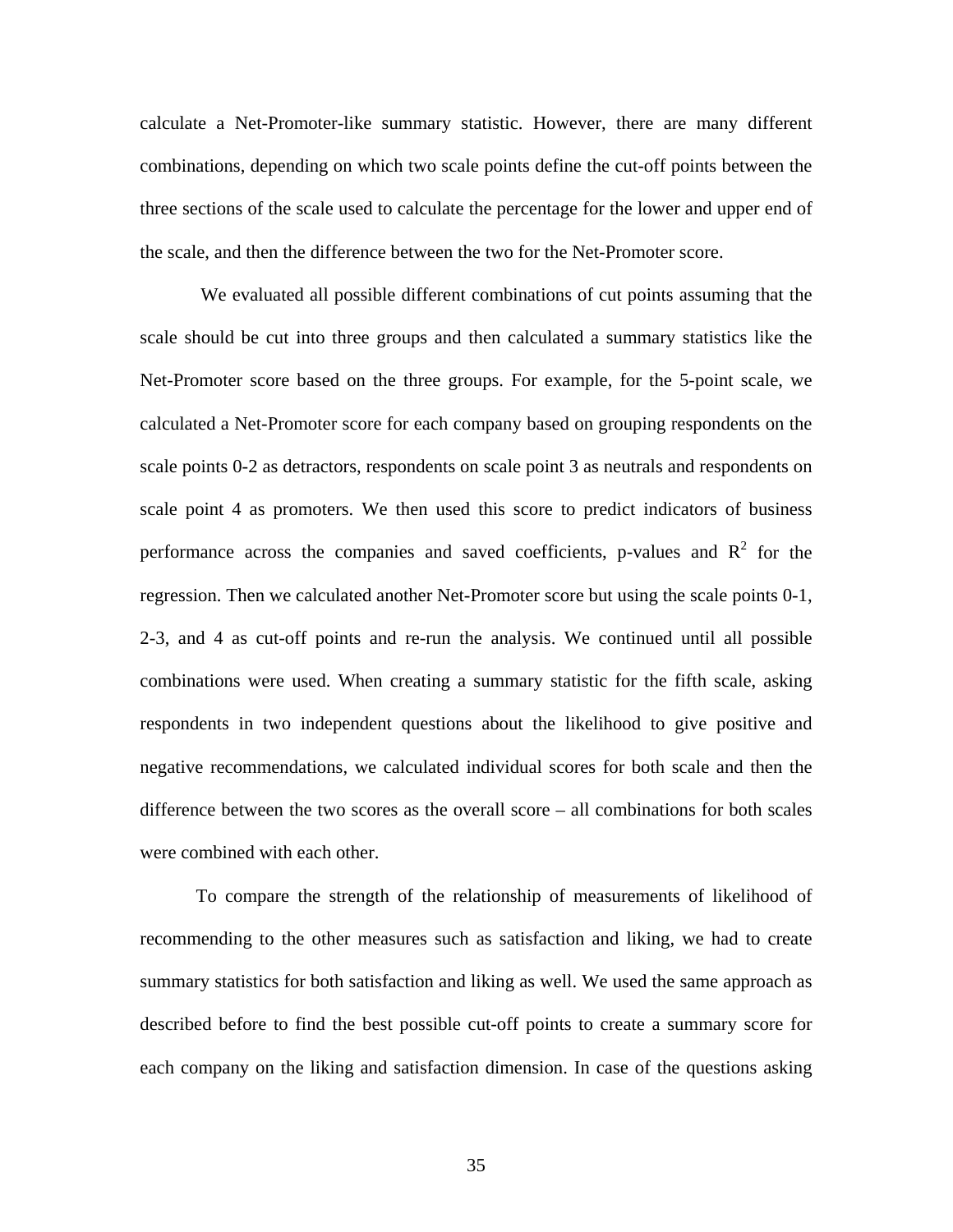about liking, we also generated different summary statistics for all three versions of the response scale.

We used ordinary least square regressions with weights reflecting the number of respondents who were used to calculate the Net-Promoter score to relate the summary statistics to measures of business performance.

We are interested in using these summary statistics for three comparisons: first we will compare the different scales within a measurement, that is the six different measurements for likelihood of recommendation and the three different measurements of liking. For this purpose we will pick the best combination of cut-off points for each scale for each dependent variable. The best cut-off point is the cut-off point that has the highest  $R^2$ . We can then compare the  $R^2$ s with one another. Secondly, we are interested to compare the different measures of liking, satisfaction and likelihood of recommendation against each other across the different dependent variables. For this purpose we will also use the best combinations of cut-off points (for each scale of each measurement) for comparisons.

Reichheld (2006) suggests that using the natural logarithm of the Net-Promoter score produces stronger relationships to the business indicators. We therefore also logtransformed the summary statistics for the different cut-off points and again compared all the scales with different cut-off points after applying log-transformations in their relationship to the business indicators as described in the previous paragraph. We also added '1' to the score (originally with a theoretical range from -1 to 1) before taking the natural logarithm. It is not further documented if Reichheld used a similar approach or not. The transformation after adding +1 means that a company who has a Net-Promoter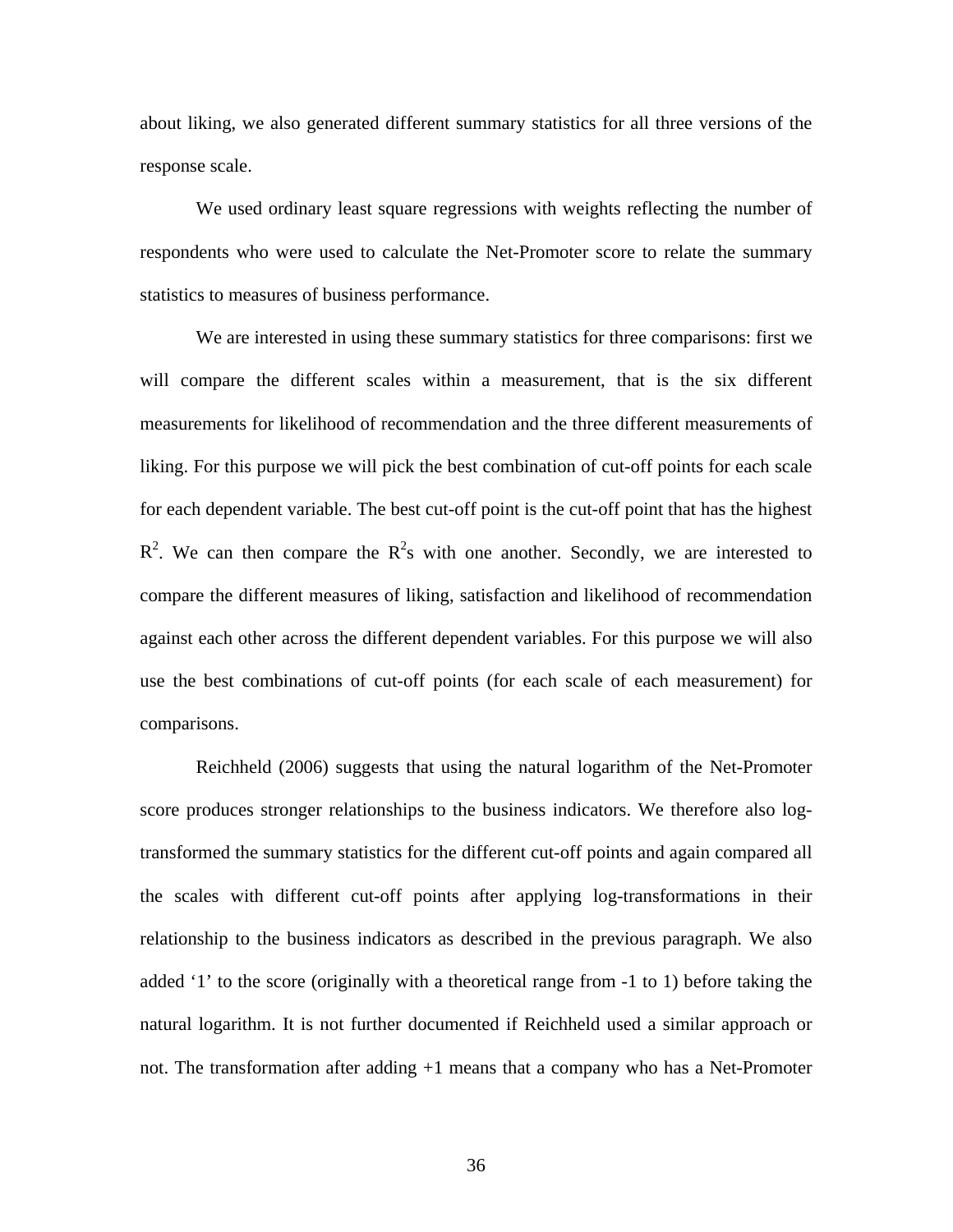score of 0 would still have a Net-Promoter score of 0 after the transformation. The farther away a company is away from that score of 0 before the transformation (either in the positive or the negative), the transformation would enhance that distance compared to the untransformed version. $12$ 

## Study 2: Results

Overall the results replicated the first study, the brief discussion here will focus on the two new scales that were not included in study 1.

The 7-point, fully labeled, bipolar scale measuring both positive and negative recommendations, at the bottom of figure 6, draws many respondents to the 'neither / nor' mid-point, when all respondents are considered. However, it is important to stress that this is the scale point for everyone who does not have a strong enough opinion about the company or feels too ambivalent to give a recommendation, it is not the same as the 'neutral' point on the other scales which would rather be a 50% likelihood of recommending the company.

## [INSERT FIGURE 6 HERE]

The 5-point scale measuring the likelihood of giving a recommendation against the company (lower right corner of the figures) shows that people are much less likely to give negative recommendations than they are likely to give positive recommendations. The average score for the likelihood of positive recommendations is 2.50 compared to an average score of 1.67 for giving negative recommendations for all respondents and the difference between the two is significant (t=18.97; p<.001; N=1,497). The results are

 $\overline{a}$ 

<sup>&</sup>lt;sup>12</sup> Reichheld (2006: ) further described the transformation as "ln(Delta NPS)". The only explanation of 'Delta NPS' is given on page 56 of Reichhelds book as the difference between one company's NPS and another company's NPS. How these are used in a correlation-based context is not further explained and further documentation by Satmetrix does not mention the concept of 'Delta NPS'.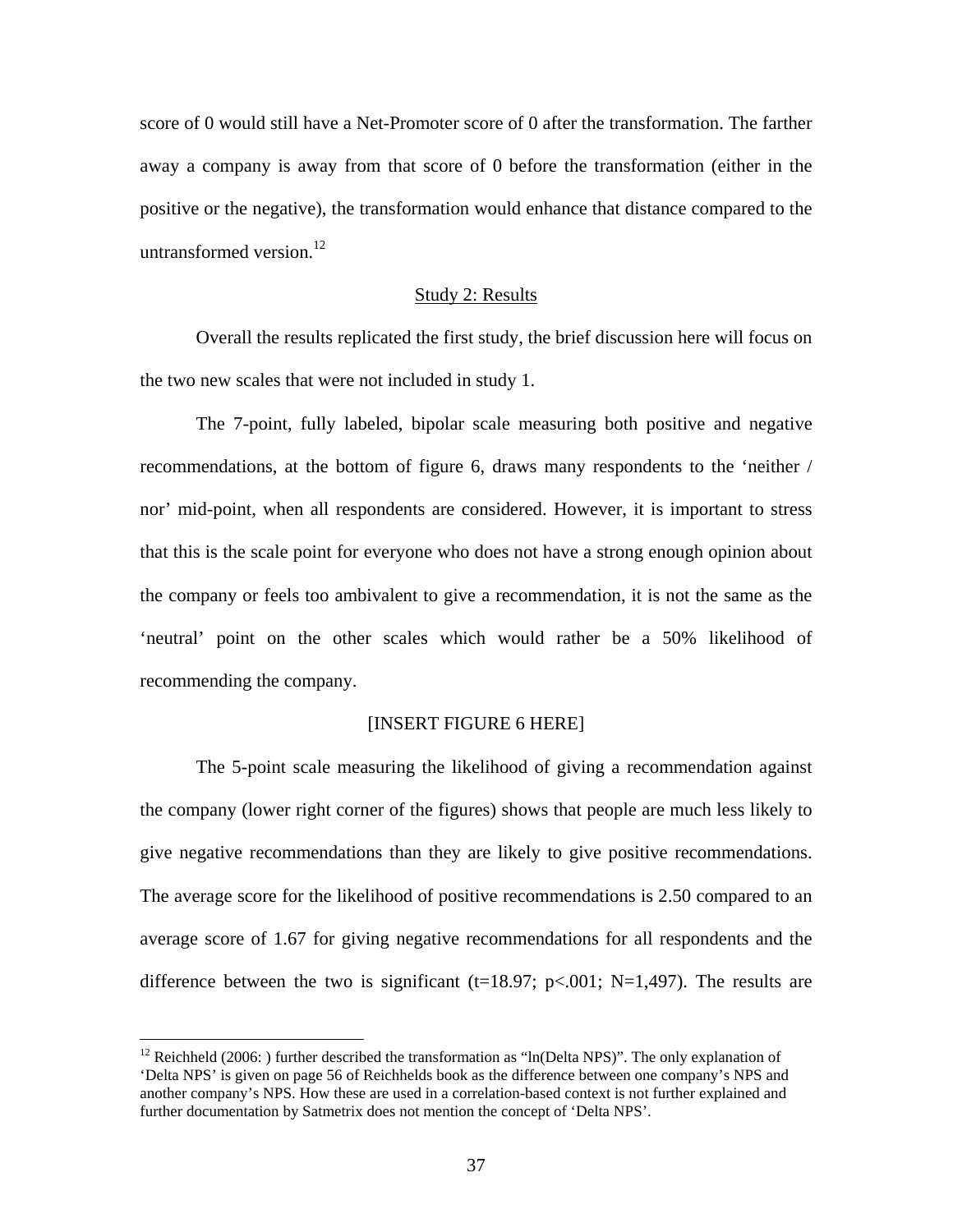similar for actual customers with an average score of 3.45 on the positive recommendation scale and an average score of 1.77 on the negative recommendation scale  $(t=12.40; p<.001; N=222)$ . Customers are more likely to give positive recommendations (t=18.97; p<.001; N=1,497), but also slightly more likely to give negative recommendations (t=1.69, p=.09; N=1,497). The result is – at least for the companies in this study – that a company will get a higher Net-Promoter score if it has more customers (in a sample of both customers and non-customers).<sup>13</sup>

## [INSERT FIGURE 7 HERE]

In figure 7 we are only showing the distributions across responses for companies at which the respondents actually had been customers. As before, the distributions are much smoother, especially among the fully-labeled scales.

The relationships between the number of past recommendations and the response option selected on the Net-Promoter questions are shown in Figure 8 and Figure 9.

## [INSERT FIGURE 8 HERE]

#### [INSERT FIGURE 9 HERE]

The fully labeled scales again have a smoother relationship with the mean number of recommendations, and that pattern is replicated in the relationship between positive recommendations and the likelihood of negative recommendations. In the 7-point bipolar scale the mid-point draws the lowest average number of positive recommendations, as it should, because it reflects the absence of positive recommendations. Giving negative recommendations does slightly increase the average number of negative

 $\overline{a}$ 

 $13$  In this study we did not randomize the order of the two questions regarding the likelihood for recommendations and recommendations against, therefore respondents did not know that a second question on recommendations against would follow. Hence, the answers to the first question are equivalent to the answers given to the response scale in the fourth condition with 5 scale points and full labels.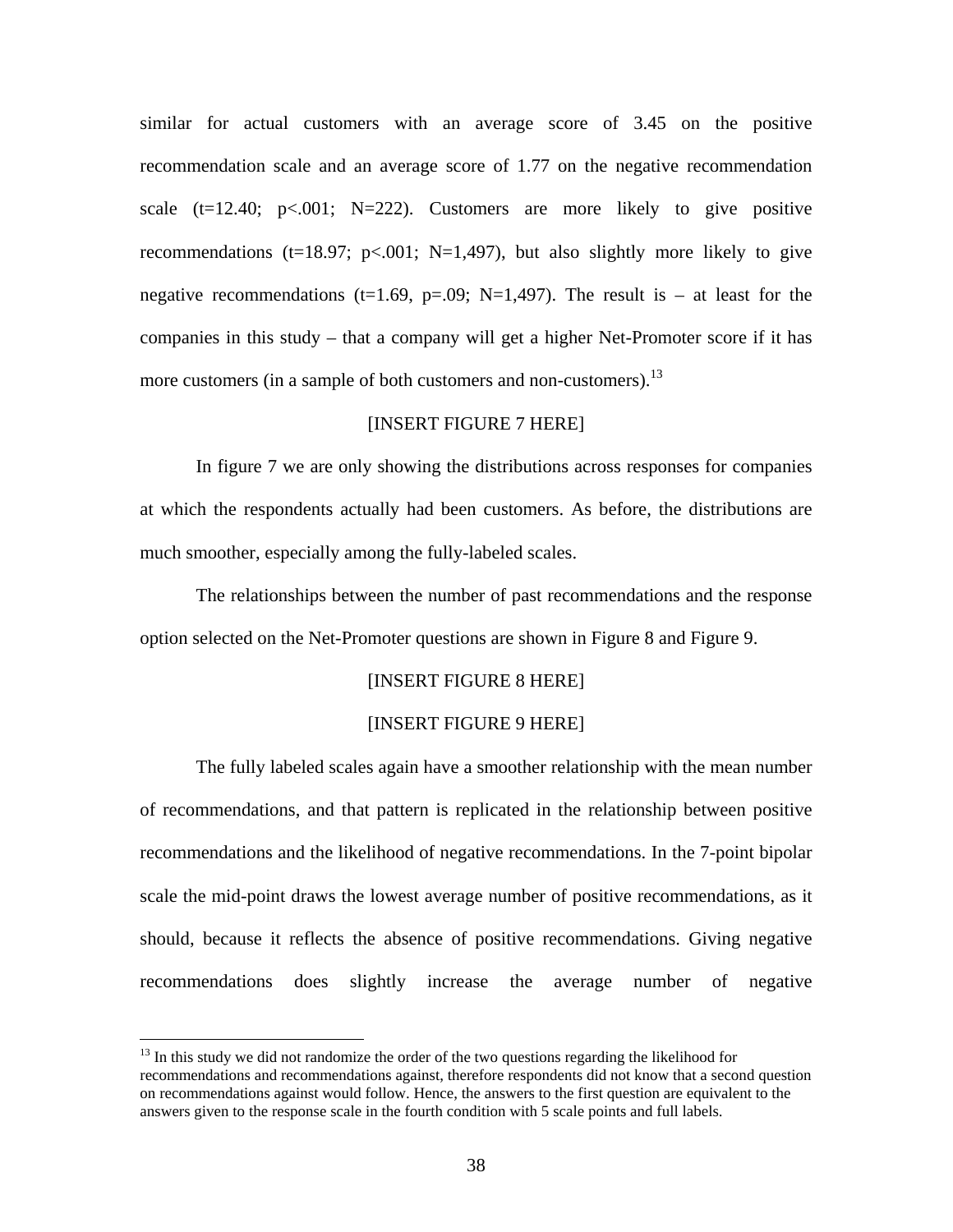recommendations – perhaps the likelihood of giving recommendations in general is both a function of the experience with the company, but also the personality of the respondent.

## [INSERT FIGURE 10 HERE]

## [INSERT FIGURE 11 HERE]

Figures 10 and 11 show the relationships between the likelihood of recommending the company as measured by the different scales and the number of negative recommendations. The two scales with only partial labels and the neutral midpoint show a pattern that fits the 'detractors' vs. 'promoters' framework that is used by Reichheld to describe the Net-Promoter score: respondents below the neutral point are more likely to give negative recommendations. However, their seems to be no differentiation among the unlabeled scale points to both sides of the neutral scale point.

The fully labeled scales somewhat reduce this problem and the relationship is slightly more linear, especially for the 5-point scales. The 5-point scale asking about recommendations against the product shows a pattern that is similar to the relationship of the other scales to the number of positive recommendations. Finally, the last scale combines both positive and negative recommendations in one 7-point scale, this scale also clearly separates between detractors and promoters, but does so with less noise because the labels reflect this relationship – the average number of negative recommendations is very low for respondents who are to the right side of the mid-point, and the scale points to its left are better differentiated (although the pattern of differentiation is slightly different when only customers are investigated).

## [INSERT FIGURE 12 HERE]

#### [INSERT FIGURE 13 HERE]

39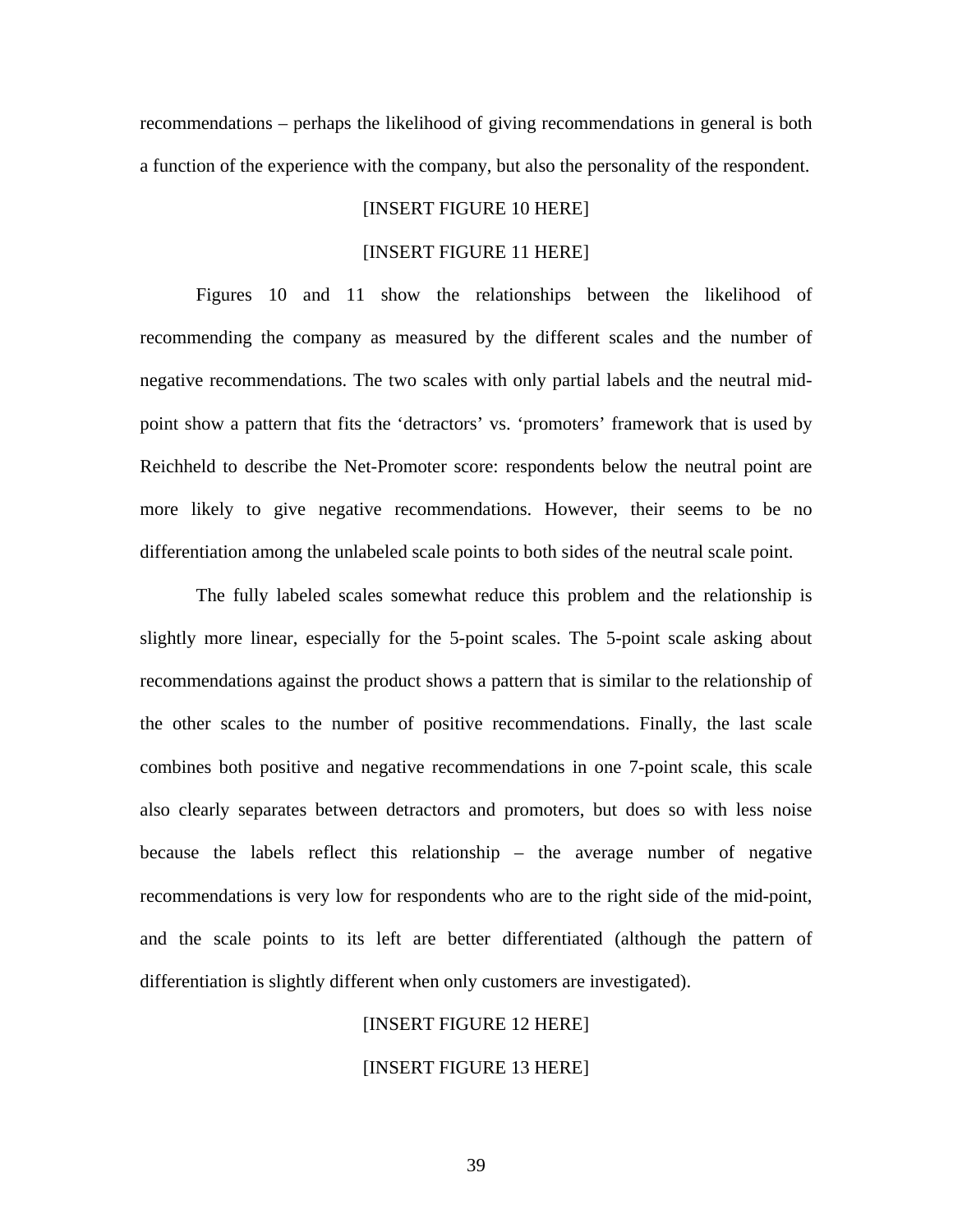The final graphical representation in figures 12 and 13 shows the relationship between the scales measuring likelihood of positive and negative recommendations and the question asking respondents to indicate how likely they are to buy a car or fly a plane within the next five years. All scales have a smooth relationship to the likelihood of future purchases, however, again the fully labeled scales manage to reduce the random noise and create smoother relationships – especially when only considering past customers, the partially-labeled scales show some small idiosyncraticies. A possible interpretation is that respondents are taping into similar or identical concepts when they formulate the response to questions about the likelihood to recommend and the likelihood to buy a product in the future. To some extent this is a good sign, because it implies that likelihood to recommend might measure both the ability to attract new customers through word-to-mouth promotion and to retain existing customers. At the same time, it raises the questions whether the underlying concept, the attitude towards the company, can be measured more accurately with a direct approach rather than the indirect approach of measuring likelihood to recommend a product.

When we used regression analyses to estimate the relationship between the likelihood of recommending scales and the number of positive recommendations (see table 6), we found that our findings from the first study were also generally confirmed. The 11-point scale with three labels and the partially-labeled 7-point scale produce almost identical results (all respondents:  $p=0.90$ ; customers only:  $p=.17$ ). Both partially labeled scales are better predictors than the fully-labeled 7-point scale and the fullylabeled 5-point scale  $(p<01$  in all cases for both respondents and customers only). Likelihood of negative recommendations is a much weaker predictor than any other of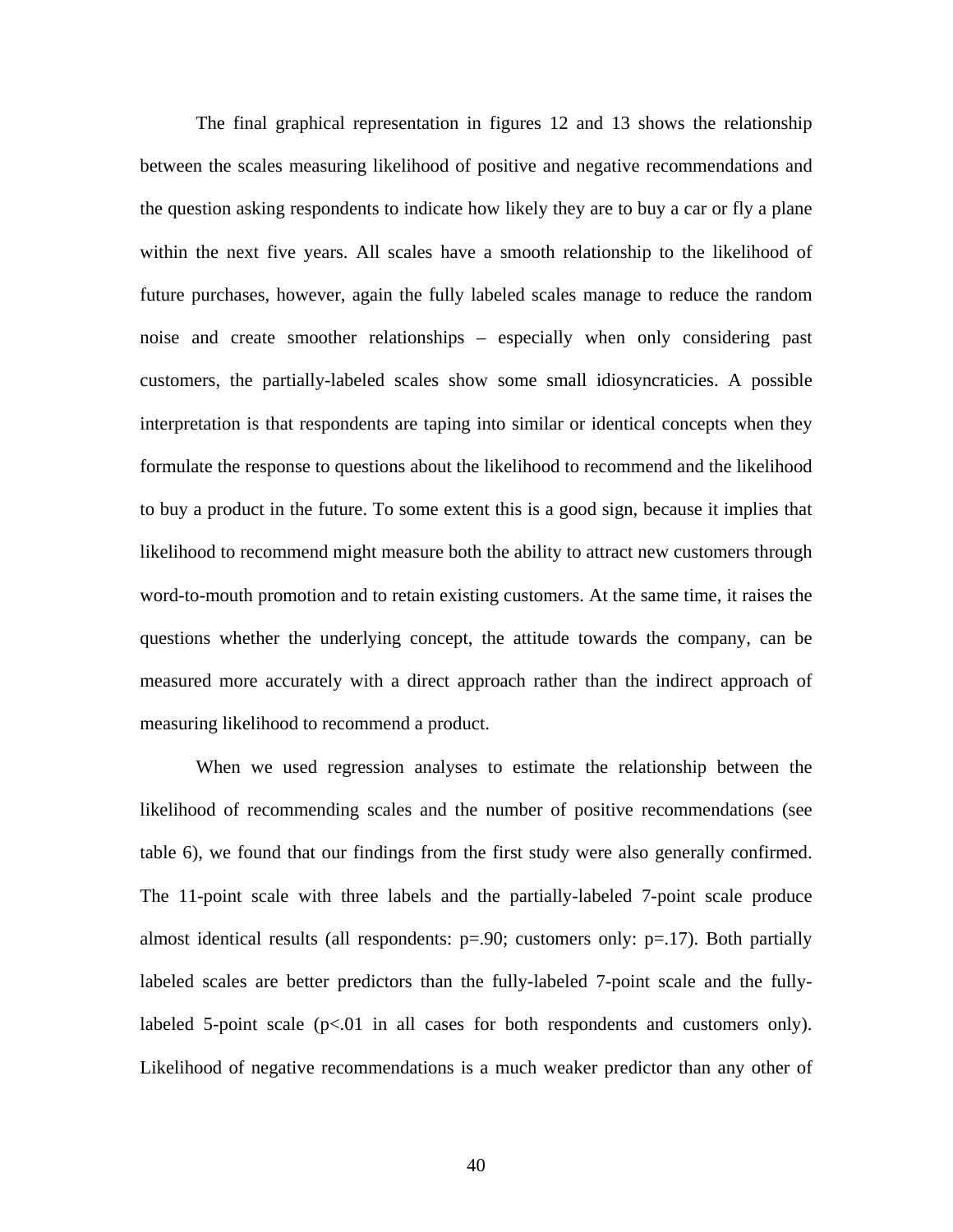the variables, while the difference between the likelihood of negative and positive recommendations is slightly better than the fully labeled scales in rows 3 and 4 of table 6 (all respondents:  $p<.05$ ; customers only:  $p<.19$ ), but still less powerful than the original Net-Promoter score or the 7-point partially labeled scale, although the differences are not significant. Surprisingly, the last scale we investigated with 7-fully-labeled scale points and a bipolar dimension is quite good as a predictor of the number of positive recommendations: the strength of relationship for all respondents is not significantly different from strength of the relationship of both partially-labeled scales, for customers the bipolar scale is not significantly different from the 11-point scale  $(p=0.48)$ , but slightly weaker than the 7-point scale  $(p=.05)$ .

## [INSERT TABLE 6 HERE]

In the tables following table 6 we are investigating the same question with different dependent variables. In table 7 are the results with the number of negative recommendations and table 8 shows the results of regressions with the difference between positive and negative numbers of recommendations as the dependent variables. Table 9 uses the number of people that were given a positive recommendation by the respondent, table 10 uses the number of people that were given a negative recommendation and table 11 again uses the difference between the number of people that were given positive and negative recommendations. Finally, in table 12 the dependent variable is a response on a 5-point scale, measuring the likelihood of a future purchase at the company.

#### [INSERT TABLES 7 TO 12 HERE]

41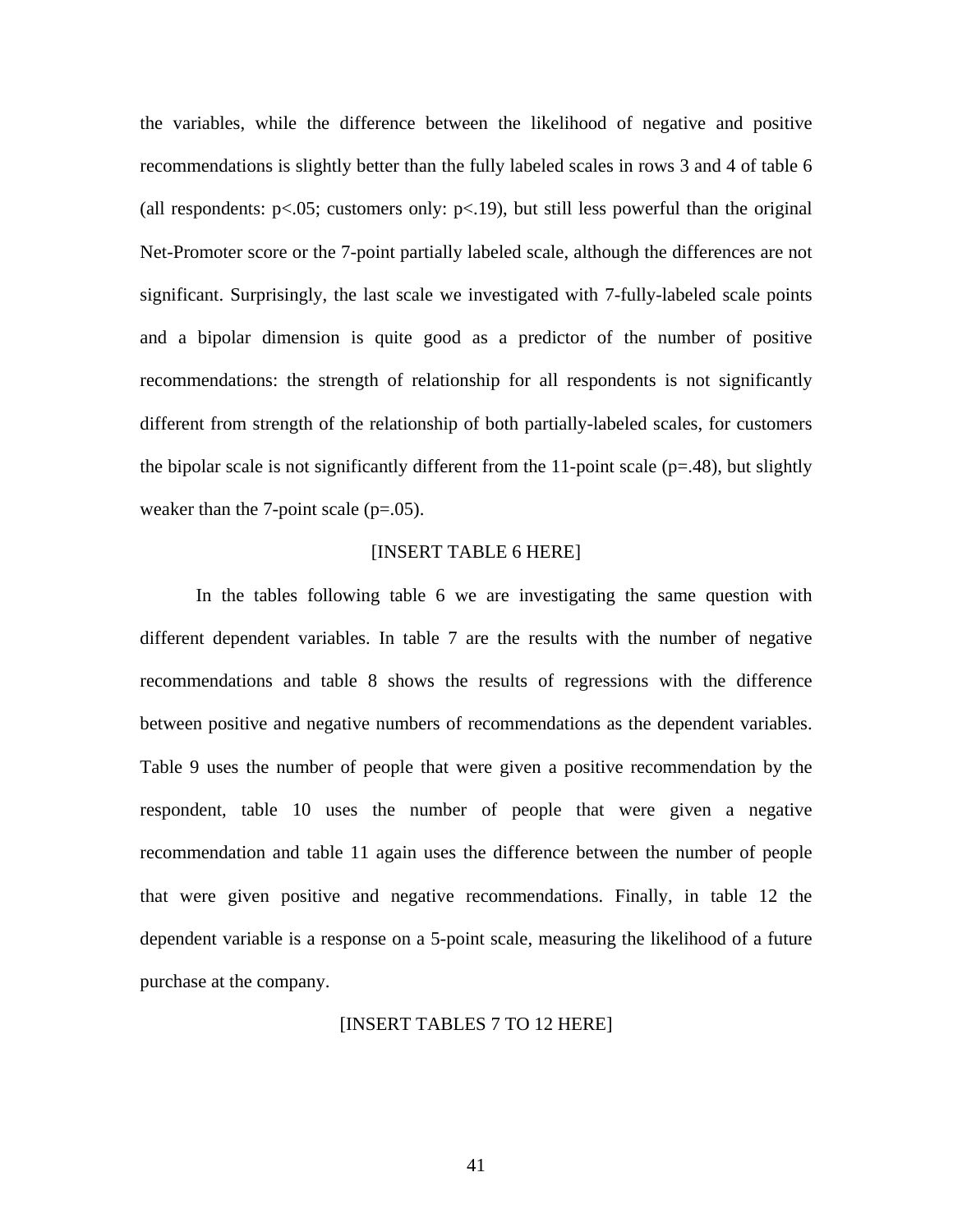While the original Net-Promoter scale and the 7-point scale with partial labels are still better predictors of negative recommendations, the 7-point bipolar scale also does fairly well across the different tests: it is the strongest predictor for negative recommendations, the number of people that were given a negative recommendation, and for the difference between positive and negative recommendations as well as the difference between the number of people given positive and the number of people given negative recommendations among all respondents. The scale is the second best predictor of the difference between the number of people given positive and negative recommendations among customers, only the 7-point partially labeled scale is a stronger predictor, but the difference is not significant  $(p=15)$ . Similarly, it is the second best predictor of the number of people given positive recommendations among all respondents, again only the 7-point partially-labeled scale is better but not significantly so  $(p=61)$ . The bipolar scale also does well in predicting the likelihood of future purchases, but not better than the 7-point partially-labeled scale (which is best for all respondents and the customers only subgroup).

The 5-point scale measuring the likelihood of negative predictions unsurprisingly does well when the dependent variable is also about negative recommendations. The difference between the likelihood of positive and negative recommendations generally performs good as well, although it rarely is better than the simple bipolar scale measuring the same two dimensions of likelihood of recommendations. It does better than any other scale except the 7-point partially-labeled scale (and that difference is not statistically significant  $(p=.30)$ ) when predicting the likelihood of future purchases among customers. Overall, it often performs better among customers, perhaps because these have a more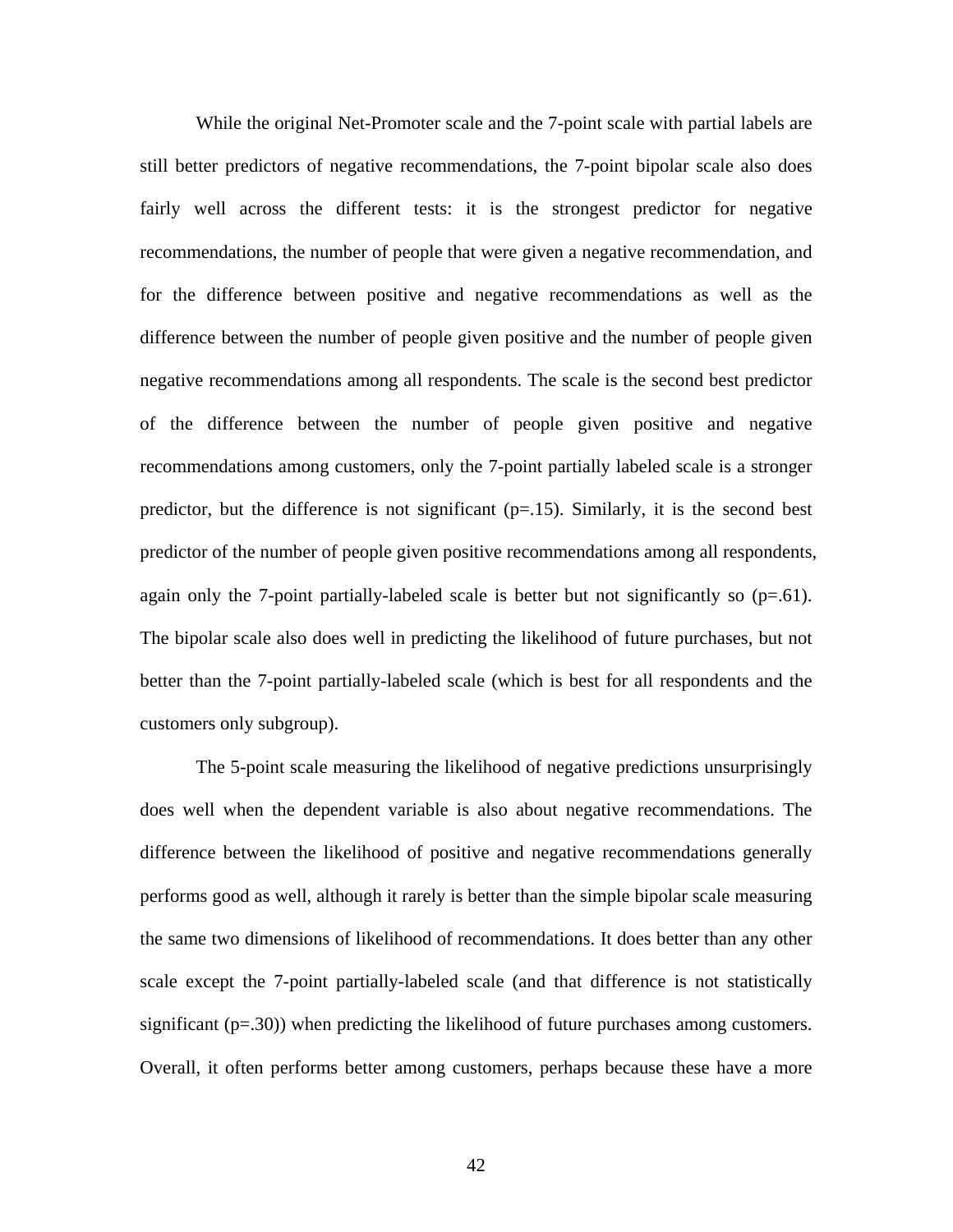differentiated picture of the company, brand or product and the two-dimensional measurement with independent dimensions allows them to express this complex attitude better.

## [INSERT TABLE 13 HERE]

In this study we also manipulated the scale measuring how much the respondents liked the company and its products. The results of the regressions evaluating the different scales can be found in table 13. Both the bipolar scale and the difference score are the two dominant scales across all the different models. If anything, they are equally powerful predictors, indicating that perhaps the bipolar concept of liking and disliking can be measured both ways effectively – although using only one question would be more efficient for most applications.

As in study 1, we compared the measurements of likelihood of recommending to both how much the respondents like the company and how satisfied they were with those companies. First we compared the predictive the ability of these measures in separate regressions – the results are in table 14. In the first column are the coefficients for all respondents and the third column contains the coefficients for only those respondents who are also customers. In columns two and four the analyses were restricted to respondents who were assigned to either the 7-point, partially labeled or 7-point, fully labeled, bipolar scale measuring likelihood of recommending and to either the 7-point bipolar scale measuring liking or the difference score between liking and disliking measured with two questions (these were the scales that previously were shown to be most effective in the within-scale comparisons).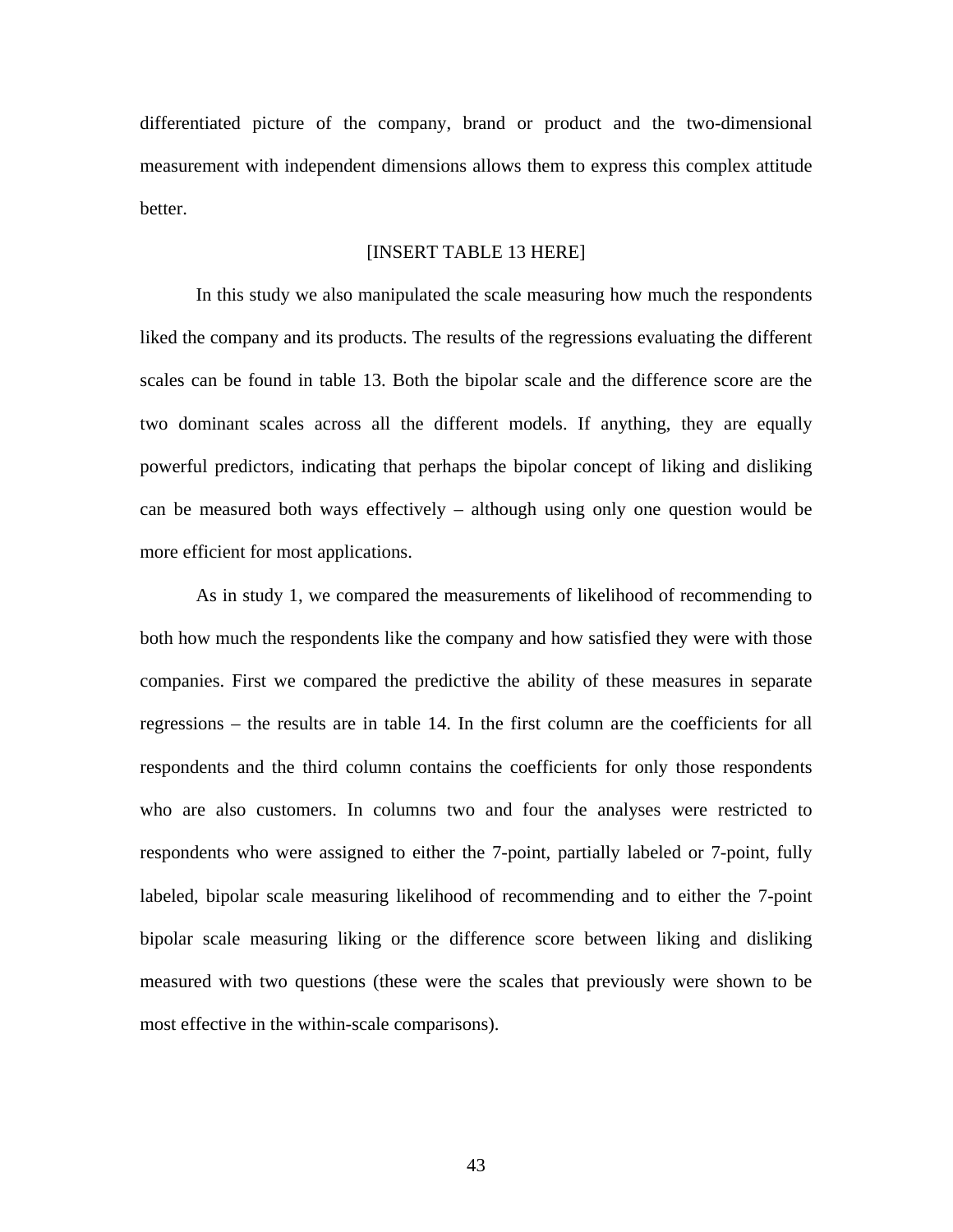Across all analyses, the results were quiet consistent and confirming the results found in study 1: liking emerged as the strongest predictor in most of the analyses. Satisfaction was only a good predictor for the number of negative recommendations, but none of the differences in those regressions were statistically significant. In three cases likelihood of recommendations were better predictors among customers when all scales for liking and recommendations were used (predicting positive recommendations, people given positive recommendations, and the difference between the number of people given positive and negative recommendations), but none of the differences were statistically significant (the difference in coefficients for the difference between the number of people given positive and negative recommendations as dependent variable was marginally significant at  $p=0.09$ . When predicting the number of people given negative recommendations, the likelihood of recommendations was a slightly better predictor for all respondents and customers even when the best liking and best likelihood of recommending scales were used – but the difference again was not significant (all respondents: p=.18; customers only: p=.37).

#### [INSERT TABLE 14 HERE]

In table 15 we re-analyzed the impact of the different measures of liking, satisfaction and likelihood of recommending, but combined them in one regression for each dependent variable. When coefficients are drastically reduced in the results in table 15 compared to the results in table 14, it suggests that the impact of the associated variable is mediated by one of the other variables in the regression (Baron and Kenny, 1986).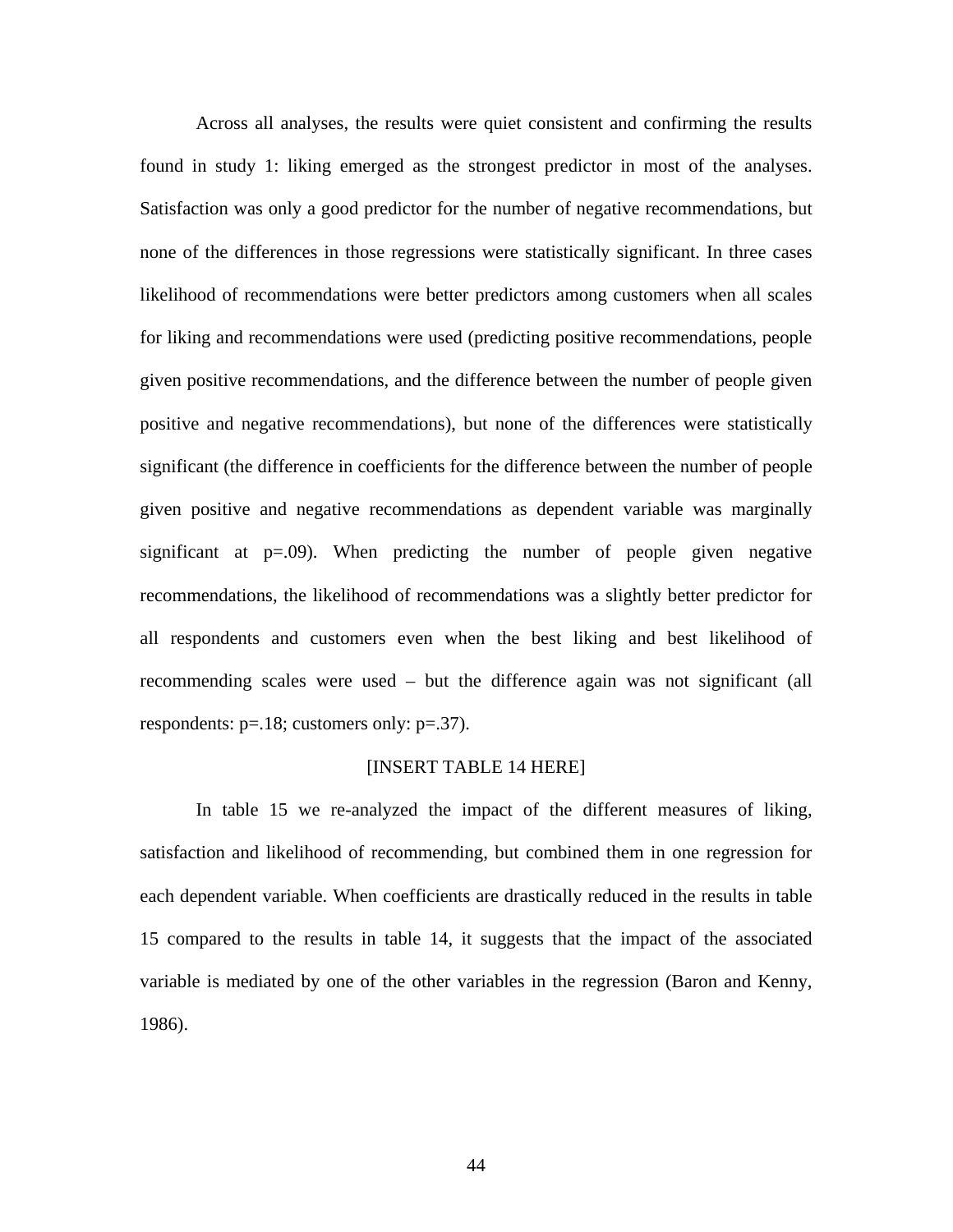When predicting the number of positive recommendations, the coefficient indicating the impact for satisfaction measures drops and is rather small while controlling for both likelihood of recommendations and liking, and it is only significant among all respondents  $(p<.001)$ , in all other sub-sets in columns two, three and four it is not significant anymore. In these regressions predicting the number of positive recommendations, the likelihood of recommending emerges as the strongest predictors, stronger than both liking and satisfaction, all differences are significant (p<.05) except for the difference among respondents who were exposed to the best liking and best likelihood of recommendation scales (last column). This suggests that the impact of satisfaction on the number of positive recommendations is mediated by likelihood of recommending, possibly even by a causal chain from satisfaction to liking to likelihood of recommending to actual number of positive recommendations.

## [INSERT TABLE 15 HERE]

However, when we turned to results in predicting the number of negative recommendations, the picture was quite different: here it was the measurement of likelihood of recommending that was drastically reduced in its relationship to the number of negative recommendations, it was now not statistically significant in all four regressions. The impact of liking was still significant across all four regressions (p<.02), but it was only the strongest predictor when we restricted the analyses to customers who had been assigned to the most valid liking and likelihood of recommendation scales (in the last column; the difference between liking and satisfaction was not significant in that regression, p=.38). These results are supportive of an earlier observation that most of the likelihood of recommendation scales did poorly in predicting the number of negative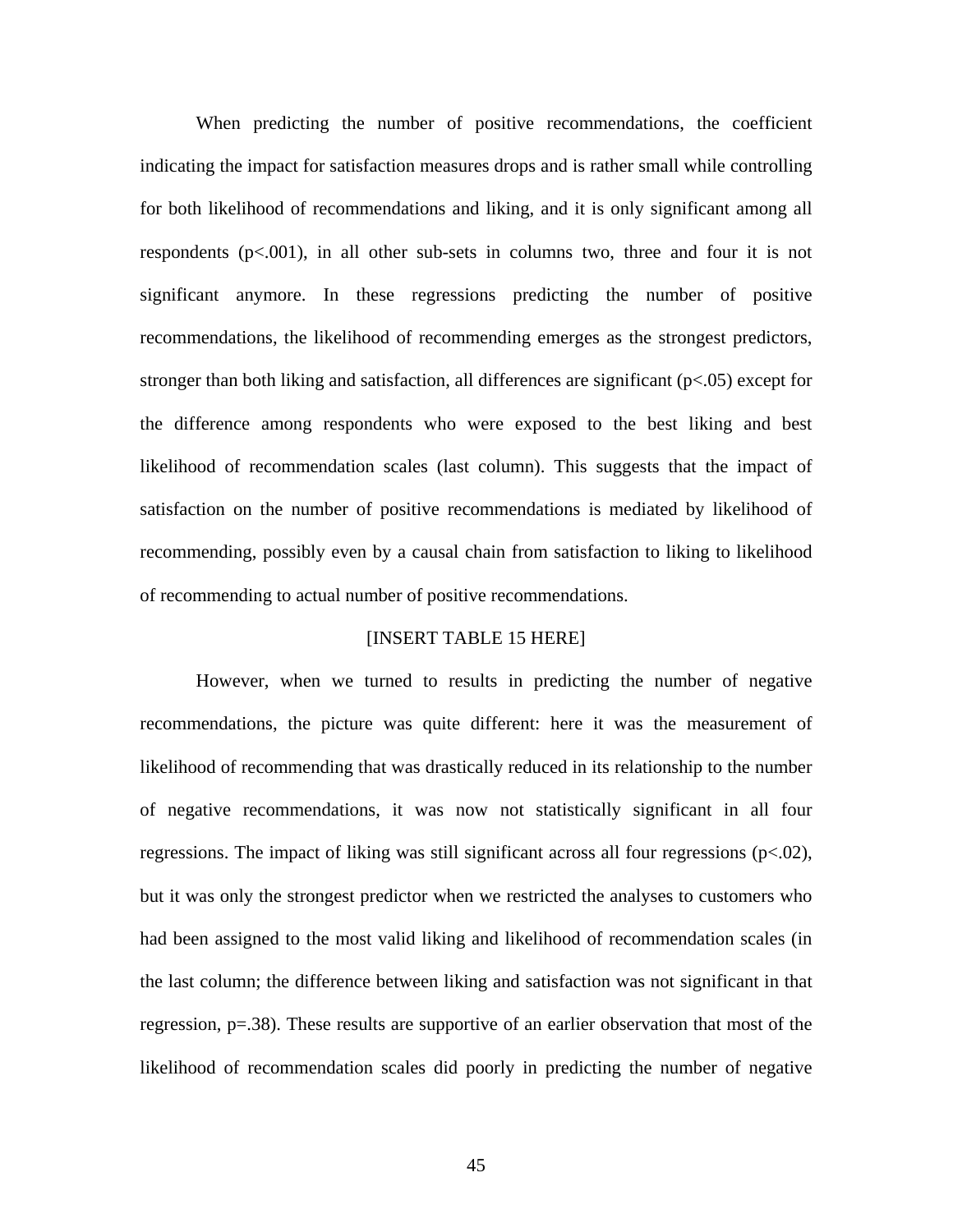recommendations, except for the two new scales introduced in study 2 that explicitly mentioned negative recommendations (see table 7).

The results for both the number of people given positive and the number of people given negative recommendations are very similar to the results for the simple number of recommendations.

When predicting the difference between positive and negative recommendations or the difference for people given positive and negative recommendations, the scales do not show big differences in predictive strength. The difference between the coefficients for liking and likelihood of recommendations are never significant, but satisfaction is significantly lower than the likelihood of recommendations in all cases  $(p<.003)$  except when the regression is run across all respondents. Liking is also significantly stronger than satisfaction when only respondents assigned to the best liking and likelihood of recommendation scales are used.

Finally, future purchase is most strongly predicted by likelihood of recommendations when all three measures are combined in one regression. However, among customers, the difference between liking and likelihood of recommendations is not statistically significant. Once again satisfaction seems to be mediated by liking and/or likelihood of recommendations.

Part of the extended design used in study 2 was a measurement of perceptions of the word-of-mouth communication about the company, asking respondents to report what they had heard about the company in conversations. The perception of word-of-mouth communication strongly predicts the likelihood of a future purchase, across customers and even when the sample is limited to respondents who were exposed to the best

46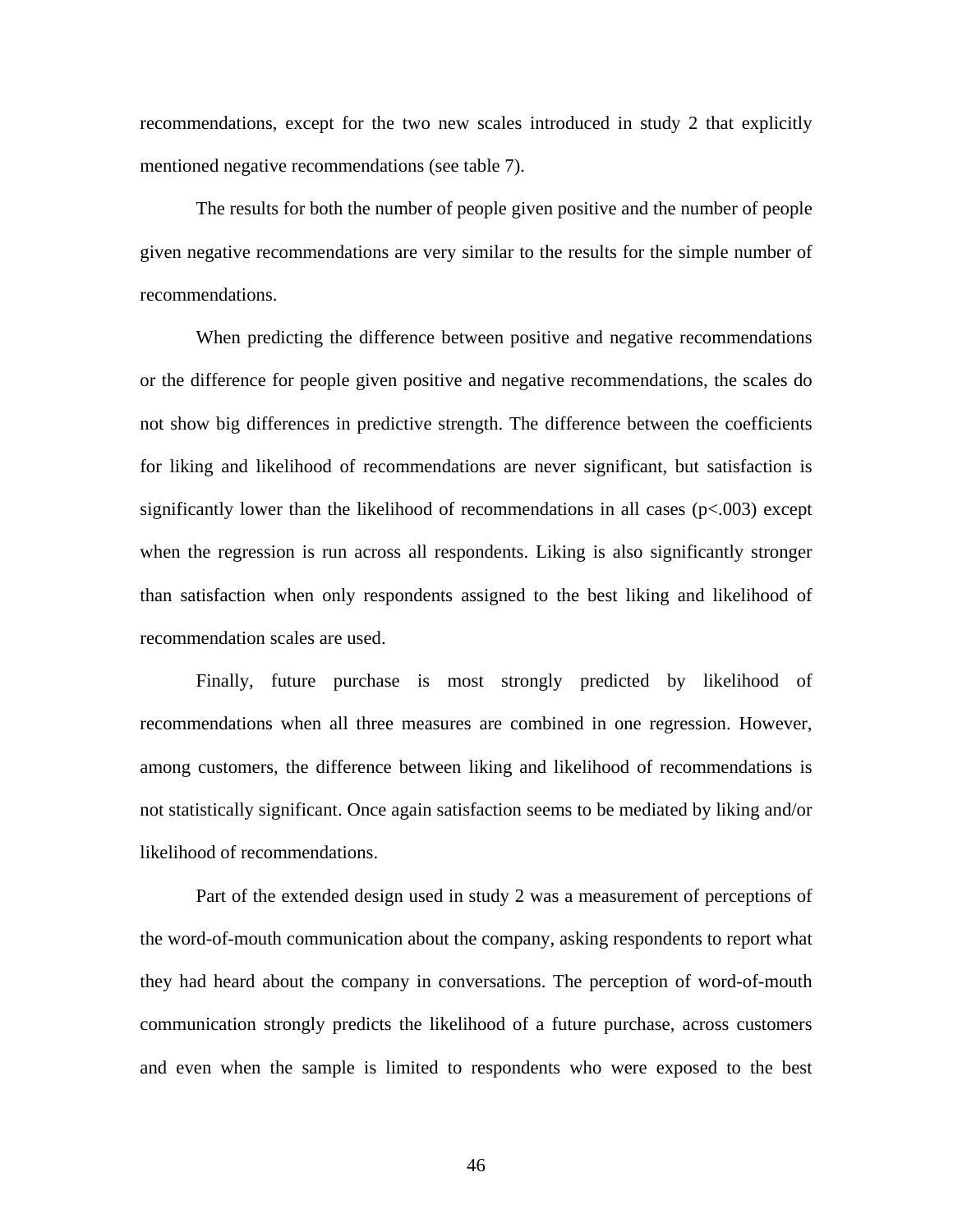likelihood of recommending and liking scales (see table 16). It is stronger than any of the other three variables (satisfaction, liking, recommending) when entered into the regressions individually (compare to the last block of table 14). It is also less affected by the difference between customers and non-customers.

## [INSERT TABLE 16 HERE]

However, when word-of-mouth communication is combined with the other measures into a simultaneous regression (lower block of Table 16), its impact is drastically reduced and not significant among customers (all customers:  $p=18$ ; customers with best liking and likelihood of recommending scales: p=.14). Similarly to the satisfaction measure the impact of word-of-mouth communication seems to be mediated by the measures of liking and / or likelihood of recommendations – these two measures remain as relatively strong predictors and likelihood of recommending is also slightly stronger in the simultaneous regressions.

In the final part of study 2 we built summary statistics for the different scales and then related those summary statistics to real-world indicators of business performance. Table 17 shows some of the results, focusing on the combinations of cut-off points that resulted in the strongest relationships between the summary statistics and the growth in passengers (for airlines) or car sales (for companies).

#### [INSERT TABLE 17 HERE]

The first six rows in table 17 are the results for the different likelihood of recommending scales in predicting the change in the number of cars sold by each manufacturer between March 2007 and March 2008. The left column shows results for all respondents, the right column calculates the results based only on customers. The results

47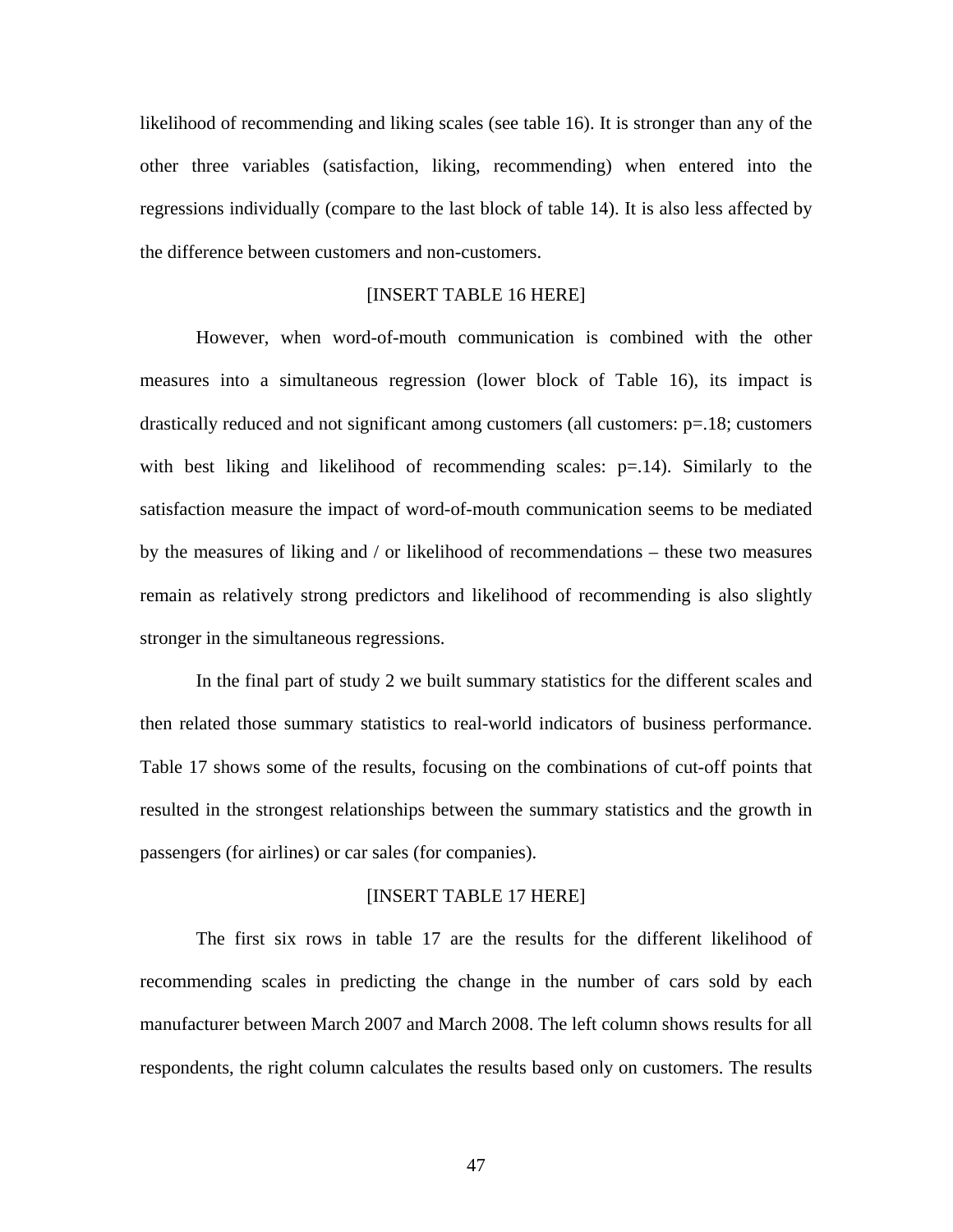show coefficients, p-values and  $R^2$ s on the right side and the used cut-off points on the left side (the lower cut-off point on top, the upper cut-off point on the bottom).

For the 7-point fully labeled scale, the 5-point fully labeled scale and the 7-point fully labeled bipolar scale no good summary statistic could be found at all when the data from all respondents were used: for the 7-point fully labeled scales all but one combination of cut-off points yielded negative coefficients with high p-values (p>.48), the only positive coefficient was small and by far not significant (b=.90; p=.97;  $R^2$ =.00; N=8). Not one of the combinations for the 5-point fully -labeled scale had a positive coefficient; the same applies to the two separate questions measuring both positive and negative recommendations. Finally, the 7-point scale with a bipolar, full labeling also produced many negative coefficients and the few positive coefficients are never remotely close to statistical significance  $(p>0.66)$ . We are left with results for the two partially labeled scales with 11 or 7 scale points: the original Net-Promoter scale with 11-points works best when the 'detractors' are group on the lowest two scale points and the promoters are on scale points 5 through 10. The  $R^2$  for this regressions was fairly good at .39 and the coefficient just missed statistical significance  $(p=12)$ . It turns out that the cut-off points suggested by Reichheld (2003, 2006) at 6 and 9 produce a much weaker and negative relationship (b= $-0.25$ ; p= $0.38$ ; R<sup>2</sup>= $0.13$ ; N=8). The 7-point, partially labeled scale did produce the best result by grouping respondents on the lowest scale point and grouping another group from point 3 and upward – however, the  $R^2$  was lower for this scale than the 11-point scale  $(R^2=13 \text{ vs. } R^2=39)$ .

 The next three rows in table 17 compare the three different liking scales when transformed to summary statistics in the same way as the Net-Promoter scale. For the 5-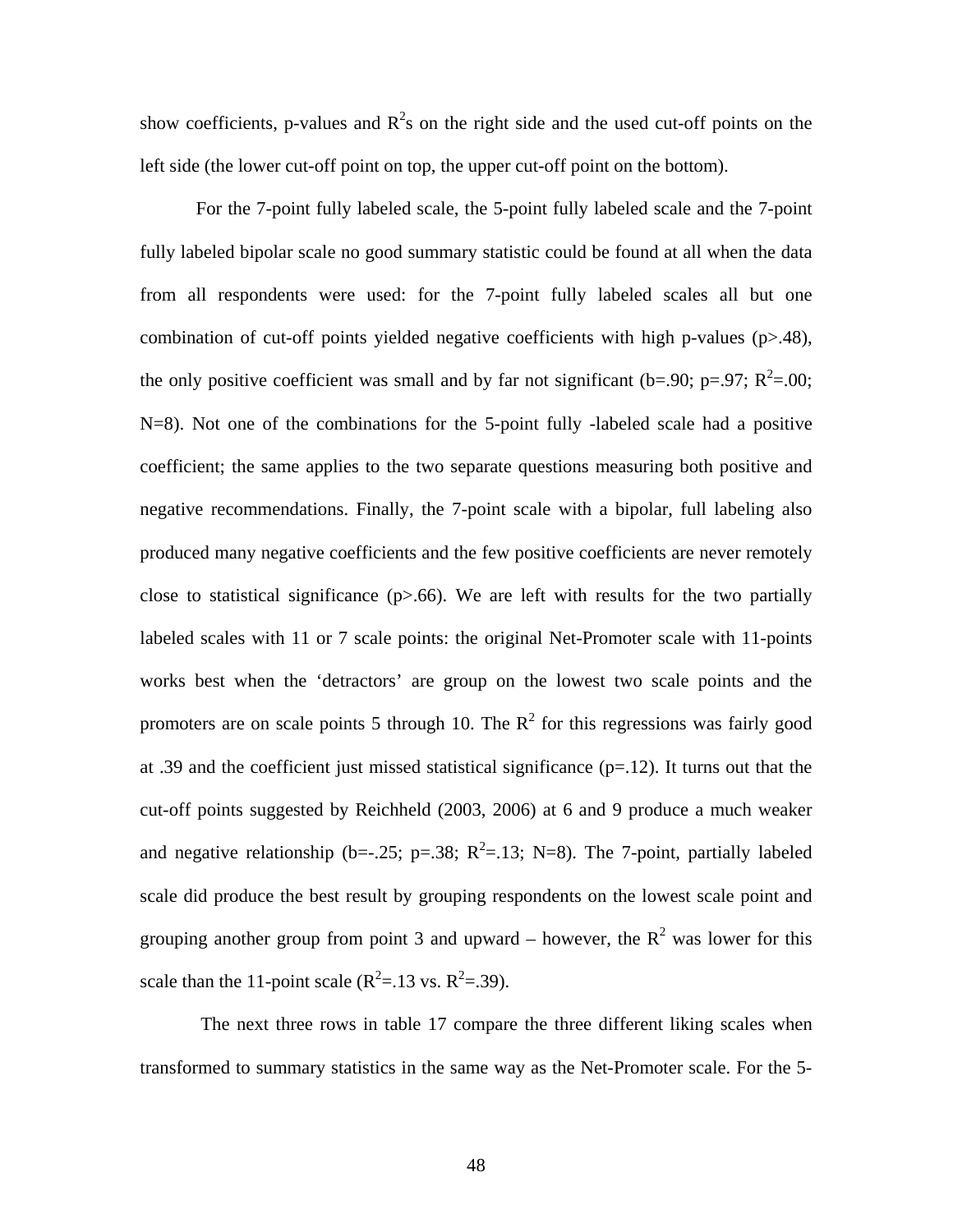point unipolar scale we again experienced the problem of finding a suitable result at all: only one of the combinations produced a positive, but weak relationship to the increase in cars sold (cut-off points:  $0/2$ ; b=.06; p=.84; R<sup>2</sup>=.01; N=8). However, the 7-point bipolar scale produced quite impressive results: with cut-off points on scale points 0 and 2, the  $R^2$ of .61 was quite high and much bigger than for the any of the likelihood of recommending scales (and much bigger than for the two-question measurement of liking). Finally, the 7-point, bipolar satisfaction scale, when measured across all respondents, also only produced a weak relationship to the change in the number of cars sold (cut-off points:  $1/3$ ; b=.39; p=.39;  $R^2$ =.12; N=8).

The likelihood of recommending measures do much better when we restrict our analysis to only respondents who were also customers of the companies. Only the 5-point measurement with the difference between two questions measuring the likelihood of positive and negative recommendations did not produce a convincing result – not one of the results had a positive coefficient. The strongest relationship was found for the original Net-Promoter score with 11 scale points (b=.38; p=.06;  $R^2$ =.53; N=8), however the cutoff points at scale points 3 and 8 again deviate from the recommendation made by Reichheld. However, the result for the recommended combination of cut-off points still produced a positive relationship with a fairly convincing  $R^2$  of .39 (b=.24; p=.13; N=8). It seems that likelihood of recommending works much better for customers of car companies than for non-customers.

Measuring liking with a 7-point, bipolar scale works best, but produces a slightly weaker relationship (with cut-off points at 0 and 5) compared to the full sample of respondents (b=.50, p=.10,  $R^2$ =.45; N=8). Satisfaction, not surprisingly, does work better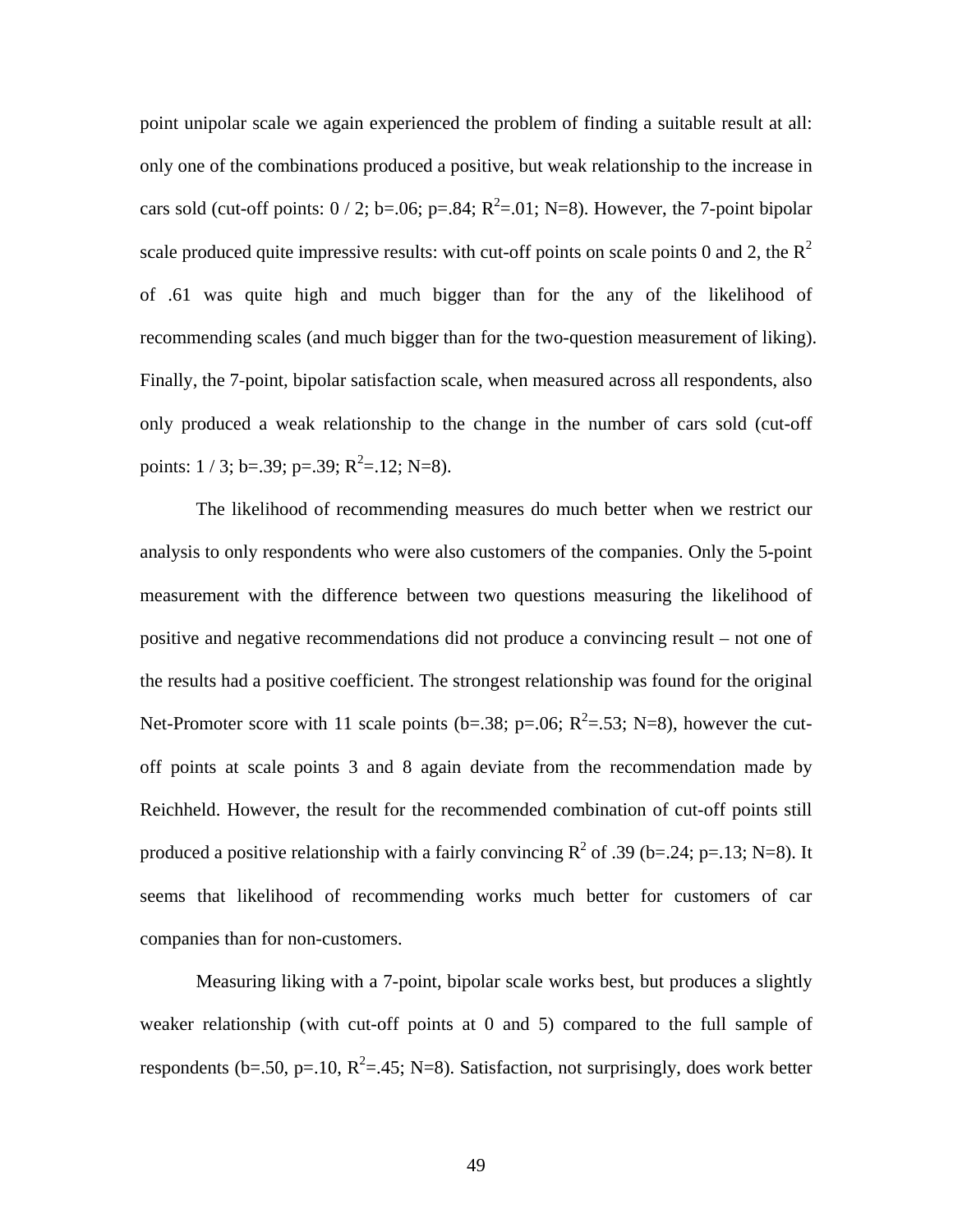for customers (cut-off points:  $4/6$ ; b=.24; p=.20; R<sup>2</sup>=.25; N=8), but still is less effective than the best likelihood of recommending scale.

The next section of table 17 is structured identically, but investigated the same relationships for airlines and the dependent variable was the growth in the number of passengers from January 2007 to January 2008. The results overall implicate stronger relationships for all measurements, potentially because traveling with an airline is more prone to repetition than the purchase of a car. The 7-point, fully labeled scale measuring likelihood of recommending does fairly well, better than the 11-point original Net-Promoter scale when analyzed across all respondents. However, the best result – an impressive  $R^2$  of .95 – is found when the original Net-Promoter scale is used with cut-off points at 1 and 7 for customers only (the recommended cut-off points only yield an  $\mathbb{R}^2$ of .72). Again, the likelihood of recommending overall works better when only responses from customers are analyzed.

This difference is much smaller for the liking scale, here the  $R^2$ s are between .32 and .67 depending on the scale used and are only slightly stronger for customers. For the satisfaction measurement the difference between all respondents and customers seems to be non-existent ( $R^2 = .61$  vs  $R^2 = .67$ ).

The results in table 18 are analogous to the results in Table 17, only the logtransformation has now been applied, as recommended by Reichheld (2006).

## [INSERT TABLE 18 HERE]

The results after using the log-transformations are more or less identical to the results without the log-transformations. Some of the  $R^2$ s are improved, but if so, not very strongly. We still find that relationships in the airline industry are generally stronger than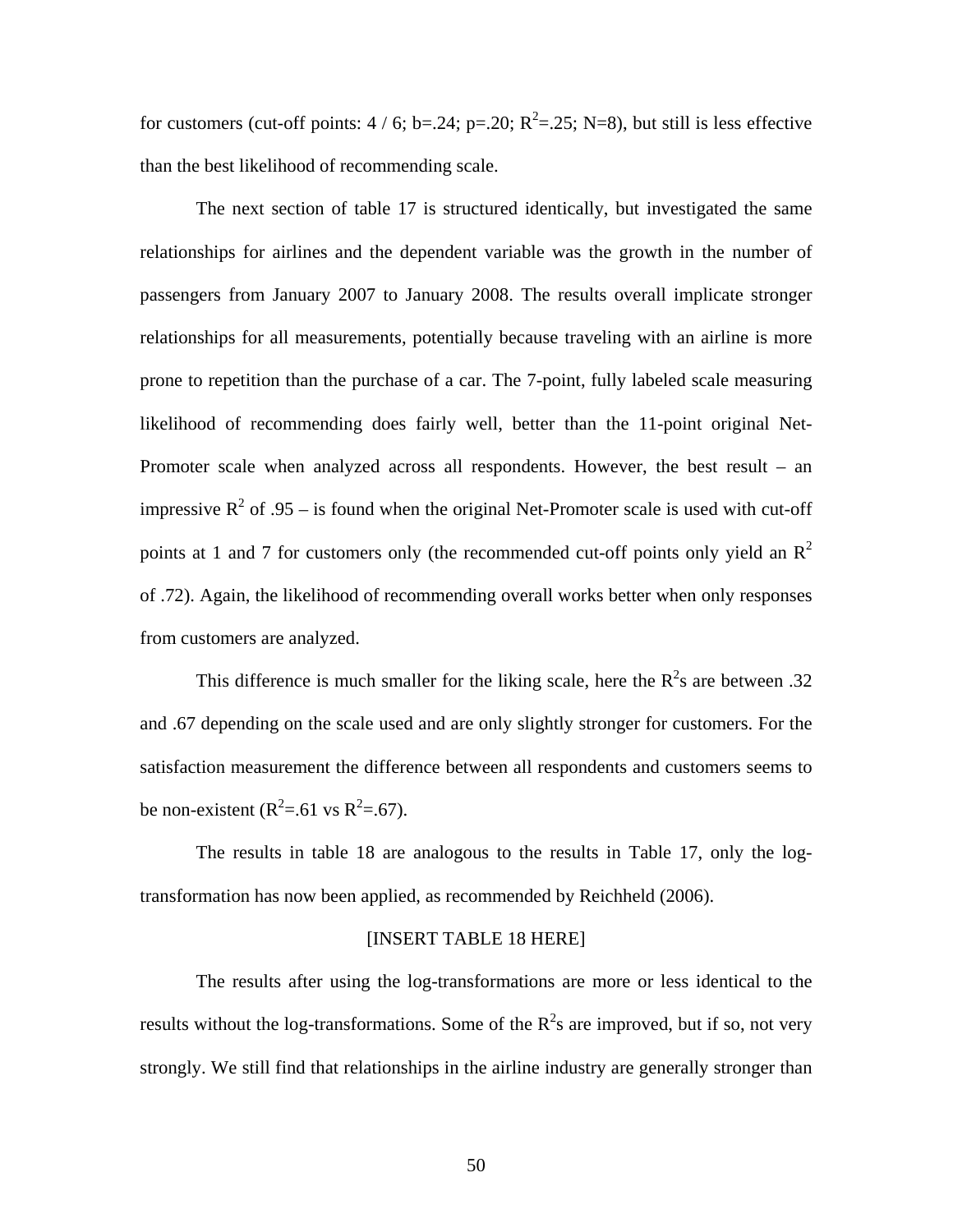for car manufacturers and that overall the measures of likelihood of recommending do work quite well.

## Discussion and Conclusions

Both studies yielded similar results. We did find that reducing the number of scale points to 7-points generally improved the validity of the measurement. However, contrary to our expectations, assigning full-labels did not improve the validity, it rather produced weaker relationships between the scales and the validity criteria.

This was especially surprising because the graphical inspection did indicate some support for smoother and generally less noisy relationships between the fully labeled scales and the validity criteria. The graphical representations also supported our suspicion that the mid-point of the partially-labeled scales, 'neutral', attracts many customers who have no or only a weak attitude about the company – while this might be intended in a bipolar measurement, it seems odd for a likelihood measurement.

The fact that Reichheld (2003, 2005) labels any respondents below scale point 7 'detractors' only increases this confusion because those respondents might have picked said 'neutral'-point and are not necessarily detractors in the sense that they might recommend against the company, rather they abstain from making any recommendation. Therefore, the description of the scale confuses both the respondents and those who interpret it. A scale such as the bipolar scale for both positive and negative recommendations on the hand is meaningfully linked to terms such as 'detractors' and 'promoters' (and it predicts well for several of the dependent variables used in our investigation).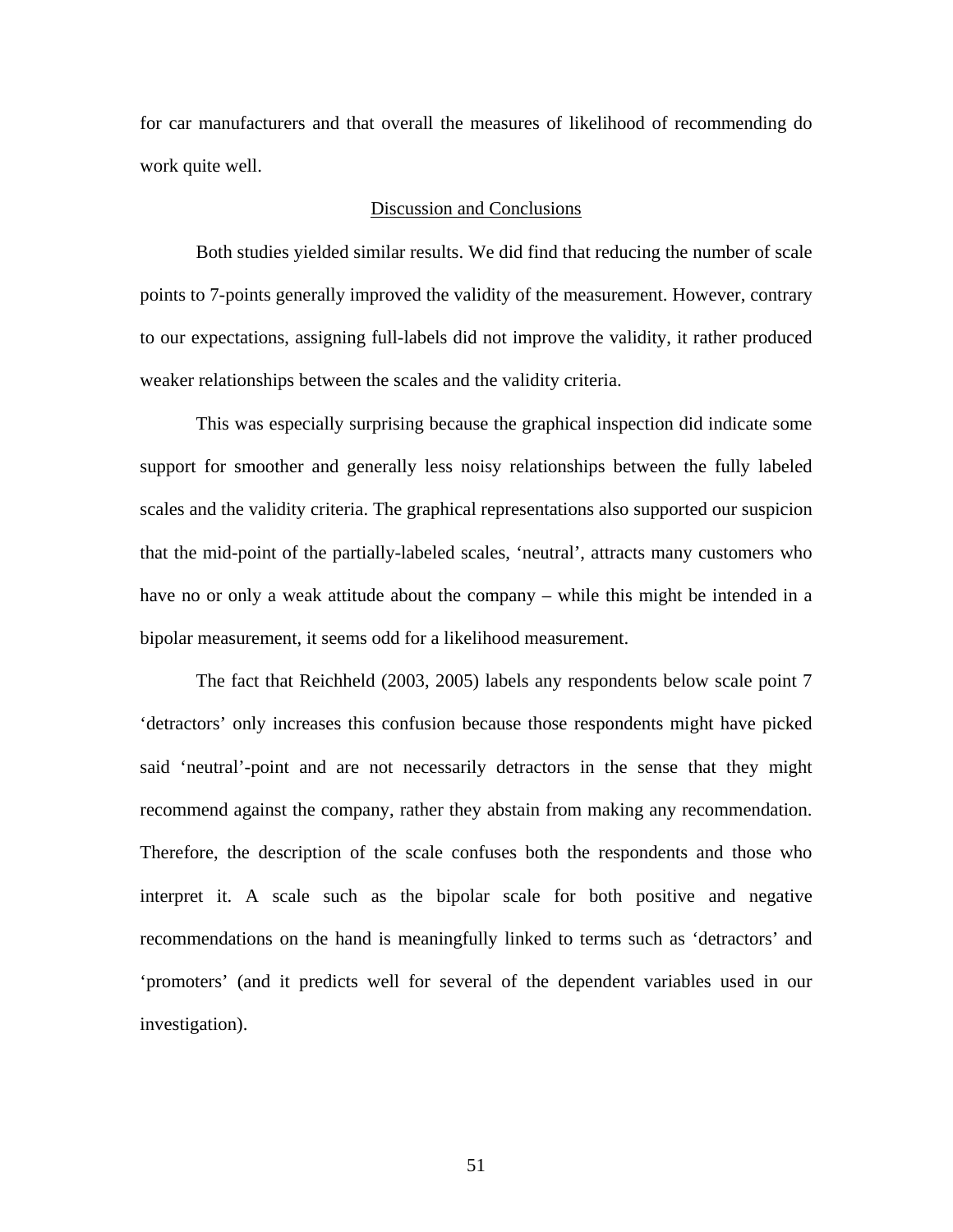Measuring simply the likelihood of recommending might not capture the complexity of positive and negative recommendations. When we introduced either two independent questions or one bipolar question reflecting that complexity, the measures did fairly well. They were especially able to better relate to measures of negative recommendations and future purchase behavior.

Across all tests on the individual level, it seems that either a partially labeled 7 point scale or the fully labeled bipolar scale would be efficient and effective measures of likelihood of recommending.

However, our results do not support the notion that likelihood of recommending is the best and sufficient measurement to evaluate business performance. Other indicators do well or even better than the Net-Promoter scales. Especially 'liking' seems to be a particularly strong and consistent measurement, while satisfaction might be mediated by the likelihood of recommending. Therefore, we agree with those researchers who have suggested to rather using a variety of measures rather than just simply one measure would better capture the complexity underlying customer satisfaction and customer behaviors.

We do find some early evidence that factors such as cognitive dissonance might increase Net-Promoter scores only because companies attract more customers (by whatever means) and the customers form more positive evaluations after the decision to purchase a product from the company. This could introduce the problem of a reversed causality, in addition to the already existing problem of spuriousness between the different measures of customer satisfaction.

For the industries we investigated, we successfully related the scales to indicators of business performance, particularly when the data was restricted to customers only.

52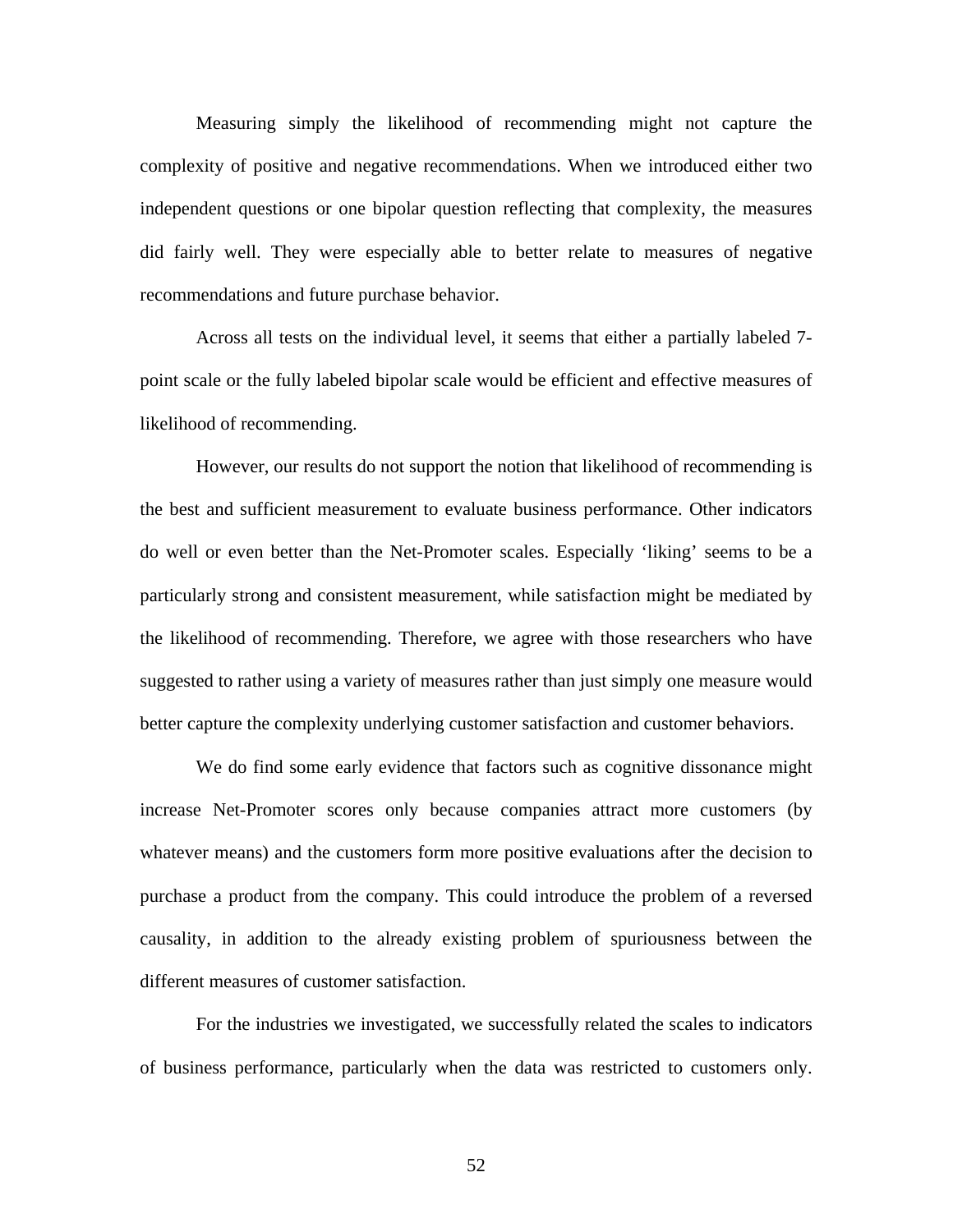However, we did not find that the Net-Promoter score as described by Reichheld is necessarily the best measurement for all industries. First of all, our analyses always suggested other cut-off points than the one recommended by Reichheld (see Lawrie, Matta and Roberts, 2006). Secondly, liking and satisfaction do not fail to connect to business performance, sometimes they do just fine. Measures of satisfaction seem to work well even when customers are not included, but the question is phrased as a hypothetical, asking for an expectation, as we did in the second study.

Because of its simplicity and the suggested scientific rigor with which the Net-Promoter score is presented, it has had remarkable success in many companies. Many business leaders believe that they can trust the measurement and its property and that it is a useful tool to guide business decisions. However, to make good decisions based on the Net-Promoter score, business leaders need to understand the underlying processes measured by questions in customer surveys. To achieve the right improvements, they need to understand causal relationships. For example, they need to understand whether more recommendations directly drive the growth of their business (in which case they would want to focus their efforts on directly increasing recommendations) or whether measures of likelihood of recommending are tapping into a general attitude toward the company (which might require other efforts). In that context, it is also important to understand whether more recommendations are more important than preventing the loss of already attracted customers (Grisaffe, 2004).

Our results show that different measures such as likelihood of recommendation, satisfaction and liking are interrelated and might be acting within causal chains. Investigations into these causal chains would be very useful for business leaders to go

53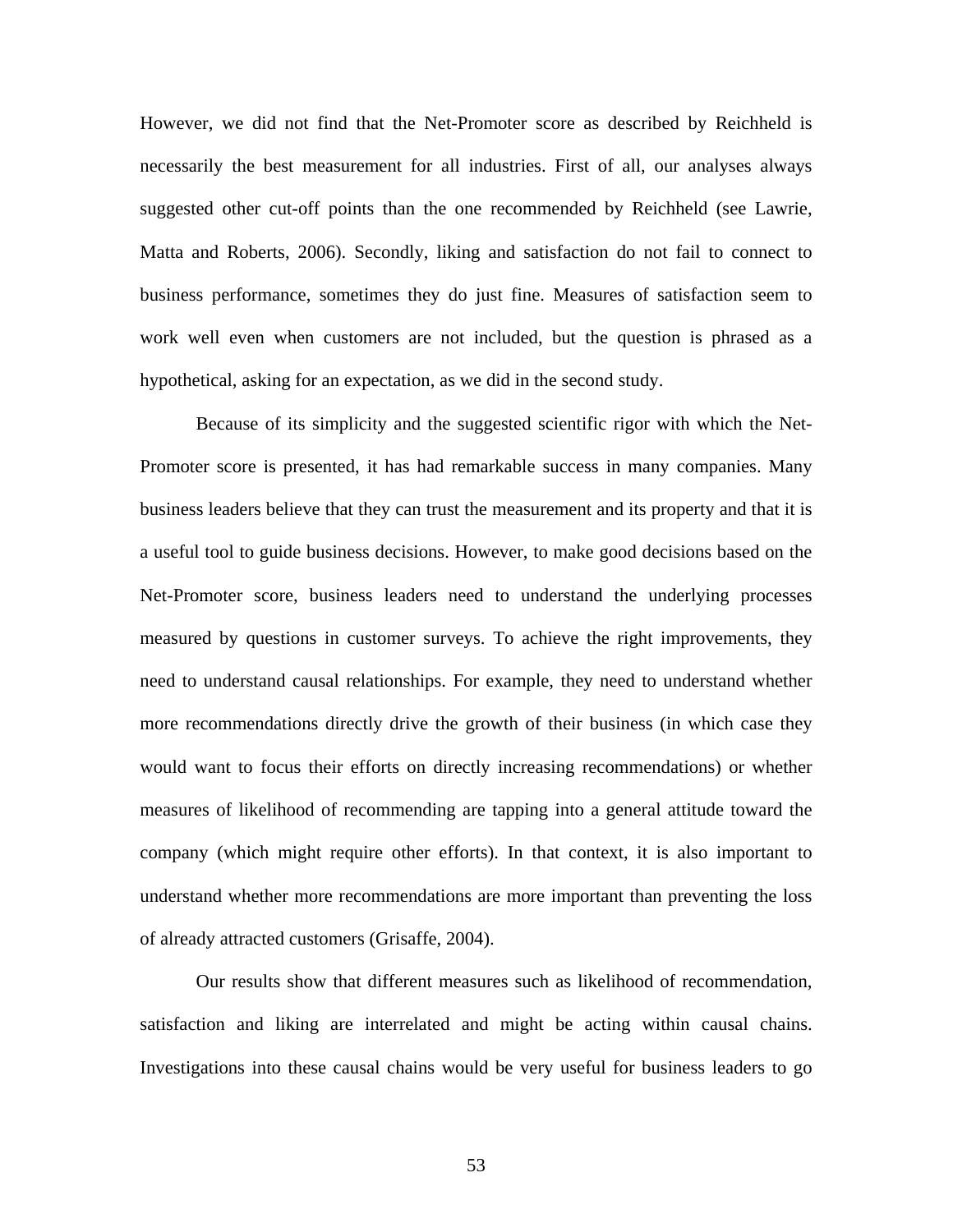beyond merely reporting a simple statistic but rather understanding where they have to make improvements to their business conduct. It seems that the attractiveness of a simple statistic is a big drawback at the same time – it does not allow for fine tuned understanding and often might hide difference between specific sub-groups of customers.

In addition to investigating causal links between the different variables, there are other directions for future research. Especially the idea of positive and negative recommendations seems to be a useful extension to understand word-of-mouth communication. However, other factors should be investigated as well: the strength of recommendations might be an important factor in addition to simply measuring frequency or likelihood. Also, opinion leader research has often contended that personality characteristics make some people opinion leaders and more convincing – therefore, it might not just matter how many people are promoting a new product or service, but also who is promoting. For example, Ruf (2007) distinguishes between committed and uncommitted detractors / promoters, but other distinctions could be useful as well.

Our results have some caveats. First of all, we had to restrict our analyses to specific industries and companies and generalizability of our findings might be limited by that. In addition, we used non-random samples, but randomly assigned the response scales to participants to assignment to evaluate their performance. We only used one measure of business performance, although we believe it should be closely linked to how the companies performance in their customer interactions – other indicators might be related stronger or weaker with the scales shown here.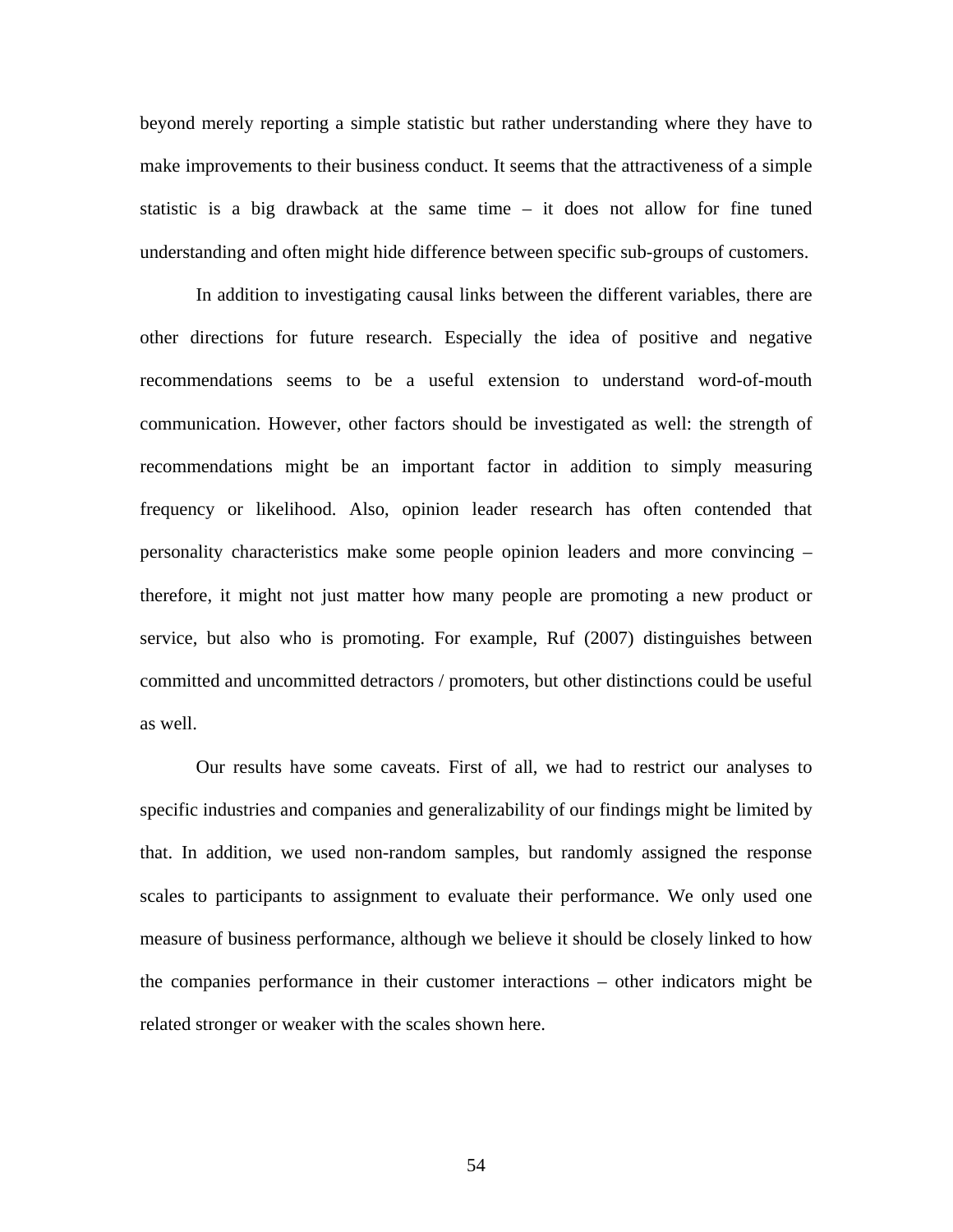Reichheld (2006) makes many other comments on the proper conduct of surveys, often with a lack of knowledge and understanding of the broad research that is already available on survey methodology. It seems necessary to give practitioners in market research a better understanding of what survey methodologists already know about good implementation in surveys rather than leaving it simple, often mistaken, intuitions. Survey methodologists have to improve their communication to business executives and be more concise and clear in what qualifies as excellent survey research.

The overall contribution of our paper is to add a survey methodological perspective to the discussion about the usefulness of the Net-Promoter concept. Where others have criticized it because of simplistic assumptions about how customers behave and the logical links between different constructs of consumer research, we focus on the measurement issues directly attached to customer surveys. There is nothing inherently wrong with simple models, but they have to be grounded in solid theory and empirical evidence, otherwise businesses might be misled in their decisions.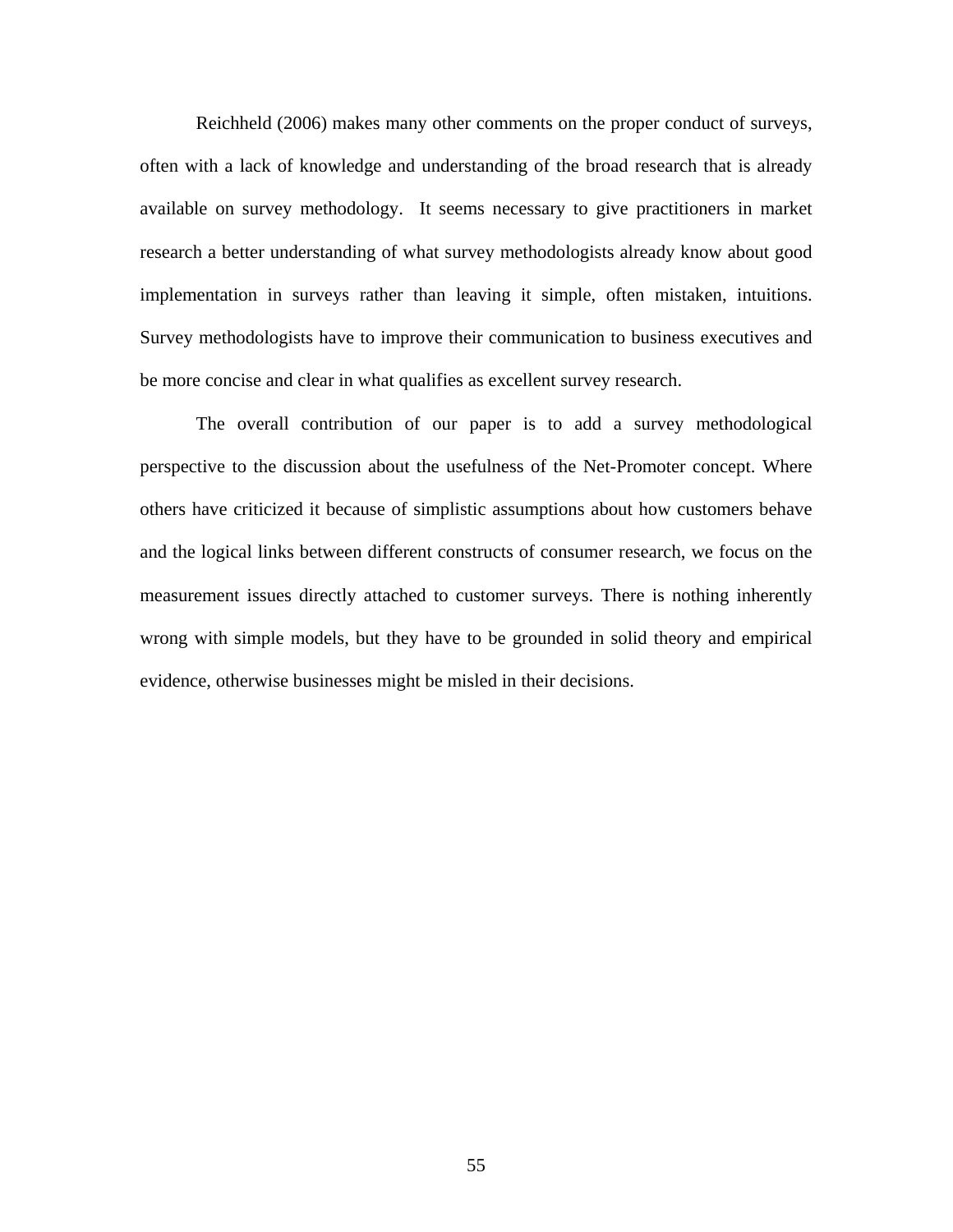**References** 

Baron, Reuben M. and Kenny, David A. (1986). The Moderator-Mediator Variable Distinction in Social Psychological Research: Conceptual, Strategic and Statistical Considerations, in: *Journal of Personality and Social Psychology*, 51(6), 1173- 1182.

BusinessWeek (2006). *Would you recommend us? That simple query to customers is shaking up planning and executive pay*; http://www.businessweek.com/magazine/content/06\_05/b3969090.htm, , last accessed: 05/07/2008.

Cacioppo, John T. and Berntson, Gary G. (1994). Relationship between Attitudes and Evaluative Space: A Critical Review, With Emphasis on the Separability of Positive and Negative Substrates, in: *Psychological Bulletin*, 115(3), 401-423.

Cummings, William H. and Venkatesan, M. (1976). Cognitive Dissonance and Consumer Behavior: A Review of Evidence*. Journal of Marketing Research*, 13, 303-308.

Feistinger, Leon (1957). *A theory of cognitive dissonance*. Stanford: Stanford University Press.

Geller, Martinne (2008). *Customer satisfaction top U.S. issue in 2008: survey*, http://www.reuters.com/article/businessNews/idUSN1555013620080116?pageNumber=1 &virtualBrandChannel=10003&sp=true; last accessed: 05/07/2008.

Gladwell, Malcom (2000). *The tipping point – how little things can make a big difference*. Boston: Little, Brown.

Godes, David and Mayzlin, Dina (2004). Using Online Conversations to Study Word-of-Mouth Communication, in: *Marketing Science*, 23(4), 545-560.

56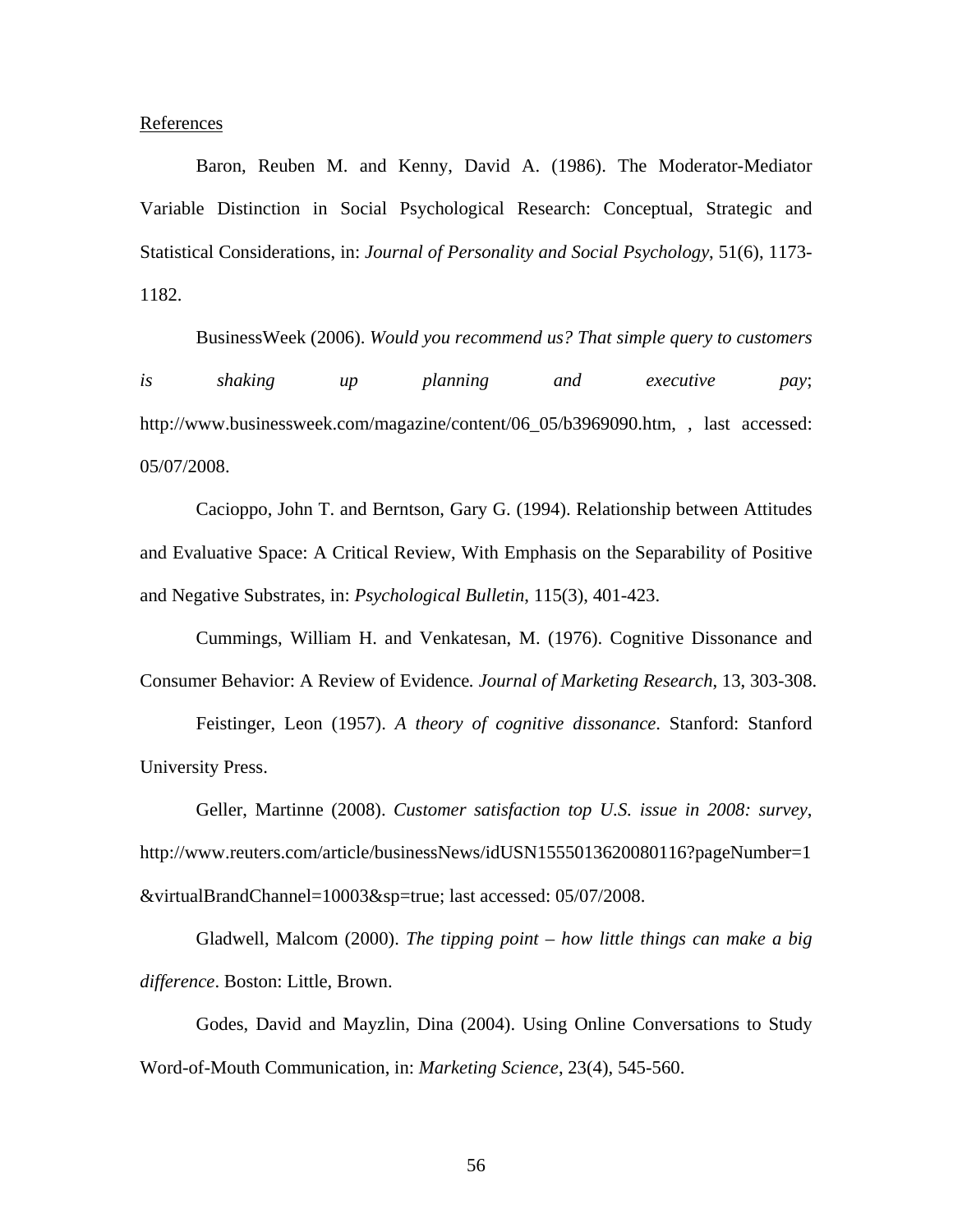Grisaffe, Doug (2004). *Gurus misses the mark with one number fallacy.* http://www.creatingloyalty.com/story.cfm?article\_id=656; last accessed: 02/05/2008.

Keiningham, Timothy L., Aksoy, Lerzan, Cooil, Bruce, Andreassen, Tor Wallin (2008). Net Promoter, Recommendations, and Business Performance: A Clarification on Morgan and Rego, in: *Marketing Science*,

Keiningham, Timothy L., Cooil, Bruce, Andreassen, Tor Wallin, Aksoz, Lerzan (2007). A Longitudinal Examination of Net Promoter and Firm Revenue Growth. *Journal of Marketing*, 71, 39-51.

Keiningham, Timothy L., Cooil, Bruce, Aksoz, Lerzan, Andreassen, Tor Wallin, Weiner, Jay (2007). The value of different customer satisfaction and loyalty metrics in predicting customer retention, recommendation and share-of-wallet, in: *Managing Service Quality*, 17(4), 361-384.

Krosnick, Jon A. and Fabrigar, Leandre R. (1997). Designing rating scales for effective measurement in surveys, in: Lyberg, Lars E., Biemer, Paul P., Collins, Linda M., Decker, E., de Leeuw, Edith D., Dippo, C., Schwarz, Norbert, Trewin, Dennis (1997): *Survey Measurement and Process Quality*, New York: Wiley-Interscience.

Krosnick, Jon A. and Fabrigar, Leandre R. (forthcoming). *Designing great questionnaires: insights from psychology*. New York: Oxford University Press.

Lazarsfeld, Paul F., Berelson, Bernard; Gaudet, Hazel; (1944). *The People's Choice; how the voter makes up his mind in a presidential campaign.* New York: Duell, Sloan and Pearce.

Long, J. Scott (1995). *Regression Models for Categorical and Limited Dependent Variables.* Thousand Oaks: Sage Publications.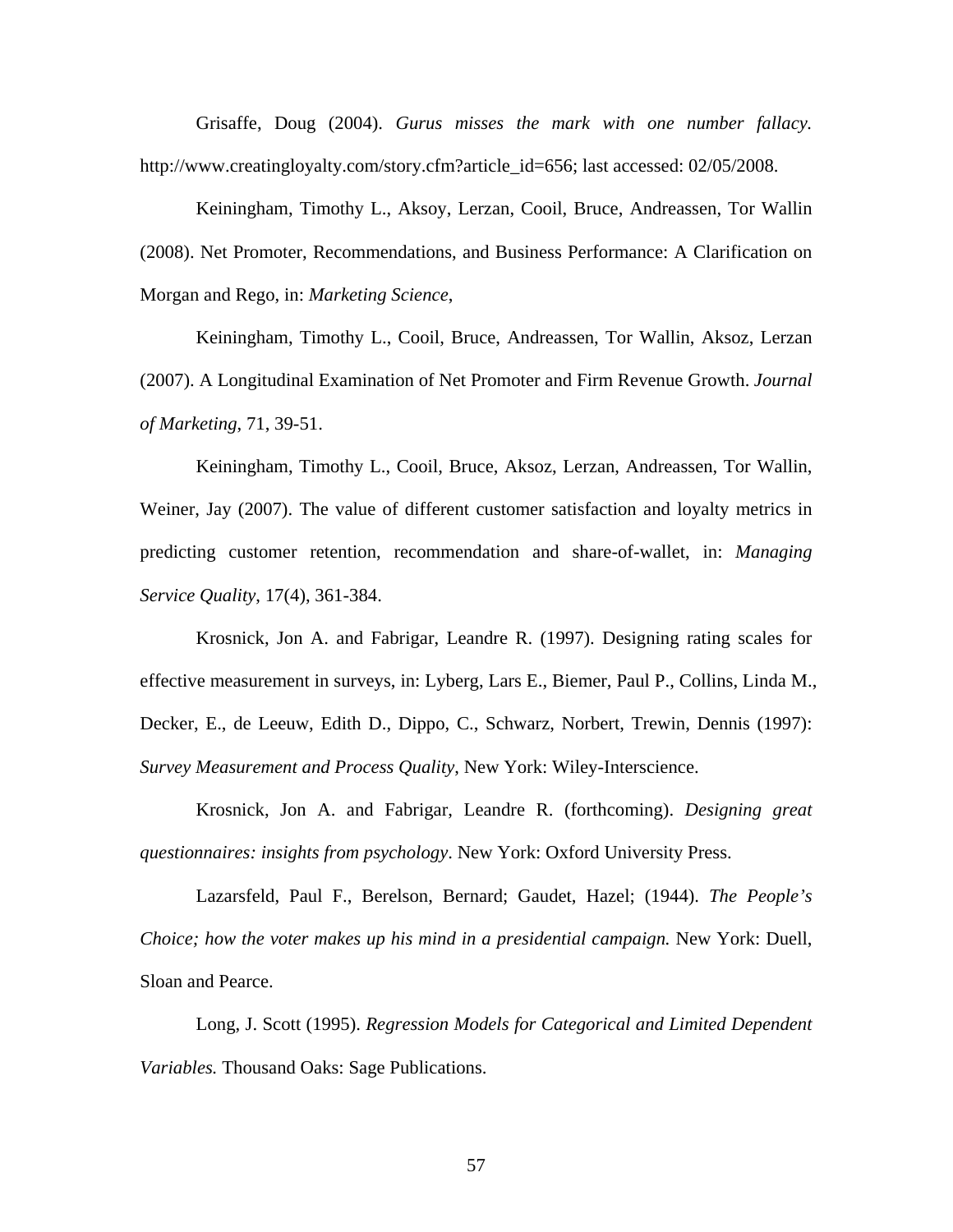Morgan, Neil E. and Rego, Lopo Leotte (2006). The Value of Different Customer Satisfaction and Loyalty Metrics in Predicting Business Performance, in: *Marketing Science*, 25(5), 426-439.

netpromoter.com (2008), "What is the Net Promoter?", http://www.netpromoter.com/netpromoter/index.php , last accessed: 02/05/2008.

Reichheld, Frederick F. (1996). *The Loyalty Effect. The Hidden Force Behind Growth, Profits and Lasting Value.* Boston: Harvard Business School Press.

Reichheld, Frederick F. (2001). *Loyalty Rules! How Leaders Build Lasting Relationships*. Boston: Harvard Business School Press.

Reichheld, Fred (2003). The One Number You Need. In: *Harvard Business Review*, 81(12), 46-54.

Reichheld, Fred (2006). *The Ultimate Question. Driving Good Profits and True Growth.* Boston: Harvard Business School Press.

Lawrie, Jock, Matta, Alsono, Roberts, Ken (2006). *Value speaks louder than words. The management folly of adopting the Net Promoter Score as the 'one measure' and why value-for-money provides greater insight*; http://www.forethought.com.au/docs/thinktank/FORETHOUGHT-

ValueSpeaksLouderThanWords.pdf; last accessed: 02/05/2008.

Reichheld, Fred (2006). *The Ultimate Question. Driving Good Profits and True Growth*. Boston: Harvard Business School Press

Roch, Christine H. (2005). The Dual Roots of Opinion Leadership, in: *Journal of Politics*, 67(1), 110-131.

Rogers, Everett M. (1995). *Diffusion of Innovations*. New York: Free Press.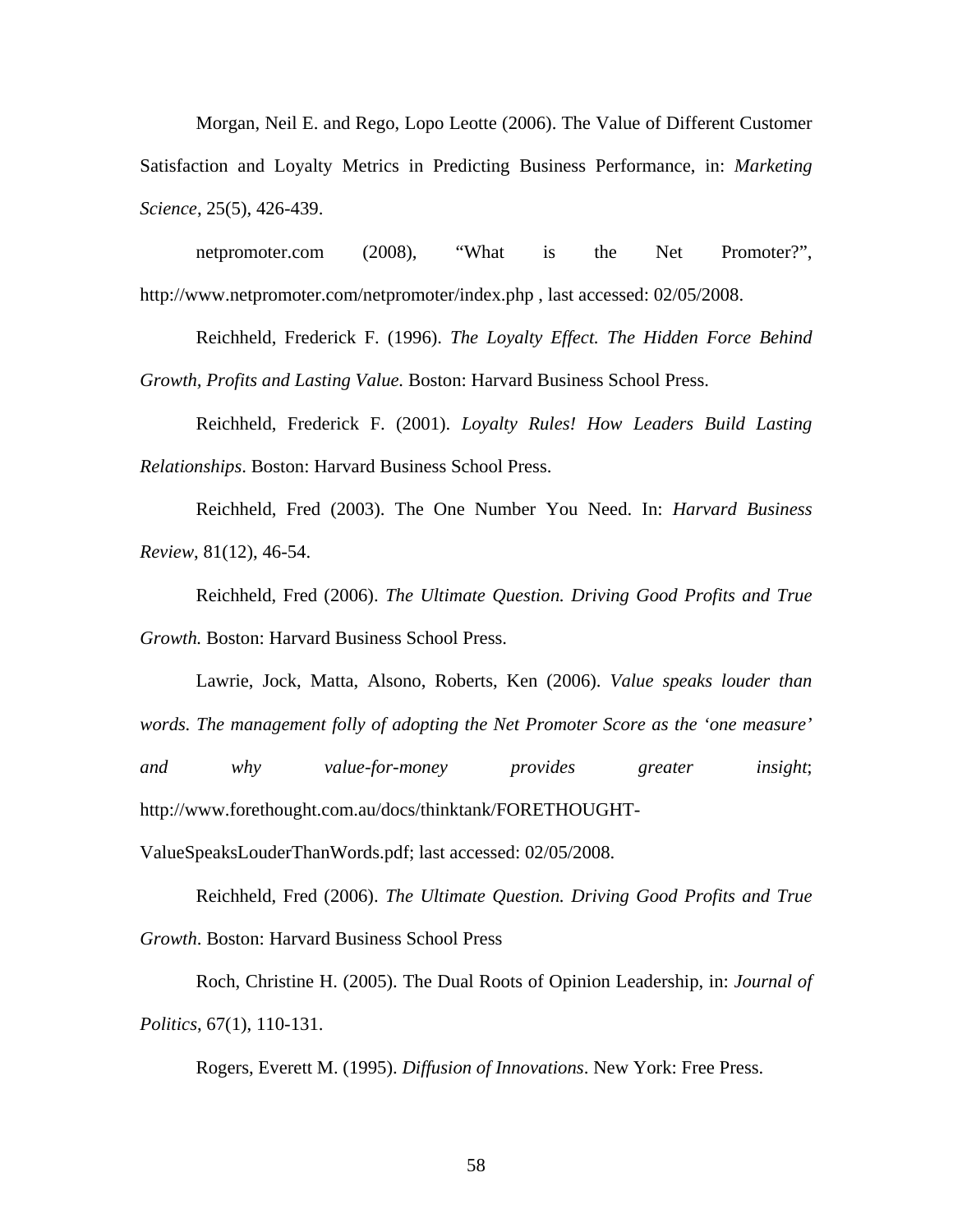Ruf, Stefan (2007). Wuerden Sie diese Methode einem Freund empfehlen?, in: *Jahrbuch Verband Schweizer Markt- und Sozialforscher.* 

Satmetrix (2004). *The Power Behind a Single Number. Growing Your Business*  with Net Promoter; Satmetrix Systems white paper; http://www.satmetrix.com/pdfs/netpromoterWPfinal.pdf; last accessed: 02/05/2008.

Watts, Duncan J. and Dodds, Peter (2007). Influentials, Networks, and Public Opinion Formation, in: *Journal of Consumer Research*, 34:4, 441-458.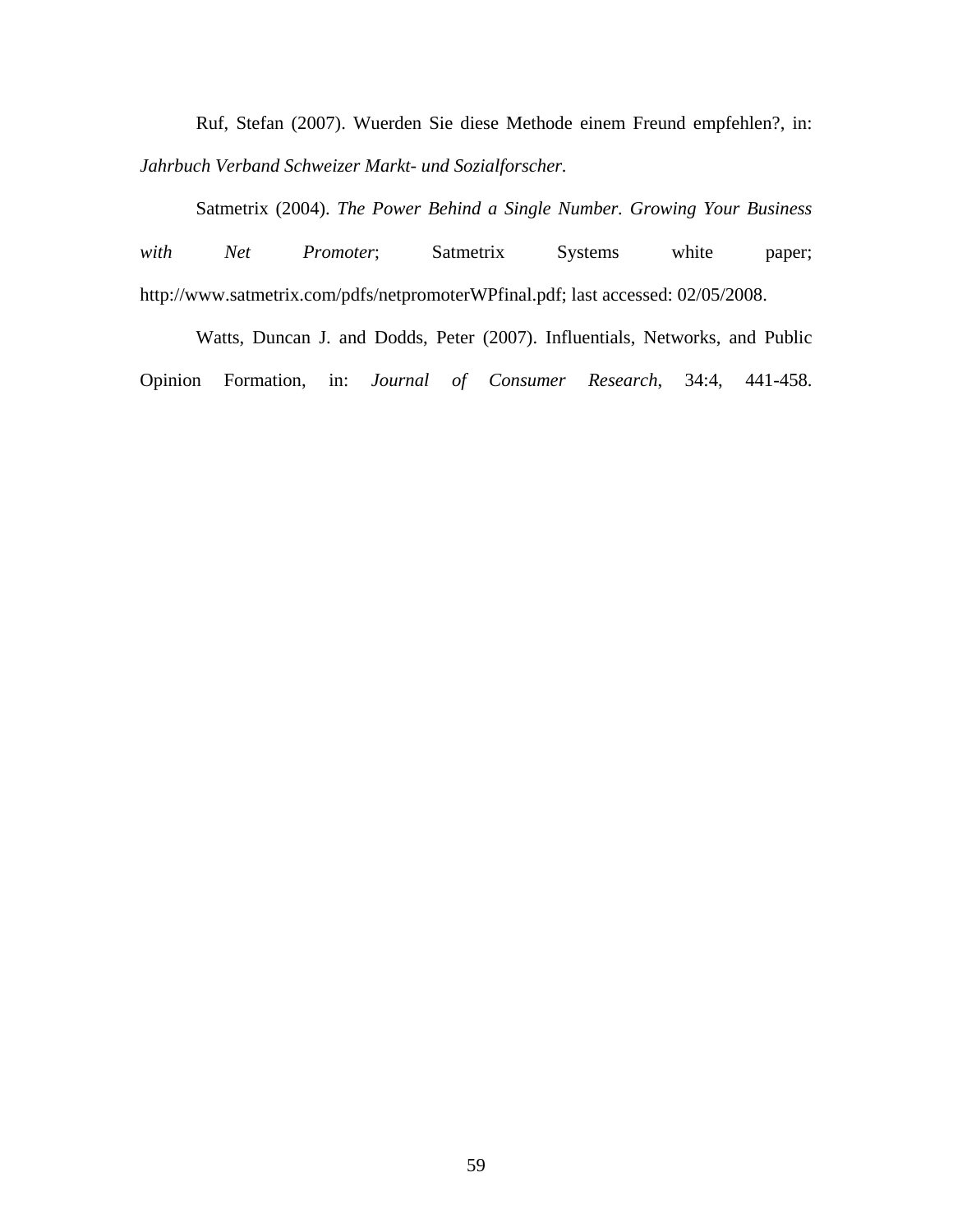|                 | <b>Table 1:</b> Likelihood of recommendations predicting number of recommendations; study |
|-----------------|-------------------------------------------------------------------------------------------|
|                 |                                                                                           |
| All respondents | <i>Customers only</i>                                                                     |

|                         | $\mathbf{I}$ |        |      |       |
|-------------------------|--------------|--------|------|-------|
|                         | b            | N      | b    | N     |
| 11-points, three labels | 5.76         | 18,466 | 3.45 | 4,151 |
| 7-points, three labels  | 6.49         | 18,382 | 3.95 | 4,174 |
| 7-points, fully labeled | 4.39         | 18,094 | 2.46 | 4,093 |
| 5-points, fully labeled | 4.36         | 17,842 | 2.81 | 4,168 |
|                         |              |        |      |       |

Coefficients from negative binomial regressions with fixed effects for companies and random effects for respondents.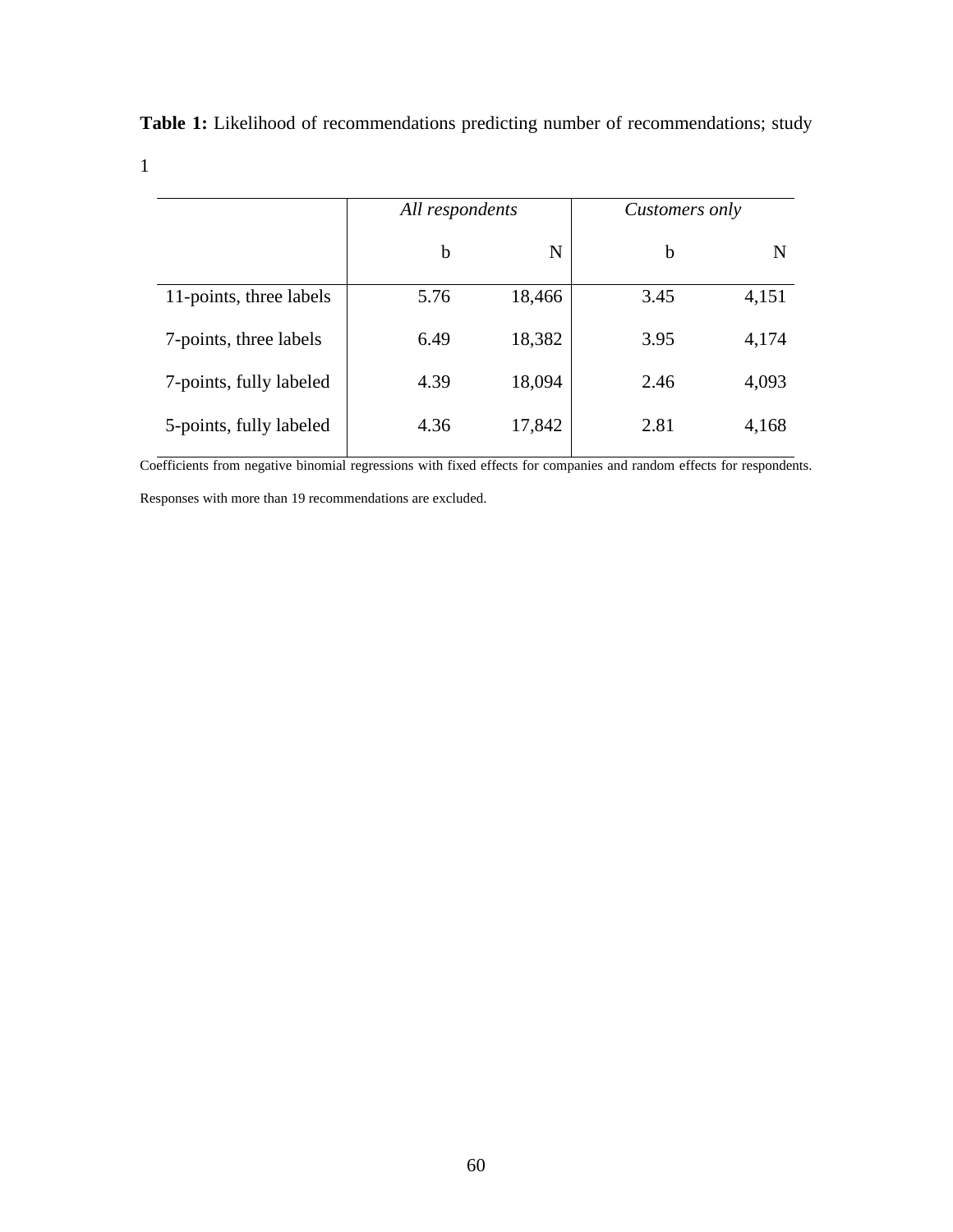|                         |                     | All respondents | Customers only |
|-------------------------|---------------------|-----------------|----------------|
| 11-points, three labels | Linear              | 1.03            | .54            |
|                         | Quadratic           | 10.66***        | $2.10***$      |
|                         | Cubic               | $-6.43***$      |                |
|                         | Correct predictions | 80.43 %         | 33.58%         |
|                         | $\cal N$            | 18,466          | 4,151          |
| 7-points, three labels  | Linear              | $-3.99**$       | $-2.57$        |
|                         | Quadratic           | 22.95***        | 10.99***       |
|                         | Cubic               | $-13.42***$     | $-5.54**$      |
|                         | Correct predictions | 83.59 %         | 40.30 %        |
|                         | $\cal N$            | 18,382          | 4,174          |
| 7-points, fully labeled | Linear              | 8.78***         | $1.41***$      |
|                         | Quadratic           | $-5.64**$       | $.85**$        |
|                         | Cubic               | $1.93+$         |                |
|                         | Correct predictions | 80.08 %         | 32.18%         |
|                         | $\cal N$            | 18,094          | 4,093          |
| 5-points, fully labeled | Linear              | $6.51***$       | $-.50$         |
|                         | Quadratic           | $-1.70***$      | $6.42**$       |
|                         | Cubic               |                 | $-3.53**$      |
|                         | Correct predictions | 80.76 %         | 33.93 %        |
|                         | $\cal N$            | 17,842          | 4,168          |

**Table 2:** Likelihood of recommendations predicting number of recommendations, linear, quadratic and cubic; study 1

Coefficients from negative binomial regressions with fixed effects for companies and random effects for respondents.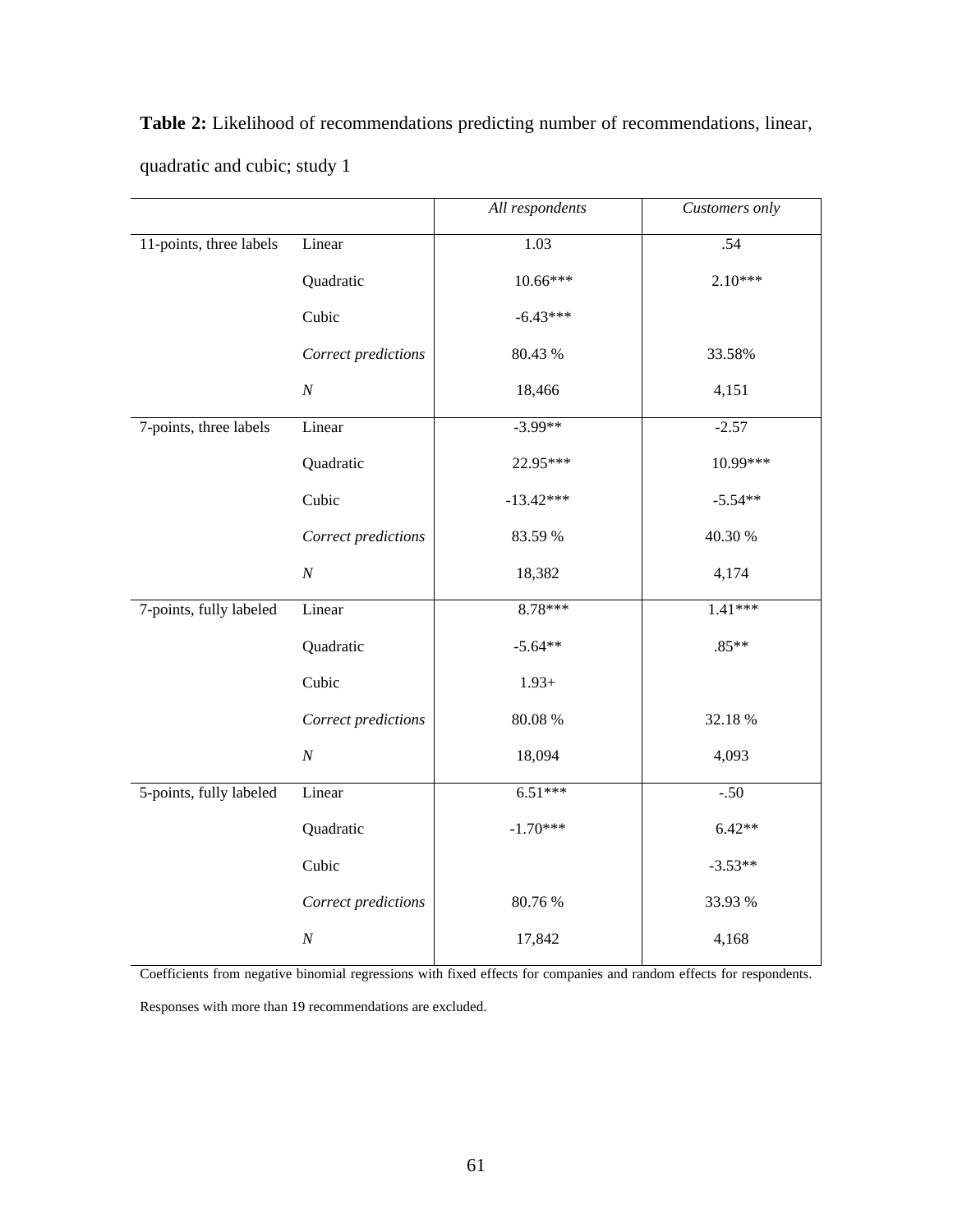|                         | All respondents |        | Customers only |       |
|-------------------------|-----------------|--------|----------------|-------|
|                         | b               | N      | $\mathbf b$    | N     |
| 11-points, three labels | 79.98 %         | 18,466 | 34.30 %        | 4,151 |
| 7-points, three labels  | 83.73 %         | 18.382 | 39.41 %        | 4,174 |
| 7-points, fully labeled | 80.73 %         | 18,094 | 34.67 %        | 4,093 |
| 5-points, fully labeled | 81.20 %         | 17,842 | 33.45 %        | 4,168 |

**Table 3:** Likelihood of recommendations predicting number of recommendations, dummies (only percent of correct predictions shown) ; study 1

Percent of correct predictions in parentheses based on negative binomial regressions with fixed effects for companies and random effects for respondents. Responses with more than 19 recommendations are excluded.

**Table 4:** Number of recommendations predicted by satisfaction, liking and likelihood of recommending; study 1

|                               | <b>All Respondents</b> |           | Only respondents with    |                           |
|-------------------------------|------------------------|-----------|--------------------------|---------------------------|
|                               |                        |           | recommendation scale '7- |                           |
|                               |                        |           |                          | point, partially labeled' |
|                               | <b>All Respondents</b> | Customers | All                      | <b>Customers</b>          |
|                               |                        | only      | Respondents              | only                      |
| Likelihood of Recommendations | 4.55                   | 2.54      | 5.94                     | 3.36                      |
| Liking                        | 6.53                   | 3.62      | 7.16                     | 4.04                      |
| Satisfaction                  | 6.41                   | 3.38      | 6.71                     | 3.53                      |
| N                             | 72,784                 | 16,586    | 18,382                   | 4,174                     |

Coefficients from negative binomial regressions with fixed effects for companies and random effects for respondents..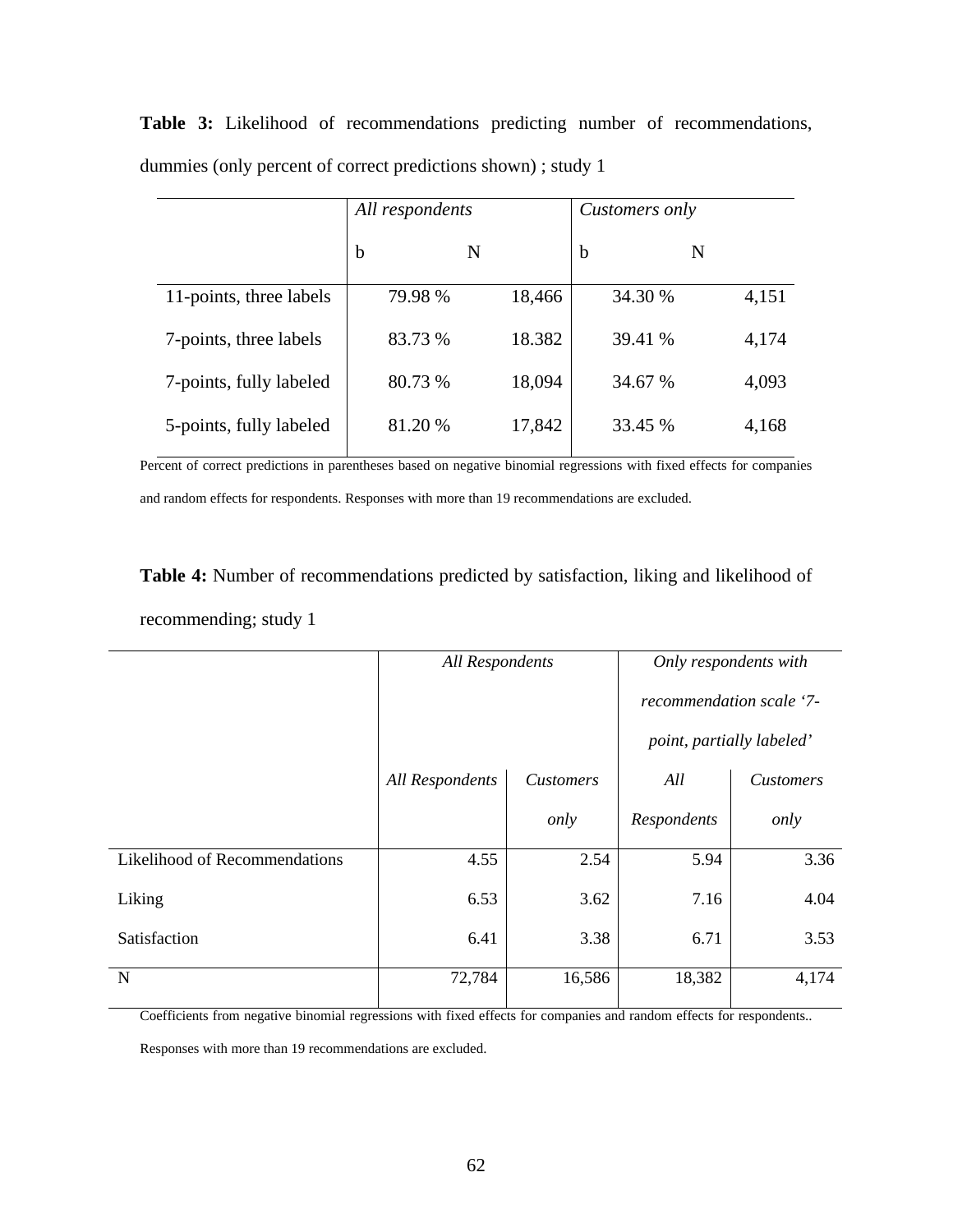|                               | <b>All Respondents</b> |                           | Only respondents with    |                  |  |
|-------------------------------|------------------------|---------------------------|--------------------------|------------------|--|
|                               |                        |                           | recommendation scale '7- |                  |  |
|                               |                        | point, partially labeled' |                          |                  |  |
|                               | <b>All Respondents</b> | <b>Customers</b>          | All                      | <b>Customers</b> |  |
|                               |                        | only                      | Respondents              | only             |  |
| Likelihood of Recommendations | 2.18                   | 1.28                      | 2.65                     | 1.45             |  |
| Liking                        | 3.18                   | 2.02                      | 3.91                     | 2.42             |  |
| Satisfaction                  | 2.62                   | 1.79                      | 2.34                     | 2.00             |  |
| N                             | 72,784                 | 16,586                    | 18,382                   | 4,174            |  |

**Table 5:** Number of recommendations predicted by different constructs; combined regression; study 1

Coefficients from negative binomial regressions with fixed effects for companies and random effects for respondents..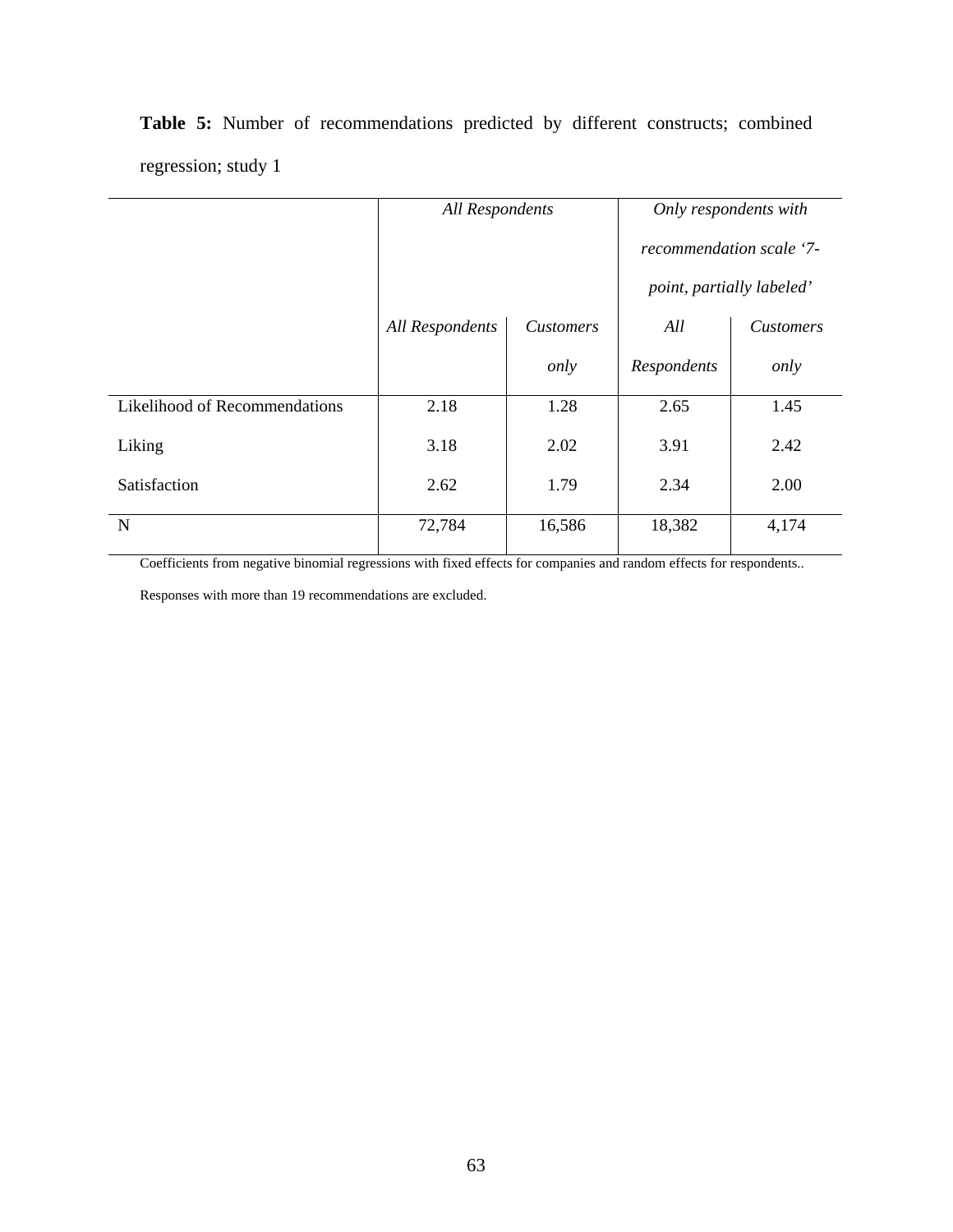**Table 6:** Likelihood of recommendations predicting number of recommendations; study

## 2

|                                                                                | All respondents |       | Customers only |     |
|--------------------------------------------------------------------------------|-----------------|-------|----------------|-----|
|                                                                                | $\mathbf b$     | N     | $\mathbf b$    | N   |
| 11-points, three labels                                                        | 7.48            | 1,291 | 4.43           | 211 |
| 7-points, three labels                                                         | 7.29            | 1,487 | 5.23           | 240 |
| 7-points, fully labeled                                                        | 5.64            | 1,472 | 3.14           | 233 |
| 5-points, fully labeled                                                        | 5.67            | 1,469 | 3.34           | 224 |
| 5-points, fully labeled negative<br>recommendations only (reverse coded)       | 1.70            | 1,490 | 2.35           | 221 |
| 5-points, difference of fully labeled<br>positive and negative recommendations | 6.80            | 1,490 | 4.34           | 221 |
| 7-points, bipolar, fully labeled                                               | 7.46            | 1,358 | 3.81           | 195 |

Coefficients from negative binomial regressions with fixed effects for industries and random effects for respondents. Responses with more than 19 recommendations are excluded.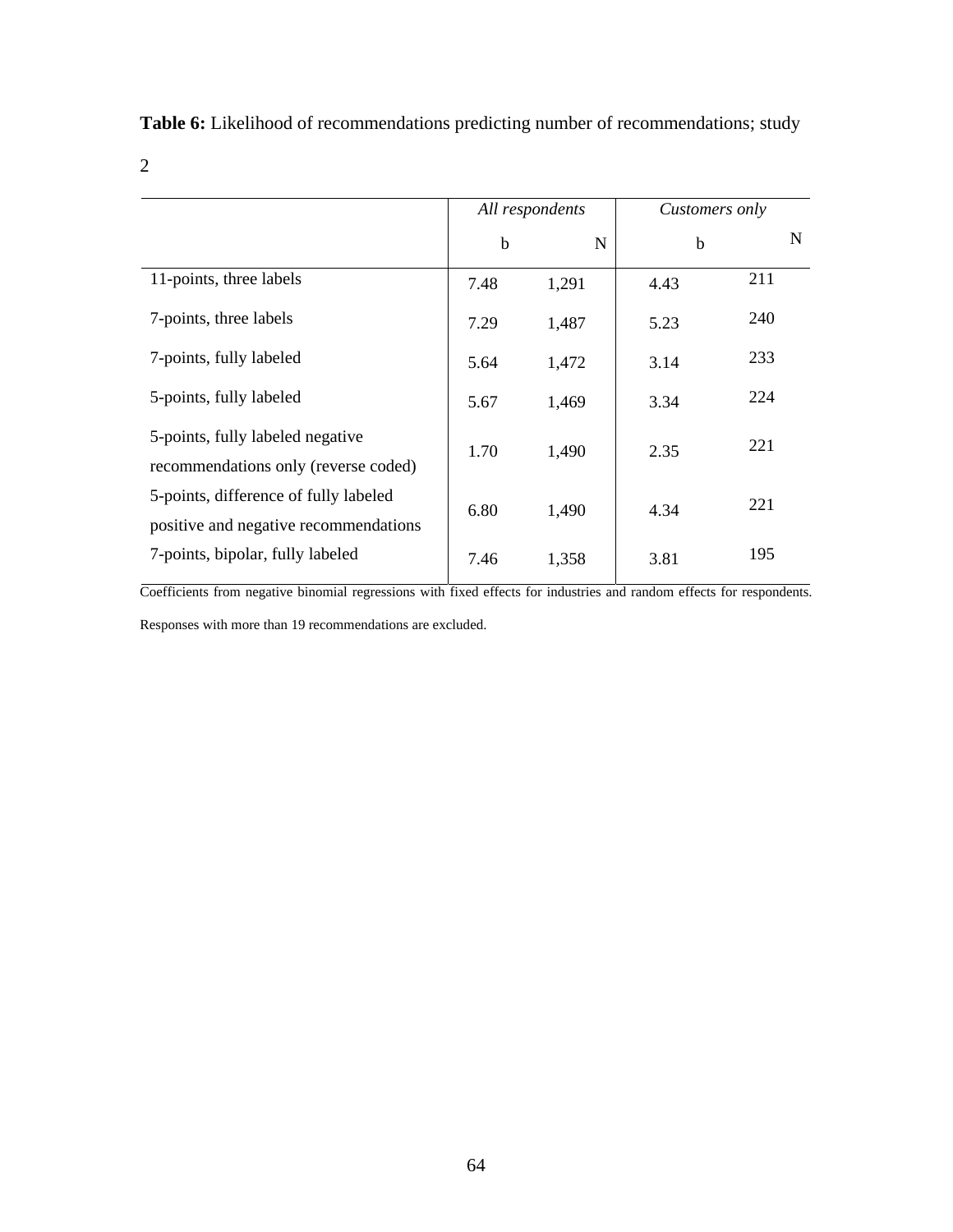|                                                                              | All respondents |       | Customers only |     |
|------------------------------------------------------------------------------|-----------------|-------|----------------|-----|
|                                                                              | $\mathbf b$     | N     | $\mathbf b$    | N   |
| 11-points, three labels                                                      | $-2.57$         | 1,296 | $-4.05$        | 214 |
| 7-points, three labels                                                       | $-2.52$         | 1,497 | $-4.37$        | 246 |
| 7-points, fully labeled                                                      | $-0.91$         | 1,479 | $-3.02$        | 239 |
| 5-points, fully labeled                                                      | $-1.30$         | 1,476 | $-3.72$        | 231 |
| 5-points, fully labeled negative<br>recommendations only (reverse coded)     | $-4.17$         | 1,497 | $-3.90$        | 221 |
| 5-points, fully labeled positive and<br>negative recommendations differences | $-4.46$         | 1,497 | $-4.05$        | 221 |
| 7-points, bipolar, fully labeled                                             | $-4.69$         | 1,372 | $-4.47$        | 195 |

**Table 7:** Likelihood of recommendations predicting number of negative recommendations; study 2

Coefficients from negative binomial regressions with fixed effects for industries and random effects for respondents.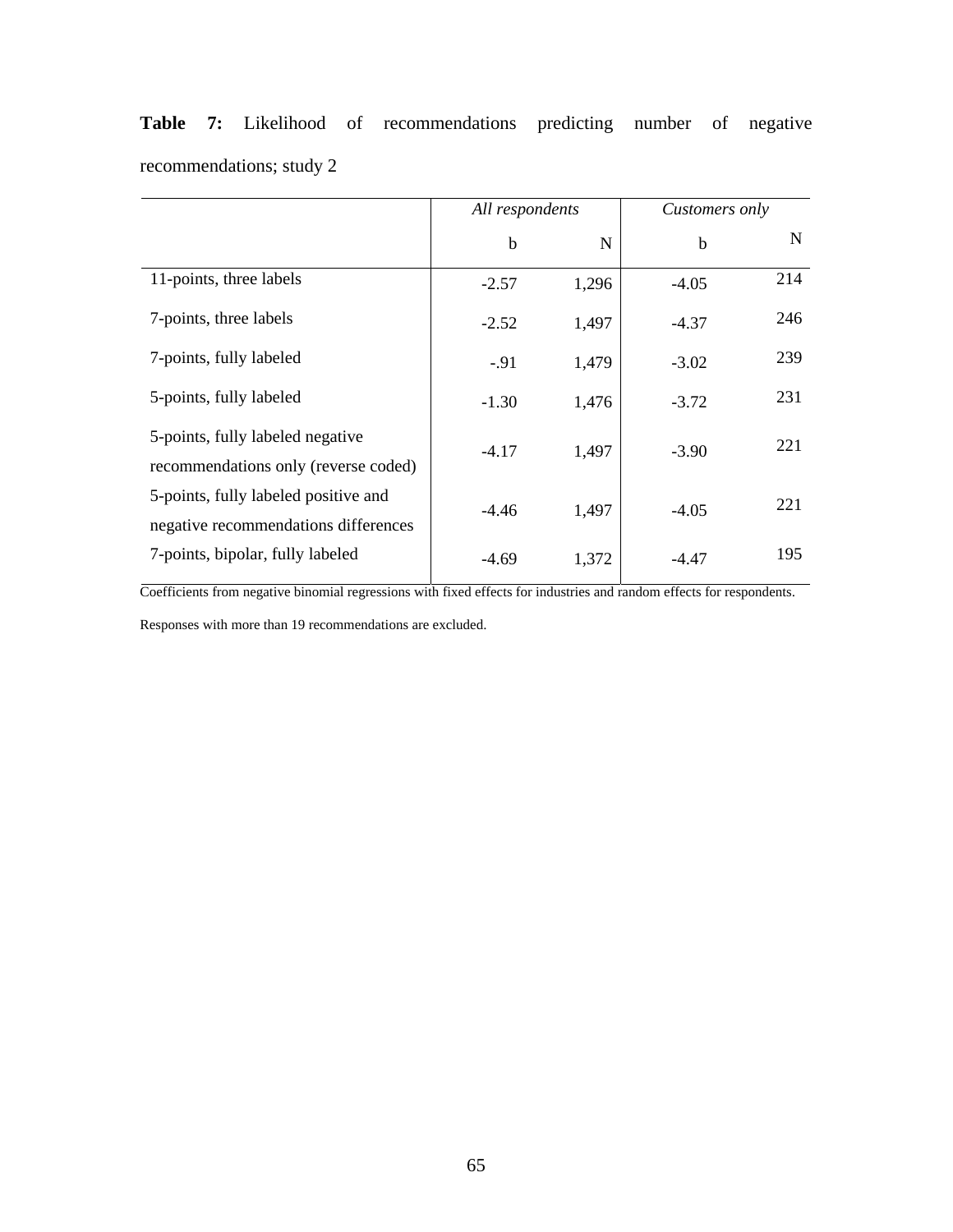**Table 8:** Likelihood of recommendations predicting difference between number of

|                                                                                | All respondents |       | Customers only |             |
|--------------------------------------------------------------------------------|-----------------|-------|----------------|-------------|
|                                                                                | $\mathbf b$     | N     | $\mathbf b$    | $\mathbf N$ |
| 11-points, three labels                                                        | 3.18            | 1,287 | 7.12           | 210         |
| 7-points, three labels                                                         | 3.52            | 1,480 | 8.12           | 240         |
| 7-points, fully labeled                                                        | 2.70            | 1,461 | 6.24           | 231         |
| 5-points, fully labeled                                                        | 2.20            | 1,459 | 5.25           | 222         |
| 5-points, fully labeled negative<br>recommendations only (reverse coded)       | 2.17            | 1,489 | 5.17           | 220         |
| 5-points, difference of fully labeled<br>positive and negative recommendations | 3.72            | 1,489 | 6.94           | 220         |
| 7-points, bipolar, fully labeled                                               | 4.85            | 1,355 | 8.75           | 192         |

positive recommendations and number of negative recommendations; study 2

Coefficients from ordinary least square regressions with fixed effects for industries and random effects for respondents.

Responses with more than 19 positive or negative recommendations are excluded.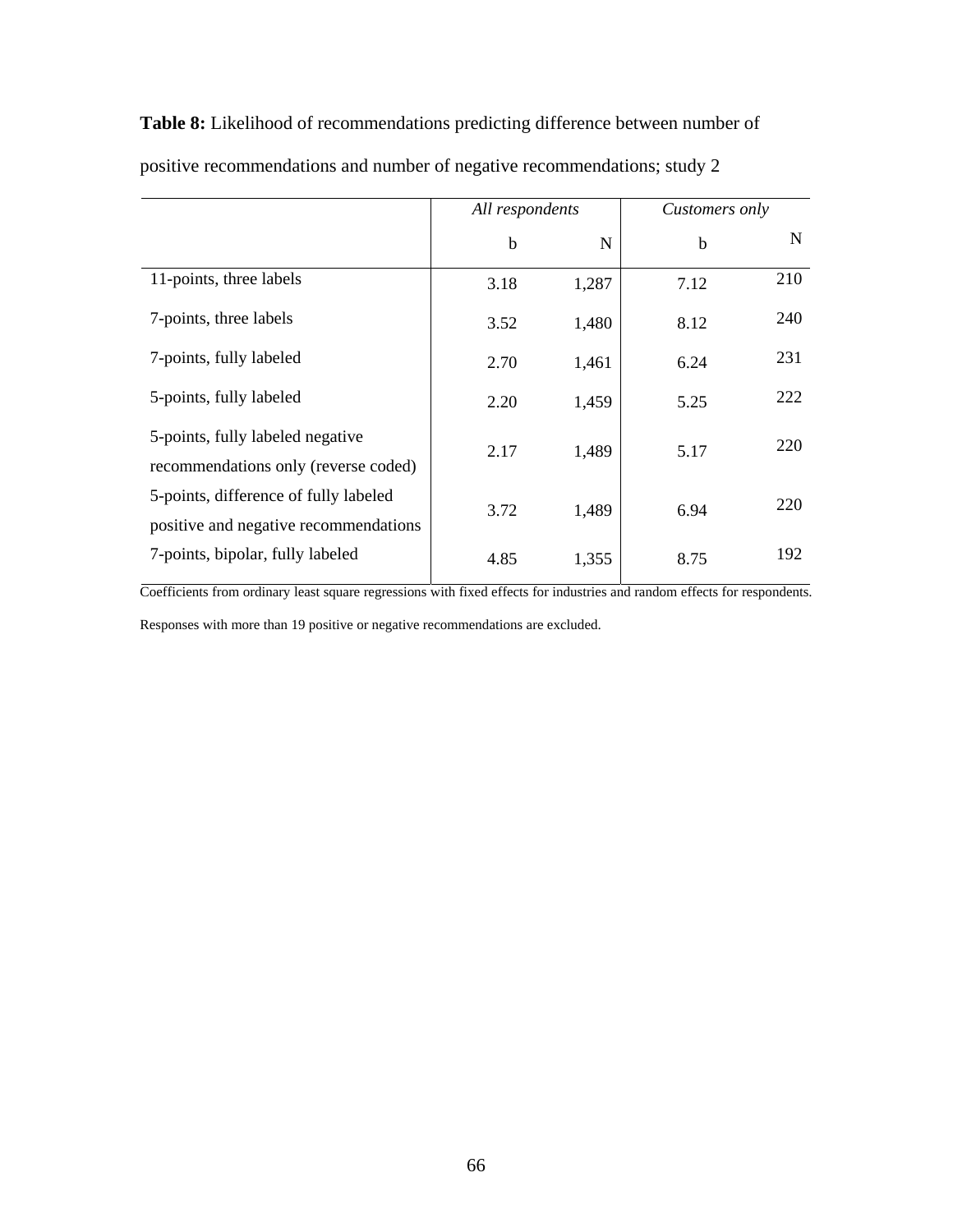|                                                                                | All respondents |       | Customers only |     |
|--------------------------------------------------------------------------------|-----------------|-------|----------------|-----|
|                                                                                | b               | N     | $\mathbf b$    | N   |
| 11-points, three labels                                                        | 7.20            | 1,291 | 4.47           | 210 |
| 7-points, three labels                                                         | 7.68            | 1,487 | 5.36           | 242 |
| 7-points, fully labeled                                                        | 5.68            | 1,472 | 3.08           | 235 |
| 5-points, fully labeled                                                        | 5.68            | 1,465 | 3.43           | 226 |
| 5-points, fully labeled negative<br>recommendations only (reverse coded)       | 1.68            | 1,497 | 2.34           | 222 |
| 5-points, difference of fully labeled<br>positive and negative recommendations | 7.07            | 1,497 | 4.18           | 222 |
| 7-points, bipolar, fully labeled                                               | 7.46            | 1,370 | 3.41           | 196 |

**Table 9:** Likelihood of recommendations predicting number of people given positive recommendations; study 2

Coefficients from negative binomial regressions with fixed effects for industries and random effects for respondents. Responses with more than 19 recommendations are excluded.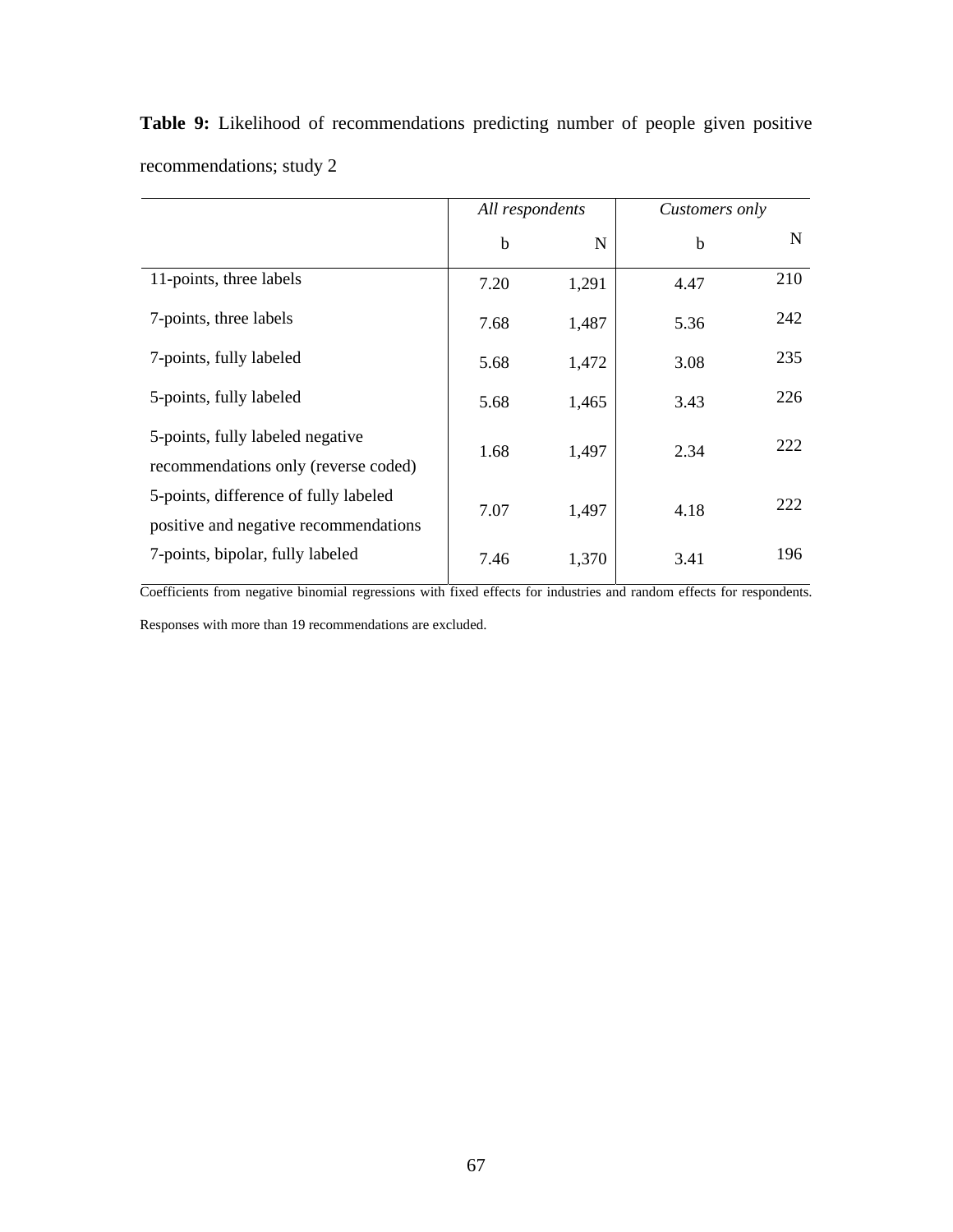|                                                                              | All respondents |       | Customers only |     |
|------------------------------------------------------------------------------|-----------------|-------|----------------|-----|
|                                                                              | $\mathbf b$     | N     | b              | N   |
| 11-points, three labels                                                      | $-3.67$         | 1,296 | $-5.22$        | 210 |
| 7-points, three labels                                                       | $-3.06$         | 1,497 | $-4.85$        | 242 |
| 7-points, fully-labeled                                                      | $-1.56$         | 1,479 | $-3.84$        | 235 |
| 5-points, fully-labeled                                                      | $-2.63$         | 1,476 | $-5.81$        | 226 |
| 5-points, fully-labeled negative<br>recommendations only (reverse coded)     | $-3.97$         | 1,497 | $-4.11$        | 222 |
| 5-points, fully-labeled positive and<br>negative recommendations differences | $-4.24$         | 1,497 | $-3.63$        | 222 |
| 7-points, bipolar, fully-labeled                                             | $-5.58$         | 1,372 | $-5.94$        | 196 |

**Table 10:** Likelihood of recommendations predicting number people given negative recommendations; study 2

Coefficients from negative binomial regressions with fixed effects for industries and random effects for respondents.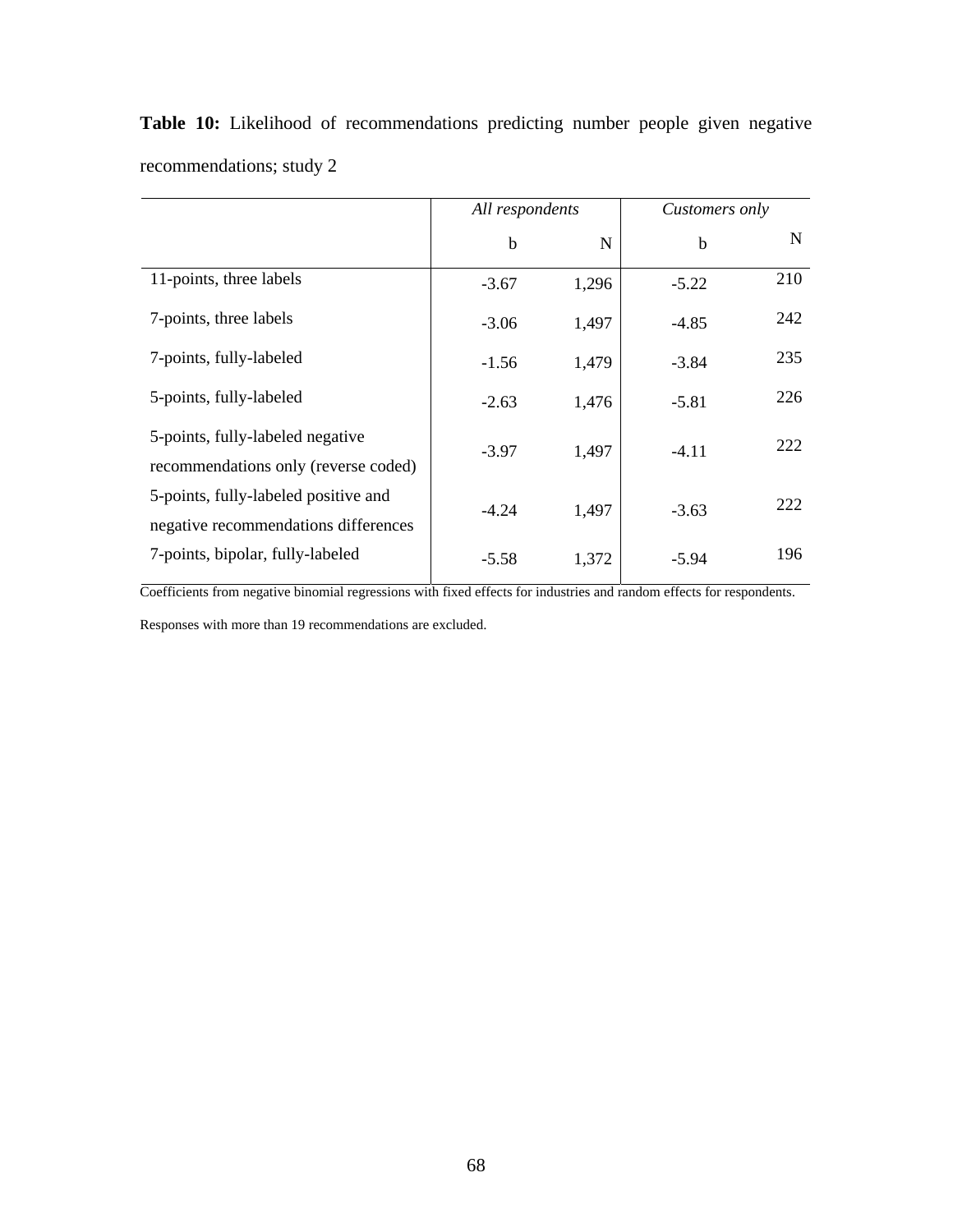**Table 11:** Likelihood of recommendations predicting difference between number of people given positive recommendations and the number of people given negative recommendations; study 2

|                                                                                | All respondents |             | Customers only |     |
|--------------------------------------------------------------------------------|-----------------|-------------|----------------|-----|
|                                                                                | b               | $\mathbf N$ | $\mathbf b$    | N   |
| 11-points, three labels                                                        | 3.08            | 1,285       | 6.92           | 209 |
| 7-points, three labels                                                         | 3.73            | 1,479       | 8.81           | 242 |
| 7-points, fully labeled                                                        | 2.79            | 1,465       | 6.07           | 233 |
| 5-points, fully labeled                                                        | 2.49            | 1,460       | 6.29           | 225 |
| 5-points, fully labeled negative<br>recommendations only (reverse coded)       | 2.01            | 1,489       | 4.72           | 220 |
| 5-points, difference of fully labeled<br>positive and negative recommendations | 3.08            | 1,489       | 6.93           | 220 |
| 7-points, bipolar, fully labeled                                               | 4.61            | 1,355       | 7.30           | 193 |

Coefficients from ordinary least square regressions with fixed effects for industries and random effects for respondents. Responses with more than 19 positive or negative recommendations are excluded.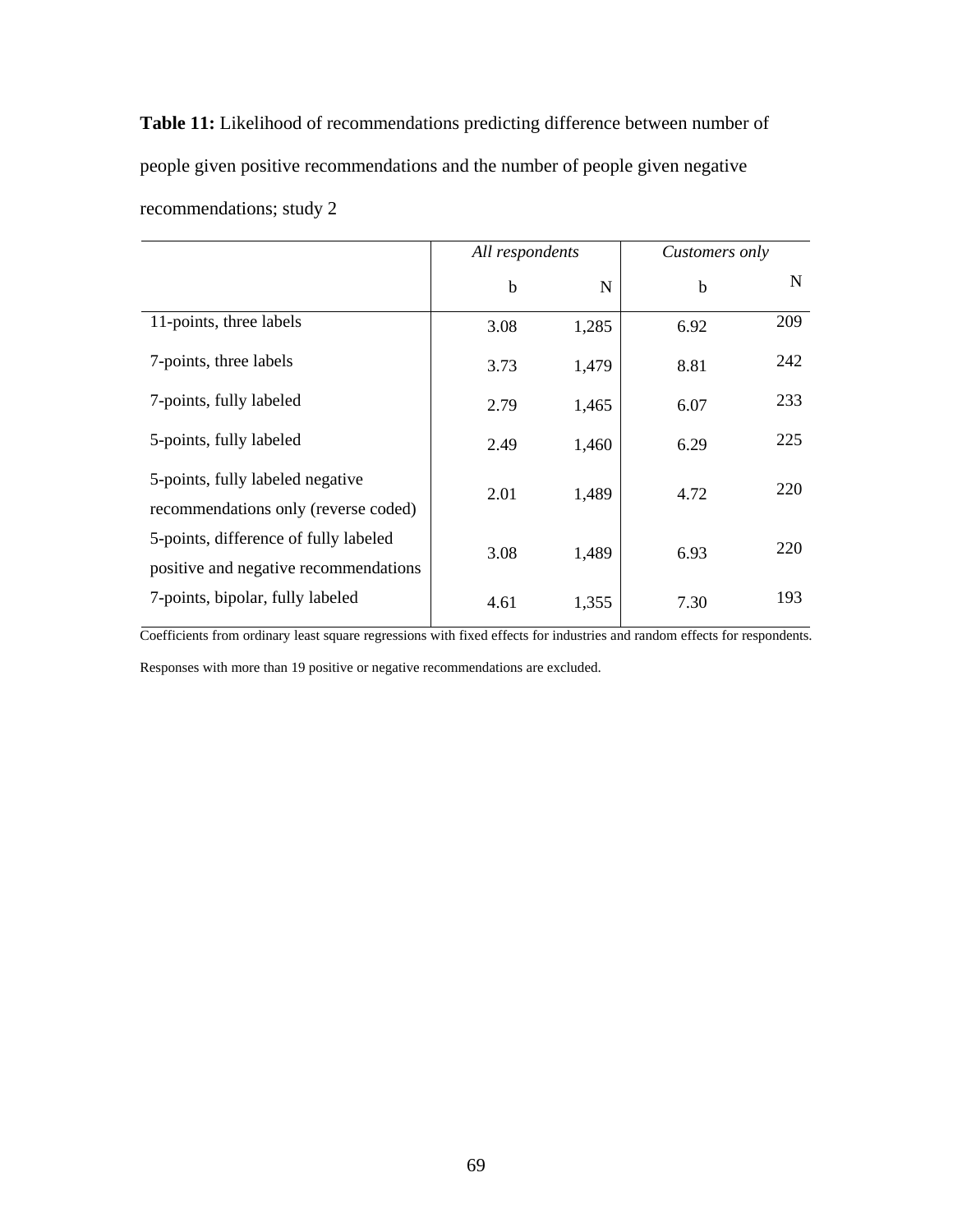|                                                                                | All respondents |       | Customers only |             |
|--------------------------------------------------------------------------------|-----------------|-------|----------------|-------------|
|                                                                                | $\mathbf b$     | N     | $\mathbf b$    | $\mathbf N$ |
| 11-points, three labels                                                        | .59             | 1,296 | .76            | 215         |
| 7-points, three labels                                                         | .69             | 1,497 | .92            | 248         |
| 7-points, fully labeled                                                        | .62             | 1,479 | .67            | 241         |
| 5-points, fully labeled                                                        | .55             | 1,476 | .60            | 233         |
| 5-points, fully labeled negative<br>recommendations only (reverse coded)       | .18             | 1,497 | .52            | 222         |
| 5-points, difference of fully labeled<br>positive and negative recommendations | .63             | 1,497 | .82            | 222         |
| 7-points, bipolar, fully labeled                                               | .64             | 1,372 | .61            | 198         |

**Table 12:** Likelihood of recommendations predicting future purchases; study 2

Coefficients from ordinary least square regressions with fixed effects for industries and random effects for respondents.

Responses with more than 19 positive or negative recommendations are excluded.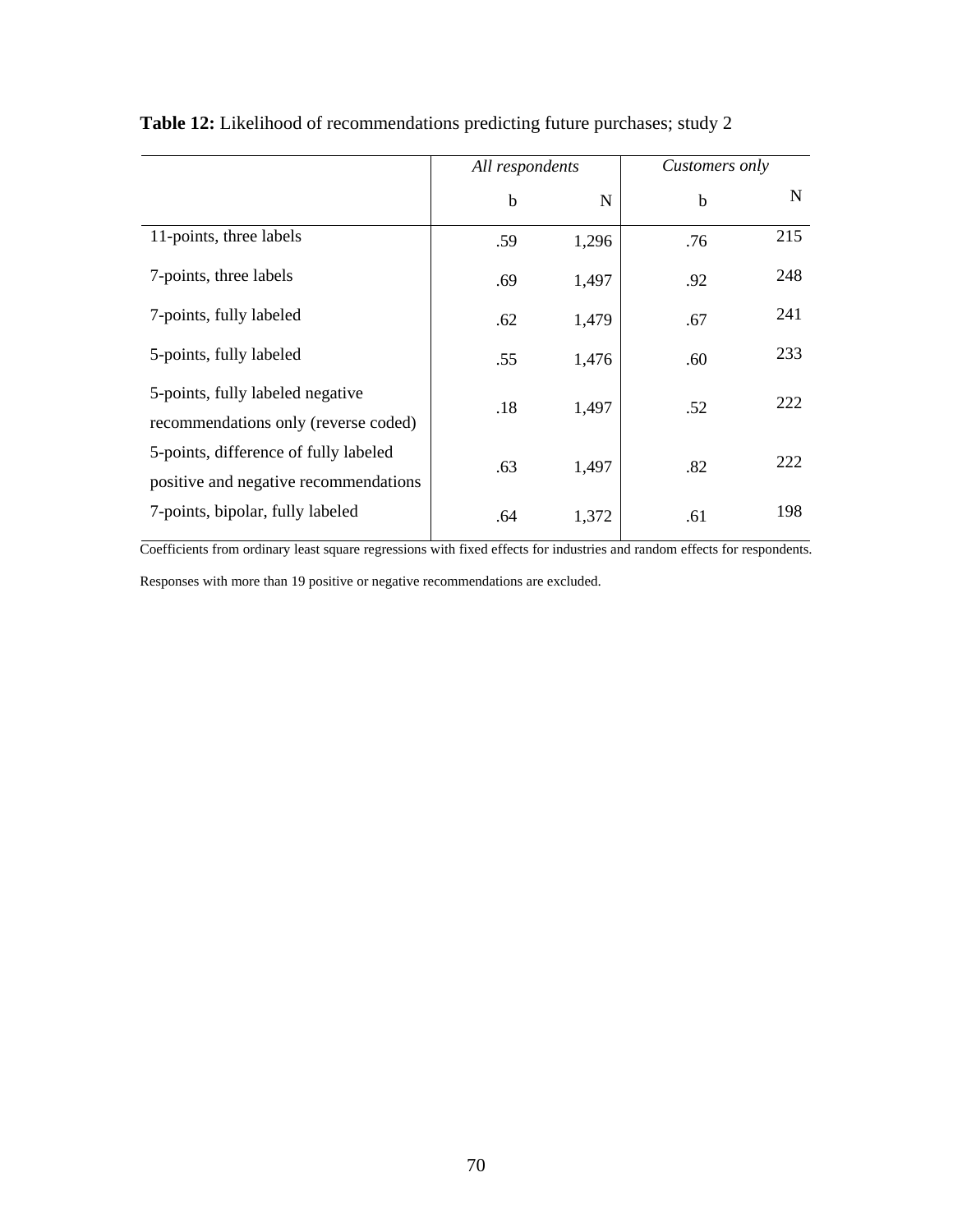|                                                                               | All respondents |           | Customers only |     |
|-------------------------------------------------------------------------------|-----------------|-----------|----------------|-----|
|                                                                               | $\mathbf b$     | ${\bf N}$ | $\mathbf b$    | N   |
| Dependent variable: Number of positive recommendations                        |                 |           |                |     |
| 7-point, bipolar, fully labeled                                               | 7.71            | 2,849     | 4.78           | 445 |
| 5-point, unipolar, fully labeled, like                                        | 4.78            | 2,876     | 3.50           | 431 |
| 5-point, unipolar, fully labeled, dislike                                     | 2.91            | 2,851     | 2.37           | 448 |
| Difference between like and dislike,<br>both 5-point, unipolar, fully labeled | 8.07            | 2,851     | 4.23           | 448 |
| Dependent variable: Number of negative recommendations                        |                 |           |                |     |
| 7-point, bipolar, fully labeled                                               | $-4.27$         | 2,843     | $-4.45$        | 448 |
| 5-point, unipolar, fully labeled, like                                        | $-3.01$         | 2,865     | $-4.61$        | 435 |
| 5-point, unipolar, fully labeled, dislike                                     | $-3.60$         | 2,859     | $-4.55$        | 463 |
| Difference between like and dislike,<br>both 5-point, unipolar, fully labeled | $-4.34$         | 2,859     | $-5.39$        | 463 |
| Dependent variable: Difference between positive and negative recommendations  |                 |           |                |     |
| 7-point, bipolar, fully labeled                                               | 4.24            | 2,834     | 7.45           | 440 |
| 5-point, unipolar, fully labeled, like                                        | 2.97            | 2,856     | 6.08           | 428 |
| 5-point, unipolar, fully labeled, dislike                                     | 2.25            | 2,841     | 5.32           | 447 |
| Difference between like and dislike,<br>both 5-point, unipolar, fully labeled | 3.93            | 2,841     | 7.81           | 447 |
| Dependent variable: Number of people given positive recommendations           |                 |           |                |     |
| 7-point, bipolar, fully labeled                                               | 7.61            | 2,851     | 4.82           | 440 |
| 5-point, unipolar, fully labeled, like                                        | 6.03            | 2,877     | 3.57           | 428 |
| 5-point, unipolar, fully labeled, dislike                                     | 3.01            | 2,854     | 2.35           | 447 |
| Difference between like and dislike,<br>both 5-point, unipolar, fully labeled | 7.66            | 2,854     | 4.18           | 447 |
| Dependent variable: Number of people given negative recommendations           |                 |           |                |     |

# **Table 13:** Comparing different scales for 'liking'; study 2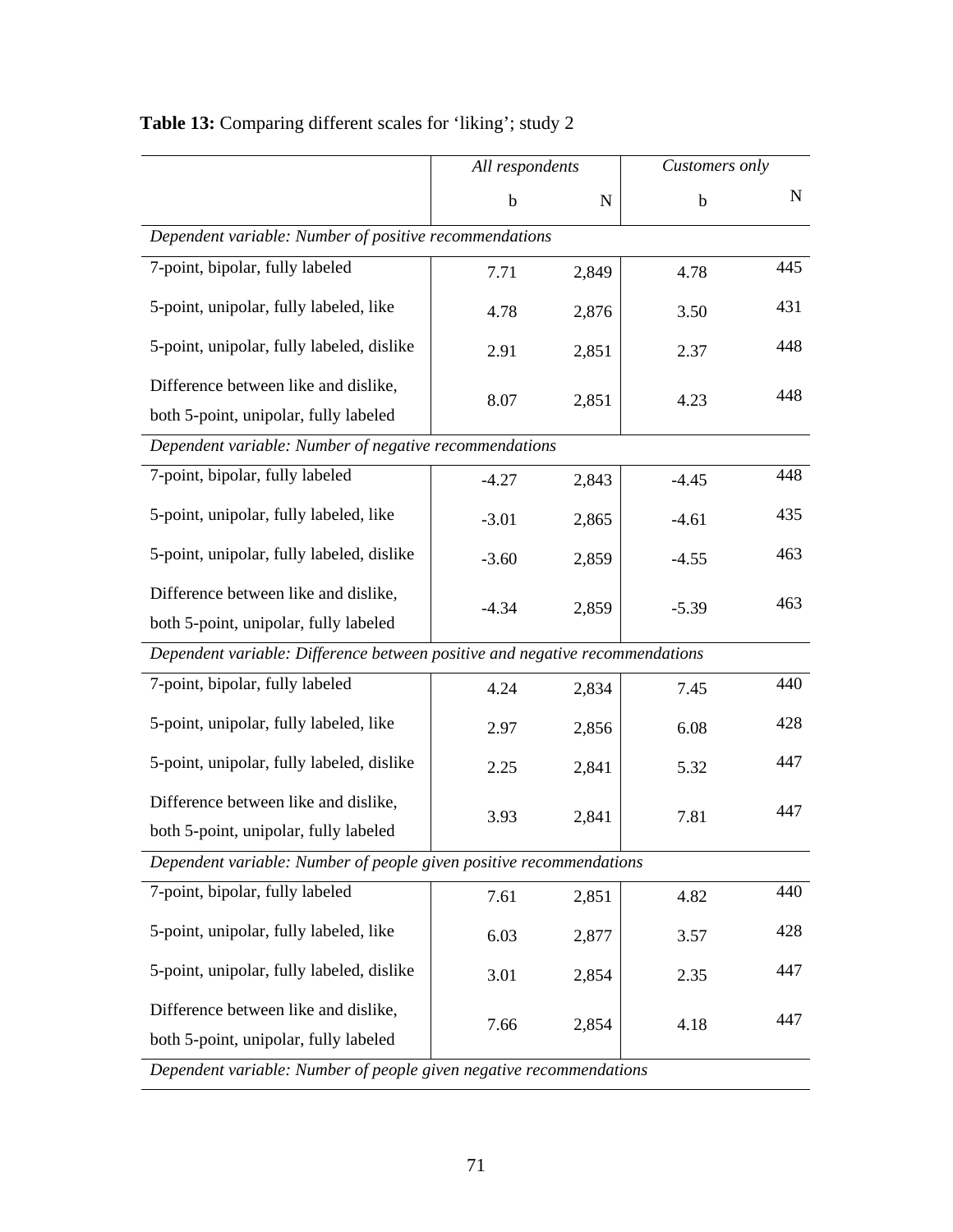| 7-point, bipolar, fully labeled           | $-4.93$ | 2,841 | $-4.99$ | 448 |
|-------------------------------------------|---------|-------|---------|-----|
| 5-point, unipolar, fully labeled, like    | $-3.64$ | 2,862 | $-4.98$ | 435 |
| 5-point, unipolar, fully labeled, dislike | $-4.29$ | 2,859 | $-5.06$ | 463 |
| Difference between like and dislike,      | $-5.14$ | 2,859 | $-6.61$ | 463 |
| both 5-point, unipolar, fully labeled     |         |       |         |     |

*Dependent variable: Difference between people given positive and negative recommendations* 

| 7-point, bipolar, fully labeled                                               | 4.11 | 2,833 | 7.28 | 442 |
|-------------------------------------------------------------------------------|------|-------|------|-----|
| 5-point, unipolar, fully-labeled, like                                        | 3.06 | 2,855 | 6.39 | 430 |
| 5-point, unipolar, fully labeled, dislike                                     | 2.33 | 2,845 | 4.72 | 450 |
| Difference between like and dislike,<br>both 5-point, unipolar, fully labeled | 4.03 | 2,845 | 7.64 | 450 |
| Dependent variable: Likelihood of future purchase                             |      |       |      |     |
| 7-point, bipolar, fully labeled                                               | .69  | 2,862 | .68  | 455 |
| 5-point, unipolar, fully labeled, like                                        | .63  | 2,886 | .77  | 438 |
| 5-point, unipolar, fully labeled, dislike                                     | .28  | 2,869 | .48  | 464 |
| Difference between like and dislike,<br>both 5-point, unipolar, fully labeled | .61  | 2,869 | .78  | 464 |

Coefficients from negative binomial regressions and ordinary least square regressions (for differences and future

purchases) with fixed effects for industries and random effects for respondents. Responses with more than 19 positive or negative recommendations are excluded.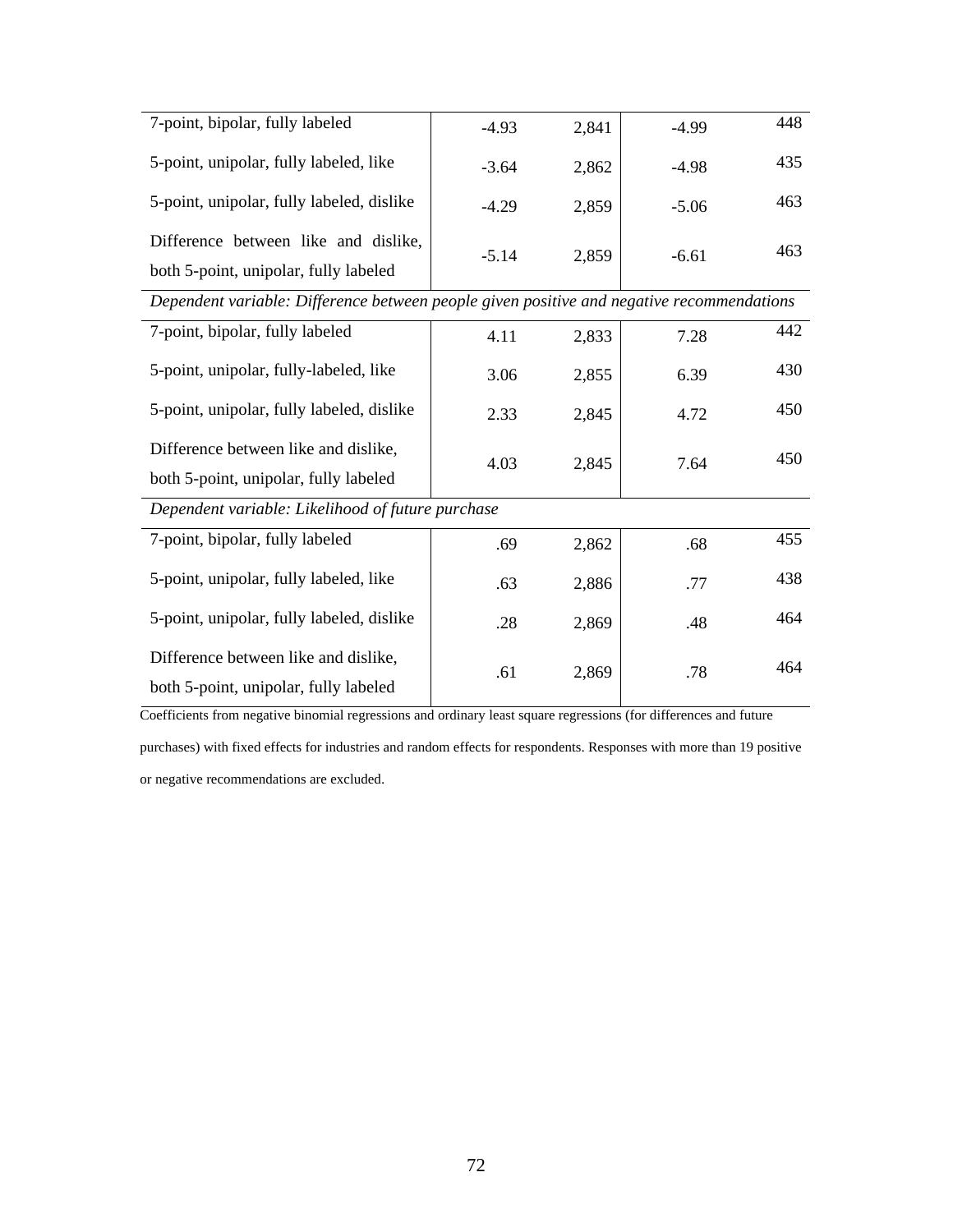|                                                                              | All respondents  |                |             | Customers only   |  |  |
|------------------------------------------------------------------------------|------------------|----------------|-------------|------------------|--|--|
|                                                                              | Only best liking |                |             | Only best liking |  |  |
|                                                                              |                  | and likelihood |             | and likelihood   |  |  |
|                                                                              |                  | of             |             | of               |  |  |
|                                                                              |                  | recommendation |             | recommendation   |  |  |
|                                                                              |                  | scales         |             | scales           |  |  |
|                                                                              | $\mathbf b$      | $\mathbf b$    | $\mathbf b$ | $\mathbf b$      |  |  |
| Dependent variable: Number of positive recommendations                       |                  |                |             |                  |  |  |
| Likelihood of Recommendations                                                | 3.92             | 4.25           | 1.62        | 1.68             |  |  |
| Liking                                                                       | 4.05             | 4.96           | 1.56        | 2.07             |  |  |
| Satisfaction                                                                 | 3.86             | 3.65           | 1.21        | 1.23             |  |  |
| $\mathbf N$                                                                  | 8,576            | 1,856          | 1,324       | 284              |  |  |
| Dependent variable: Number of negative recommendations                       |                  |                |             |                  |  |  |
| <b>Likelihood of Recommendations</b>                                         | $-2.56$          | $-2.87$        | $-1.83$     | $-2.42$          |  |  |
| Liking                                                                       | $-2.65$          | $-2.95$        | $-1.93$     | $-2.64$          |  |  |
| Satisfaction                                                                 | $-2.68$          | $-2.86$        | $-1.83$     | $-2.65$          |  |  |
| ${\bf N}$                                                                    | 8,567            | 1,850          | 1,346       | 286              |  |  |
| Dependent variable: Difference between positive and negative recommendations |                  |                |             |                  |  |  |
| Likelihood of Recommendations                                                | 4.71             | 4.51           | 4.80        | 6.17             |  |  |
| Liking                                                                       | 4.97             | 4.91           | 4.90        | 6.64             |  |  |
| Satisfaction                                                                 | 4.69             | 3.95           | 4.29        | 5.00             |  |  |
| $\mathbf N$                                                                  | 8,567            | 1,850          | 1,346       | 286              |  |  |
| Dependent variable: Number of people given positive recommendations          |                  |                |             |                  |  |  |
| <b>Likelihood of Recommendations</b>                                         | 4.00             | 4.47           | 1.48        | 1.53             |  |  |
| Liking                                                                       | 4.21             | 5.19           | 1.45        | 1.91             |  |  |
| Satisfaction                                                                 | 4.00             | 3.96           | 1.16        | 1.24             |  |  |
|                                                                              |                  |                |             |                  |  |  |

**Table 14:** Comparing likelihood of recommending, liking and satisfaction; individual regressions; study 2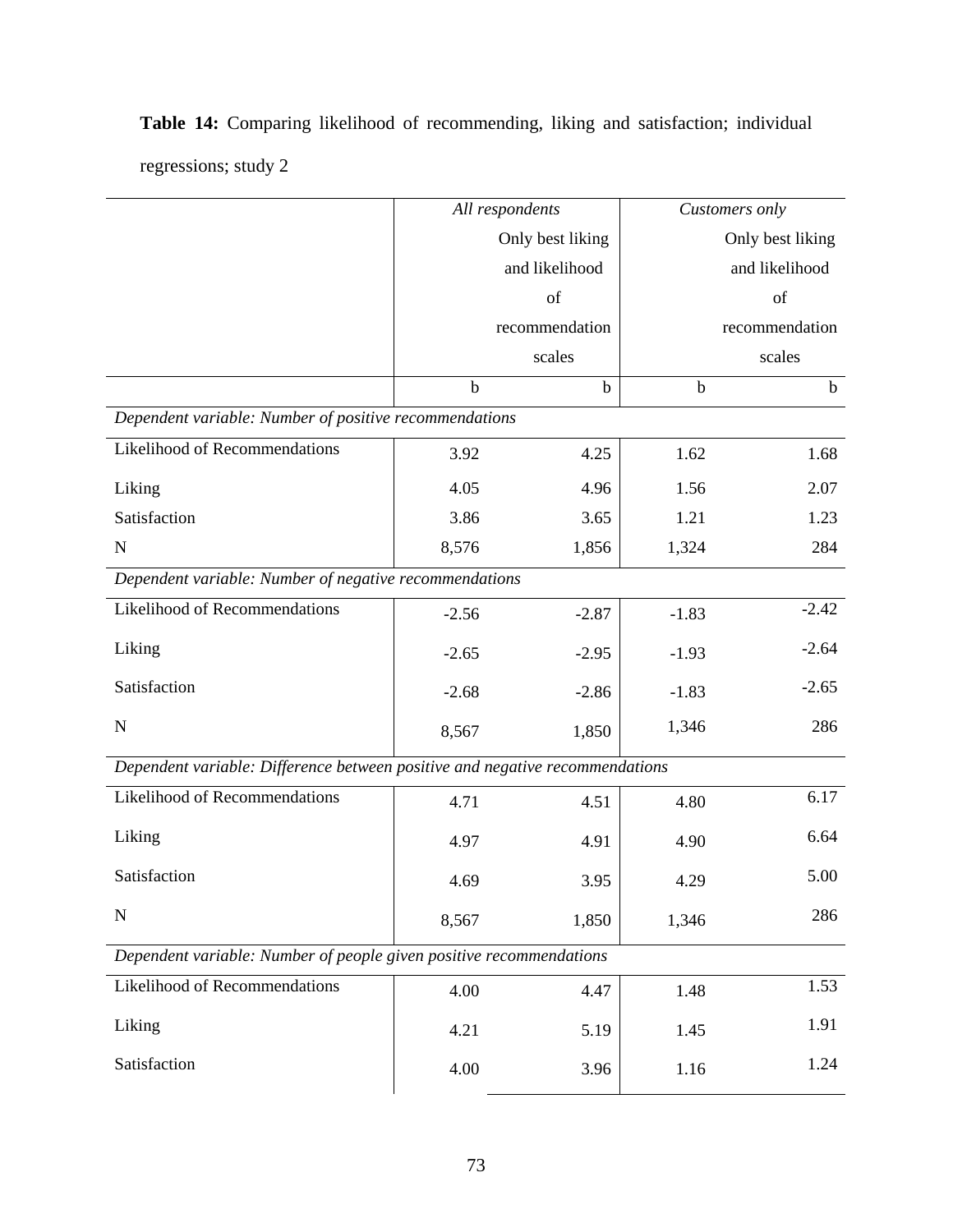| $\mathbf N$                                                                               | 8,582   | 1,857   | 1,331   | 286     |  |  |  |  |
|-------------------------------------------------------------------------------------------|---------|---------|---------|---------|--|--|--|--|
| Dependent variable: Number of people given negative recommendations                       |         |         |         |         |  |  |  |  |
| Likelihood of Recommendations                                                             | $-2.95$ | $-3.53$ | $-1.41$ | $-1.94$ |  |  |  |  |
| Liking                                                                                    | $-3.02$ | $-3.39$ | $-1.52$ | $-1.83$ |  |  |  |  |
| Satisfaction                                                                              | $-2.98$ | $-3.29$ | $-1.41$ | $-1.79$ |  |  |  |  |
| ${\bf N}$                                                                                 | 8,582   | 1,857   | 1,331   | 286     |  |  |  |  |
| Dependent variable: Difference between people given positive and negative recommendations |         |         |         |         |  |  |  |  |
| Likelihood of Recommendations                                                             | 3.31    | 4.93    | 8.30    | 5.65    |  |  |  |  |
| Liking                                                                                    | 3.79    | 5.43    | 7.84    | 6.09    |  |  |  |  |
| Satisfaction                                                                              | 3.62    | 4.42    | 6.74    | 4.68    |  |  |  |  |
| $\mathbf N$                                                                               | 8,567   | 1,850   | 1,346   | 286     |  |  |  |  |
| Dependent variable: Likelihood of future purchase                                         |         |         |         |         |  |  |  |  |
| Likelihood of Recommendations                                                             | .38     | .52     | .33     | .43     |  |  |  |  |
| Liking                                                                                    | .43     | .55     | .34     | .45     |  |  |  |  |
| Satisfaction                                                                              | .39     | .43     | .30     | .34     |  |  |  |  |
| $\mathbf N$                                                                               | 8,617   | 1,865   | 1,357   | 291     |  |  |  |  |

Coefficients from negative binomial regressions and ordinary least square regressions (for differences and future

purchases) with fixed effects for industries and random effects for respondents. Responses with more than 19 positive

or negative recommendations are excluded.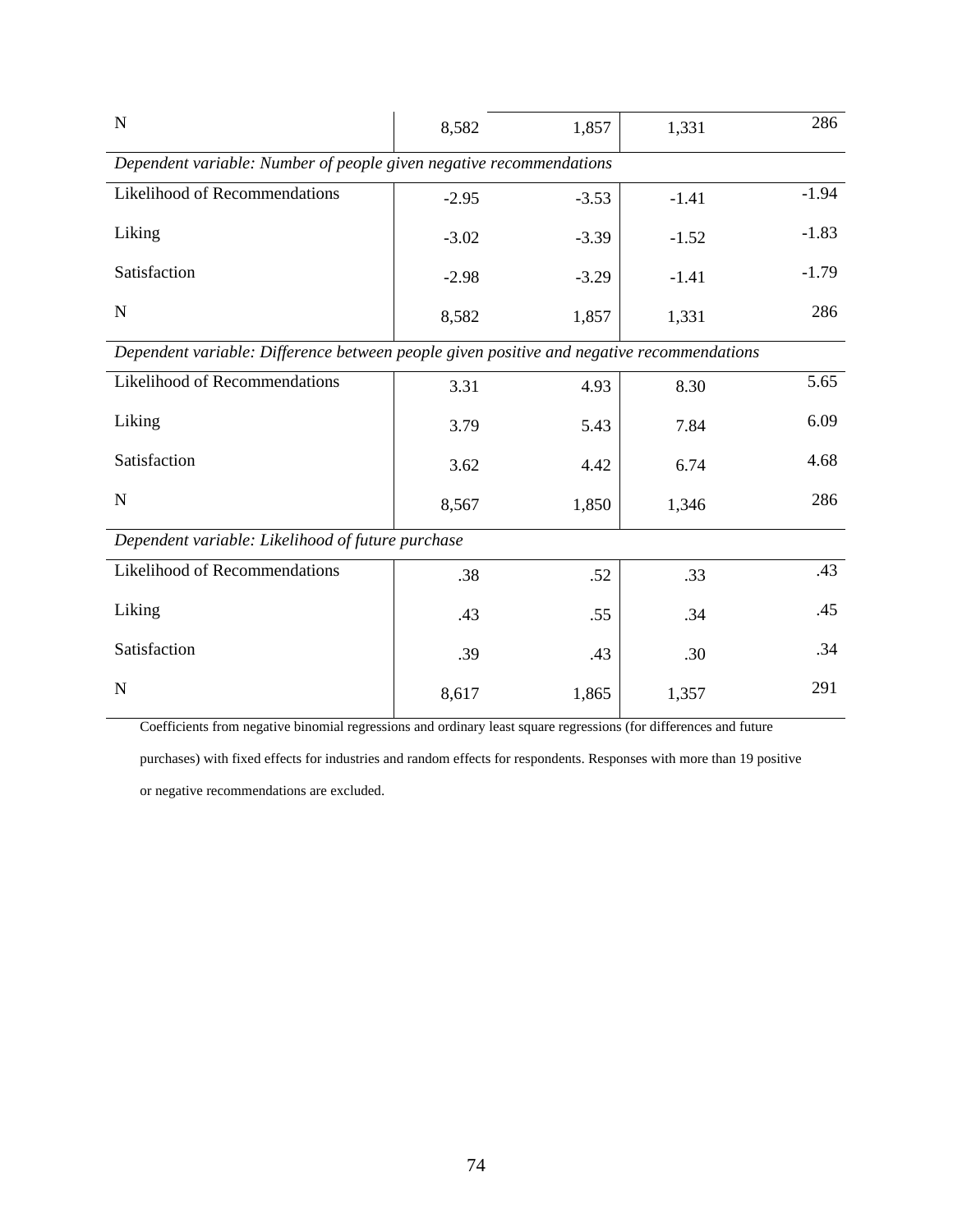|                                                                              | All respondents |                  |             | Customers only   |  |
|------------------------------------------------------------------------------|-----------------|------------------|-------------|------------------|--|
|                                                                              |                 | Only best liking |             | Only best liking |  |
|                                                                              |                 | and likelihood   |             | and likelihood   |  |
|                                                                              |                 | of               |             | of               |  |
|                                                                              |                 | recommendation   |             | recommendation   |  |
|                                                                              |                 | scales           |             | scales           |  |
|                                                                              | $\mathbf b$     | $\mathbf b$      | $\mathbf b$ | $\mathbf b$      |  |
| Dependent variable: Number of positive recommendations                       |                 |                  |             |                  |  |
| Likelihood of Recommendations                                                | 4.12            | 5.08             | 2.86        | 2.89             |  |
| Liking                                                                       | 2.80            | 3.01             | 1.24        | 2.04             |  |
| Satisfaction                                                                 | .68             | .02              | .26         | $-.11$           |  |
| $\mathbf N$                                                                  | 8,567           | 1,850            | 1,346       | 286              |  |
| Dependent variable: Number of negative recommendations                       |                 |                  |             |                  |  |
| <b>Likelihood of Recommendations</b>                                         | .43             | .78              | .21         | .70              |  |
| Liking                                                                       | $-1.16$         | $-2.26$          | $-2.44$     | $-3.77$          |  |
| Satisfaction                                                                 | $-3.73$         | $-3.43$          | $-2.70$     | $-1.88$          |  |
| $\mathbf N$                                                                  | 8,567           | 1,850            | 1,346       | 286              |  |
| Dependent variable: Difference between positive and negative recommendations |                 |                  |             |                  |  |
| <b>Likelihood of Recommendations</b>                                         | 1.28            | 2.17             | 3.68        | 5.02             |  |
| Liking                                                                       | 1.53            | 2.21             | 2.65        | 3.99             |  |
| Satisfaction                                                                 | 1.38            | .92              | 1.66        | .41              |  |
| $\mathbf N$                                                                  | 8,567           | 1,850            | 1,315       | 281              |  |
| Dependent variable: Number of people given positive recommendations          |                 |                  |             |                  |  |
| Likelihood of Recommendations                                                | 4.06            | 5.39             | 2.76        | 2.89             |  |
| Liking                                                                       | 3.03            | 2.72             | 1.30        | 2.08             |  |
| Satisfaction                                                                 | .73             | .26              | .24         | $-.08$           |  |
|                                                                              |                 |                  |             |                  |  |

**Table 15:** Comparing likelihood of recommending, liking and satisfaction; combined in one regression; study 2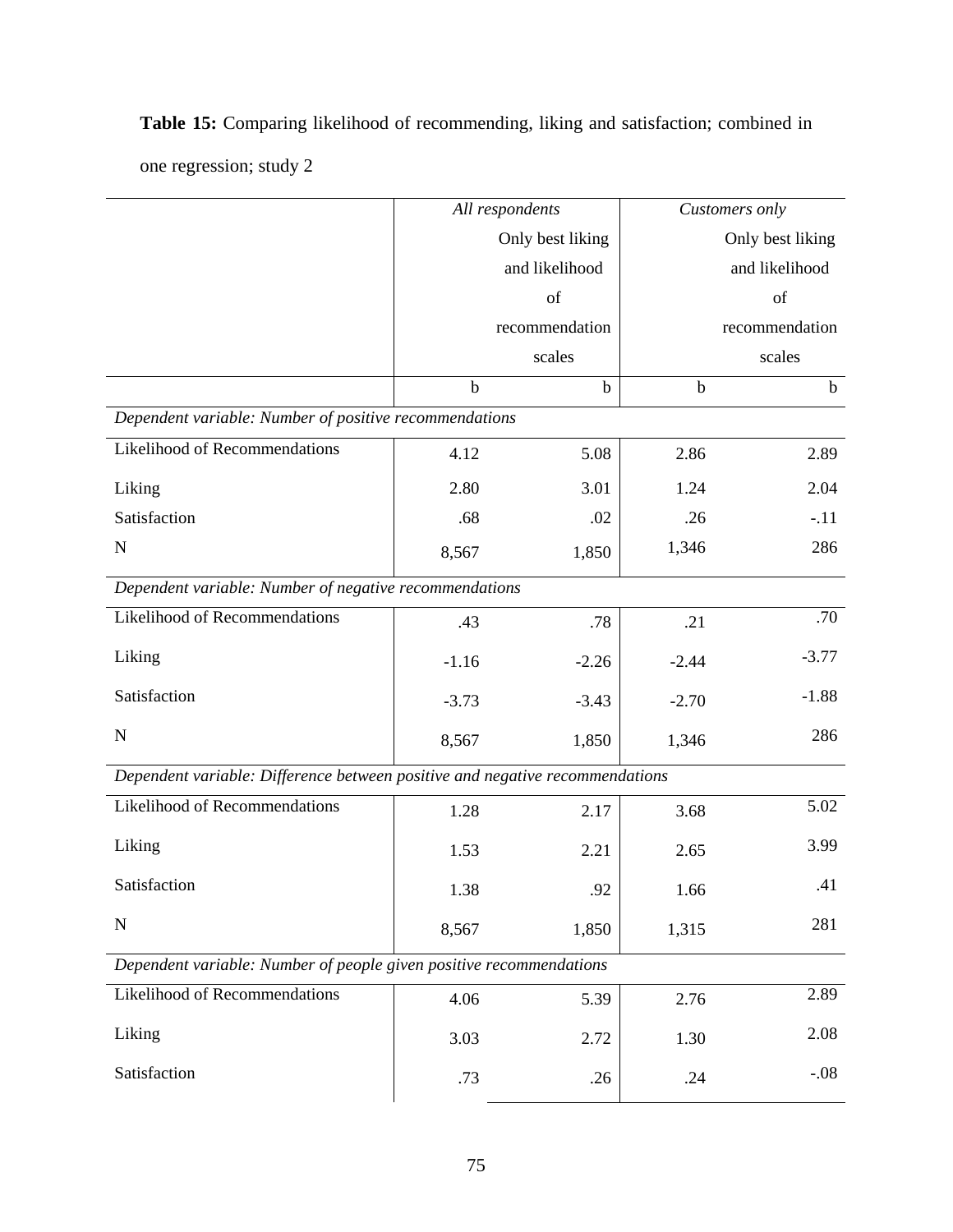| $\mathbf N$                                                                               | 8,582   | 1,857   | 1,331   | 286     |  |  |  |  |
|-------------------------------------------------------------------------------------------|---------|---------|---------|---------|--|--|--|--|
| Dependent variable: Number of people given negative recommendations                       |         |         |         |         |  |  |  |  |
| Likelihood of Recommendations                                                             | .31     | .22     | .03     | $-2.12$ |  |  |  |  |
| Liking                                                                                    | $-1.58$ | $-2.42$ | $-2.85$ | $-2.63$ |  |  |  |  |
| Satisfaction                                                                              | $-4.01$ | $-3.80$ | $-2.80$ | $-.97$  |  |  |  |  |
| $\mathbf N$                                                                               | 8,582   | 1,857   | 1,331   | 286     |  |  |  |  |
| Dependent variable: Difference between people given positive and negative recommendations |         |         |         |         |  |  |  |  |
| Likelihood of Recommendations                                                             | 1.39    | 2.46    | 3.85    | 5.28    |  |  |  |  |
| Liking                                                                                    | 1.62    | 1.90    | 2.79    | 3.60    |  |  |  |  |
| Satisfaction                                                                              | 1.20    | .91     | 1.38    | .58     |  |  |  |  |
| $\mathbf N$                                                                               | 8,567   | 1,850   | 1,346   | 286     |  |  |  |  |
| Dependent variable: Likelihood of future purchase                                         |         |         |         |         |  |  |  |  |
| Likelihood of Recommendations                                                             | .35     | .44     | .41     | .47     |  |  |  |  |
| Liking                                                                                    | .28     | .25     | .33     | .35     |  |  |  |  |
| Satisfaction                                                                              | .10     | .09     | .09     | .04     |  |  |  |  |
| $\mathbf N$                                                                               | 8,617   | 1,865   | 1,357   | 291     |  |  |  |  |

Coefficients from negative binomial regressions and ordinary least square regressions (for differences and future

purchases) with fixed effects for industries and random effects for respondents. Responses with more than 19 positive

or negative recommendations are excluded.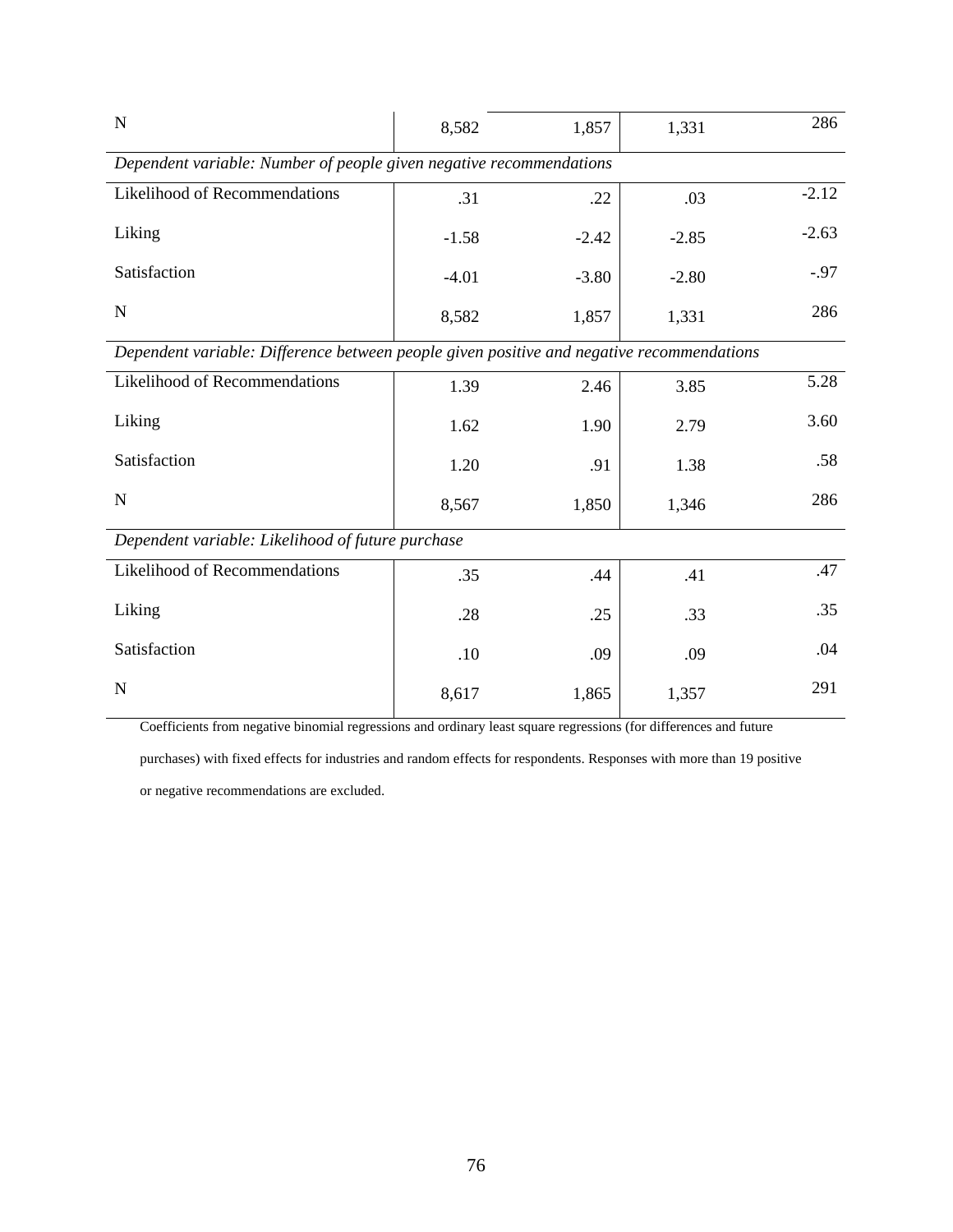**Table 16:** Perceptions of word-of-mouth communication and future purchase behavior;

study 2

|                                                                       |                  | All respondents | Customers only |                  |
|-----------------------------------------------------------------------|------------------|-----------------|----------------|------------------|
|                                                                       | Only best liking |                 |                | Only best liking |
|                                                                       |                  | and likelihood  |                | and likelihood   |
|                                                                       |                  | of              |                | of               |
|                                                                       |                  | recommendation  |                | recommendation   |
|                                                                       |                  | scales          |                | scales           |
|                                                                       | $\mathbf b$      | $\mathbf b$     | $\mathbf b$    | $\mathbf b$      |
| Only Word of Mouth as independent variable                            |                  |                 |                |                  |
| Word of Mouth                                                         | .57              | .60             | .64            | .67              |
| $\mathbf N$                                                           | 8,617            | 1,865           | 1,357          | 291              |
| Simultaneous regression of all four measures as independent variables |                  |                 |                |                  |
| Word of Mouth                                                         | .09              | .12             | .06            | .14              |
| Likelihood of Recommendations                                         | .34              | .42             | .39            | .44              |
| Liking                                                                | .27              | .23             | .31            | .32              |
| Satisfaction                                                          | .08              | .06             | .08            | .03              |
| $\mathbf N$                                                           | 8,617            | 1,865           | 1,357          | 291              |

Coefficients from ordinary least square regressions with fixed effects for industries and random effects for respondents.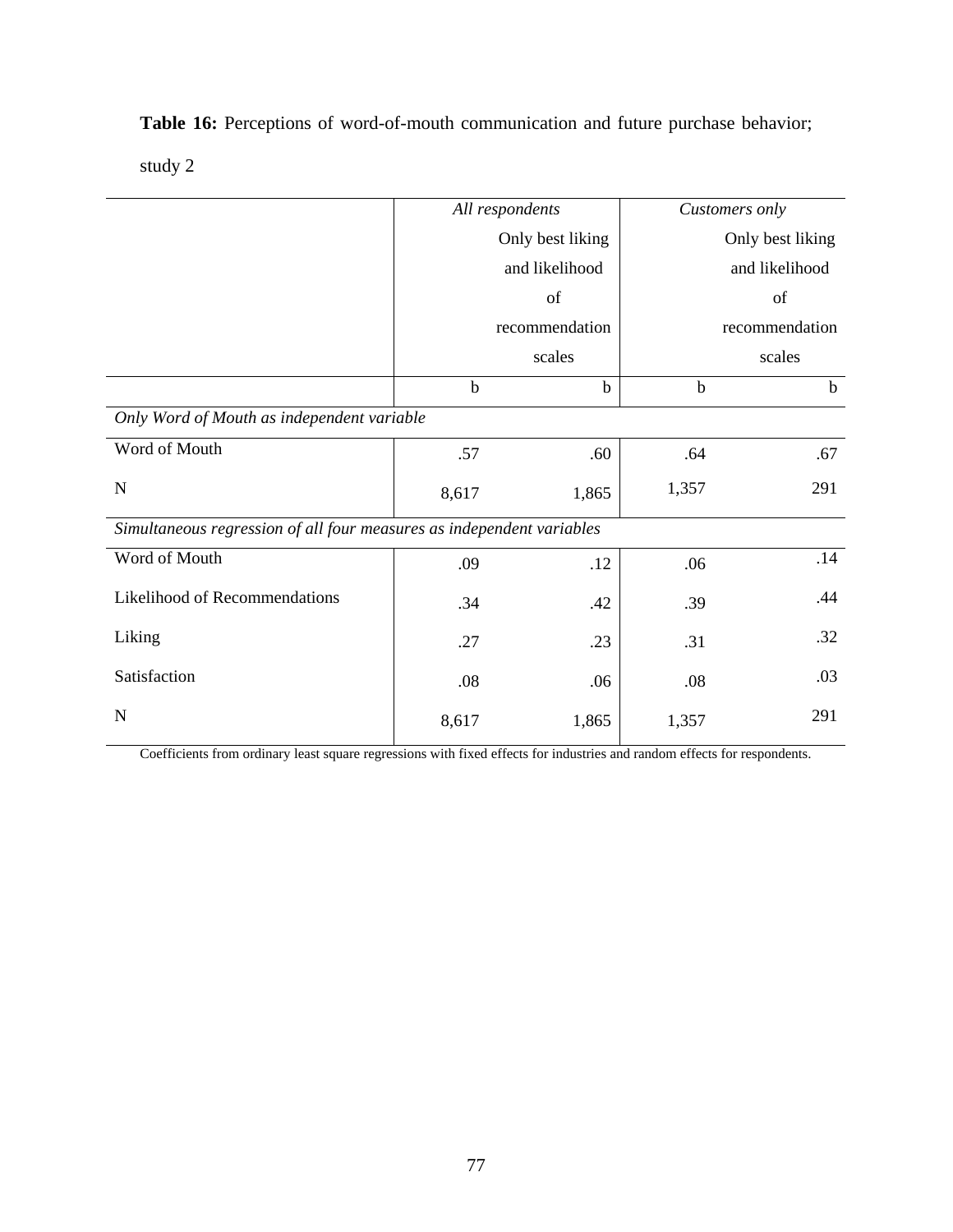|            |                                                                                         | All respondents                 |                           | Only customers                  |                           |
|------------|-----------------------------------------------------------------------------------------|---------------------------------|---------------------------|---------------------------------|---------------------------|
|            |                                                                                         | First cut-off<br>Second cut-off | $\mathbf b$<br>p<br>$R^2$ | First cut-off<br>Second cut-off | $\mathbf b$<br>p<br>$R^2$ |
|            | % Change in car sales for car manufacturers between March 2007 and March 2008 ( $N=8$ ) |                                 |                           |                                 |                           |
| Likelihood | 11-points, three labels                                                                 | $\mathbf{1}$                    | $b = .29$                 | 3                               | $b = .38$                 |
| of         |                                                                                         | $\mathfrak{S}$                  | $p = 12$                  | $8\,$                           | $p=.06$                   |
| recommend- |                                                                                         |                                 | $R^2 = .39$               |                                 | $R^2 = .53$               |
| ation      | 7-points, three labels                                                                  | $\boldsymbol{0}$                | $b = .34$                 | $\mathbf{1}$                    | $b = .63$                 |
|            |                                                                                         | $\mathfrak{Z}$                  | $p = 0.27$                | 3                               | $p = 16$                  |
|            |                                                                                         |                                 | $R^2 = .19$               |                                 | $R^2 = .30$               |
|            | 7-points, fully-labeled                                                                 |                                 |                           | $\mathfrak{Z}$                  | $b = .23$                 |
|            |                                                                                         |                                 |                           | $\sqrt{6}$                      | $p = .14$                 |
|            |                                                                                         |                                 |                           |                                 | $R^2 = .32$               |
|            | 5-points, fully-labeled                                                                 |                                 |                           | $\mathfrak{2}$                  | $b = .20$                 |
|            |                                                                                         |                                 |                           | $\overline{4}$                  | $p=.08$                   |
|            |                                                                                         |                                 |                           |                                 | $R^2 = .49$               |
|            | 5-points,<br>positive<br>and                                                            |                                 |                           |                                 |                           |
|            | negative, unipolar, fully-                                                              |                                 |                           |                                 |                           |
|            | labeled                                                                                 |                                 |                           |                                 |                           |
|            | 7-points, bipolar, fully-<br>labeled                                                    |                                 |                           | $\mathfrak{Z}$                  | $b = 0.08$                |
|            |                                                                                         |                                 |                           | $\sqrt{6}$                      | $p=.29$<br>$R^2 = .18$    |
| Liking     | 7-point, bipolar, fully-                                                                |                                 | $b=1.84$                  |                                 | $b = .50$                 |
|            | labeled                                                                                 | $\boldsymbol{0}$                | $p=.02$                   | $\boldsymbol{0}$                | $p = 10$                  |
|            |                                                                                         | $\mathbf{2}$                    | $R^2 = .61$               | 5                               | $R^2 = .45$               |
|            | 5-point, unipolar, fully-                                                               |                                 |                           |                                 | $b = 07$                  |
|            | labeled, like                                                                           |                                 |                           | $\overline{2}$                  | $p=.78$                   |
|            |                                                                                         |                                 |                           | $\overline{4}$                  | $R^2 = 01$                |
|            | 5-point, like and dislike,                                                              |                                 | $b = .23$                 |                                 | $b = .24$                 |
|            | unipolar, fully-labeled                                                                 | 0(1)                            | $p=.63$                   | 0(2)                            | $p=.30$                   |
|            |                                                                                         | 2(3)                            | $R^2 = .04$               | 4(4)                            | $R^2 = .18$               |

| <b>Table 17:</b> Relationship between measures and growth; study 2 |
|--------------------------------------------------------------------|
|--------------------------------------------------------------------|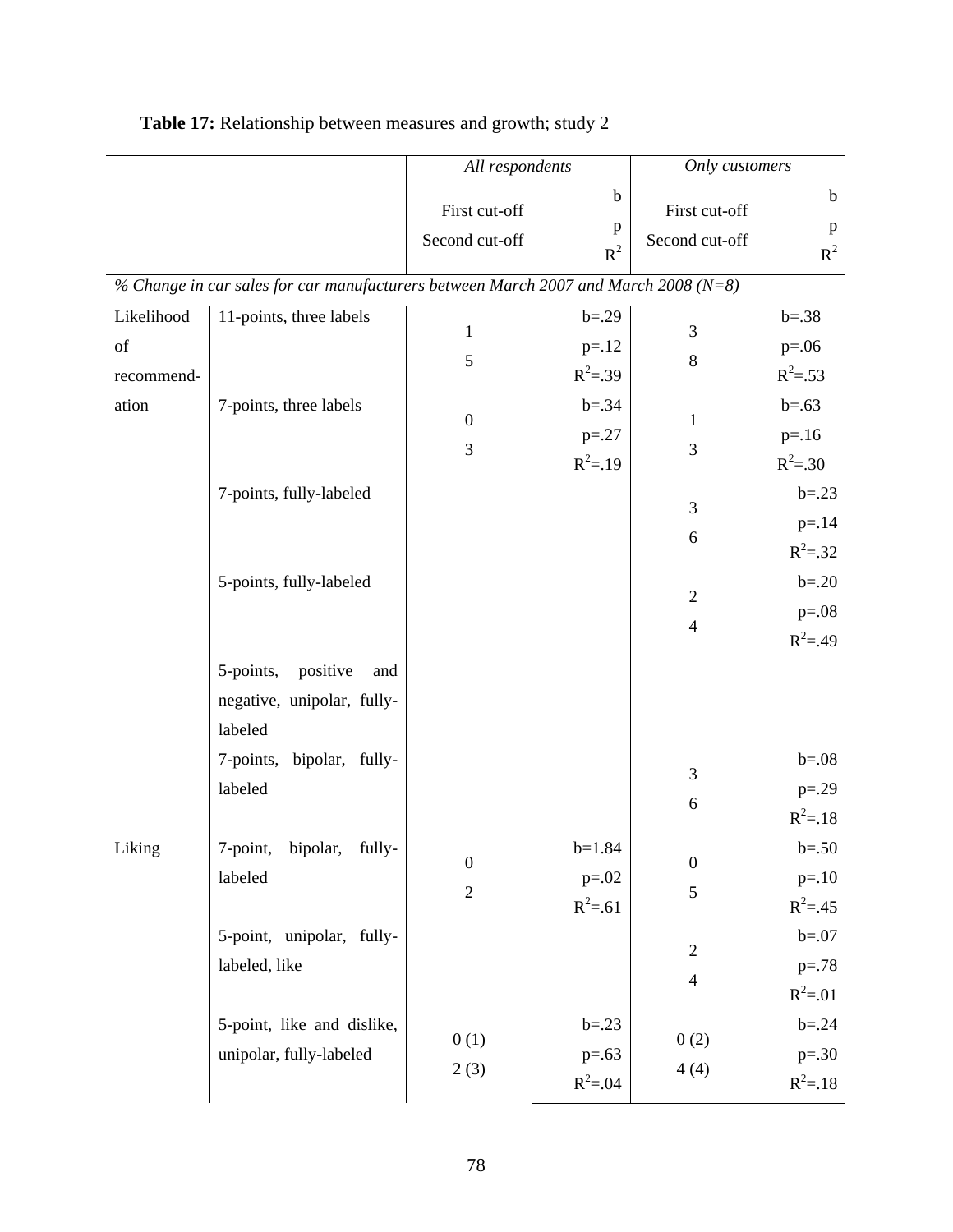| Satisfaction | 7-point, bipolar scale                                                              |                  | $b = .39$   |                          | $b = .24$   |
|--------------|-------------------------------------------------------------------------------------|------------------|-------------|--------------------------|-------------|
|              |                                                                                     | 1                | $p = .39$   | $\overline{4}$           | $p=.20$     |
|              |                                                                                     | 3                | $R^2 = .12$ | 6                        | $R^2 = .25$ |
|              | % Change in passengers for airlines between January 2007 and January 2008 ( $N=8$ ) |                  |             |                          |             |
| Likelihood   | 11-points, three labels                                                             | $\boldsymbol{0}$ | $b = 88$    | $\mathbf{1}$             | $b = .48$   |
| of           |                                                                                     | 9                | $p=.06$     | 7                        | p<.001      |
| recommend-   |                                                                                     |                  | $R^2 = .46$ |                          | $R^2 = .95$ |
| ation        | 7-points, three labels                                                              | 3                | $b = .49$   | $\boldsymbol{0}$         | $b = .23$   |
|              |                                                                                     | 6                | $p=.20$     | $\overline{\mathcal{L}}$ | $p = 15$    |
|              |                                                                                     |                  | $R^2 = .26$ |                          | $R^2 = .32$ |
|              | 7-points, fully-labeled                                                             | $\overline{4}$   | $b = .62$   | $\boldsymbol{0}$         | $b = .39$   |
|              |                                                                                     | 6                | $p = 01$    | 6                        | $p=.002$    |
|              |                                                                                     |                  | $R^2 = .66$ |                          | $R^2 = .82$ |
|              | 5-points, fully-labeled                                                             | $\sqrt{2}$       | $b = .33$   |                          | $b = .18$   |
|              |                                                                                     |                  | $p = 14$    | $\mathbf{1}$             | $p=.06$     |
|              |                                                                                     | $\overline{4}$   | $R^2 = .32$ | $\overline{\mathcal{L}}$ | $R^2 = .46$ |
|              | 5-points,<br>positive<br>and                                                        |                  | $b = .60$   |                          | $b = 16$    |
|              | negative, unipolar, fully-                                                          | 2(0)             | $p = 0.03$  | 2(0)                     | $p=.05$     |
|              | labeled                                                                             | 4(2)             | $R^2 = .59$ | 4(2)                     | $R^2 = .49$ |
|              | 7-points, bipolar, fully-                                                           |                  | $b=1.05$    |                          | $b = .61$   |
|              | labeled                                                                             | $\boldsymbol{0}$ | $p = 15$    | $\boldsymbol{0}$         | $p=.20$     |
|              |                                                                                     | 6                | $R^2 = .32$ | $\sqrt{2}$               | $R^2 = .26$ |
| Liking       | 7-point,<br>bipolar,<br>fully-                                                      |                  | $b = .49$   |                          | $b = .21$   |
|              | labeled                                                                             | $\sqrt{2}$       | $p=.08$     | $\overline{2}$           | $p=.03$     |
|              |                                                                                     | 5                | $R^2 = .43$ | $\mathfrak{S}$           | $R^2 = .55$ |
|              | 5-point, unipolar, fully-                                                           |                  | $b = .53$   |                          | $b = .19$   |
|              | labeled, like                                                                       | $\boldsymbol{0}$ | $p=.05$     | $\mathbf{2}$             | $p=.05$     |
|              |                                                                                     | $\sqrt{2}$       | $R^2 = .49$ | $\overline{\mathcal{L}}$ | $R^2 = .49$ |
|              | 5-point, like and dislike,                                                          |                  | $b = .62$   |                          | $b = .40$   |
|              | unipolar, fully-labeled                                                             | 2(2)             | $p = 14$    | 0(1)                     | $p = 01$    |
|              |                                                                                     | 4(4)             | $R^2 = .32$ | 2(3)                     | $R^2 = .67$ |
| Satisfaction | 7-point, bipolar scale                                                              |                  | $b=1.36$    |                          | $b = .29$   |
|              |                                                                                     | $\mathbf{1}$     | $p=.02$     | 3                        | $p = 01$    |
|              |                                                                                     | 6                | $R^2 = .61$ | 6                        | $R^2 = .67$ |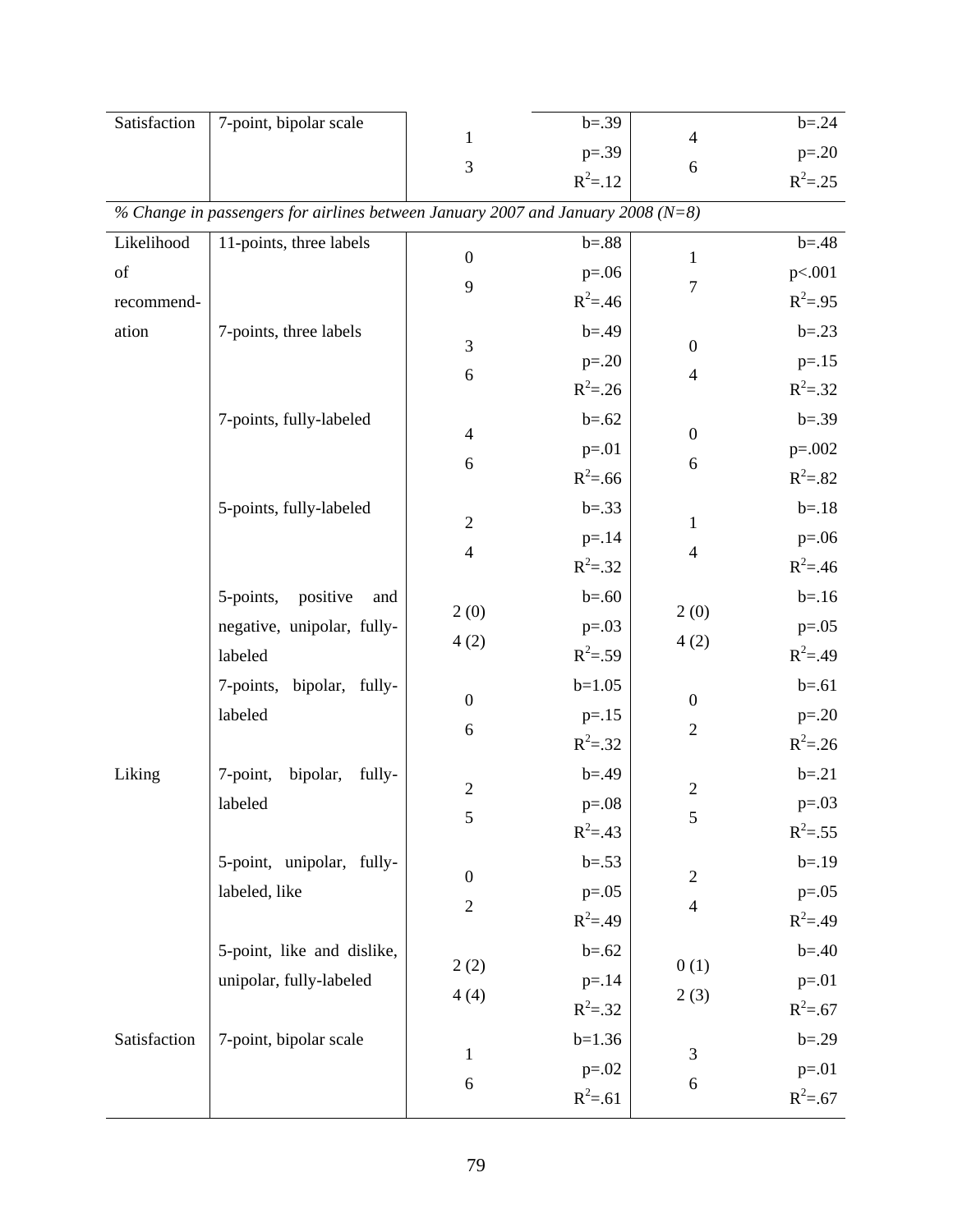Coefficients, p-values and  $R^2$  from ordinary least square regressions weighted by the number of respondents for each summary statistic. Responses with more than 19 positive or negative recommendations, or more than 19 people given positive or negative recommendations are excluded.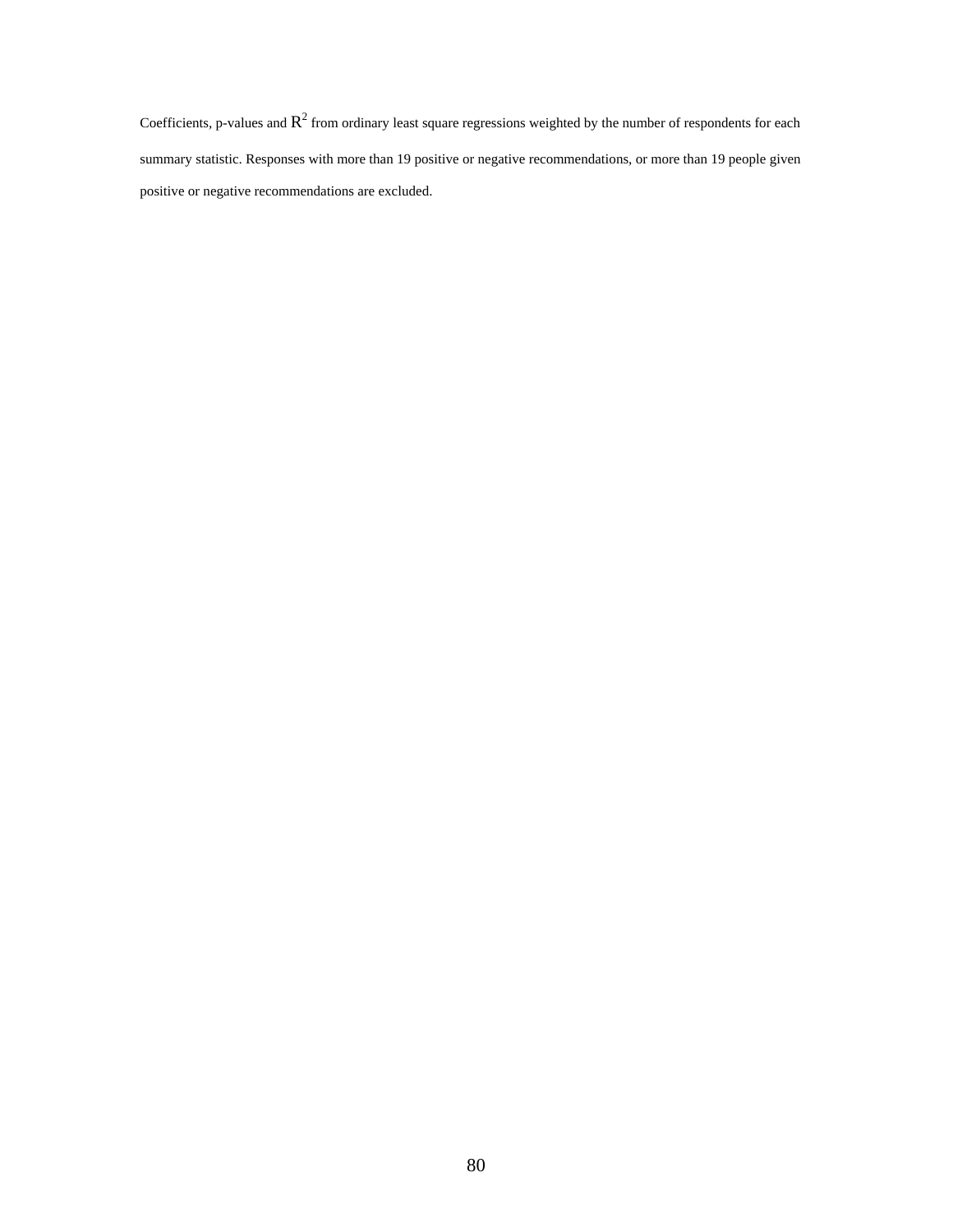|                                         |                                                                                         | All respondents                    |                                       | Only customers                     |                                                 |
|-----------------------------------------|-----------------------------------------------------------------------------------------|------------------------------------|---------------------------------------|------------------------------------|-------------------------------------------------|
|                                         |                                                                                         | First cut-off<br>Second cut-off    | $\bf{B}$<br>p<br>$R^2$                | First cut-off<br>Second cut-off    | $\mathbf b$<br>$\mathbf{p}$<br>$R^2$            |
|                                         | % Change in car sales for car manufacturers between March 2007 and March 2008 ( $N=8$ ) |                                    |                                       |                                    |                                                 |
| Likelihood<br>of<br>recommend-<br>ation | 11-points, three labels<br>7-points, three labels                                       |                                    | $b = .51$                             | 6<br>10                            | $b = .37$<br>$p=.05$<br>$R^2 = .67$<br>$b=1.17$ |
|                                         |                                                                                         | $\boldsymbol{0}$<br>$\mathfrak{Z}$ | $p = 0.27$<br>$R^2 = .20$             | $\mathbf{1}$<br>$\mathfrak{Z}$     | $p = 17$<br>$R^2 = .29$                         |
|                                         | 7-points, fully-labeled                                                                 |                                    |                                       | $\mathfrak{Z}$<br>$\boldsymbol{6}$ | $b = .23$<br>$p = 14$<br>$R^2 = .32$            |
|                                         | 5-points, fully-labeled                                                                 |                                    |                                       | $\sqrt{2}$<br>$\overline{4}$       | $b = .23$<br>$p=.06$<br>$R^2 = .54$             |
|                                         | 5-points,<br>positive<br>and<br>negative, unipolar, fully-<br>labeled                   |                                    |                                       |                                    |                                                 |
|                                         | 7-points, bipolar, fully-<br>labeled                                                    |                                    |                                       | $\mathfrak{Z}$<br>$\sqrt{6}$       | $b = .17$<br>$p=.06$<br>$R^2 = .63$             |
| Liking                                  | 7-point, bipolar, fully-<br>labeled                                                     | $\boldsymbol{0}$<br>$\mathbf{2}$   | $b=3.43$<br>$p=.02$<br>$R^2 = .60$    | $\sqrt{2}$<br>5                    | $b = .90$<br>$p=.09$<br>$R^2 = .47$             |
|                                         | 5-point, unipolar, fully-<br>labeled, like                                              |                                    |                                       | $\mathfrak{2}$<br>$\overline{4}$   | $b = .03$<br>$p = .89$<br>$R^2 = .00$           |
|                                         | 5-point, like and dislike,<br>unipolar, fully-labeled                                   | 0(1)<br>2(3)                       | $b = .34$<br>$p = .61$<br>$R^2 = .05$ | 0(2)<br>4(4)                       | $b = .35$<br>$p=.31$<br>$R^2 = .17$             |

| Table 18: Relationship between measures and growth; log-transformed scores; study 2 |  |  |
|-------------------------------------------------------------------------------------|--|--|
|-------------------------------------------------------------------------------------|--|--|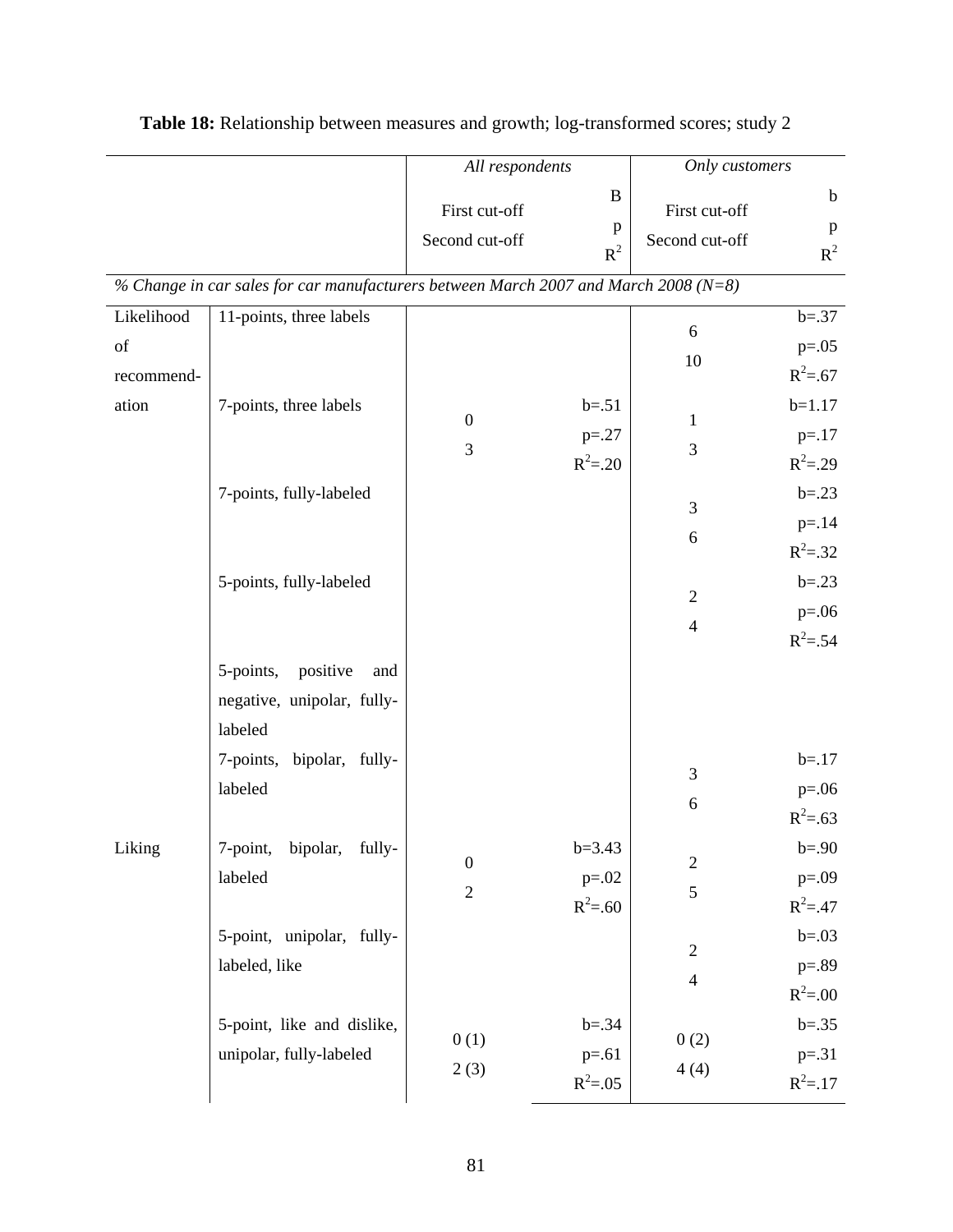| Satisfaction | 7-point, bipolar scale                                                              |                  | $b = .68$   | $\overline{4}$   | $b = .30$   |
|--------------|-------------------------------------------------------------------------------------|------------------|-------------|------------------|-------------|
|              |                                                                                     | 1                | $p=.38$     |                  | $p = .19$   |
|              |                                                                                     | $\mathfrak{Z}$   | $R^2 = .13$ | 6                | $R^2 = 26$  |
|              | % Change in passengers for airlines between January 2007 and January 2008 ( $N=8$ ) |                  |             |                  |             |
| Likelihood   | 11-points, three labels                                                             | $\boldsymbol{0}$ | $b = .89$   | $\mathbf{1}$     | $b = .76$   |
| of           |                                                                                     | 9                | $p=.06$     | $\tau$           | p<.001      |
| recommend-   |                                                                                     |                  | $R^2 = .46$ |                  | $R^2 = .96$ |
| ation        | 7-points, three labels                                                              |                  |             | $\boldsymbol{0}$ | $b = .38$   |
|              |                                                                                     |                  |             | $\overline{4}$   | $p = 14$    |
|              |                                                                                     |                  |             |                  | $R^2 = .33$ |
|              | 7-points, fully-labeled                                                             | $\overline{4}$   | $b = .13$   | $\boldsymbol{0}$ | $b = .42$   |
|              |                                                                                     | 6                | $p=.002$    | 6                | $p=.002$    |
|              |                                                                                     |                  | $R^2 = .82$ |                  | $R^2 = .82$ |
|              | 5-points, fully-labeled                                                             | $\sqrt{2}$       | $b = 0.08$  | 1                | $b = 16$    |
|              |                                                                                     | $\overline{4}$   | $p = 17$    | $\overline{4}$   | $p=.07$     |
|              |                                                                                     |                  | $R^2 = .29$ |                  | $R^2 = .45$ |
|              | 5-points,<br>positive<br>and                                                        | 2(0)             | $b = .52$   | 2(0)             | $b = 16$    |
|              | negative, unipolar, fully-                                                          | 4(2)             | $p=.02$     | 4(2)             | $p=.06$     |
|              | labeled                                                                             |                  | $R^2 = .60$ |                  | $R^2 = .46$ |
|              | 7-points, bipolar, fully-                                                           | $\boldsymbol{0}$ | $b=1.08$    | $\boldsymbol{0}$ | $b = .64$   |
|              | labeled                                                                             | 6                | $p = 15$    | $\overline{2}$   | $p=.20$     |
|              |                                                                                     |                  | $R^2 = .31$ |                  | $R^2 = .26$ |
| Liking       | 7-point,<br>bipolar,<br>fully-                                                      | $\sqrt{2}$       | $b = 0.56$  | $\overline{2}$   | $b = .29$   |
|              | labeled                                                                             | 5                | $p=.08$     | 5                | $p=.03$     |
|              |                                                                                     |                  | $R^2 = .43$ |                  | $R^2 = .58$ |
|              | 5-point, unipolar, fully-                                                           | $\overline{2}$   | $b=.08$     | $\overline{2}$   | $b = .09$   |
|              | labeled, like                                                                       | $\overline{4}$   | $p=.09$     | $\overline{4}$   | $p=.06$     |
|              |                                                                                     |                  | $R^2 = .41$ |                  | $R^2 = .47$ |
|              | 5-point, like and dislike,                                                          | 2(2)             | $b = .52$   | 0(1)             | $b = .67$   |
|              | unipolar, fully-labeled                                                             | 4(4)             | $p = 16$    | 2(3)             | $p = 01$    |
|              |                                                                                     |                  | $R^2 = .30$ |                  | $R^2 = .67$ |
| Satisfaction | 7-point, bipolar scale                                                              | $\mathbf 1$      | $b=1.40$    | 3                | $b = .25$   |
|              |                                                                                     | 6                | $p=.02$     | 6                | $p = 01$    |
|              |                                                                                     |                  | $R^2 = .61$ |                  | $R^2 = .68$ |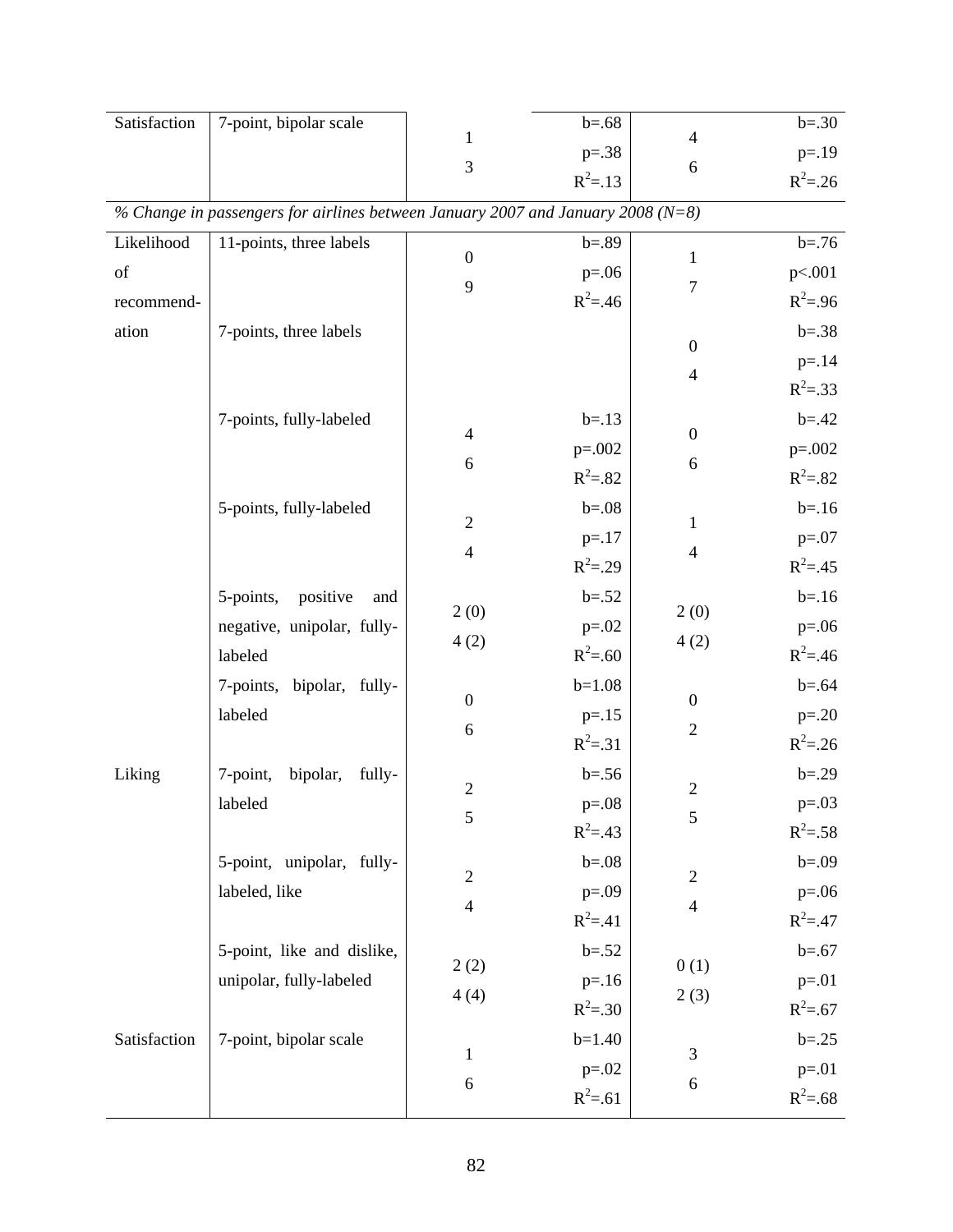Coefficients, p-values and  $R^2$  from ordinary least square regressions weighted by the number of respondents for each summary statistic. Responses with more than 19 positive or negative recommendations, or more than 19 people given positive or negative recommendations are excluded.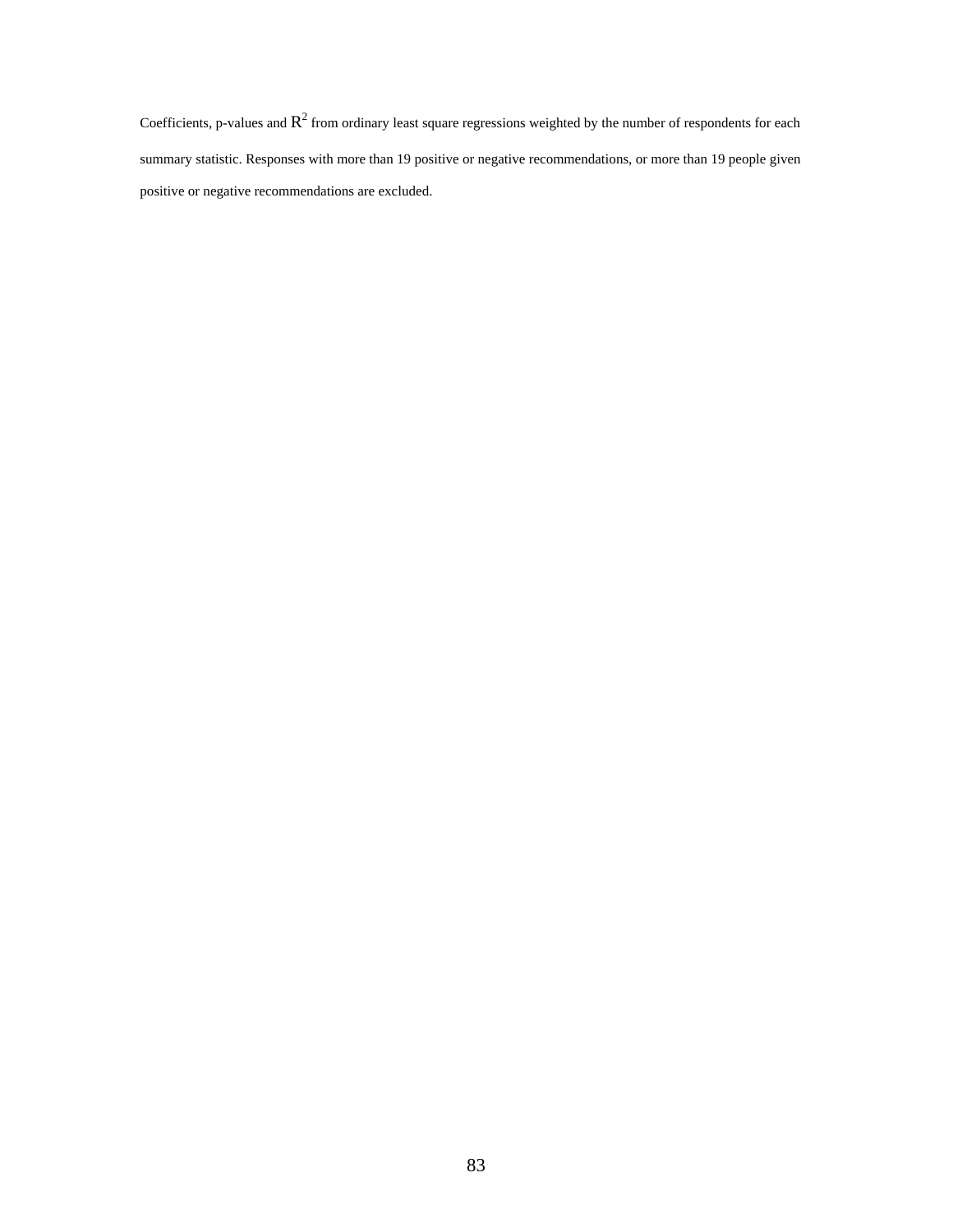

Figure 1: The connection between attitudes, recommendations and purchases

Figure 2: Distribution of responses to 'likelihood to recommend' by different scales, all responses; study 1

company or product

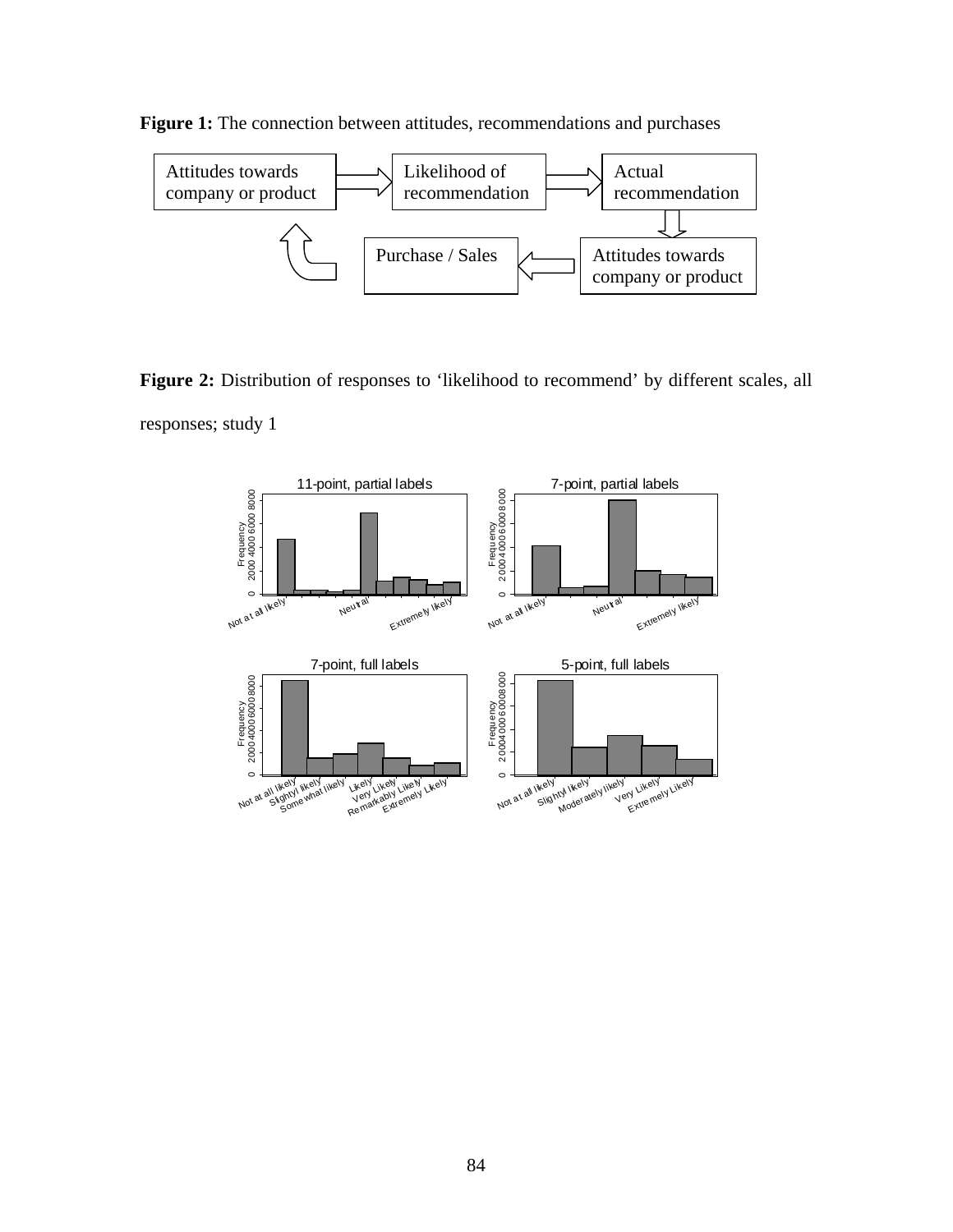

Figure 3: Distribution of responses to 'likelihood to recommend' by different scales, customers only; study 1

Figure 4: Mean number of past recommendations by responses to 'likelihood to recommend' by different scales, all responses; study 1

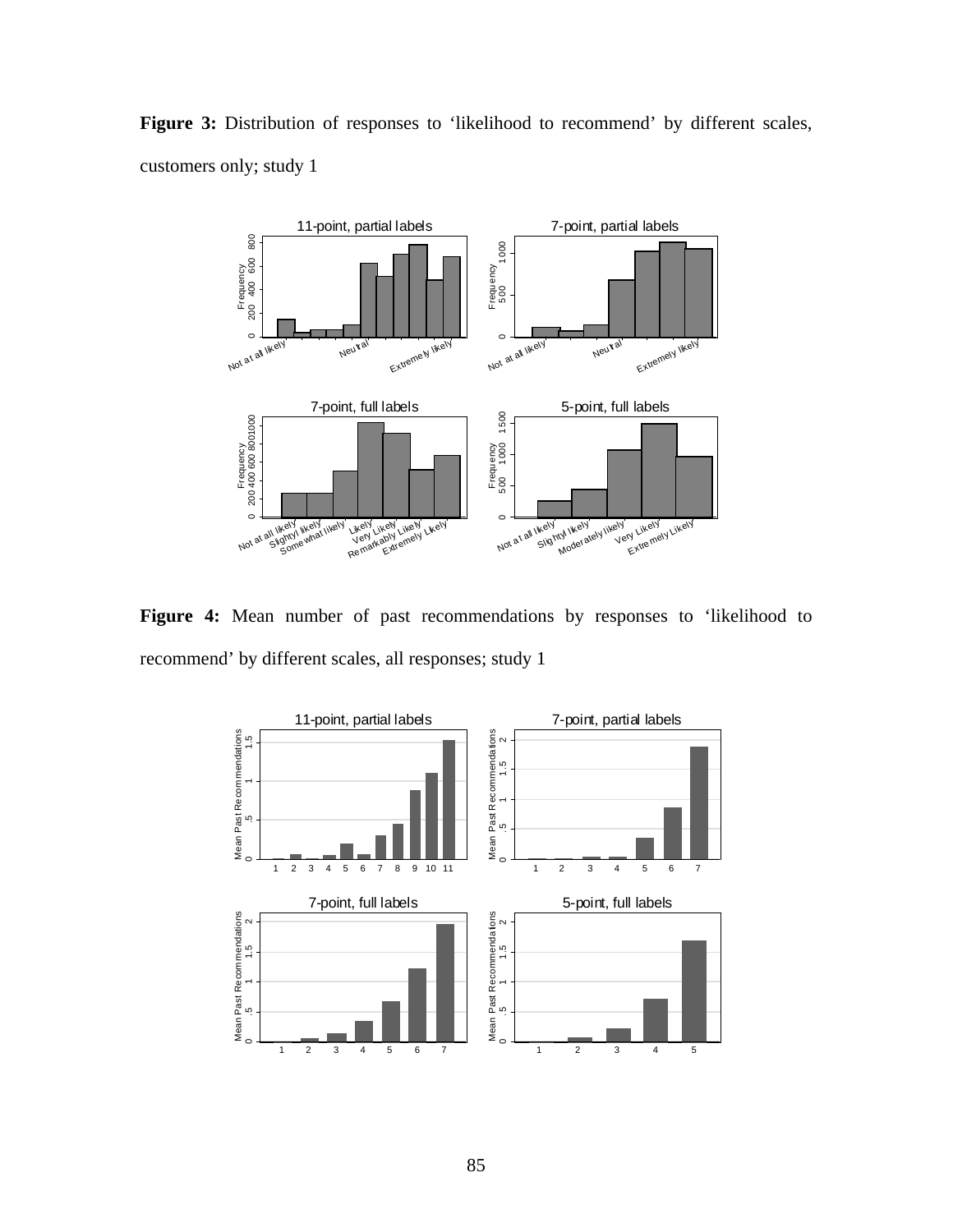

Figure 5: Mean number of past recommendations by responses to 'likelihood to recommend' by different scales, customers only; study 1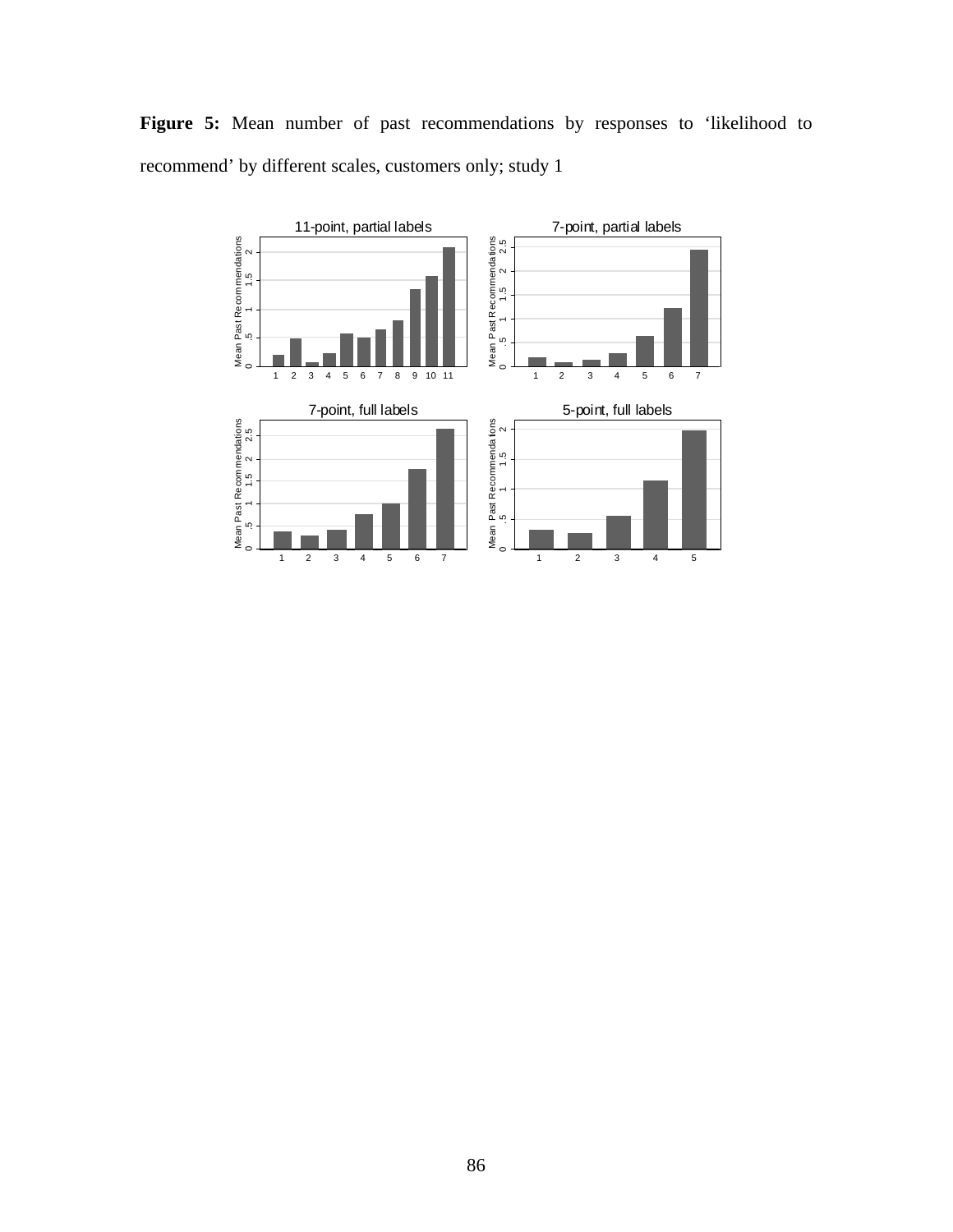

Figure 6: Distribution of responses to 'likelihood to recommend' by different scales, all responses; study 2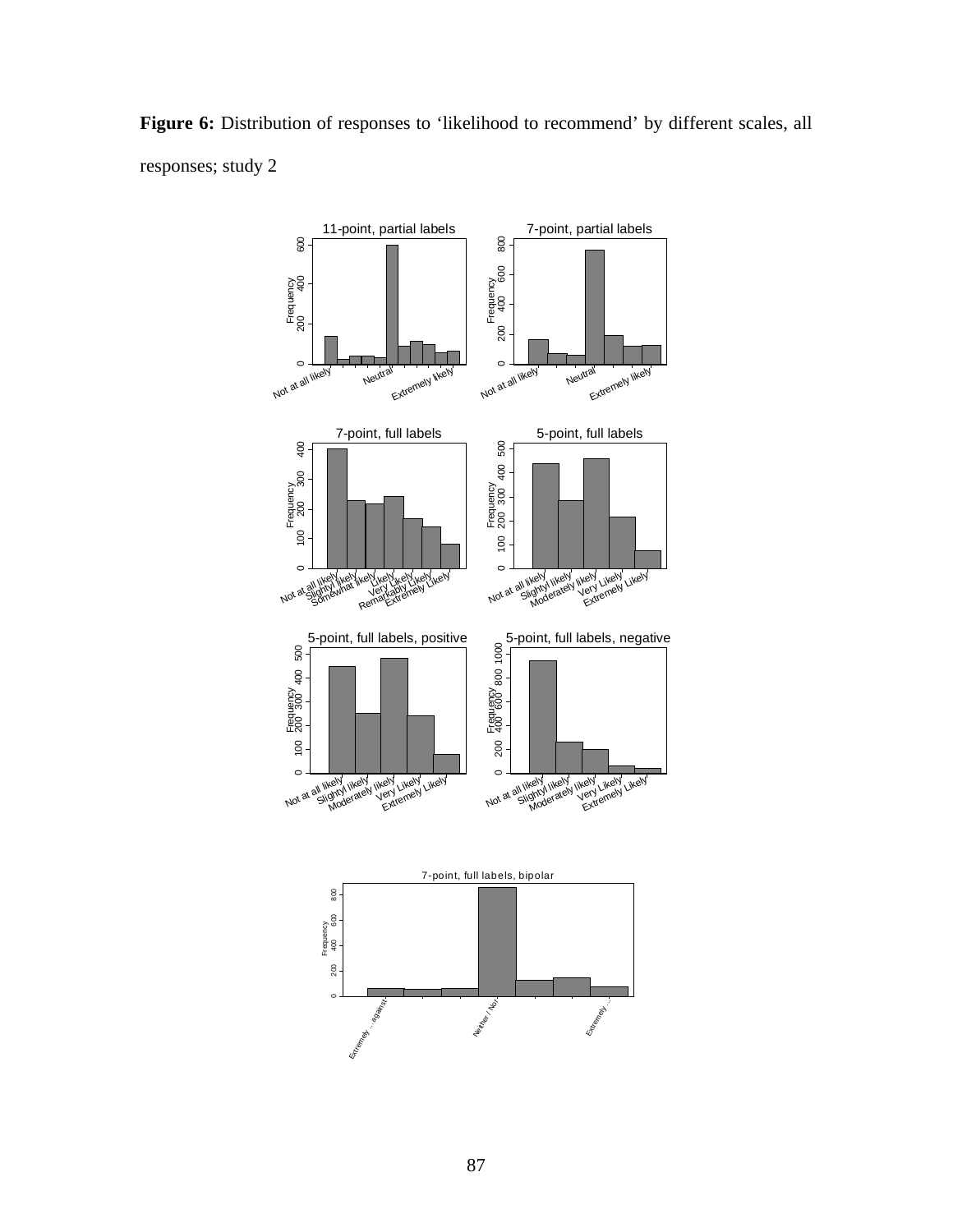

Figure 7: Distribution of responses to 'likelihood to recommend' by different scales, customers only; study 2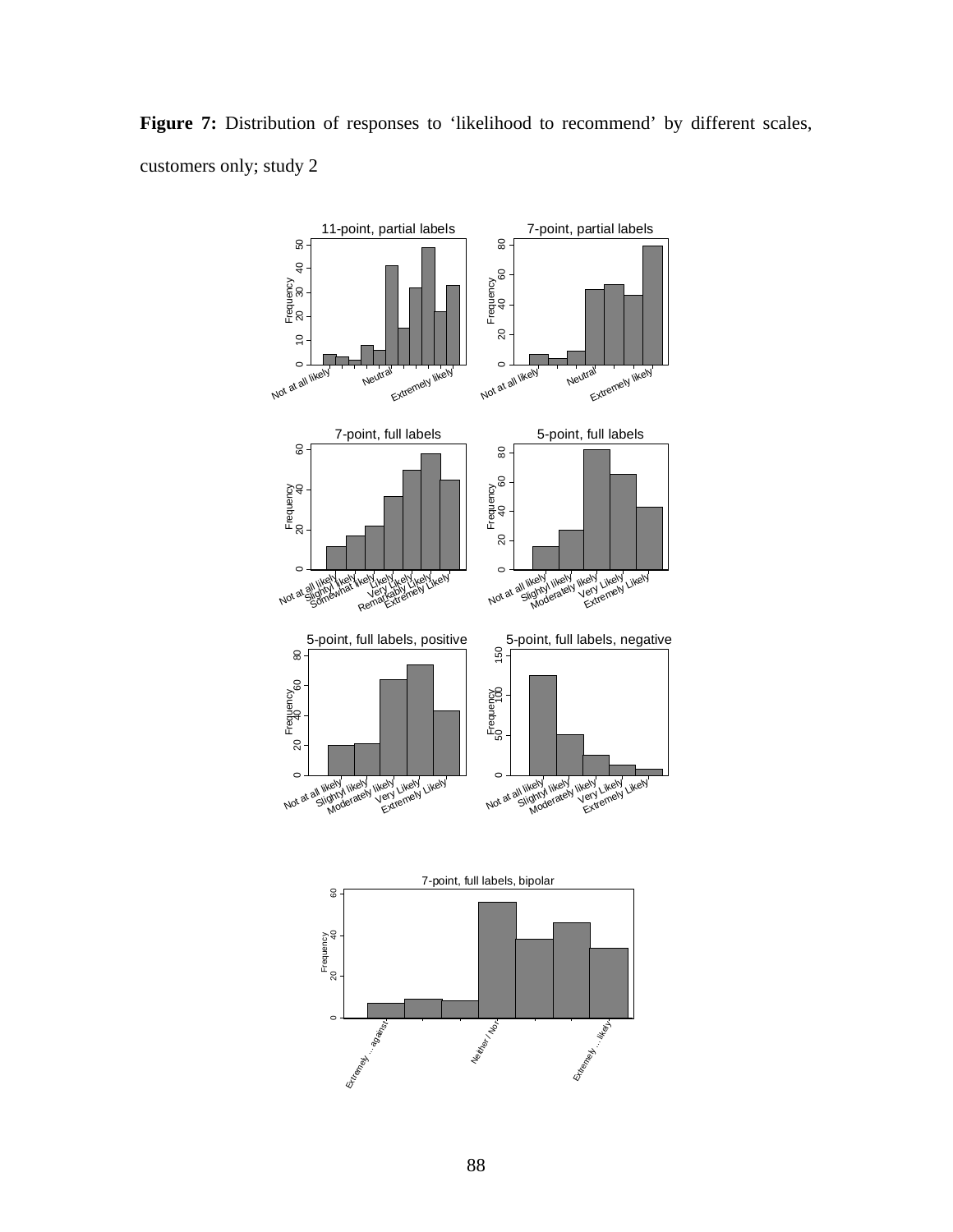Figure 8: Mean number of past positive recommendations by responses to 'likelihood to recommend' by different scales, all responses; study 2

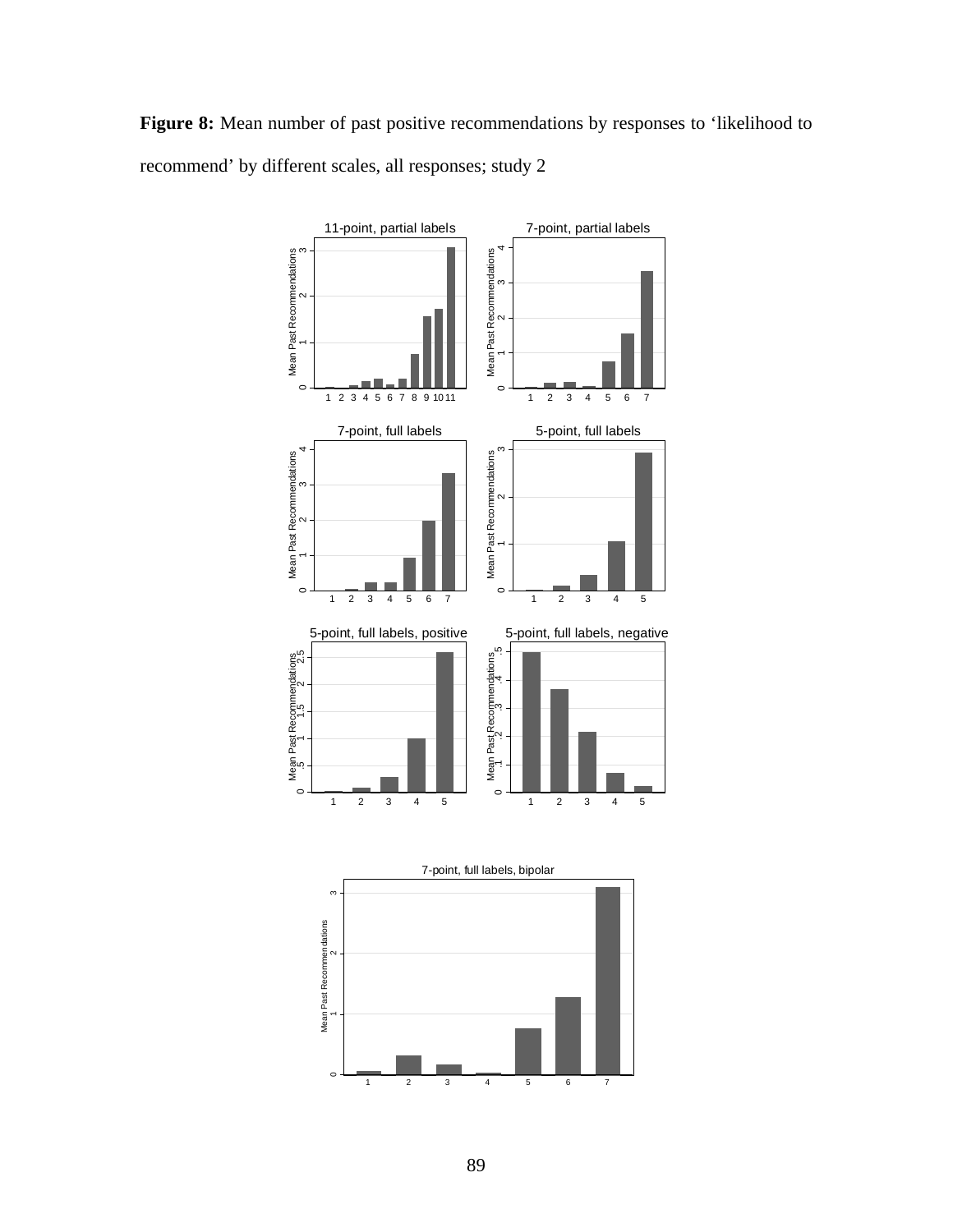Figure 9: Mean number of past positive recommendations by responses to 'likelihood to recommend' by different scales, customers only; study 2

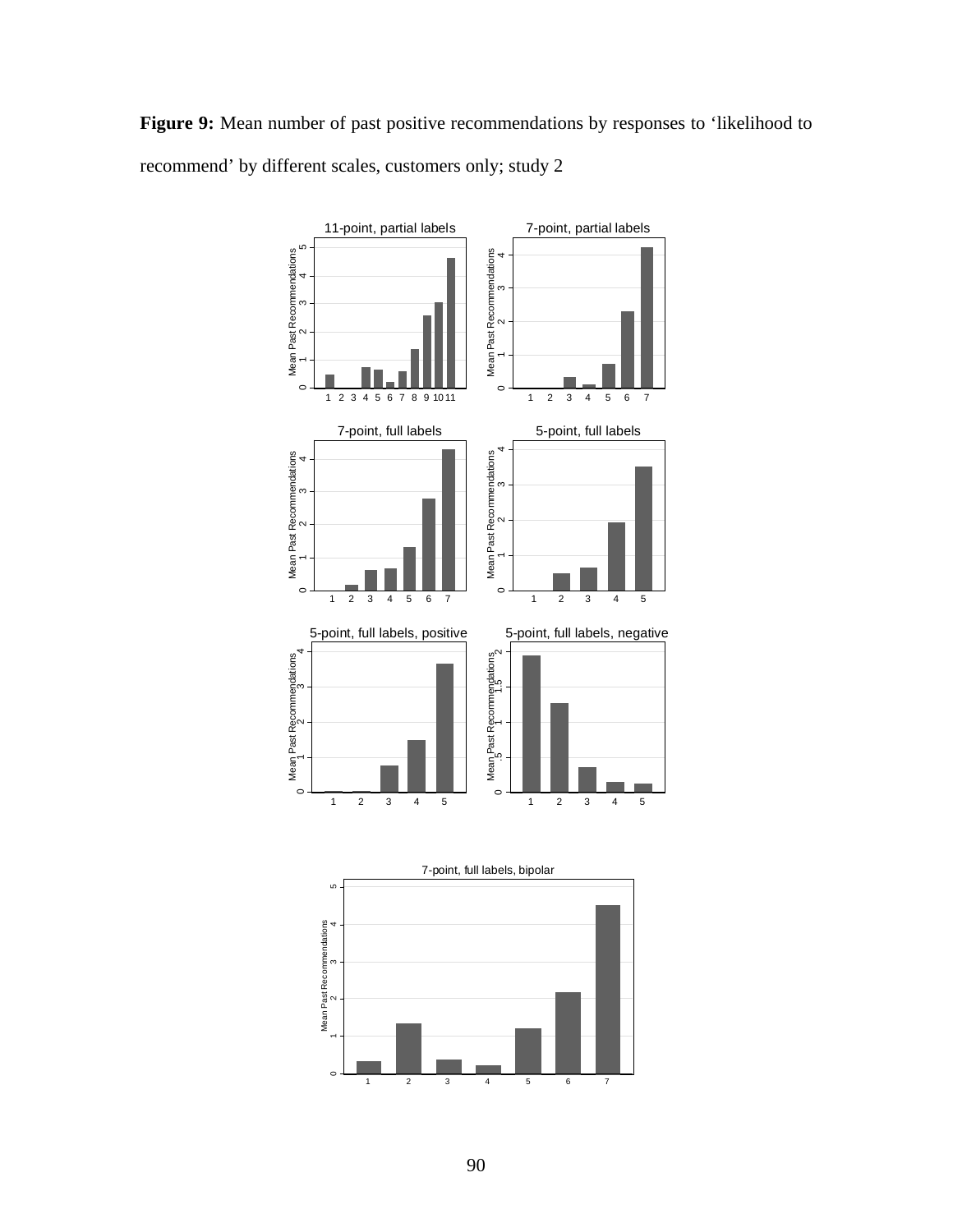Figure 10: Mean number of negative recommendations by responses to 'likelihood to recommend' by different scales, all respondents; study 2



1 23 4 5 67

 $\circ$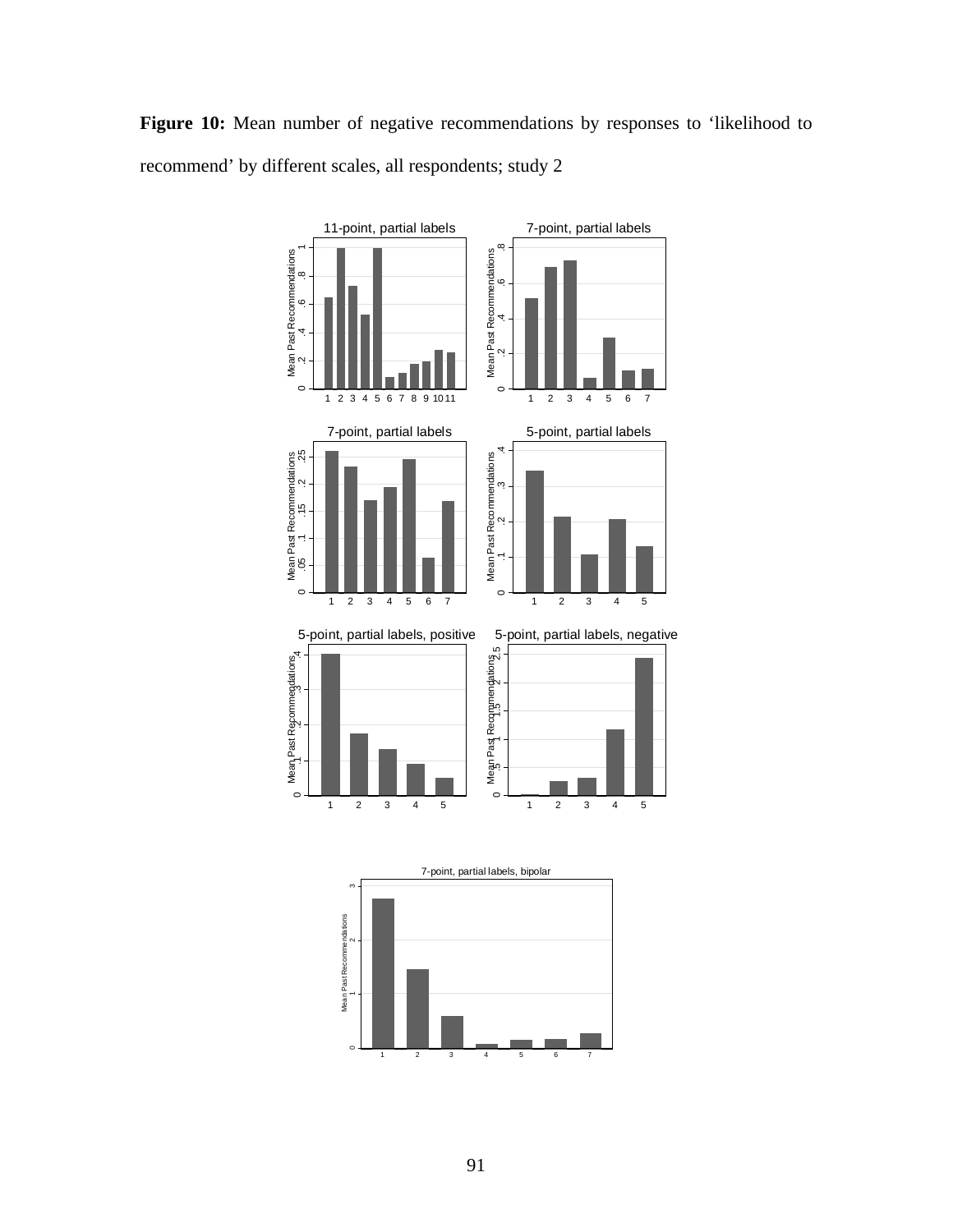Figure 11: Mean number of past negative recommendations by responses to 'likelihood to recommend' by different scales, customers only; study 2



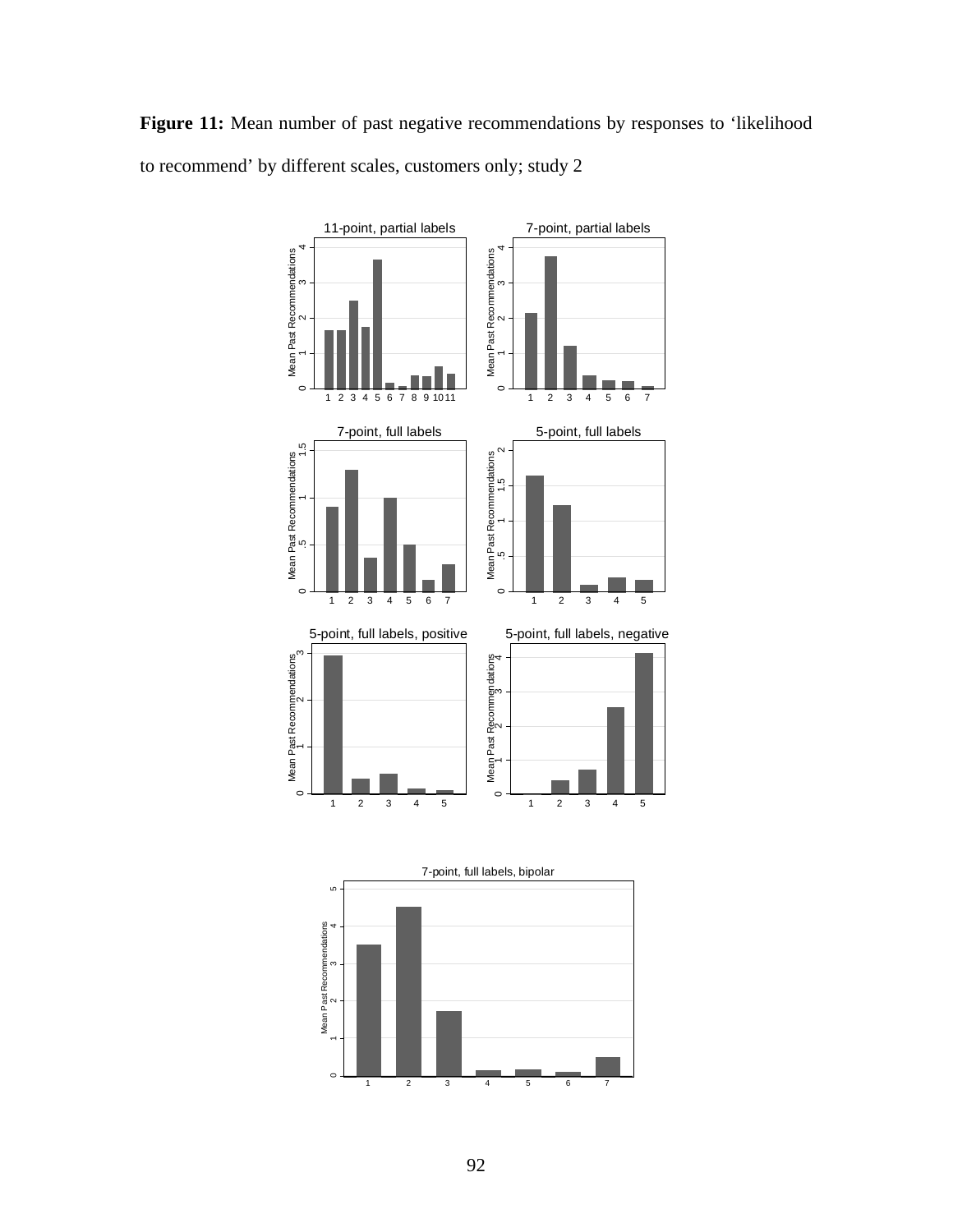Figure 12: Mean score of likelihood to enter a business relationship within the next 5 years by responses to 'likelihood to recommend' by different scales, all respondents;



study 2